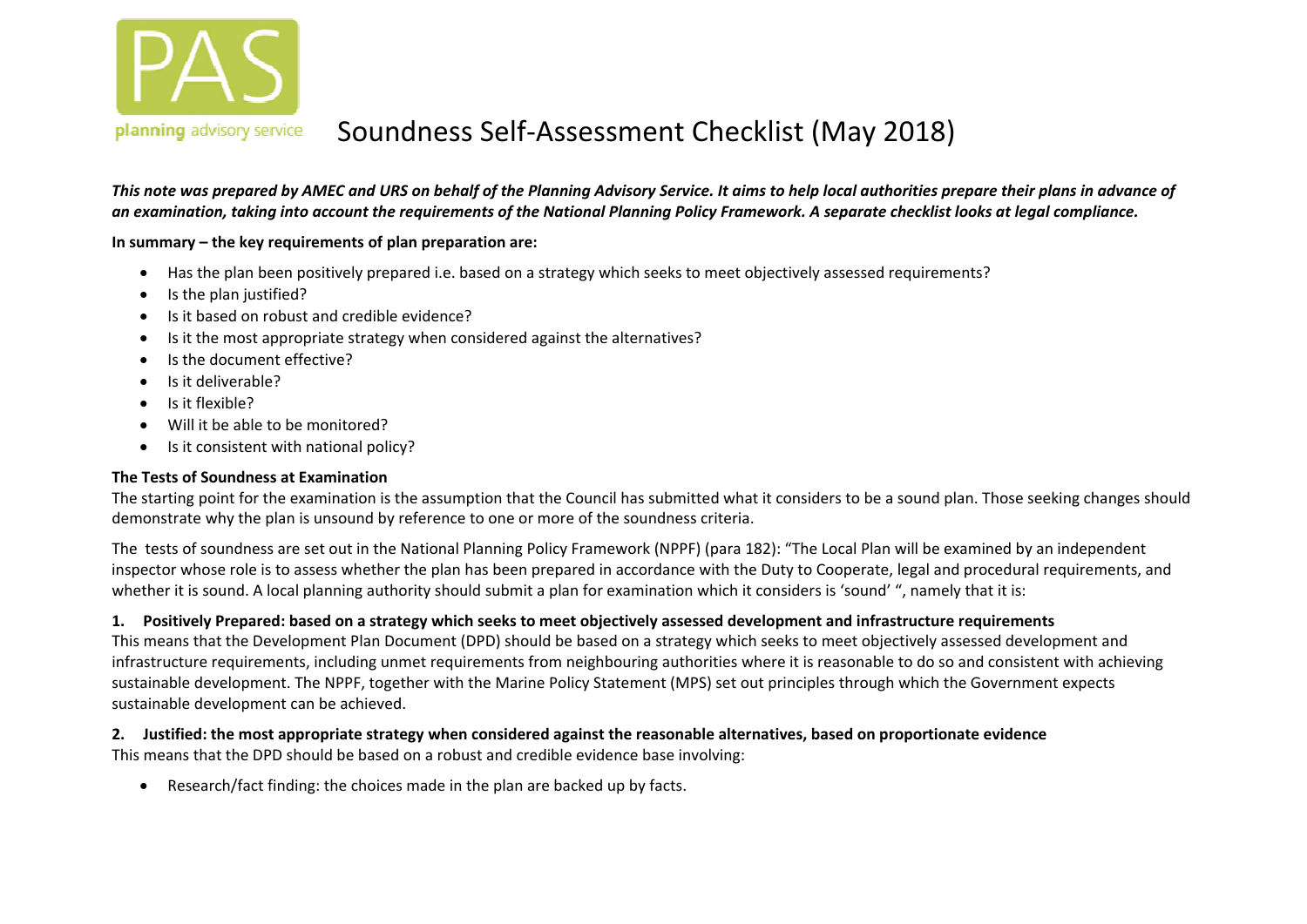$\bullet$ Evidence of participation of the local community and others having <sup>a</sup> stake in the area; and

The DPD should also provide the most appropriate strategy when considered against reasonable alternatives. These alternatives should be realistic and subject to sustainability appraisal. The DPD should show how the policies and proposals help to ensure that the social, environmental, economic and resource use objectives of sustainability will be achieved.

#### 3. Effective: deliverable over its period based on effective joint working on cross-boundary strategic priorities

This means the DPD should be deliverable, requiring evidence of:

- Sound infrastructure delivery planning;
- Having no regulatory or national planning barriers to delivery;
- $\bullet$ Delivery partners who are signed up to it; and
- Coherence with the strategies of neighbouring authorities, including neighbouring marine planning authorities.
- The DPD should be flexible and able to be monitored.

The DPD should indicate who is to be responsible for making sure that the policies and proposals happen and when they will happen. The plan should be flexible to deal with changing circumstances, which may involve minor changes to respond to the outcome of the monitoring process or more significant changes to respond to problems such as lack of funding for major infrastructure proposals. Although it is important that policies are flexible, the DPD should make clear that major changes may require <sup>a</sup> formal review including public consultation. Any measures which the Council has included to make sure that targets are met should be clearly linked to an Annual Monitoring Report.

#### **4. Consistent with national policy: enabling the delivery of sustainable development**

The demonstration of this is <sup>a</sup> 'lead' policy on sustainable development which specifies how decisions are to be made against the sustainability criterion (see the Planning Portal for <sup>a</sup> model policy www.planningportal.gov.uk). If you are not using this model policy, the Council will need to provide clear and convincing reasons to justify its approach.

The following table sets out the requirements associated with these four tests of soundness. Suggestions for evidence which could be used to support these requirements are set out, although these have to be viewed in the context of the plan being prepared. Please don't assume that you have got to provide all of these, they are just suggestions of what could be relevant.

In addition, the Legal Compliance checklist (a separate document, see www.pas.gov.uk) should be completed to ensure that this aspect is covered.

The Duty to Co‐operate will also be assessed as part of the examination process.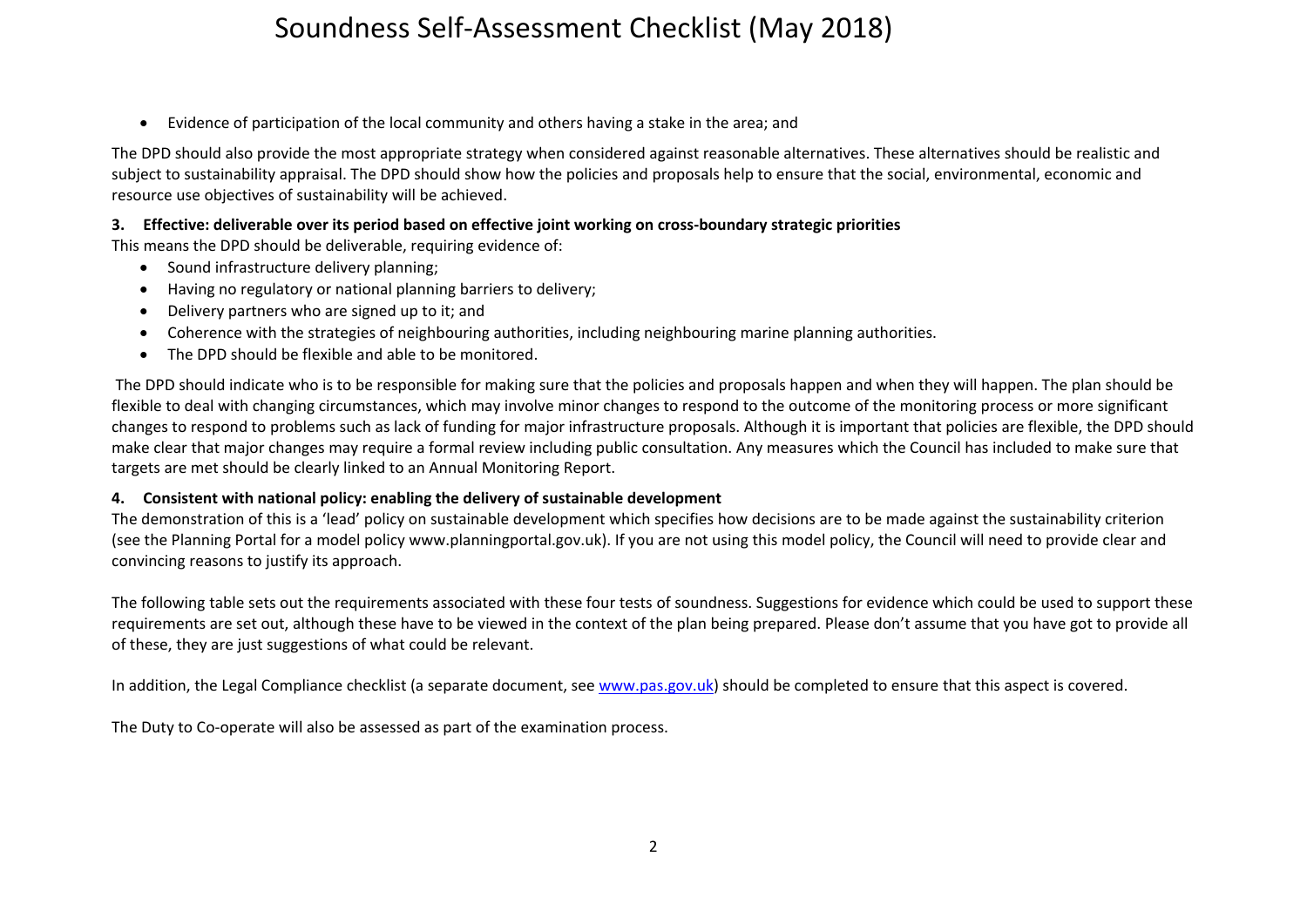| <b>Soundness Test and Key Requirements</b>                                                                                                                 | <b>Possible Evidence</b> | <b>Evidence Provided</b> |
|------------------------------------------------------------------------------------------------------------------------------------------------------------|--------------------------|--------------------------|
| Positively Prepared: the plan should be prepared based on a strategy which seeks to meet objectively assessed development and infrastructure requirements, |                          |                          |
| including unmet requirements from neighbouring authorities where it is reasonable to do so and consistent with achieving sustainable development.          |                          |                          |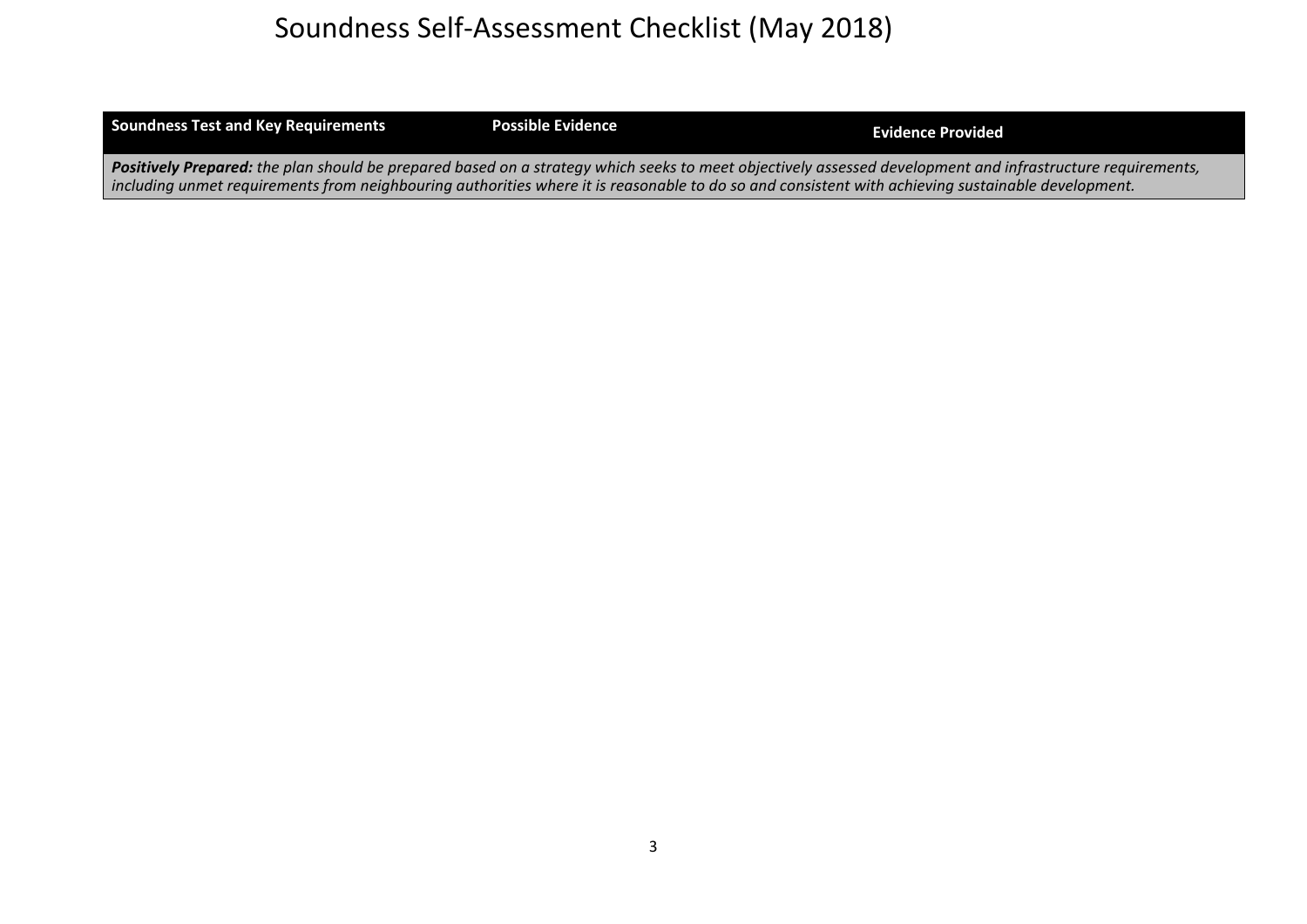| <b>Soundness Test and Key Requirements</b>                                                                                                                                                                                                                                                                                                                                                                                                                                                                                                                                                                                                                                                                                                                                                                                                                                 | <b>Possible Evidence</b>                                                                                                                                                                                                                                                                                                                                                                                                                                                                                                                                                                                                                                                                                                                                                                                                                                                                                                                                                                                                                                   | <b>Evidence Provided</b>                                                                                                                                                                                                                                                                                                                                                                                                                                                                                                                                                                                                                                                                                                                                                                                                                                                                                                                                                                                                                                                                                                                                                                                                                                                                                                                                                                                                                                                |
|----------------------------------------------------------------------------------------------------------------------------------------------------------------------------------------------------------------------------------------------------------------------------------------------------------------------------------------------------------------------------------------------------------------------------------------------------------------------------------------------------------------------------------------------------------------------------------------------------------------------------------------------------------------------------------------------------------------------------------------------------------------------------------------------------------------------------------------------------------------------------|------------------------------------------------------------------------------------------------------------------------------------------------------------------------------------------------------------------------------------------------------------------------------------------------------------------------------------------------------------------------------------------------------------------------------------------------------------------------------------------------------------------------------------------------------------------------------------------------------------------------------------------------------------------------------------------------------------------------------------------------------------------------------------------------------------------------------------------------------------------------------------------------------------------------------------------------------------------------------------------------------------------------------------------------------------|-------------------------------------------------------------------------------------------------------------------------------------------------------------------------------------------------------------------------------------------------------------------------------------------------------------------------------------------------------------------------------------------------------------------------------------------------------------------------------------------------------------------------------------------------------------------------------------------------------------------------------------------------------------------------------------------------------------------------------------------------------------------------------------------------------------------------------------------------------------------------------------------------------------------------------------------------------------------------------------------------------------------------------------------------------------------------------------------------------------------------------------------------------------------------------------------------------------------------------------------------------------------------------------------------------------------------------------------------------------------------------------------------------------------------------------------------------------------------|
| Vision and Objectives<br>Has the LPA clearly identified what the issues are<br>that the DPD is seeking to address? Have priorities<br>been set so that it is clear what the DPD is seeking<br>to achieve?<br>Does the DPD contain clear vision(s) and objectives<br>which are specific to the place? Is there a direct<br>relationship between the identified issues, the<br>vision(s) and the objectives?<br>Is it clear how the policies will meet the objectives?<br>Are there any obvious gaps in the policies, having<br>regard to the objectives of the DPD?<br>Have reasonable alternatives to the quantum of<br>development and overall spatial strategy been<br>considered?<br>Are the policies internally consistent?<br>Are there realistic timescales related to the<br>objectives?<br>Does the DPD explain how its key policy objectives<br>will be achieved? | Sections of the DPD and other documents which<br>set out (where applicable) the vision, strategic<br>objectives, key outcomes expected, spatial<br>portrait and issues to be addressed.<br>• Relevant sections of the DPD which explain how<br>policies derive from the objectives and are<br>designed to meet them.<br>• The strategic objectives of the DPD, and the<br>commentary in the DPD of how they derive from<br>the spatial portrait and vision, and how the<br>objectives are consistent with one another.<br>• Sections of the DPD which address delivery, the<br>means of delivery and the timescales for key<br>developments through evidenced infrastructure<br>delivery planning.<br>Confirmation from the relevant agencies that<br>they support the objectives and the identified<br>means of delivery.<br>Information in the local development scheme,<br>$\bullet$<br>or provided separately, about the scope and<br>content (actual and intended) of each DPD<br>showing how they combine to provide a<br>coherent policy structure. | The Local Plan [CD001] contains a clear vision<br>(Section 2: Vision) which is a Council wide vision and<br>underpinned by the Council Plan City Vision and the<br>One Planet Council principles. The Vision and<br>outcomes respond to the planning issues,<br>challenges and opportunities facing York and<br>highlighted through public consultation. The vision<br>and outcomes are set out in terms of the following<br>interconnected priorities:<br>Create a prosperous city for all;<br>٠<br>Provide good quality homes and<br>opportunities;<br>Protect the environment; and<br>$\bullet$<br>Ensure efficient and affordable transport<br>$\bullet$<br>links.<br>The Local Plan aims to deliver sustainable patterns<br>and forms of development to support the City's<br>ambition to be a city whose special qualities and<br>distinctiveness are recognised worldwide. The Local<br>Plan aims to support this ambition by ensuring that<br>the city's placemaking and spatial planning policies<br>reflect its heritage and cotemporary culture,<br>contributing to the economic and social welfare of<br>the community whilst conserving and enhancing its<br>unique historic, cultural and natural environmental<br>assets. The sections of the Local Plan support the<br>delivery of these high level objectives whilst the<br>Spatial Strategy responds to all of the main<br>objectives (Spatial Strategy - Section 3, Publication<br>Draft Local Plan) |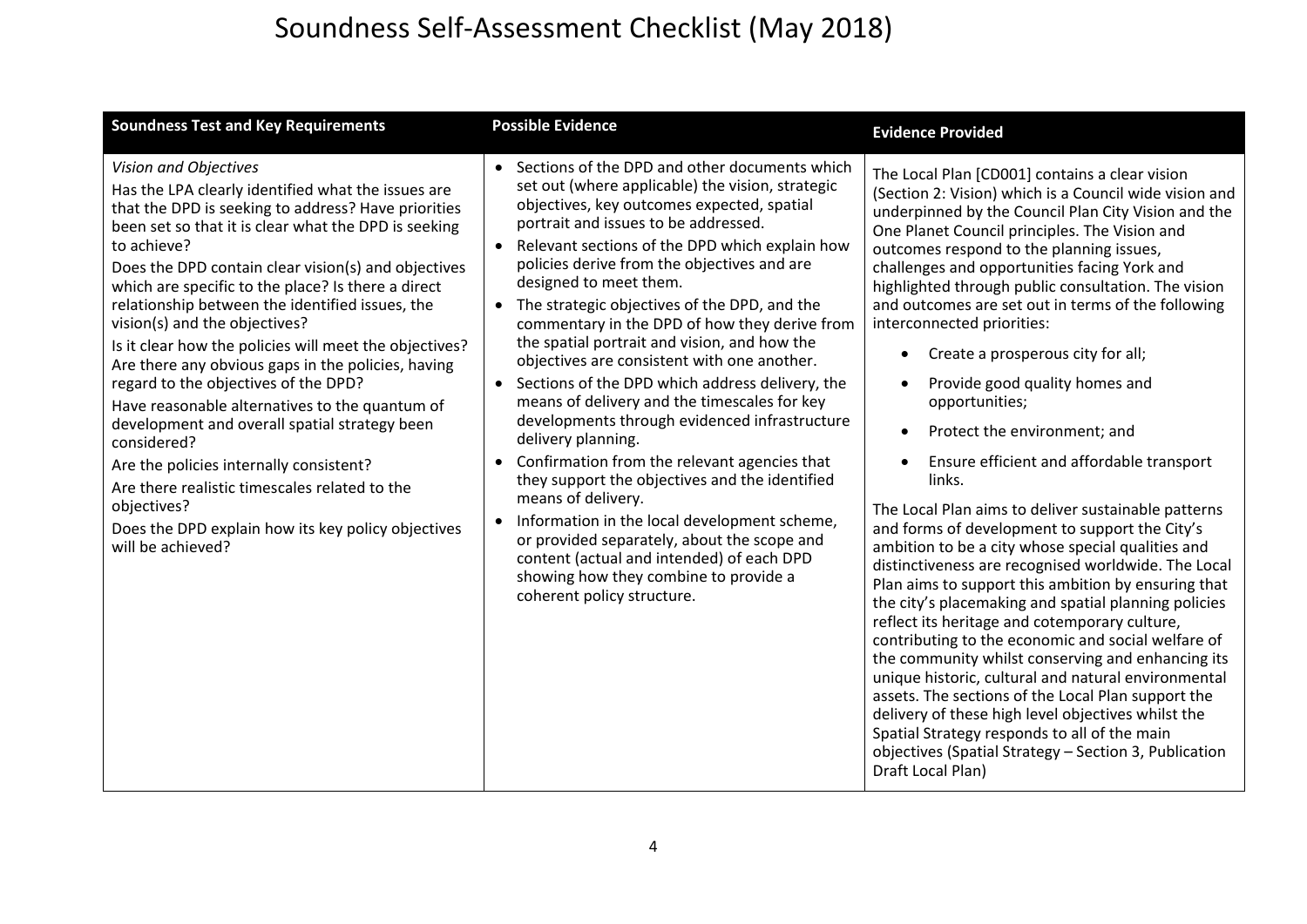| <b>Soundness Test and Key Requirements</b> | <b>Possible Evidence</b> | <b>Evidence Provided</b>                                                                                                                                                                                                                                                                                                                 |
|--------------------------------------------|--------------------------|------------------------------------------------------------------------------------------------------------------------------------------------------------------------------------------------------------------------------------------------------------------------------------------------------------------------------------------|
|                                            |                          | The Local Plan is identified in the LDS 2017 [CD015]                                                                                                                                                                                                                                                                                     |
|                                            |                          | https://www.york.gov.uk/downloads/file/14740/loc<br>hovember 2017                                                                                                                                                                                                                                                                        |
|                                            |                          | Work commenced on the Local Plan under the LDS<br>2012. Following withdrawl of the Core Strategy in<br>2012 the Council began work on an NPPF compliant<br>Local Plan. A Preferred Options consultation was<br>undertaken in June/July 2013 (SD005)                                                                                      |
|                                            |                          | https://www.york.gov.uk/downloads/download/12<br>ptions main documents                                                                                                                                                                                                                                                                   |
|                                            |                          | A Further Sites Consultation was undertaken in<br>June/July 2014. (SD015)                                                                                                                                                                                                                                                                |
|                                            |                          | https://www.york.gov.uk/downloads/download/11<br>on report 2014 and technical appendices                                                                                                                                                                                                                                                 |
|                                            |                          | Both these consultations informed the Publication<br>Draft Local Plan (2014) (SD010) which was approved<br>by the Council's Executive in September 2014 but at<br>Council (9/10/14) a motion was passed halting the<br>consultation and requesting further assessment of<br>housing need and the supply to meet that need<br>$(SD014)$ . |
|                                            |                          | At the local government elections in May 2015 a<br>joint administration was formed between the<br>Conservatives and Liberal Democrats and they                                                                                                                                                                                           |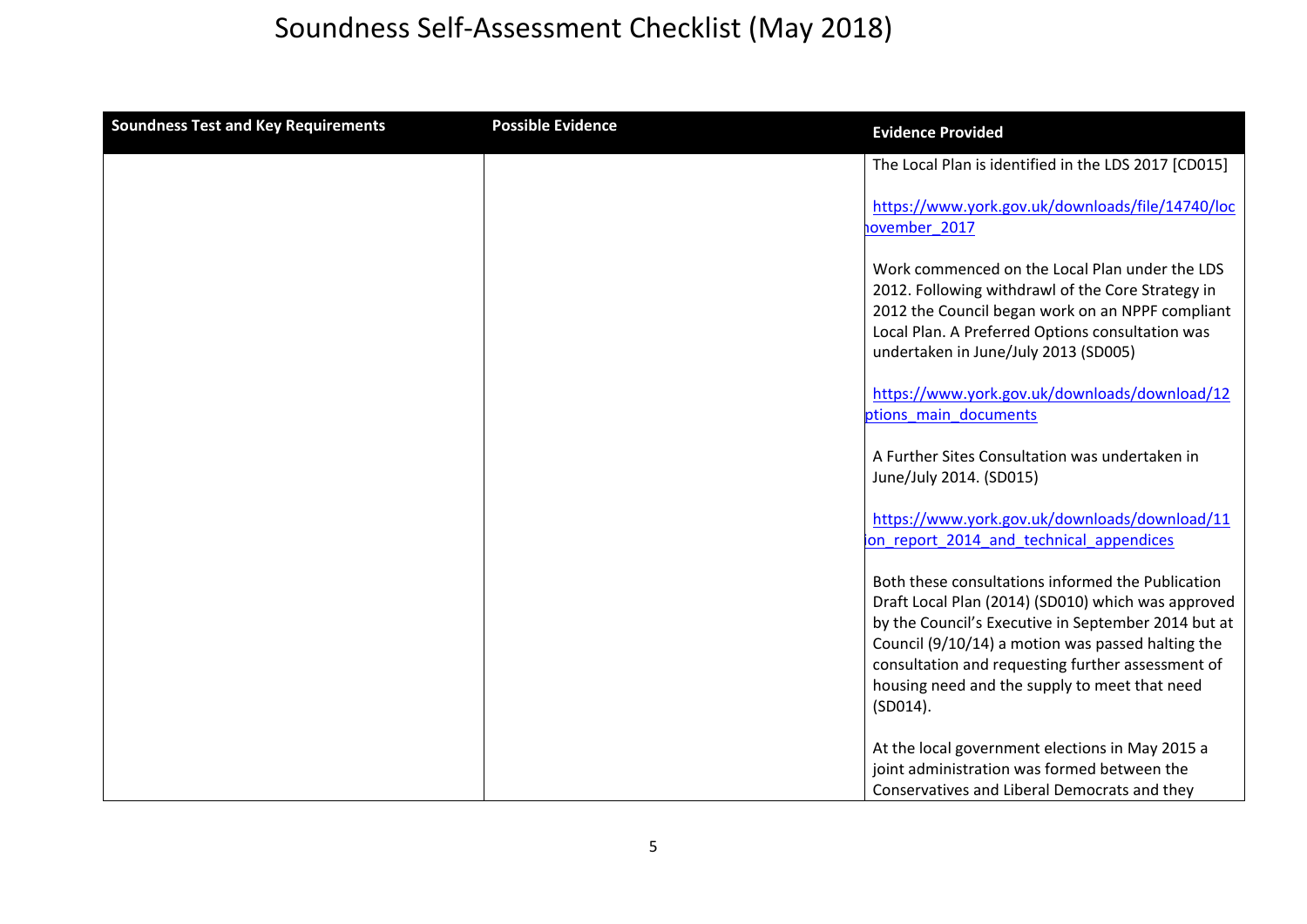| <b>Soundness Test and Key Requirements</b> | <b>Possible Evidence</b> | <b>Evidence Provided</b>                                                                                                                                                                                                                                                                                                                                                                                                                                                                                                                                                                            |
|--------------------------------------------|--------------------------|-----------------------------------------------------------------------------------------------------------------------------------------------------------------------------------------------------------------------------------------------------------------------------------------------------------------------------------------------------------------------------------------------------------------------------------------------------------------------------------------------------------------------------------------------------------------------------------------------------|
|                                            |                          | agreed to 'prepare an evidence based local plan<br>which delivers much needed housing whilst<br>focussing development on brownfield land and<br>taking all practical steps to protect the green belt<br>and the character of York'                                                                                                                                                                                                                                                                                                                                                                  |
|                                            |                          | In July 2016 a report was taken to Councils<br><b>Executive on the Preferred Sites</b><br>Consultation(SD018). As part of the report an<br>updated Local Development Scheme (LDS) was<br>attached as Annex A which set out a project plan for<br>the progression of the Local Plan over the next two<br>years in addition to other related documents. It<br>highlighted the intention to consult on a publication<br>draft plan early in 2017 with submission to<br>Government following in May 2017. The LDS was<br>placed on the Council's website as part of the PSC<br>consultation (July 2016) |
|                                            |                          | https://www.york.gov.uk/downloads/file/11248/loc<br>al development scheme lds 2016                                                                                                                                                                                                                                                                                                                                                                                                                                                                                                                  |
|                                            |                          | https://www.york.gov.uk/downloads/download/33<br>33/local plan preferred sites consultation docum<br>ents                                                                                                                                                                                                                                                                                                                                                                                                                                                                                           |
|                                            |                          | After the Preferred Sites Consultation concluded the<br>Ministry of Defence (MOD) announced as part of its<br>Defence Estate Strategy on 7 <sup>th</sup> November 2016 the<br>release of three substantial sites in York:                                                                                                                                                                                                                                                                                                                                                                           |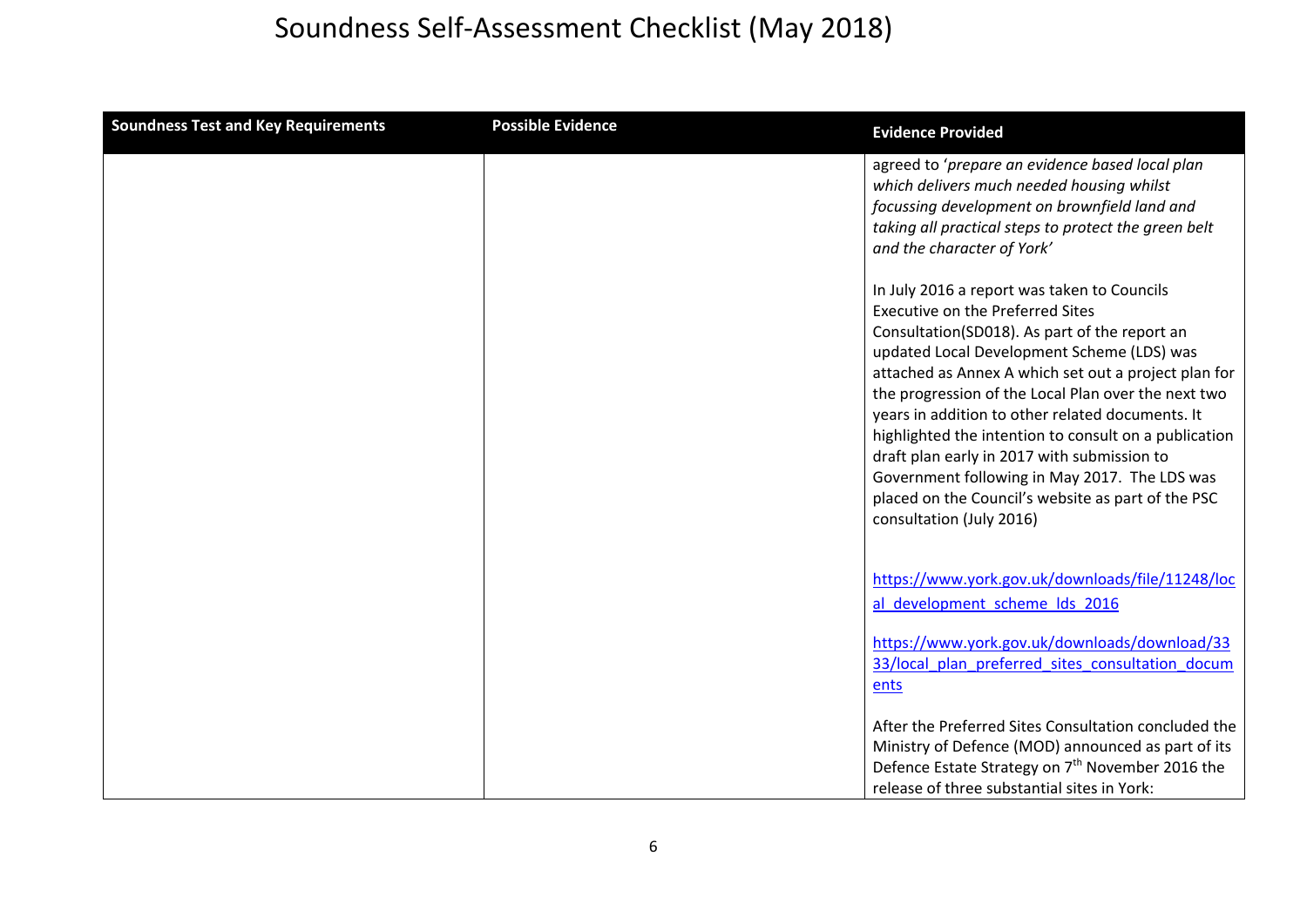| <b>Soundness Test and Key Requirements</b> | <b>Possible Evidence</b> | <b>Evidence Provided</b>                                                                             |
|--------------------------------------------|--------------------------|------------------------------------------------------------------------------------------------------|
|                                            |                          |                                                                                                      |
|                                            |                          | Imphal Barracks, Fulford Road;<br>$\bullet$                                                          |
|                                            |                          | Queen Elizabeth Barracks, Strensall; and<br>$\bullet$                                                |
|                                            |                          | Towthorpe Lines, Strensall.                                                                          |
|                                            |                          | Technical work was carried out which established                                                     |
|                                            |                          | that the sites represented 'reasonable alternatives'                                                 |
|                                            |                          | and, therefore, should be considered as part of the                                                  |
|                                            |                          | Local Plan process. This was reported to Local Plan                                                  |
|                                            |                          | Working Group and Executive in January 2017                                                          |
|                                            |                          | (SD026). The report highlighted that the assessment                                                  |
|                                            |                          | of the MOD sites and the requirement for additional                                                  |
|                                            |                          | public consultation would mean an additional six                                                     |
|                                            |                          | months to the LDS (2016) Local Plan timetable and<br>an adjustment to the key milestones.            |
|                                            |                          |                                                                                                      |
|                                            |                          |                                                                                                      |
|                                            |                          | LPWG:                                                                                                |
|                                            |                          |                                                                                                      |
|                                            |                          | http://democracy.york.gov.uk/ieListDocuments.aspx                                                    |
|                                            |                          | ?Cld=128&MId=10227&Ver=4                                                                             |
|                                            |                          |                                                                                                      |
|                                            |                          | Executive:                                                                                           |
|                                            |                          | http://democracy.york.gov.uk/ieListDocuments.aspx                                                    |
|                                            |                          | ?Cld=733&MId=9309&Ver=4                                                                              |
|                                            |                          |                                                                                                      |
|                                            |                          | A report was taken to LPWG and Executive in July<br>2017 (SD027 A to E) on the Pre Publication Draft |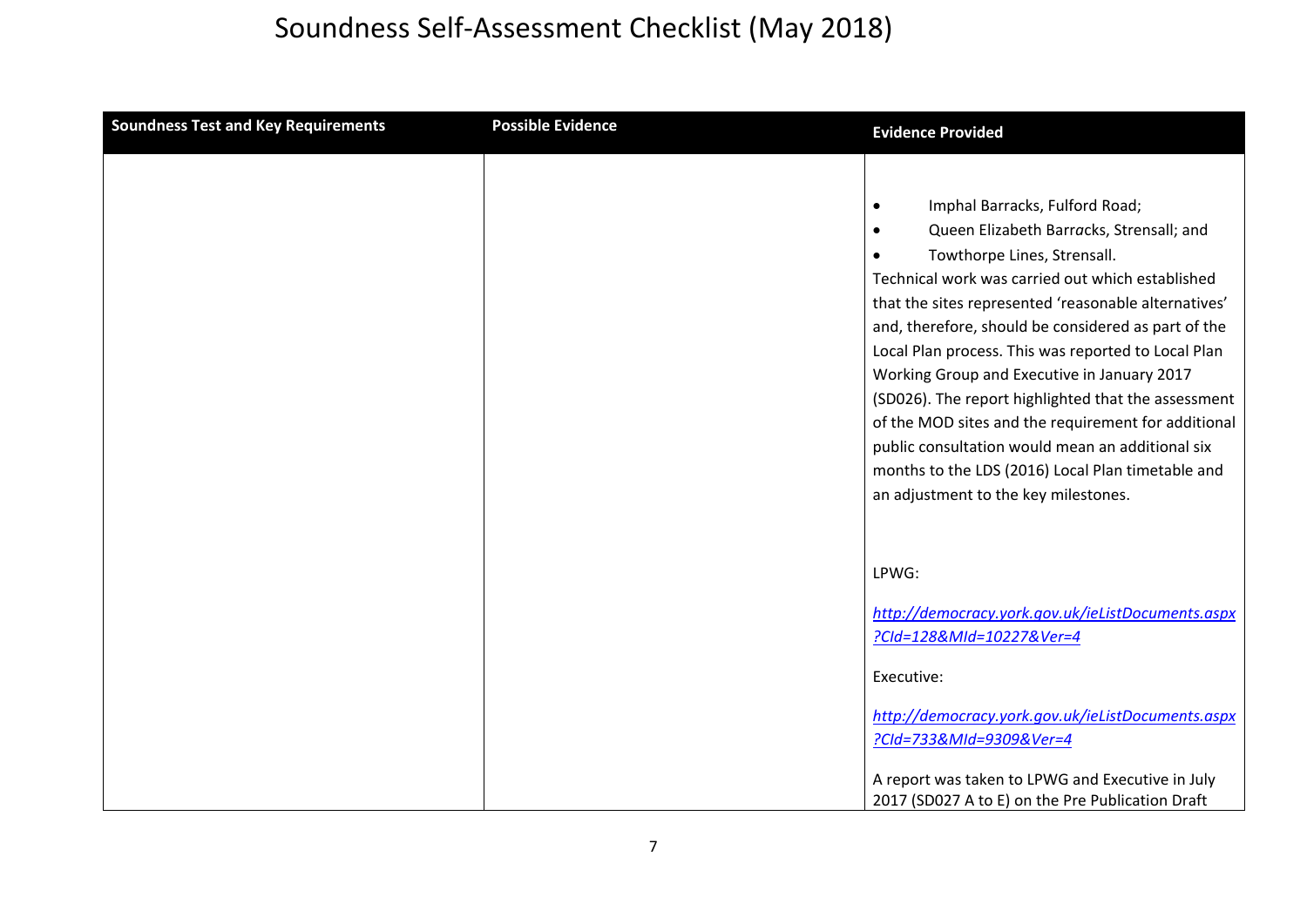| <b>Soundness Test and Key Requirements</b> | <b>Possible Evidence</b> | <b>Evidence Provided</b>                                                                                                                                                                                                                                                                                                                                                                                                                                                                                                                                                                                                           |
|--------------------------------------------|--------------------------|------------------------------------------------------------------------------------------------------------------------------------------------------------------------------------------------------------------------------------------------------------------------------------------------------------------------------------------------------------------------------------------------------------------------------------------------------------------------------------------------------------------------------------------------------------------------------------------------------------------------------------|
|                                            |                          | Plan (Regulation 18). The report recommended that<br>given the proposed level of change to the 2013<br>Preferred Options version of the Plan,<br>notwithstanding the consultation on sites in 2016, a<br>consultation on a full plan and policies would be<br>recommended. At the Executive in July 2017<br>Officer's sought approval to undertake a full<br>consultation on a Pre publication draft Local Plan<br>(Reg 18). A revised LDS (2017) (CD015) was<br>published which included an adjustment of key<br>milestones from the 2016 version for Publication in<br>February/March 2018 and Submission by end of<br>May 2018. |
|                                            |                          | https://www.york.gov.uk/downloads/file/14740/loc<br>al development scheme november 2017                                                                                                                                                                                                                                                                                                                                                                                                                                                                                                                                            |
|                                            |                          | The Pre-Publication consultation was undertaken in<br>September/October 2017 and an updated LDS was<br>published as part of the consultation.<br>https://www.york.gov.uk/downloads/file/14740/loc<br>al development scheme november 2017                                                                                                                                                                                                                                                                                                                                                                                           |
|                                            |                          | The updated LDS advised that following<br>consultation in September, subject to the number<br>of representations received, it would be Officers<br>intention to bring a publication draft document to<br>Executive in January 2018. This would be subject to<br>consultation in February 2018 with the intention of<br>submitting a plan for Examination in April / May                                                                                                                                                                                                                                                            |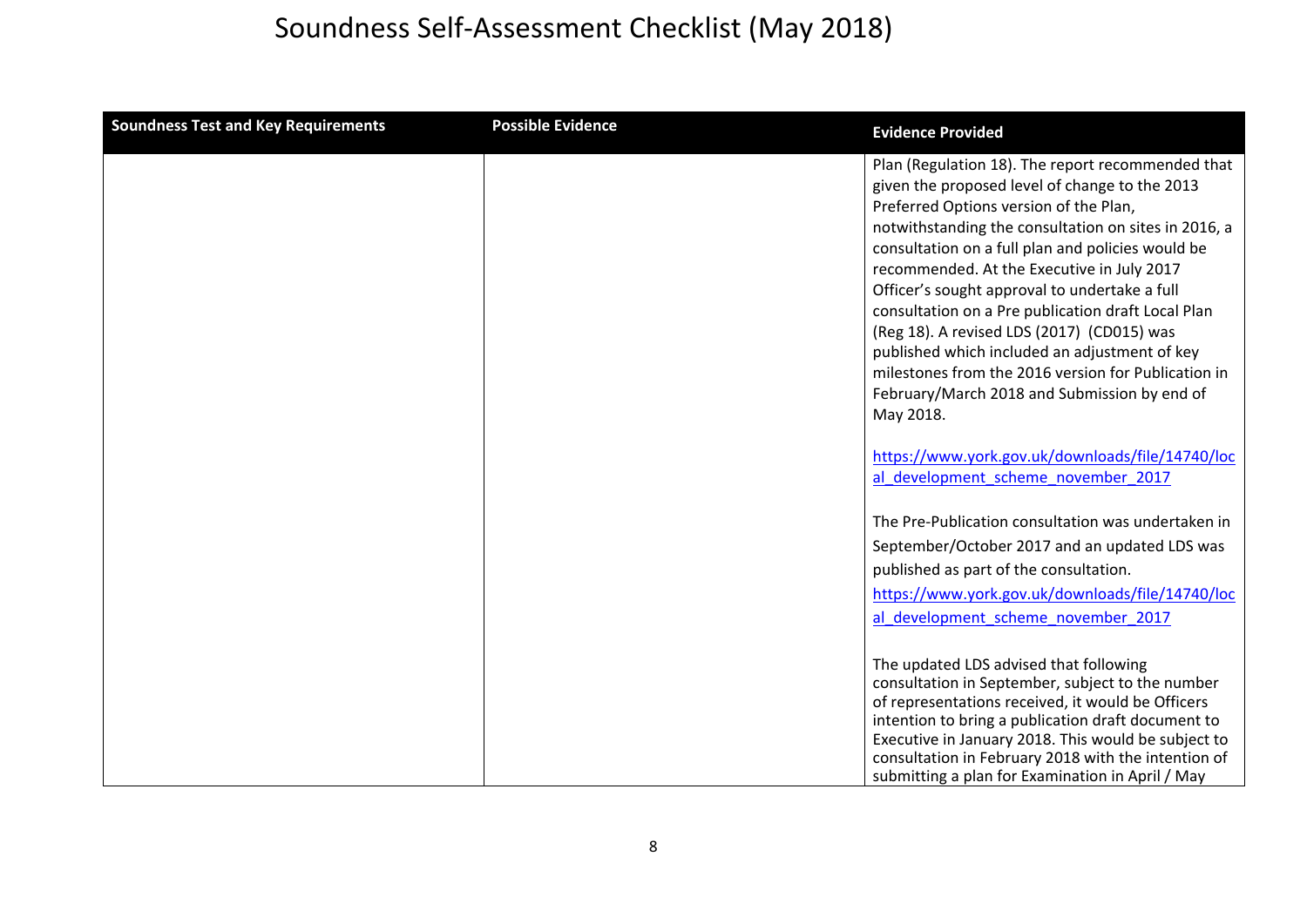| <b>Soundness Test and Key Requirements</b> | <b>Possible Evidence</b> | <b>Evidence Provided</b>                                                                                                                                                                                                                                                                                                                                          |
|--------------------------------------------|--------------------------|-------------------------------------------------------------------------------------------------------------------------------------------------------------------------------------------------------------------------------------------------------------------------------------------------------------------------------------------------------------------|
|                                            |                          | 2018.                                                                                                                                                                                                                                                                                                                                                             |
|                                            |                          | Policy options, spatial options and reasonable<br>alternatives have been considered as part of the<br>plans production and evaluated as part of the<br>Sustainability Appraisal (CD008, 009 & 010).<br>Specifically, Section 2 and Appendices E,F and H-N<br>of the Publication Draft SA.                                                                         |
|                                            |                          | Section 5 of the Plan (Housing) sets out the phasing<br>of sites within the Plan and includes an estimate of<br>phasing within policy H1 (Housing Allocations) and a<br>housing trajectory at figures 5.1 and 5.2.                                                                                                                                                |
|                                            |                          | A Strategic Housing Land Availability Assessment<br>(SD049) has been carried out which includes a<br>detailed housing trajectory and details regarding<br>the availability and deliverability of housing sites.                                                                                                                                                   |
|                                            |                          | Section 4 (Economy and Retail) of the Publication<br>Draft Plan and specifically Policy EC1 sets out the<br>employment allocations within the Plan. This is<br>supported by the Employment Land Review (2016)<br>SD064 and Employment Land Review Update (2017)<br>SD063 which includes details regarding the<br>availability and suitability of employment Land. |
|                                            |                          | Deliverability is a key consideration of the Plan and<br>an appraisal of potential development sites has<br>been undertaken to establish realistic assumptions<br>about the availability, suitability and economic<br>viability of land to accommodate future                                                                                                     |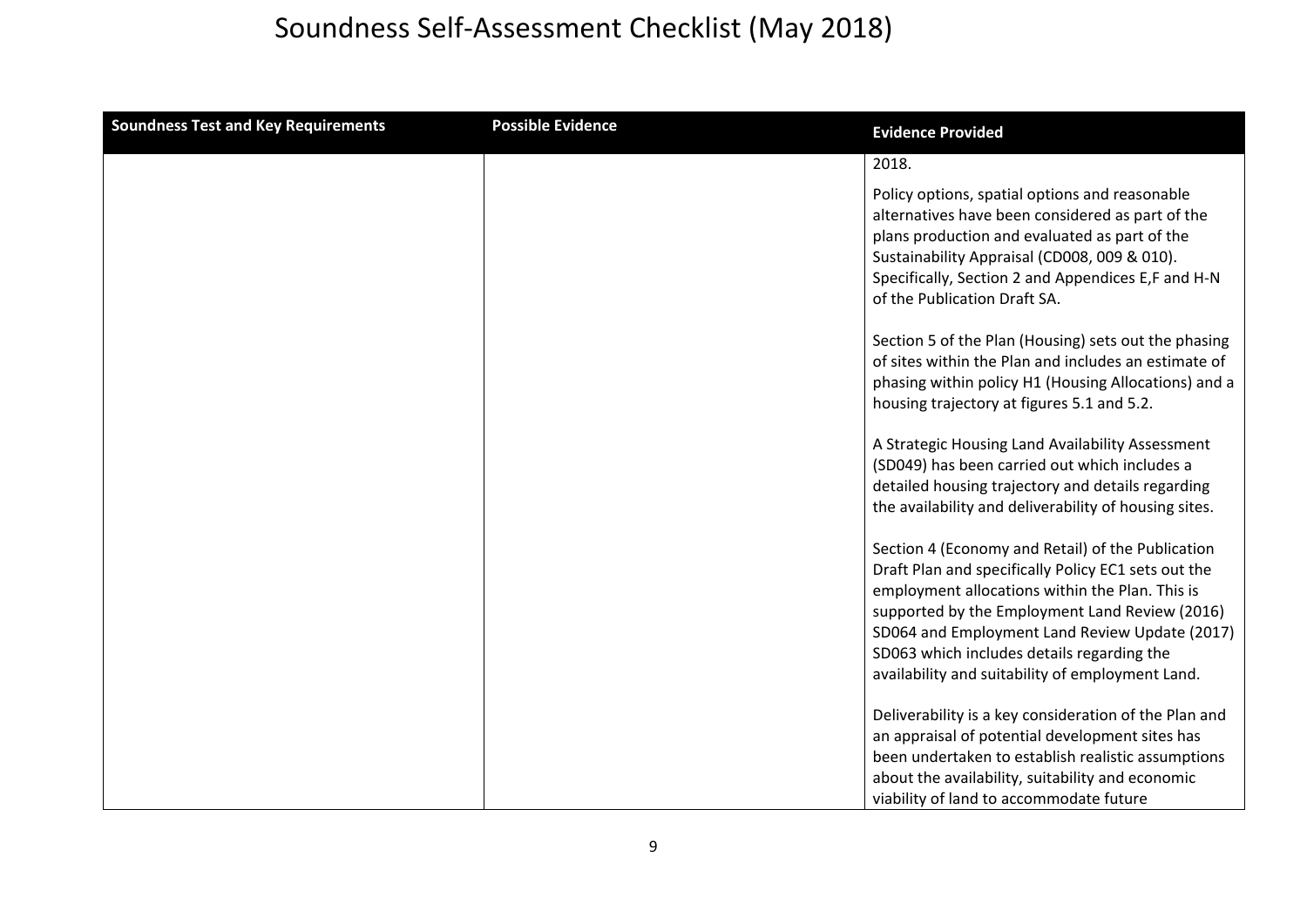| <b>Soundness Test and Key Requirements</b>                                                                                                                                                                                                                                                                                                                                                                                                                                                                                                                                                                                                                                    | <b>Possible Evidence</b>                                                                                                                                                                                                                                                                                                                                                                                                                                                                                                      | <b>Evidence Provided</b>                                                                                                                                                                                                                                                                                                                                                                                                                                                                                                                                                                                                                                                                                                                                                                                                                  |
|-------------------------------------------------------------------------------------------------------------------------------------------------------------------------------------------------------------------------------------------------------------------------------------------------------------------------------------------------------------------------------------------------------------------------------------------------------------------------------------------------------------------------------------------------------------------------------------------------------------------------------------------------------------------------------|-------------------------------------------------------------------------------------------------------------------------------------------------------------------------------------------------------------------------------------------------------------------------------------------------------------------------------------------------------------------------------------------------------------------------------------------------------------------------------------------------------------------------------|-------------------------------------------------------------------------------------------------------------------------------------------------------------------------------------------------------------------------------------------------------------------------------------------------------------------------------------------------------------------------------------------------------------------------------------------------------------------------------------------------------------------------------------------------------------------------------------------------------------------------------------------------------------------------------------------------------------------------------------------------------------------------------------------------------------------------------------------|
|                                                                                                                                                                                                                                                                                                                                                                                                                                                                                                                                                                                                                                                                               |                                                                                                                                                                                                                                                                                                                                                                                                                                                                                                                               | development. A Local Plan Viability Assessment<br>Update (CD018) has been undertaken to inform the<br>policy requirements in the Publication Draft Local<br>Plan. The viability testing shows that the cumulative<br>impact of the policies in the Plan do not put<br>implementation of the emerging plan at serious risk<br>and would not unduly burden the delivery of<br>residential and non-residential development in<br>York.<br>The Infrastructure Delivery Plan (SD128) contains<br>information associated with infrastructure<br>development for delivery of the Local Plan.                                                                                                                                                                                                                                                     |
| The presumption in favour of sustainable<br>development (NPPF paras 6-17)<br>Plans and decisions need to take local<br>circumstances into account, so that<br>they respond to the different opportunities for<br>achieving sustainable<br>development in different areas.<br>Local Plans should meet objectively assessed needs,<br>with sufficient flexibility to adapt to rapid change,<br>unless:<br>-any adverse impacts of doing so would<br>significantly and demonstrably outweigh the<br>benefits, when assessed against the policies in this<br>Framework taken as a whole; or<br>-specific policies in this Framework indicate<br>development should be restricted. | An evidence base which establishes the<br>development needs of the plan area (see<br>Justified below) and includes a flexible approach<br>to delivery (see 'Section 3 Effective', below).<br>An audit trail showing how and why the<br>$\bullet$<br>quantum of development, preferred overall<br>strategy and plan area distribution of<br>development were arrived at.<br>Evidence of responding to opportunities for<br>$\bullet$<br>achieving sustainable development in different<br>areas (for example, the marine area) | The Local Plan has embedded the presumption in<br>favour of sustainable development through seeking<br>to locate development in the most sustainable<br>locations. The Spatial Strategy of the Plan (Section<br>3) is driven by the need to achieve economic and<br>housing growth whilst identifying the key principles<br>that will shape the future development of the city.<br>In summary these include:<br>Conserving and enhancing York's historic<br>and natural environment. This includes the<br>city's character and setting and<br>internationally, nationally and locally<br>significant nature conservation sites, green<br>corridors and areas with an important<br>recreation function;<br>Ensuring accessibility to sustainable modes<br>of transport and a range of local services;<br>Preventing unacceptable levels of |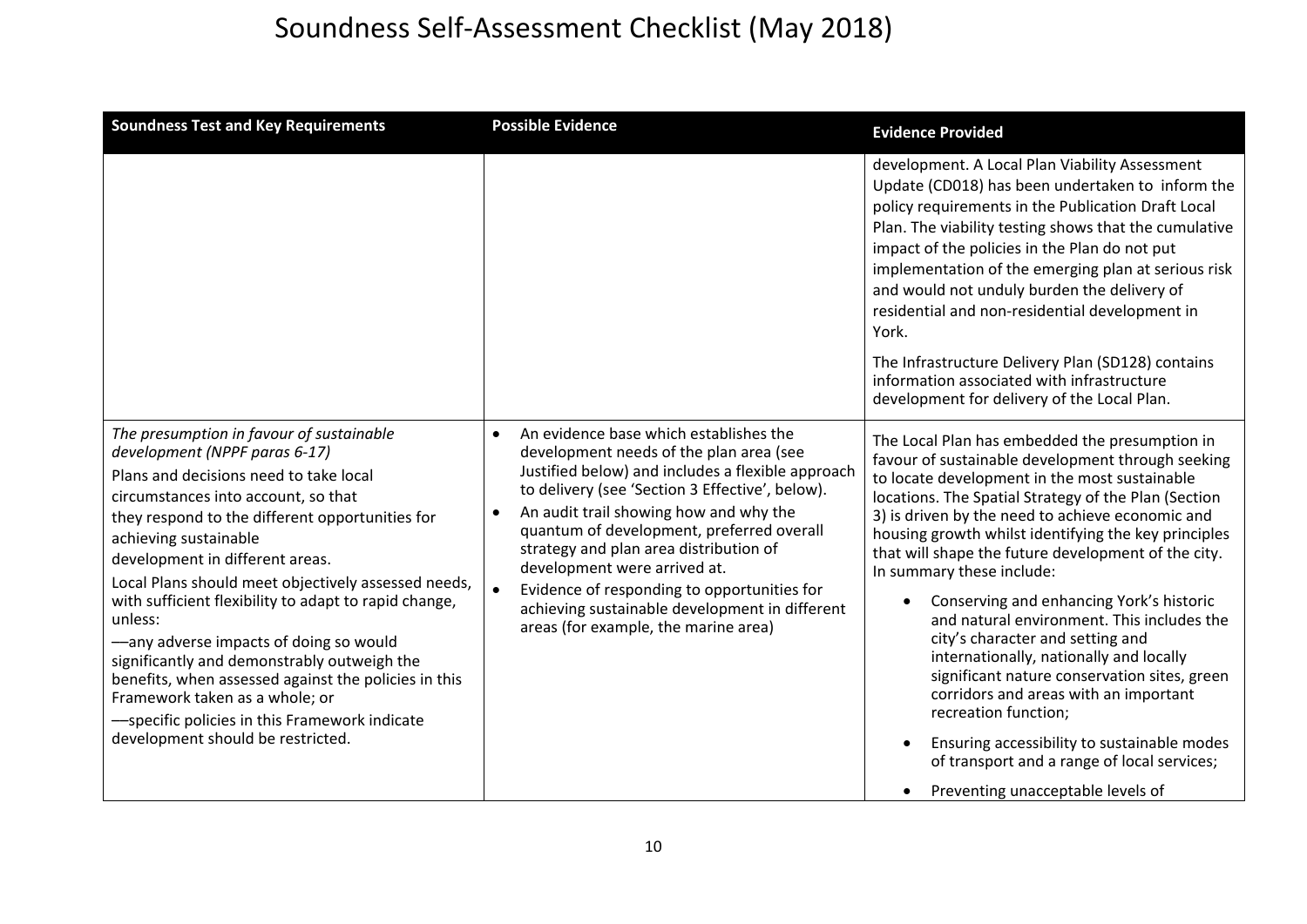| <b>Soundness Test and Key Requirements</b>                                                                                                                                                                                                                                                                                                                                                                   | <b>Possible Evidence</b>                                                                                                                                           | <b>Evidence Provided</b>                                                                                                                                                                                                                                                                      |
|--------------------------------------------------------------------------------------------------------------------------------------------------------------------------------------------------------------------------------------------------------------------------------------------------------------------------------------------------------------------------------------------------------------|--------------------------------------------------------------------------------------------------------------------------------------------------------------------|-----------------------------------------------------------------------------------------------------------------------------------------------------------------------------------------------------------------------------------------------------------------------------------------------|
|                                                                                                                                                                                                                                                                                                                                                                                                              |                                                                                                                                                                    | congestion, pollution and/or poor air<br>quality;                                                                                                                                                                                                                                             |
|                                                                                                                                                                                                                                                                                                                                                                                                              |                                                                                                                                                                    | Ensuring flood risk is appropriately<br>managed; and                                                                                                                                                                                                                                          |
|                                                                                                                                                                                                                                                                                                                                                                                                              |                                                                                                                                                                    | Where available and viable encouraging the<br>re-use of previously developed land.                                                                                                                                                                                                            |
|                                                                                                                                                                                                                                                                                                                                                                                                              |                                                                                                                                                                    | The Spatial Strategy objectives underpin the site<br>selection methodology used to assess all<br>development opportunities throughout plan<br>production. This methodology is set out in the Site<br>Selection Paper Main Report (SD072A) and the<br>Preferred Site Consultation 2016 (SD018) |
| Policies in Local Plans should follow the approach of<br>the presumption in favour of sustainable<br>development so that it is clear that development<br>which is sustainable can be approved without delay.<br>All plans should be based upon and reflect the<br>presumption in favour of sustainable development,<br>with clear policies that will guide how the<br>presumption should be applied locally. | A policy or policies which reflect the principles<br>of the presumption in favour of sustainable<br>development (see model policy at<br>www.planningportal.gov.uk) | Policy DP2 Sustainable Development defines<br>sustainable development in planning terms<br>developed from the Plan vision. The approach<br>draws upon the issues identified in the SA Scoping<br>Report (SD008 A & B)                                                                         |
|                                                                                                                                                                                                                                                                                                                                                                                                              |                                                                                                                                                                    | Policy DP3 Sustainable Communities is an<br>overarching policy setting development principles<br>to underpin the Plan relating to the themes of the<br>vision.                                                                                                                                |
|                                                                                                                                                                                                                                                                                                                                                                                                              |                                                                                                                                                                    | Collectively the policies in the Plan will result in<br>communities that are well connected, well served,<br>environmentally sensitive and considerate of the<br>local environment, economically thriving, well<br>designed and built, active, inclusive and safe.                            |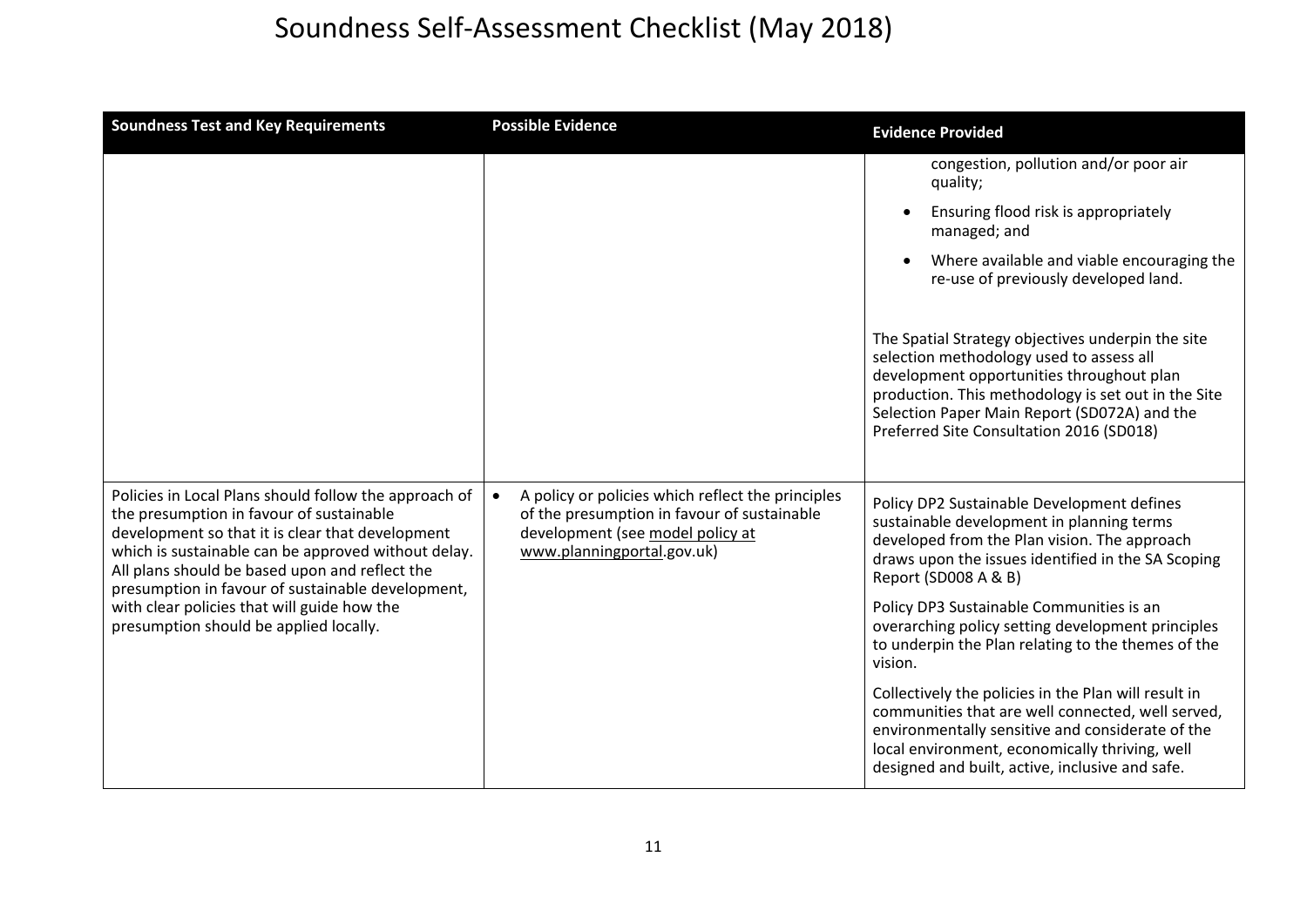| <b>Soundness Test and Key Requirements</b>                                                                                                                                                                                                                                                                                                                                                                                   | <b>Possible Evidence</b>                                                                                                                                                                                                                                                                                                                                                                       | <b>Evidence Provided</b>                                                                                                                                                                                                                                                                                                                                                                                                                                                                                                                                                                                                                                                                                                                                                                                                                                                                                                                                                                                                                                                                                                                                                                                                                                                                                                                                                                       |
|------------------------------------------------------------------------------------------------------------------------------------------------------------------------------------------------------------------------------------------------------------------------------------------------------------------------------------------------------------------------------------------------------------------------------|------------------------------------------------------------------------------------------------------------------------------------------------------------------------------------------------------------------------------------------------------------------------------------------------------------------------------------------------------------------------------------------------|------------------------------------------------------------------------------------------------------------------------------------------------------------------------------------------------------------------------------------------------------------------------------------------------------------------------------------------------------------------------------------------------------------------------------------------------------------------------------------------------------------------------------------------------------------------------------------------------------------------------------------------------------------------------------------------------------------------------------------------------------------------------------------------------------------------------------------------------------------------------------------------------------------------------------------------------------------------------------------------------------------------------------------------------------------------------------------------------------------------------------------------------------------------------------------------------------------------------------------------------------------------------------------------------------------------------------------------------------------------------------------------------|
| Objectively assessed needs<br>The economic, social and environmental needs of<br>the authority area addressed and clearly presented<br>in a fashion which makes effective use of land and<br>specifically promotes mixed use development, and<br>take account of cross-boundary and strategic issues.<br>Note: Meeting these needs should be subject to the<br>caveats specified in Paragraph 14 of the NPPF (see<br>above). | Background evidence papers demonstrating<br>$\bullet$<br>requirements based on population forecasts,<br>employment projections and community needs.<br>Technical papers demonstrating how the<br>$\bullet$<br>aspirations and objectives of the DPD are<br>related to the evidence, and how these are to<br>be met, including from consultation and<br>associated with the Duty to Co-operate. | The assessment of housing need is set out in the<br>SHMA (2016) SD051, SHMA Addendum (2016)<br>SD052 and SHMA Update (2017) SD050.<br>The SHMA Update (2017) SD050 updated the<br>demographic starting point for York based on the<br>July 2016 household projections (CLG). This<br>increased the demographic starting point from 783<br>(which was the demographic starting point for the<br>841 housing need figure as per the 2016 SHMA<br>SD051) to 867 per annum. Guidance (NPPG)<br>indicates that the official projections should be seen<br>as a baseline only.<br>On this basis the figure of 867 is the relevant<br>baseline demographic figure for the 15 year period<br>of the plan (2032/33) subject to any appropriate<br>adjustments. There is nothing specific in guidance<br>to advise how to look in the post plan period<br>(2033/34 to 2037/38) at OAN as most authorities<br>are not setting a greenbelt boundary. In order to<br>create a robust position for examination it was<br>considered to be most appropriate to continue with<br>the 15 year needs estimate for the full Green Belt<br>time period.<br>The SHMA Update (2017) [SD050] also recommends<br>that based on the assessment of market signals<br>evidence and some recent Inspectors decisions that<br>York should include a 10% market signals<br>adjustment to the 867 figure. This would increase |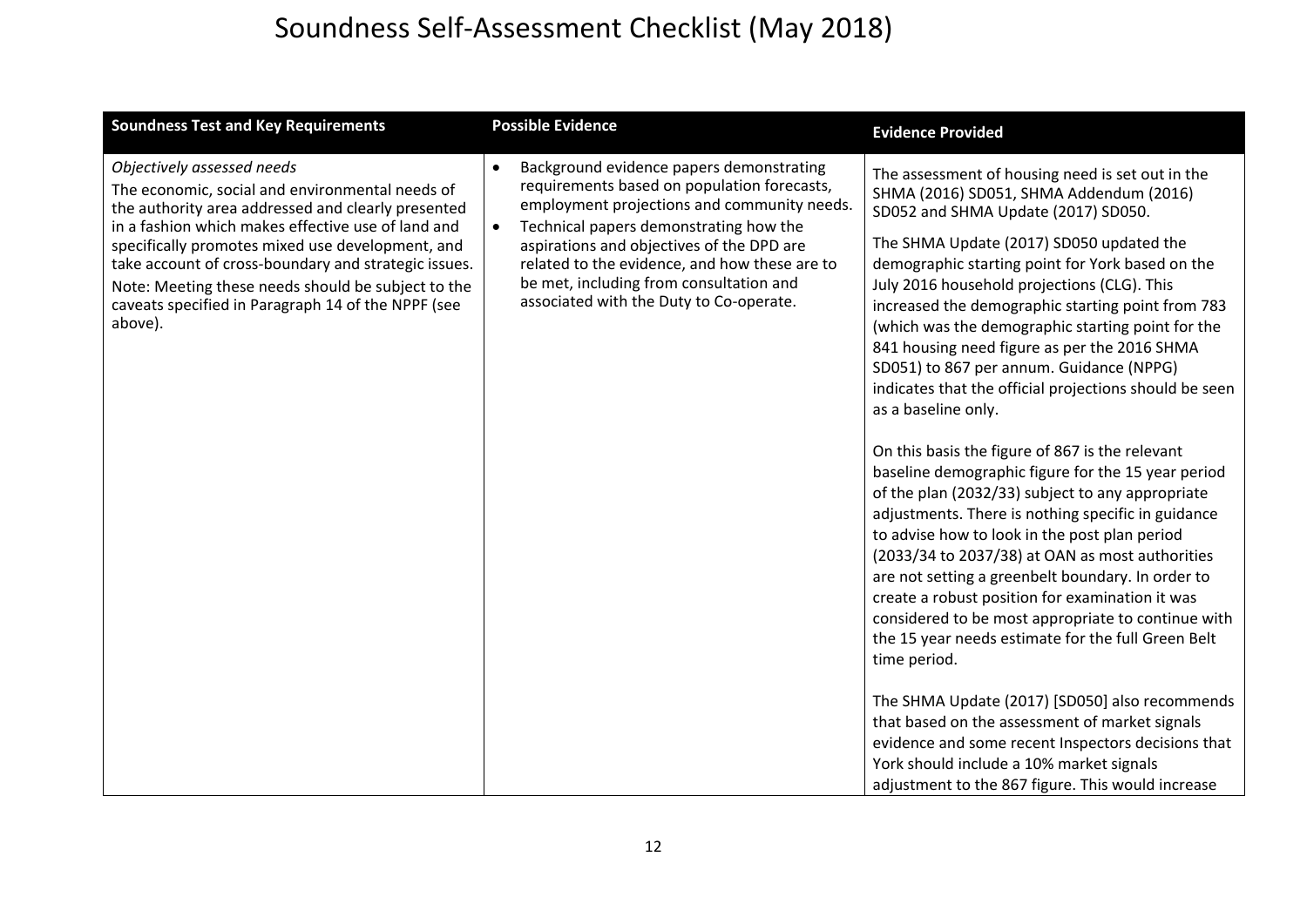| <b>Soundness Test and Key Requirements</b> | <b>Possible Evidence</b> | <b>Evidence Provided</b>                                                                                                                                                                                                                                                                                                                                                                                                                                                                                                                                                                                                                                                            |
|--------------------------------------------|--------------------------|-------------------------------------------------------------------------------------------------------------------------------------------------------------------------------------------------------------------------------------------------------------------------------------------------------------------------------------------------------------------------------------------------------------------------------------------------------------------------------------------------------------------------------------------------------------------------------------------------------------------------------------------------------------------------------------|
|                                            |                          | the housing figure to 953 per annum. The market<br>adjustment is based on an assessment of both<br>market signals and<br>affordable housing need. The SHMA Update (2017)<br>(SD050) has considered a single adjustment to<br>address both of these issues as they are intrinsically<br>linked.                                                                                                                                                                                                                                                                                                                                                                                      |
|                                            |                          | In terms of past delivery and the context for<br>reasonable market adjustment; from the effective<br>start date of the plan the 1st April 2012 up<br>until the latest monitoring date of 31st March 2017<br>there have been 3,432 net housing completions.<br>This equates to an annual average of 686<br>dwellings. For context the 10 year average 2007 to<br>2017 is 575 dwellings per annum.                                                                                                                                                                                                                                                                                    |
|                                            |                          | Achieving both the demographic baseline<br>and the SHMA figure will require a considerable<br>uplift in delivery amounting to 26% increase in<br>housing delivery from the 5 year average.<br>Members of the Council's Executive at the meeting<br>on 13th July 2017 resolved (SD027A) that on the<br>basis of the housing analysis set out in paragraphs<br>82 - 92 of the July 2017 Executive Report (SD027B),<br>the increased figure of 867 dwellings per annum,<br>based on the latest revised sub national population<br>and household projections published by the Office<br>for National Statistics and the Department of<br>Communities and Local Government, be accepted. |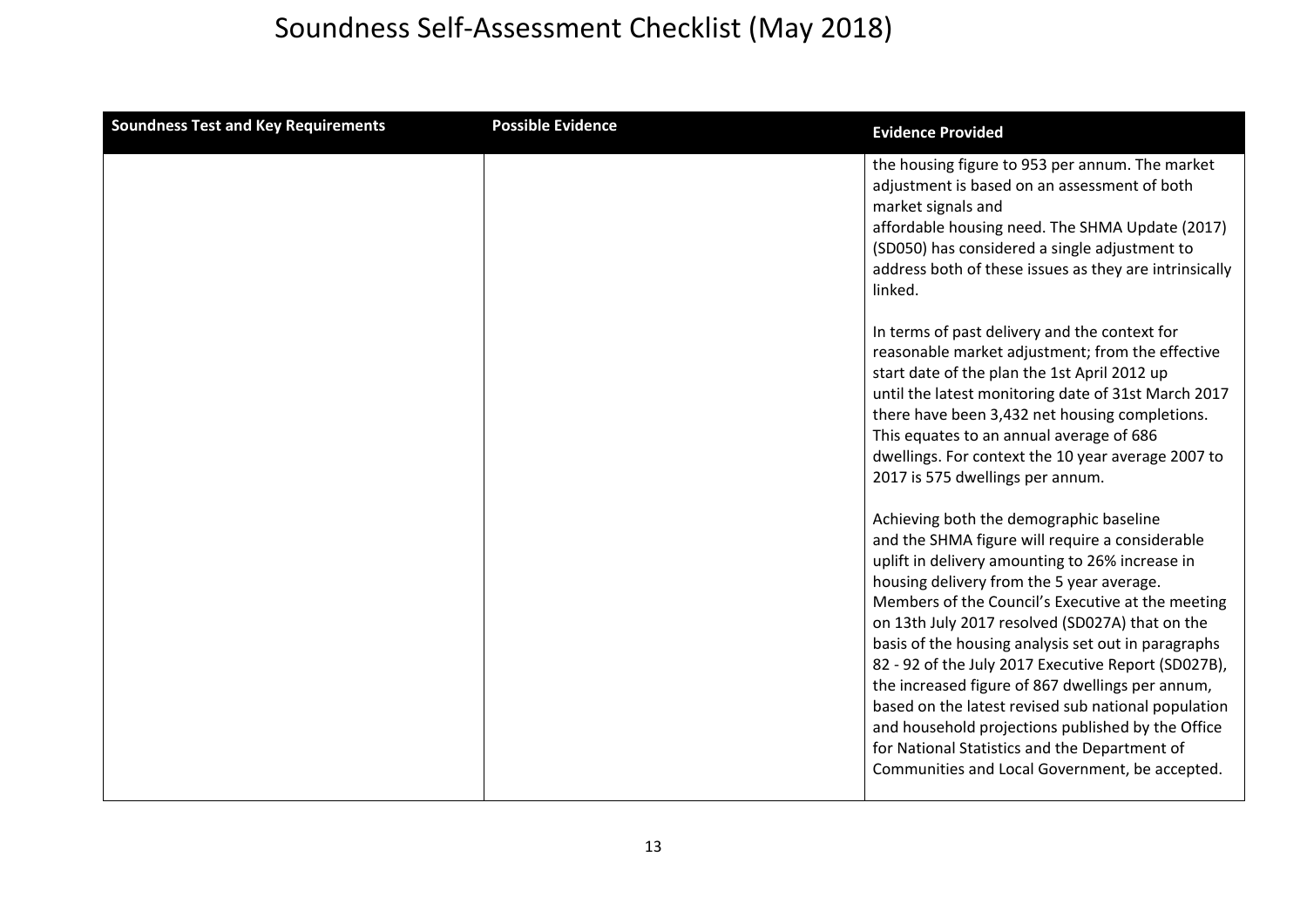| <b>Soundness Test and Key Requirements</b> | <b>Possible Evidence</b> | <b>Evidence Provided</b>                                                                                                                                                                                                                                                                                                                                                                                                                                                                                                                                                                                                                                                                                                                                  |
|--------------------------------------------|--------------------------|-----------------------------------------------------------------------------------------------------------------------------------------------------------------------------------------------------------------------------------------------------------------------------------------------------------------------------------------------------------------------------------------------------------------------------------------------------------------------------------------------------------------------------------------------------------------------------------------------------------------------------------------------------------------------------------------------------------------------------------------------------------|
|                                            |                          | Executive also resolved that the recommendation<br>prepared by GL Hearn in the SHMA Update (2017<br>SD050 to apply a further 10% to the above figure for<br>market signals (to 953 dwellings per annum), is not<br>accepted on the basis that Hearn's conclusions were<br>speculative and arbitrary, rely too heavily on recent<br>short-term unrepresentative trends and attach little<br>or no weight to the special character and setting of<br>York and other environmental considerations.                                                                                                                                                                                                                                                           |
|                                            |                          | At Executive in January 2018 (SD028A) Members<br>resolved to keep the housing requirement<br>unchanged from the Pre-Publication Draft (2017)<br>SD021 position. The Publication Draft Local Plan<br>(CD001) includes a minimum housing target of 867<br>dwellings per annum from 2012 (the base date of<br>the national household projections). This means<br>that the Plan seeks to provide for an annual housing<br>target of 923 dwellings per annum (867 + 56 p.a.<br>undersupply adjustment) from 2017 to 2033 and a<br>minimum of 867 p.a in the period 2033 to 2038.<br>This is set out in the housing trajectory included<br>within Section 5 of the Plan (Figures 5.1 and 5.2)<br>and the detailed trajectory within the SHLAA (2018)<br>(SD049) |
|                                            |                          | The Employment Land Review (ELR) July 2016<br>(SD064)uses projections by Oxford Economics (OE)<br>dated May 2015 as the forecast for employment                                                                                                                                                                                                                                                                                                                                                                                                                                                                                                                                                                                                           |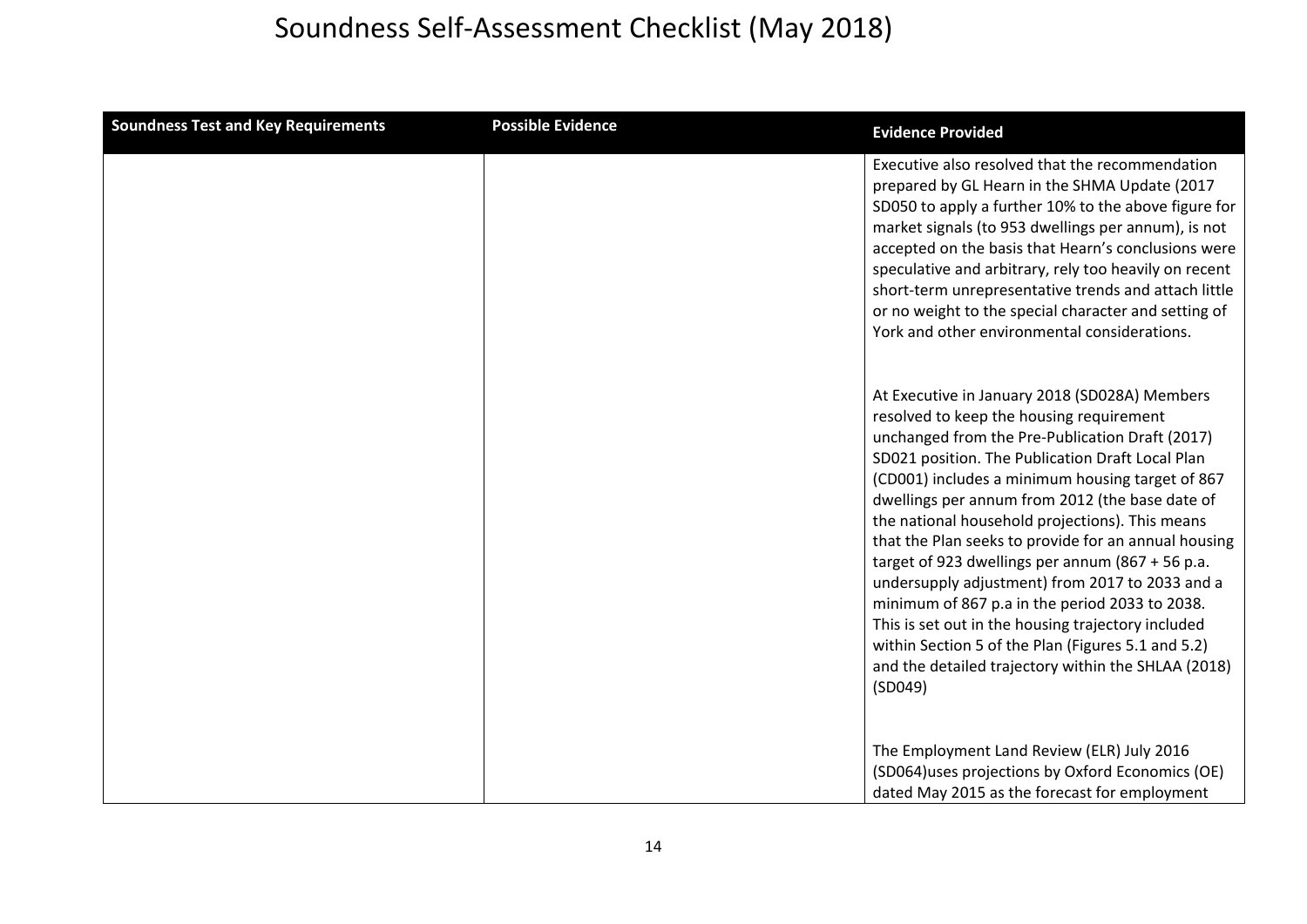| <b>Soundness Test and Key Requirements</b> | <b>Possible Evidence</b> | <b>Evidence Provided</b>                                                                                                                                                                                                                                                                                                                                                                                                                                                                                                                                                                                                                                                                                                                                                                                                                                                     |
|--------------------------------------------|--------------------------|------------------------------------------------------------------------------------------------------------------------------------------------------------------------------------------------------------------------------------------------------------------------------------------------------------------------------------------------------------------------------------------------------------------------------------------------------------------------------------------------------------------------------------------------------------------------------------------------------------------------------------------------------------------------------------------------------------------------------------------------------------------------------------------------------------------------------------------------------------------------------|
|                                            |                          | land demand over the Local Plan period. These<br>forecasts provided the starting point for<br>determining the amount and type of employment<br>land required to be identified in the Plan. The<br>projections by Oxford Economics presented a<br>baseline scenario for York forecasting a job growth<br>of 10,500 jobs over the period 2014-2031. Two<br>further scenarios were considered by OE; scenario 1<br>- higher migration and faster UK recovery, which<br>identified an additional 4,900 jobs above the<br>baseline over the same period and scenario $2 - re-$<br>profiled sector growth which identified 500<br>additional jobs above the baseline. Scenario 2 was<br>endorsed as it reflected the economic policy<br>priorities of the Council to drive up the skills of the<br>workforce and encourage growth in businesses<br>which use higher skilled staff. |
|                                            |                          | To sensitivity test the original 2015 OE projections,<br>the latest Experian economic forecasts within the<br>Regional Econometric Model (REM) were used. This<br>update was published in the ELR Update (2017)<br>(SD063)The conclusion of the ELR Update was that<br>the original forecasts were still robust. At the<br>Executive in July 2017 (SD027A) and January 2018<br>Members endorsed this position (SD028A).                                                                                                                                                                                                                                                                                                                                                                                                                                                      |
|                                            |                          | The Publication Draft Local Plan seeks to provide for<br>a minimum of 650 additional jobs per annum which                                                                                                                                                                                                                                                                                                                                                                                                                                                                                                                                                                                                                                                                                                                                                                    |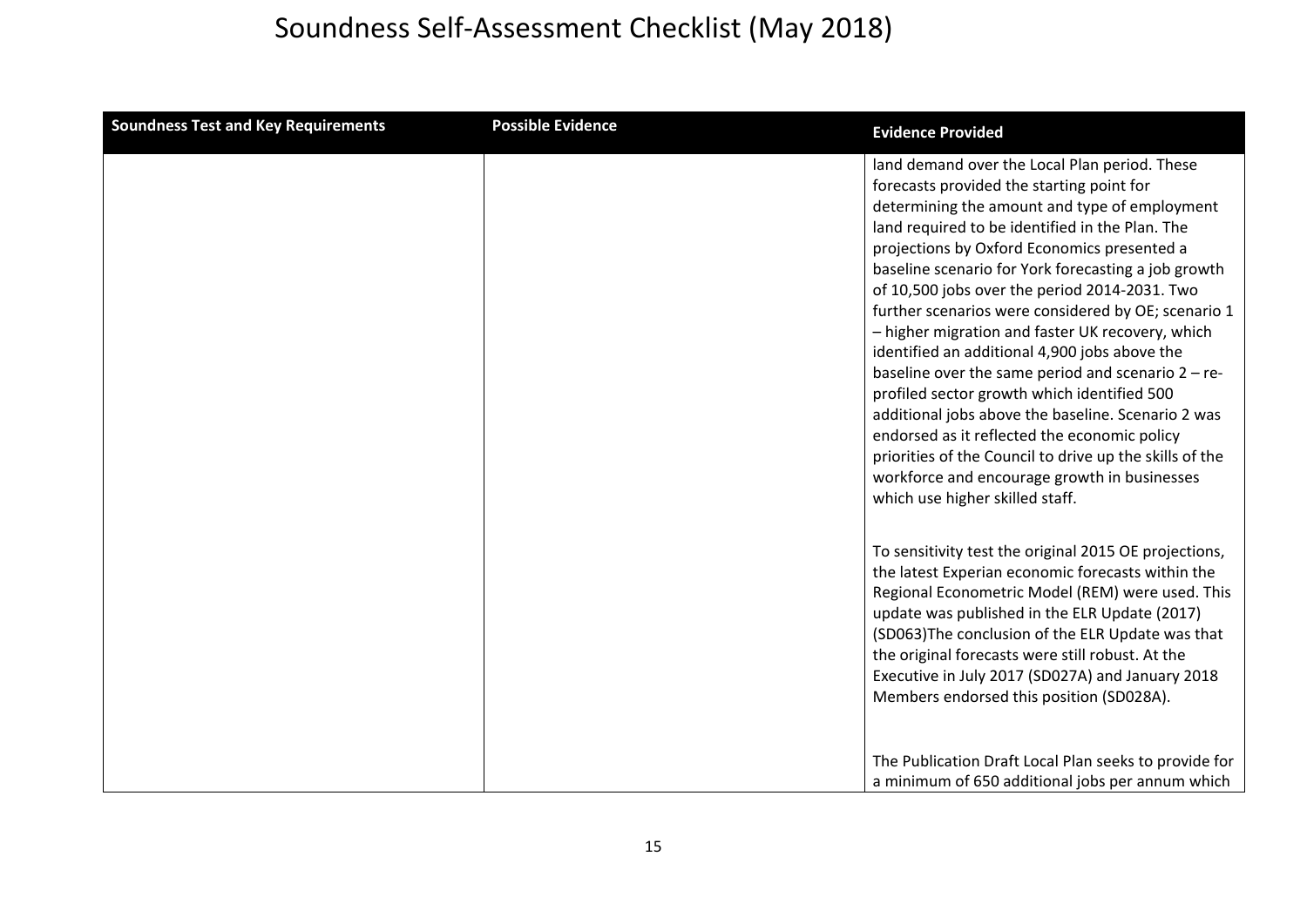| <b>Soundness Test and Key Requirements</b>                                                                                                    | <b>Possible Evidence</b>                                                                                                                                                                  | <b>Evidence Provided</b>                                                                                                                                                                                                                                                                                                                                                                                                                                                                                                                                                                                                                                                                                                                                                                                                                                  |
|-----------------------------------------------------------------------------------------------------------------------------------------------|-------------------------------------------------------------------------------------------------------------------------------------------------------------------------------------------|-----------------------------------------------------------------------------------------------------------------------------------------------------------------------------------------------------------------------------------------------------------------------------------------------------------------------------------------------------------------------------------------------------------------------------------------------------------------------------------------------------------------------------------------------------------------------------------------------------------------------------------------------------------------------------------------------------------------------------------------------------------------------------------------------------------------------------------------------------------|
|                                                                                                                                               |                                                                                                                                                                                           | is set out within the Spatial Strategy (Policy SS1) and<br>the Economy and Retail Section of the Plan (Section<br>4).                                                                                                                                                                                                                                                                                                                                                                                                                                                                                                                                                                                                                                                                                                                                     |
| NPPF Principles: Delivering sustainable development                                                                                           |                                                                                                                                                                                           |                                                                                                                                                                                                                                                                                                                                                                                                                                                                                                                                                                                                                                                                                                                                                                                                                                                           |
| Building a strong, competitive economy (paras<br>$18-22)$                                                                                     |                                                                                                                                                                                           |                                                                                                                                                                                                                                                                                                                                                                                                                                                                                                                                                                                                                                                                                                                                                                                                                                                           |
| Set out a clear economic vision and strategy for the<br>area which positively and proactively encourages<br>sustainable economic growth (21), | Articulation of a clear economic vision and<br>$\bullet$<br>strategy for the plan area linked to the<br>Economic Strategy, LEP Strategy and marine<br>policy documents where appropriate. | The Local Plan will enable York to realise its<br>economic growth ambitions as set out within the<br>York Economic Strategy (2016) SD070, contributing<br>to a vibrant economy. This will include York fulfilling<br>its role as a key driver in the Leeds City Region <sup>1</sup> ,<br>York, North Yorkshire and East Riding Local<br>Enterprise Partnership (LEP) area and the functional<br>York Sub Area. In doing this York will have a key role<br>in leading economic growth and job creation within<br>the local area.<br>The role of the Local Plan in achieving this objective<br>is to promote private sector employment growth<br>through the provision of sites and infrastructure to<br>deliver an annual provision of around 650 new jobs<br>Technical work on economic growth has been<br>carried out for the Council by Oxford Economic |

 $1$  The Leeds City Region is a city region in the North of England centred on Leeds, West Yorkshire. The activities of the city region are coordinated by the Leeds City Region Partnership. Since 2011 economic development has been supported by the Leeds City Region Local Enterprise Partnership (LEP)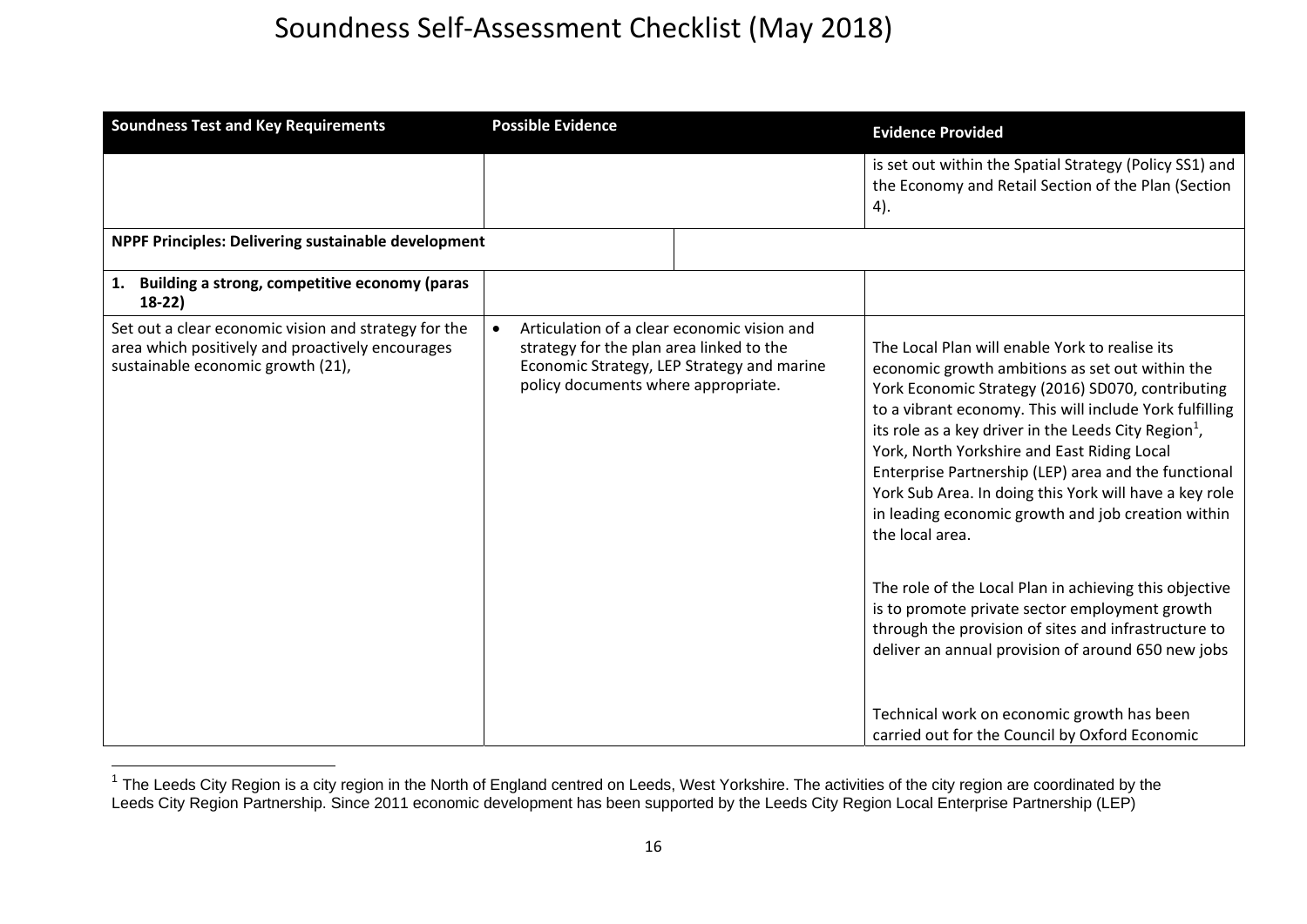| <b>Soundness Test and Key Requirements</b>                                                                                                               | <b>Possible Evidence</b>                                                                                                                                                                                                                                                                                                                                                                                                                                                                                                               | <b>Evidence Provided</b>                                                                                                                                                                                                                                                                                                                                                                                                                                                                                                          |
|----------------------------------------------------------------------------------------------------------------------------------------------------------|----------------------------------------------------------------------------------------------------------------------------------------------------------------------------------------------------------------------------------------------------------------------------------------------------------------------------------------------------------------------------------------------------------------------------------------------------------------------------------------------------------------------------------------|-----------------------------------------------------------------------------------------------------------------------------------------------------------------------------------------------------------------------------------------------------------------------------------------------------------------------------------------------------------------------------------------------------------------------------------------------------------------------------------------------------------------------------------|
|                                                                                                                                                          |                                                                                                                                                                                                                                                                                                                                                                                                                                                                                                                                        | Forecasting and is included within the ELR (2016)<br>SD064 and ELR Update (2017) [SD063]. This<br>suggests that over the period 2017 to 2038 around<br>650 additional jobs could be created in the city per<br>annum. The projection shows particularly strong<br>growth in the professional and technical services,<br>accommodation and food services and wholesale<br>and retail sectors. This is consistent with the<br>ambitions of the York Economic Strategy<br>(2016)[SD070] as encapsulated in the Local Plan<br>vision. |
| Recognise and seek to address potential barriers to<br>investment, including poor environment or any lack<br>of infrastructure, services or housing (21) | A criteria-based policy which meets identified<br>needs and is positive and flexible in planning for<br>specialist sectors, regeneration, infrastructure<br>provision, environmental enhancement.<br>An up-to-date assessment of the deliverability<br>of allocated employment sites, to meet local<br>needs, (taking into account that LPAs should<br>avoid the long term protection of sites allocated<br>for employment use where there is no<br>reasonable prospect of an allocated site being<br>used for that purpose) para (22) | Policy EC1 (provision of employment Land)<br>identifies land that is suitable to provide for the<br>forecast growth in the York economy and protects<br>this land from other uses. Specific policies are<br>included in Section 3: Spatial Strategy to guide the<br>implementation of development on the strategic<br>employment sites (those 5ha or above) which<br>include detailed planning principles.                                                                                                                        |
|                                                                                                                                                          |                                                                                                                                                                                                                                                                                                                                                                                                                                                                                                                                        | The overall forecast for growth in jobs that is set out<br>in Policy SS1: Delivery Sustainable Growth for York<br>has been disaggregated into the different economic<br>sectors and converted into floorspace requirements<br>using widely recognised job density and plot ratio<br>assumptions. These calculations include an<br>allowance for existing commitments arising from<br>unimplemented planning permissions and<br>additional provision to provide flexibility in choice of                                           |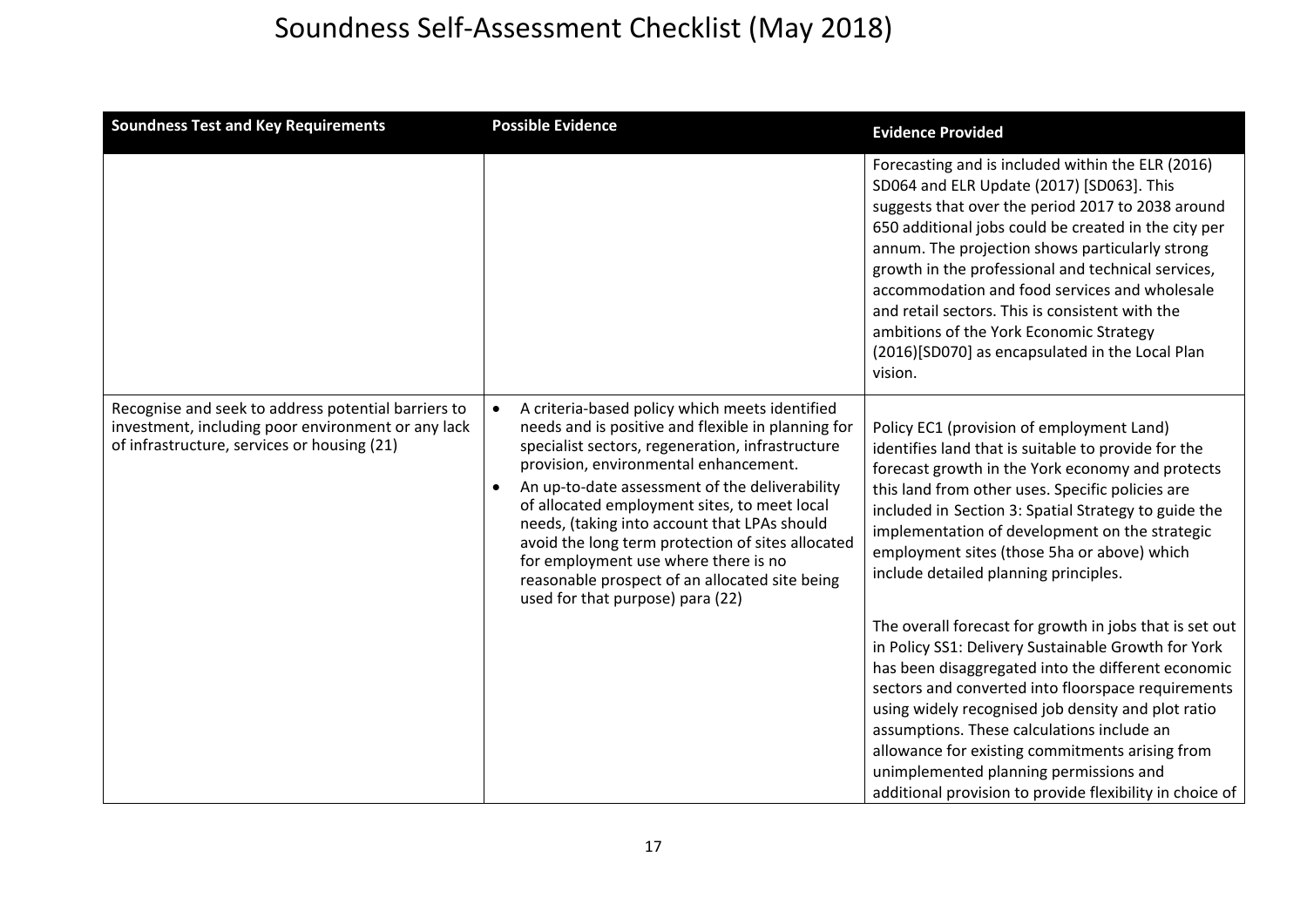| <b>Soundness Test and Key Requirements</b>                                                                                                                                  | <b>Possible Evidence</b>                                                                                                                                                                                                                                                                                                                                                                                                                 | <b>Evidence Provided</b>                                                                                                                                                                                                                                                                                                                                                                                                                                                                                                                                                                                                                                                                                                                                                                                                    |
|-----------------------------------------------------------------------------------------------------------------------------------------------------------------------------|------------------------------------------------------------------------------------------------------------------------------------------------------------------------------------------------------------------------------------------------------------------------------------------------------------------------------------------------------------------------------------------------------------------------------------------|-----------------------------------------------------------------------------------------------------------------------------------------------------------------------------------------------------------------------------------------------------------------------------------------------------------------------------------------------------------------------------------------------------------------------------------------------------------------------------------------------------------------------------------------------------------------------------------------------------------------------------------------------------------------------------------------------------------------------------------------------------------------------------------------------------------------------------|
|                                                                                                                                                                             |                                                                                                                                                                                                                                                                                                                                                                                                                                          | premises and the loss of existing now outdated<br>buildings. The detailed analysis that underpins this<br>work can be found in the ELR (2016) [SD064]. The<br>ELR Update (2017)[SD063] has adjusted floorspace<br>requirements to take account of development<br>between 2012-2017 and to reflect the revised plan<br>period 2012-2038. A 5% vacancy factor and an<br>additional 2 year land supply to allow for time for<br>developments to be complete has also been added<br>to calculations<br>A Local Plan Viability Assessment Update (CD018)<br>has been prepared. This sets out how in formulating<br>the Local Plan we have had regard to the cumulative<br>and individual impact of the policy requirements on<br>the overall viability of the Plan. This includes<br>viability testing of non-residential sites. |
| Ensuring the vitality of town centres (paras 23-<br>2.<br>37)                                                                                                               |                                                                                                                                                                                                                                                                                                                                                                                                                                          |                                                                                                                                                                                                                                                                                                                                                                                                                                                                                                                                                                                                                                                                                                                                                                                                                             |
| Policies should be positive, promote competitive<br>town centre environments, and set out policies for<br>the management and growth of centres over the<br>plan period (23) | The Plan and its policies may include such<br>matters as: definition of networks and<br>hierarchies; defining town centres;<br>encouragement of residential development on<br>appropriate sites; allocation of appropriate<br>edge of centre sites where suitable and viable<br>town centre sites are not available;<br>consideration of retail and leisure proposals<br>which cannot be accommodated in or adjacent<br>to town centres. | The Plan sets out a clear hierarchy of centres that<br>are able to adequately service the day to day retail<br>and community needs of the local population in as<br>close a proximity to their homes as possible. This<br>will help to promote sustainable shopping patterns<br>as people should not have to travel far to meet their<br>day to day needs, thereby reducing congestion in<br>larger centres. This approach will help to ensure<br>that lively, thriving places to visit and live are                                                                                                                                                                                                                                                                                                                        |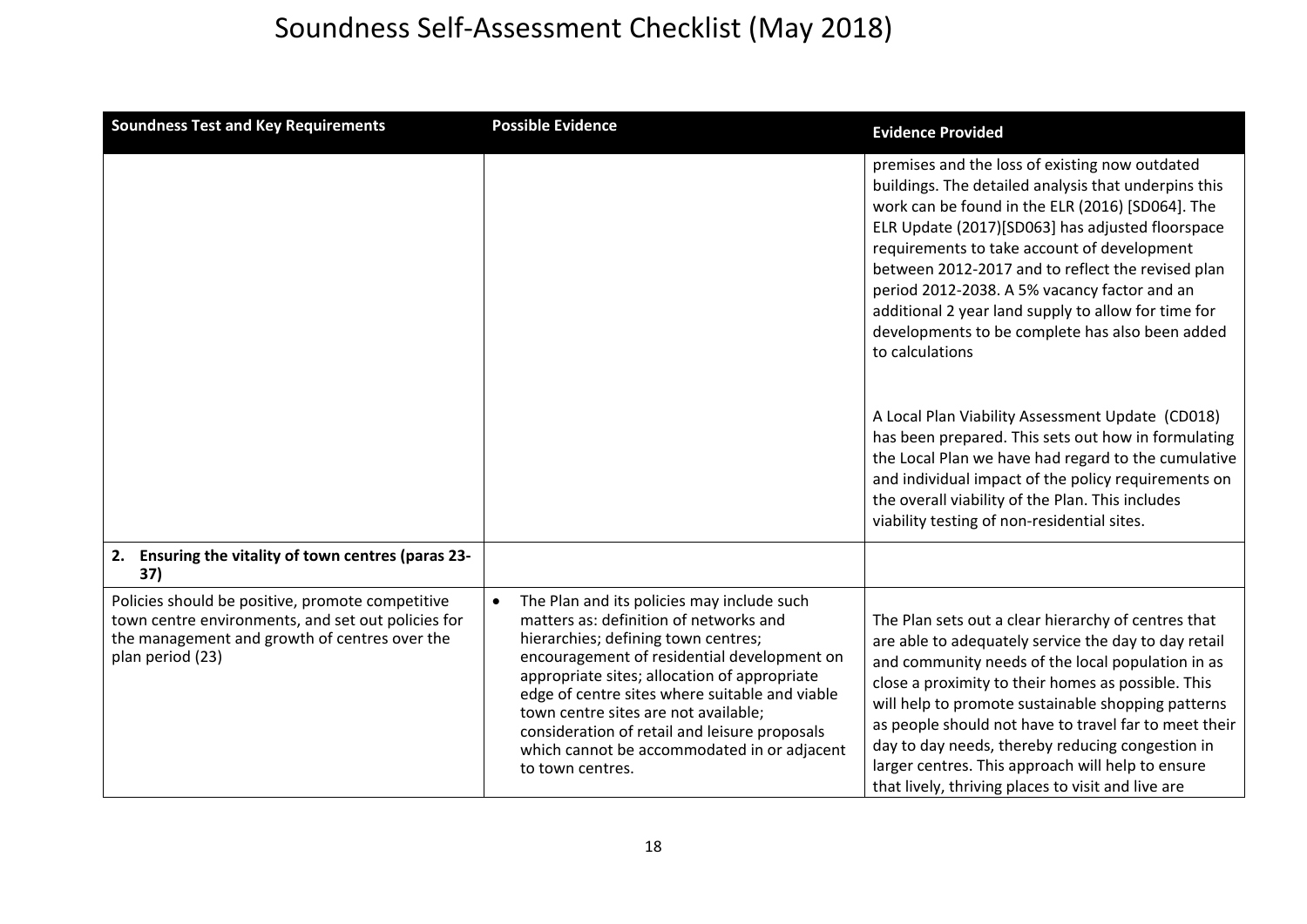| <b>Soundness Test and Key Requirements</b> | <b>Possible Evidence</b> | <b>Evidence Provided</b>                                                                                                                                                                                                                                                                                                                                                                                                                                                                                                                                                                                                                                                                                                                                                                        |
|--------------------------------------------|--------------------------|-------------------------------------------------------------------------------------------------------------------------------------------------------------------------------------------------------------------------------------------------------------------------------------------------------------------------------------------------------------------------------------------------------------------------------------------------------------------------------------------------------------------------------------------------------------------------------------------------------------------------------------------------------------------------------------------------------------------------------------------------------------------------------------------------|
|                                            |                          | created which provide for both the retail needs of<br>the local population, as well as community facilities<br>such as doctors surgeries and libraries. The creation<br>of a network of centres to serve local needs is<br>particularly important for less mobile and more<br>vulnerable members of the community. It is<br>therefore necessary for York City Centre to be<br>supported by a network of district centres, local<br>centres and neighbourhood parades.                                                                                                                                                                                                                                                                                                                           |
|                                            |                          | In order to determine the classification of each<br>centre, an understanding of the distinct roles of<br>district and local centres and neighbourhood<br>parades was required. The existing centres in the<br>City of York have been reviewed to identify the<br>most appropriate role for those centres in a<br>consolidated hierarchy of district and local centres<br>and neighbourhood parades which is set out in the<br>City of York Retail Study Update and Addendum<br>(2014) [SD065, SD066, SD067]. A centre's status<br>within the retail hierarchy is determined by a<br>number of factors, these include floorspace,<br>number, size and type of shops, the provision of<br>non-retail facilities, characteristics of the centre,<br>catchment area and proximity to other centres. |
|                                            |                          | Policies for the management and growth of town<br>centres are set out in Section 4 of the Plan<br>(Economy and Retail) including the retail hierarchy<br>and sequential approach, and policies guiding<br>development in the city centre, district and local<br>centres and out of centre retail locations.                                                                                                                                                                                                                                                                                                                                                                                                                                                                                     |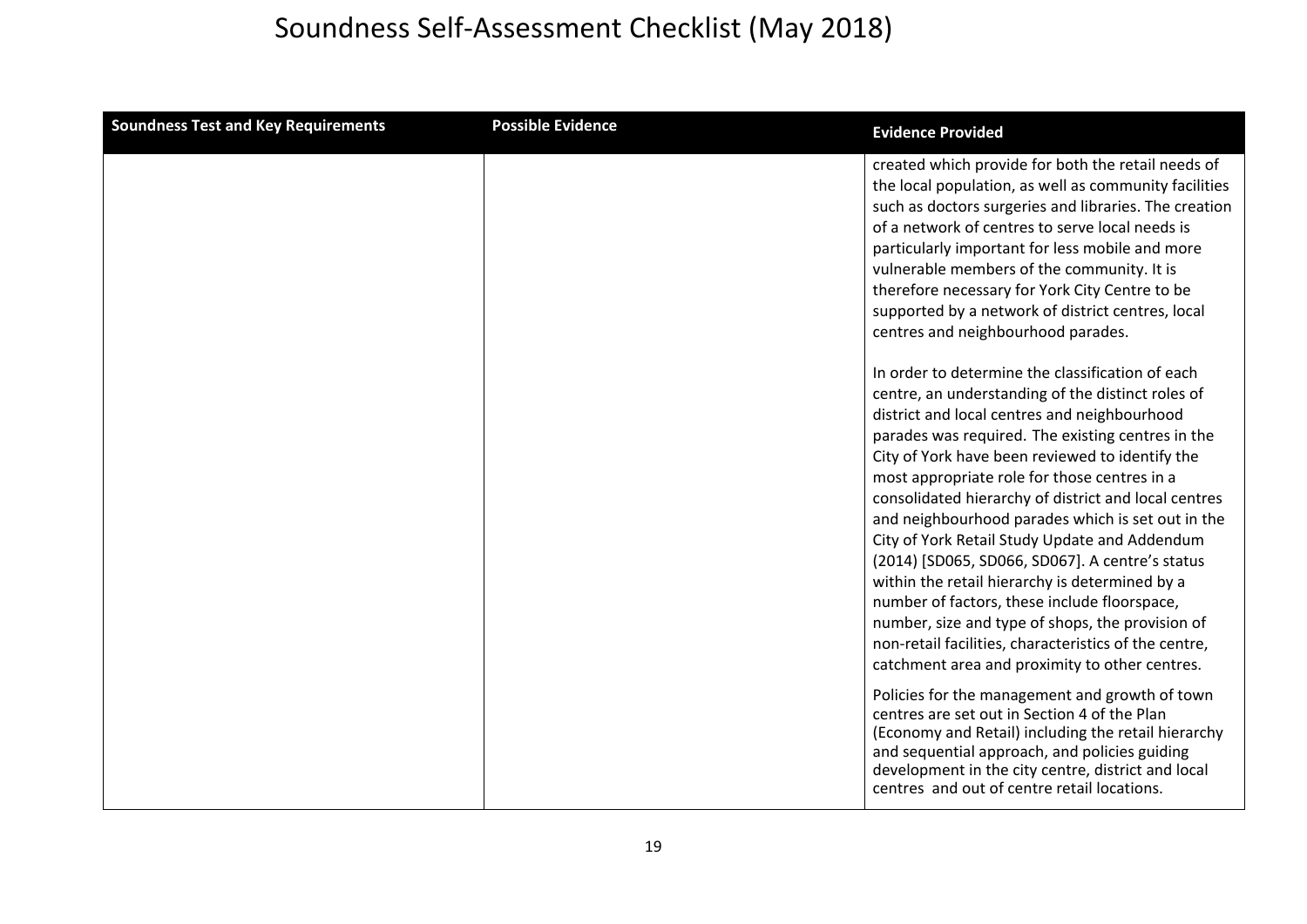| <b>Soundness Test and Key Requirements</b>                                                                                                                                                                      | <b>Possible Evidence</b>                                                                                                                                                                         | <b>Evidence Provided</b>                                                                                                                                                                                                                                                                                                                                                                                                                                                                                                                                                                                                                                                                                                                                                                                                                                                                                                                                                                                                                                                                                                                                                                                                                                                     |
|-----------------------------------------------------------------------------------------------------------------------------------------------------------------------------------------------------------------|--------------------------------------------------------------------------------------------------------------------------------------------------------------------------------------------------|------------------------------------------------------------------------------------------------------------------------------------------------------------------------------------------------------------------------------------------------------------------------------------------------------------------------------------------------------------------------------------------------------------------------------------------------------------------------------------------------------------------------------------------------------------------------------------------------------------------------------------------------------------------------------------------------------------------------------------------------------------------------------------------------------------------------------------------------------------------------------------------------------------------------------------------------------------------------------------------------------------------------------------------------------------------------------------------------------------------------------------------------------------------------------------------------------------------------------------------------------------------------------|
| Allocate a range of suitable sites to meet the scale<br>and type of retail, leisure, commercial, office,<br>tourism, cultural, community services and<br>residential development needed in town centres<br>(23) | An assessment of the need to expand (the)<br>town centre(s), considering the needs of town<br>centre uses.<br>Primary and secondary shopping frontages<br>$\bullet$<br>identified and allocated. | The Local Plan Economy and Retail Section (Section<br>4) specifically policies R1 to R4 sets out our<br>approach.<br>The City Centre Inset (CD004C) policies map<br>identifies the primary shopping area and primary<br>and secondary frontages as specified in Policy R3<br>(York City Centre).<br>In accordance with the NPPF, the focus for major<br>new retail development and investment will be the<br>city centre. The continued success of the city centre<br>is important to the continued economic success of<br>York and the wider region.<br>The market share of the city centre has been<br>gradually declining since 2000 and further out of<br>centre developments and developments in<br>neighbouring regional centre are likely to have a<br>further impact upon this market share and reduce<br>the overall vitality and viability of the centre.<br>Policies in the Plan (R1 to R4) seeks to support the<br>city centre retailing offer and enhance / maintain its<br>market share and ensure that the city centre<br>remains its primary retail destination as part of its<br>multi layered offer.<br>The York Retail Study Update and Addendum (2014)<br>[SD065, SD066, SD067] identifies the future need<br>for convenience and comparison floorspace. |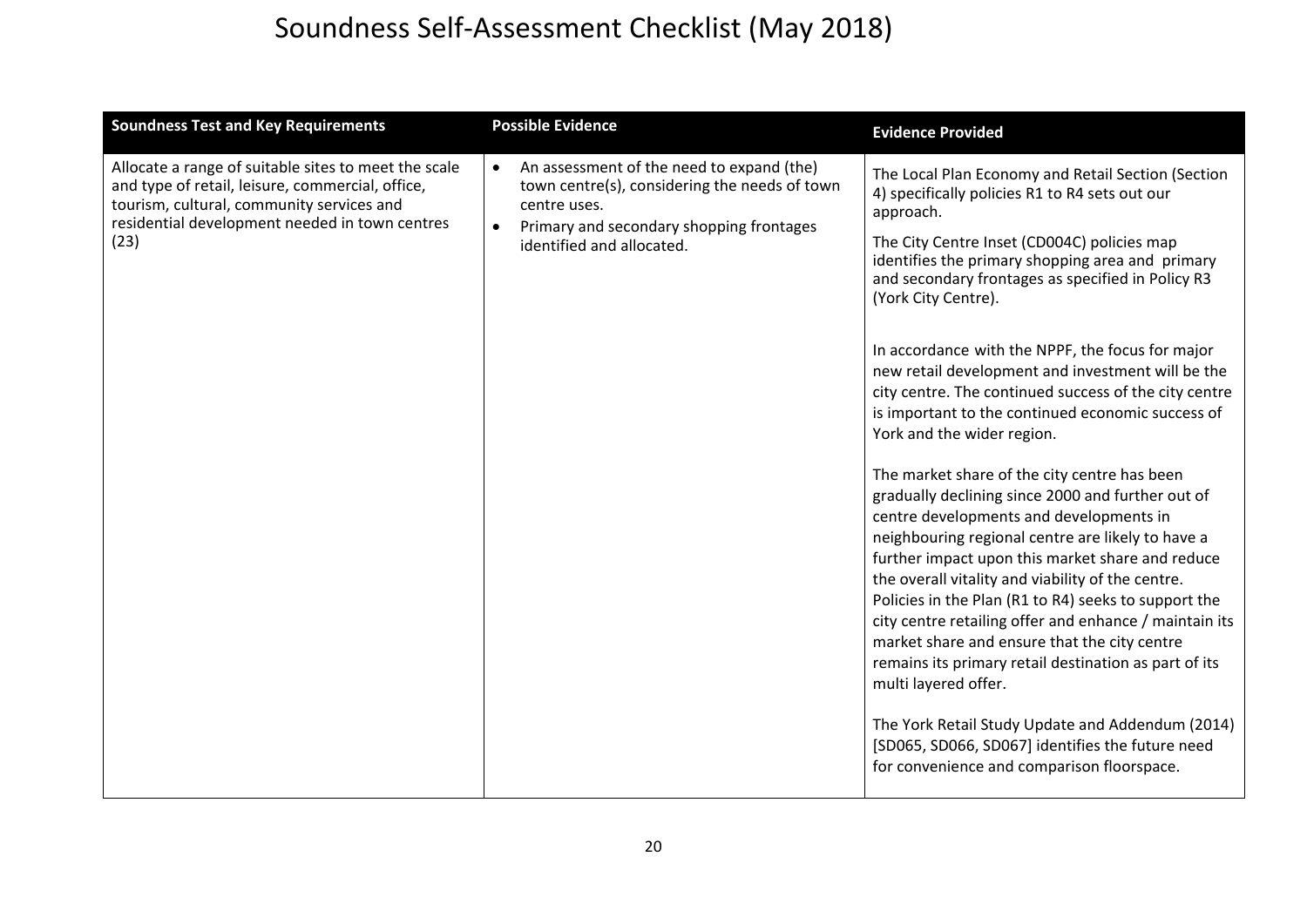| <b>Soundness Test and Key Requirements</b>                                                                                                                                                                                                                                                                                                                                                                                                                                                                                                                                                                                                                                                                                                                                                                                                                                                                                               | <b>Possible Evidence</b>                                                                                                                                                                                                                                                                                                                                                                                                                                                                                                                                                                                                                                                                                                                                                                                                    | <b>Evidence Provided</b>                                                                                                                                                                                                                                                                                                                                                                                                                                                                                                                                                                                                                                                                                                                                                                                                            |
|------------------------------------------------------------------------------------------------------------------------------------------------------------------------------------------------------------------------------------------------------------------------------------------------------------------------------------------------------------------------------------------------------------------------------------------------------------------------------------------------------------------------------------------------------------------------------------------------------------------------------------------------------------------------------------------------------------------------------------------------------------------------------------------------------------------------------------------------------------------------------------------------------------------------------------------|-----------------------------------------------------------------------------------------------------------------------------------------------------------------------------------------------------------------------------------------------------------------------------------------------------------------------------------------------------------------------------------------------------------------------------------------------------------------------------------------------------------------------------------------------------------------------------------------------------------------------------------------------------------------------------------------------------------------------------------------------------------------------------------------------------------------------------|-------------------------------------------------------------------------------------------------------------------------------------------------------------------------------------------------------------------------------------------------------------------------------------------------------------------------------------------------------------------------------------------------------------------------------------------------------------------------------------------------------------------------------------------------------------------------------------------------------------------------------------------------------------------------------------------------------------------------------------------------------------------------------------------------------------------------------------|
|                                                                                                                                                                                                                                                                                                                                                                                                                                                                                                                                                                                                                                                                                                                                                                                                                                                                                                                                          |                                                                                                                                                                                                                                                                                                                                                                                                                                                                                                                                                                                                                                                                                                                                                                                                                             |                                                                                                                                                                                                                                                                                                                                                                                                                                                                                                                                                                                                                                                                                                                                                                                                                                     |
| 3. Supporting a prosperous rural economy (para<br>28)                                                                                                                                                                                                                                                                                                                                                                                                                                                                                                                                                                                                                                                                                                                                                                                                                                                                                    |                                                                                                                                                                                                                                                                                                                                                                                                                                                                                                                                                                                                                                                                                                                                                                                                                             |                                                                                                                                                                                                                                                                                                                                                                                                                                                                                                                                                                                                                                                                                                                                                                                                                                     |
| Support sustainable economic growth in rural areas.<br>Planning strategies should promote a strong rural<br>economy by taking a positive approach to new<br>development. (28)                                                                                                                                                                                                                                                                                                                                                                                                                                                                                                                                                                                                                                                                                                                                                            | Where relevant include a policy or policies<br>$\bullet$<br>which support the sustainable growth of rural<br>businesses; promote the development and<br>diversification of agricultural businesses;<br>support sustainable rural tourism and leisure<br>developments, and support local services and<br>facilities.                                                                                                                                                                                                                                                                                                                                                                                                                                                                                                         | Local Plan Policy E5 (Rural Economy) seeks to<br>encourage a viable rural economy by allowing<br>development in rural areas where it supports<br>appropriate farm and rural diversification including<br>office and leisure and permits camping and caravan<br>sites where they are accessible and not detrimental<br>to the landscape character.                                                                                                                                                                                                                                                                                                                                                                                                                                                                                   |
| Promoting sustainable transport (paras 29-41)<br>4.                                                                                                                                                                                                                                                                                                                                                                                                                                                                                                                                                                                                                                                                                                                                                                                                                                                                                      |                                                                                                                                                                                                                                                                                                                                                                                                                                                                                                                                                                                                                                                                                                                                                                                                                             |                                                                                                                                                                                                                                                                                                                                                                                                                                                                                                                                                                                                                                                                                                                                                                                                                                     |
| Facilitate sustainable development whilst<br>contributing to wider sustainability and health<br>objectives. (29)<br>Balance the transport system in favour of<br>sustainable transport modes and give people a real<br>choice about how they travel whilst recognising that<br>different policies will be required in different<br>communities and opportunities to maximise<br>sustainable transport solutions will vary from urban<br>to rural areas. (29)<br>Encourage solutions which support reductions in<br>greenhouse gas emissions and congestion (29)<br>including supporting a pattern of development<br>which, where reasonable to do so, facilitates the<br>use of sustainable modes of transport. (30)<br>Local authorities should work with neighbouring<br>authorities and transport providers to develop<br>strategies for the provision of viable infrastructure<br>necessary to support sustainable development. (31) | Joint working with adjoining authorities,<br>$\bullet$<br>transport providers and Government Agencies<br>on infrastructure provision in order to support<br>sustainable economic growth with particular<br>regard to the facilities referred to in paragraph<br>31.<br>Policies encouraging development which<br>facilitates the use of sustainable modes of<br>transport and a range of transport choices<br>where appropriate, particularly the criteria in<br>paragraph 35.<br>A spatial strategy and policy which seeks to<br>$\bullet$<br>reduce the need to travel through balancing<br>housing and employment provision.<br>Policy for major developments which promotes<br>$\bullet$<br>a mix of uses and access to key facilities by<br>sustainable transport modes.<br>If local (car parking) standards have been | The Local Plan Transport and Communications<br>section (Section 14) sets out the approach and<br>policies to support and promote sustainable travel.<br>Local Plan Policy T1 (Sustainable Access) supports<br>development where it minimises the need to travel<br>and maximises the use of more sustainable modes<br>of transport<br>Local Plan Policy T2 (Strategic Public Transport<br>Improvements) sets out the public transport<br>improvements that will be implemented or pursued<br>to deliver planned growth and complement the<br>Local Transport Plan.<br>Local Plan Policy T3 (York Railway Station and<br>Associated Operational Facilities) supports<br>development that provides or facilitates increased<br>capacity of and improved interchange and access at<br>York Station, whilst conserving or enhancing its |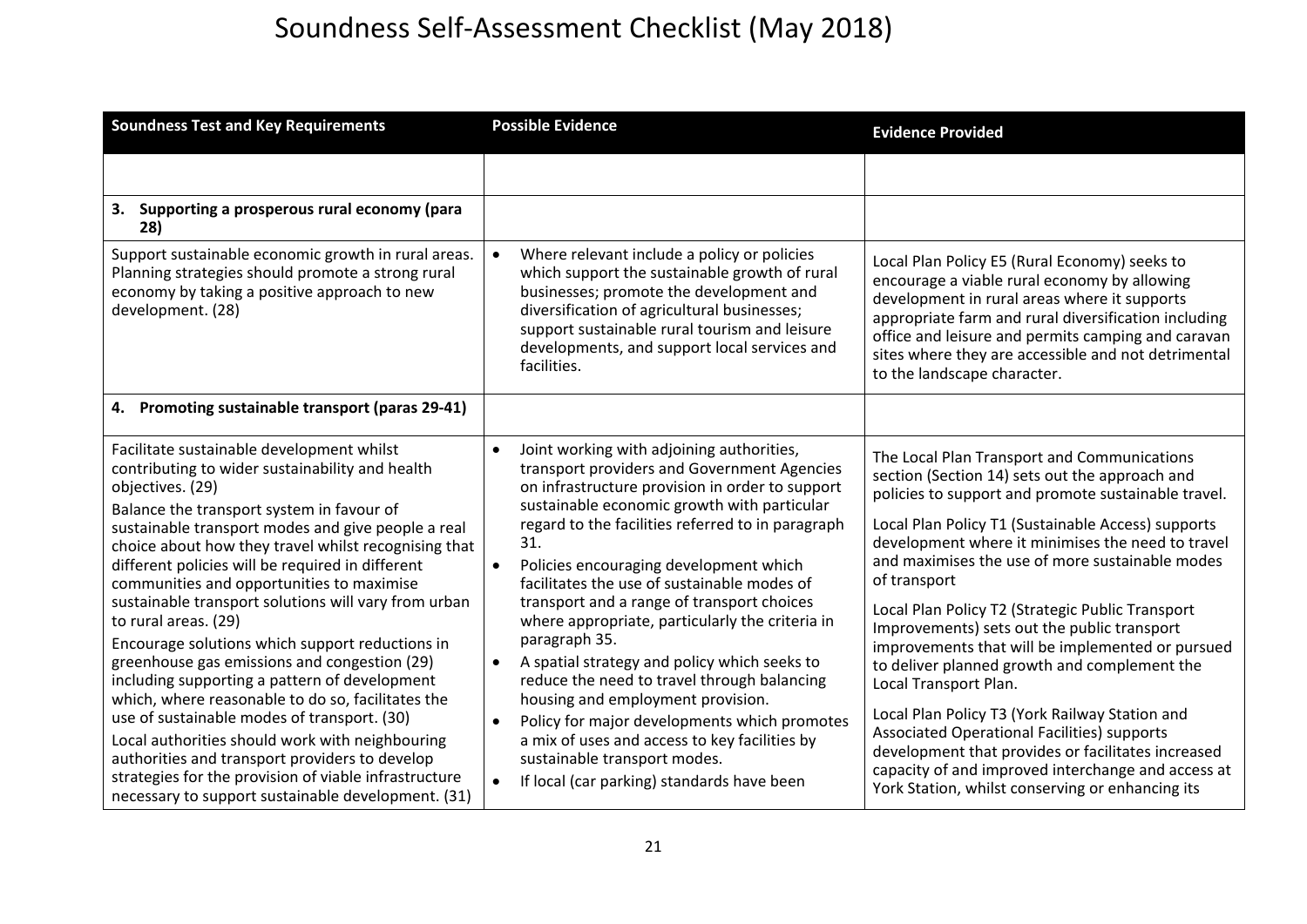| <b>Soundness Test and Key Requirements</b>                                                                                                                                                                                                                                                                                                                                                                                                                 | <b>Possible Evidence</b>                                                                                                                                         | <b>Evidence Provided</b>                                                                                                                                                                                                                                                                                                                                                                                                                                                                      |
|------------------------------------------------------------------------------------------------------------------------------------------------------------------------------------------------------------------------------------------------------------------------------------------------------------------------------------------------------------------------------------------------------------------------------------------------------------|------------------------------------------------------------------------------------------------------------------------------------------------------------------|-----------------------------------------------------------------------------------------------------------------------------------------------------------------------------------------------------------------------------------------------------------------------------------------------------------------------------------------------------------------------------------------------------------------------------------------------------------------------------------------------|
| Opportunities for sustainable transport modes have<br>been taken up depending on the nature and<br>location of the site, to reduce the need for major                                                                                                                                                                                                                                                                                                      | prepared, are they justified and necessary? (39)<br>Identification and protection of sites and routes<br>$\bullet$<br>where infrastructure could be developed to | significance as a Grade II*station and maintaining<br>the continued use of operational rail lines and<br>facilities.                                                                                                                                                                                                                                                                                                                                                                          |
| transport infrastructure. (32)<br>Ensure that developments which generate<br>significant movement are located where the need<br>to travel will be minimised and the use of<br>sustainable transport modes can be maximised (34)<br>Plans should protect and exploit opportunities for                                                                                                                                                                      | widen transport choice linked to the Local<br>Transport Plan.                                                                                                    | Local Plan Policy T4 (Strategic Highway Network<br>Capacity Improvements) sets out the strategic<br>highway network capacity improvements that will<br>be implemented or pursued to deliver planned<br>growth and complement the Local Transport Plan.                                                                                                                                                                                                                                        |
| the use of sustainable transport modes for the<br>movement of goods or people. (35)<br>Policies should aim for a balance of land uses so<br>that people can be encouraged to minimize journey<br>lengths for employment, shopping, leisure,                                                                                                                                                                                                                |                                                                                                                                                                  | Local Plan Policy T5 (Strategic Cycle and Pedestrian<br>Network Links and Improvements) sets out the<br>strategic cycle and pedestrian route improvements<br>that will be implemented to deliver planned growth<br>and complement the Local Transport Plan.                                                                                                                                                                                                                                   |
| education and other activities. (37)<br>For larger scale residential developments in<br>particular, planning policies should promote a mix<br>of uses in order to provide opportunities to<br>undertake day-to-day activities including work on<br>site. Where practical, particularly within large-scale<br>developments, key facilities such as primary schools<br>and local shops should be located within walking<br>distance of most properties. (38) |                                                                                                                                                                  | Local Plan Policy T6 (Development at or Near Public<br>Transport Corridors, Interchanges and Facilities)<br>supports development in locations close to such<br>existing facilities provided there is no detriment or<br>doesn't prejudice future expansion of such facilities.<br>Conversely, the policy will not permit development<br>where disused facilities could be reopened or<br>reused as a transport corridor, wildlife corridor or<br>linear park.                                 |
| The setting of car parking standards including<br>provision for town centres. (39-40)<br>Local planning authorities should identify and<br>protect, where there is robust evidence, sites and<br>routes which could be critical in developing<br>infrastructure to widen transport choice. (41)                                                                                                                                                            |                                                                                                                                                                  | Local Plan Policies T7 (Minimising and<br>Accommodating Trips) and T8 (Demand<br>Management) respectively seek to minimise the<br>number of trips on the transport network and<br>improve traffic flow and road safety and contribute<br>to overall environmental quality (that is also more<br>conducive to walking and cycling). Measures<br>referred to in Policy T7 include transport<br>assessments and travel plans. Policy T8 refers to up<br>to date parking standards contained in a |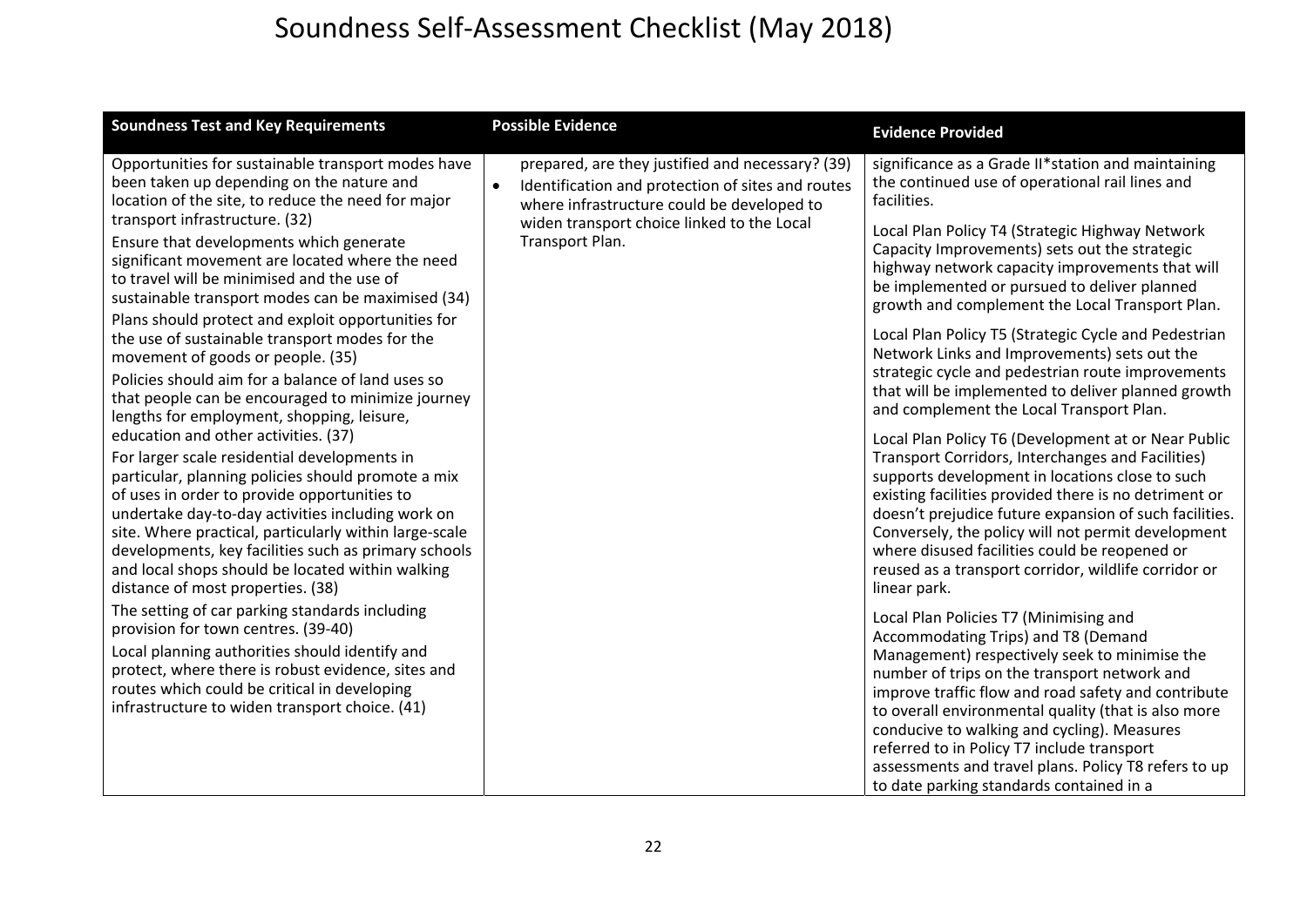| <b>Soundness Test and Key Requirements</b> | <b>Possible Evidence</b> | <b>Evidence Provided</b>                                                                                                                                                                                                                                                                                                                                                                                                                                                                                                                                                                                                            |
|--------------------------------------------|--------------------------|-------------------------------------------------------------------------------------------------------------------------------------------------------------------------------------------------------------------------------------------------------------------------------------------------------------------------------------------------------------------------------------------------------------------------------------------------------------------------------------------------------------------------------------------------------------------------------------------------------------------------------------|
|                                            |                          | Supplementary Planning Document.                                                                                                                                                                                                                                                                                                                                                                                                                                                                                                                                                                                                    |
|                                            |                          | Local Plan Policy T9 (Alternative Fuel Filling Stations<br>and Freight Consolidation Centres) supports the<br>development of alternative fuel filling stations and<br>Use Class B8 freight consolidation centres.                                                                                                                                                                                                                                                                                                                                                                                                                   |
|                                            |                          | To support the Local Plan future year forecasting of<br>the transport impacts of residential and non-<br>residential allocations together with the inclusion of<br>a number of infrastructure improvements that can<br>be realistically expected has been undertaken and is<br>set out in the Transport Topic Paper (2018) (SD076)                                                                                                                                                                                                                                                                                                  |
|                                            |                          | Transport is one of the major cross-boundary issues<br>identified. Specific parts of the Strategic Road<br>Network and public transport routes are highlighted<br>as showing the most potential for cross-boundary<br>cooperation.                                                                                                                                                                                                                                                                                                                                                                                                  |
|                                            |                          | City of York Council has liaised extensively with<br>Highways England (and its predecessor the<br>Highways Agency) to identify and mitigate the Local<br>Plan's impacts on the Strategic Road Network (in<br>this case the A64). Also with regard to the A64, City<br>of York Council is along with its neighbouring<br>districts to the north east, North Yorkshire County<br>Council (NYCC), the York North Yorkshire and East<br>Riding Local Enterprise Partnership (YNYERLEP) and<br>Highways England, a joint-signatory to the<br>'Memorandum of Understanding for A64 Trunk<br>Road York - Scarborough Improvement Strategy' |
|                                            |                          | City of York Council has also raised cross boundary<br>transport issues and potential mitigation (if<br>necessary) through various sub-regional member<br>groups and officer groups as well as through                                                                                                                                                                                                                                                                                                                                                                                                                              |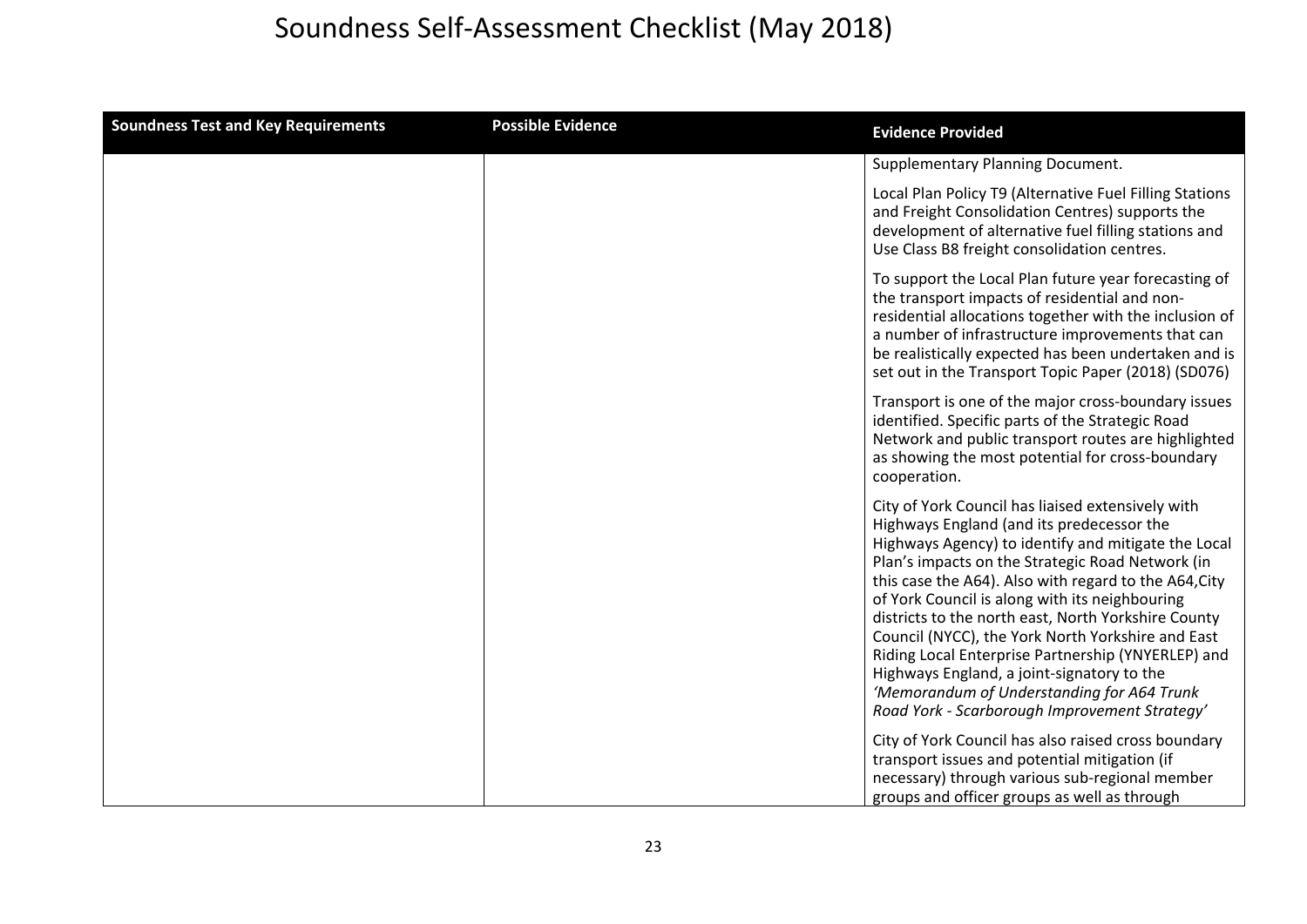| <b>Soundness Test and Key Requirements</b>                                                                                                                                                                                                                                                                                                                                                                                                                                                   | <b>Possible Evidence</b>                                                                                                                                                                                                                             | <b>Evidence Provided</b>                                                                                                                                                                                                                                                                                                                                                                                                                                                                                                                                                                                                                                                                                                                                                                |
|----------------------------------------------------------------------------------------------------------------------------------------------------------------------------------------------------------------------------------------------------------------------------------------------------------------------------------------------------------------------------------------------------------------------------------------------------------------------------------------------|------------------------------------------------------------------------------------------------------------------------------------------------------------------------------------------------------------------------------------------------------|-----------------------------------------------------------------------------------------------------------------------------------------------------------------------------------------------------------------------------------------------------------------------------------------------------------------------------------------------------------------------------------------------------------------------------------------------------------------------------------------------------------------------------------------------------------------------------------------------------------------------------------------------------------------------------------------------------------------------------------------------------------------------------------------|
| Supporting high quality communications<br>5.                                                                                                                                                                                                                                                                                                                                                                                                                                                 |                                                                                                                                                                                                                                                      | numerous one-to-one meetings with officers from<br>neighbouring districts, NYCC, YNYERLEP and<br>Highways England. In many cases changes were<br>made to the Local Plan transport policies as a result<br>of these discussions and representations made at<br>various stages in the Plan's preparation.                                                                                                                                                                                                                                                                                                                                                                                                                                                                                 |
| infrastructure (paras 42-46)                                                                                                                                                                                                                                                                                                                                                                                                                                                                 |                                                                                                                                                                                                                                                      |                                                                                                                                                                                                                                                                                                                                                                                                                                                                                                                                                                                                                                                                                                                                                                                         |
| Support the expansion of the electronic<br>communications networks, including<br>telecommunications' masts and high speed<br>broadband. (43)<br>Local planning authorities should not impose a ban<br>on new telecommunications development in certain<br>areas, impose blanket Article 4 directions over a<br>wide area or a wide range of telecommunications<br>development or insist on minimum distances<br>between new telecommunications development<br>and existing development. (44) | Policy supporting the expansion of electronic<br>communications networks, including<br>telecommunications and high speed<br>broadband, noting the caveats in para 44.                                                                                | Local Plan Policy C1 (Communications<br>Infrastructure) seeks to approve, wherever possible,<br>development proposals for high quality<br>communications infrastructure that support the<br>development of York's ultrafast connectivity - both<br>fixed and wireless unless adverse impacts on the<br>special character of York significantly outweigh the<br>benefits. Policy C1 also seeks to remove/relocate<br>visually intrusive masts particularly in the City<br>centre, In addition, Policy C1 requires all new<br>development to enable Next Generation Access<br>(NGA) broadband.<br>Some changes were made to Policy C1 as a result of<br>one-to-one discussions with prescribed bodies and<br>representations made by them at various stages in<br>the Plan's preparation. |
| Delivering a wide choice of high quality<br>6.<br>housing (paras 47-55)                                                                                                                                                                                                                                                                                                                                                                                                                      |                                                                                                                                                                                                                                                      |                                                                                                                                                                                                                                                                                                                                                                                                                                                                                                                                                                                                                                                                                                                                                                                         |
| Identify and maintain a rolling supply of specific<br>deliverable sites sufficient to provide five years'<br>worth of housing against their housing<br>requirements; this should include an additional<br>buffer of 5% or 20% (moved forward from later in                                                                                                                                                                                                                                   | Identification of:<br>$\bullet$<br>a) five years or more supply of specific<br>deliverable sites; plus the buffer as appropriate<br>Where this element of housing supply includes<br>$\bullet$<br>windfall sites, inclusion of 'compelling evidence' | The Local Plan proposes housing allocation to meet<br>the objectively assessed needs of the city.<br>Policy H1 sets out all the housing allocations<br>including non strategic sites (less than 5ha) and                                                                                                                                                                                                                                                                                                                                                                                                                                                                                                                                                                                |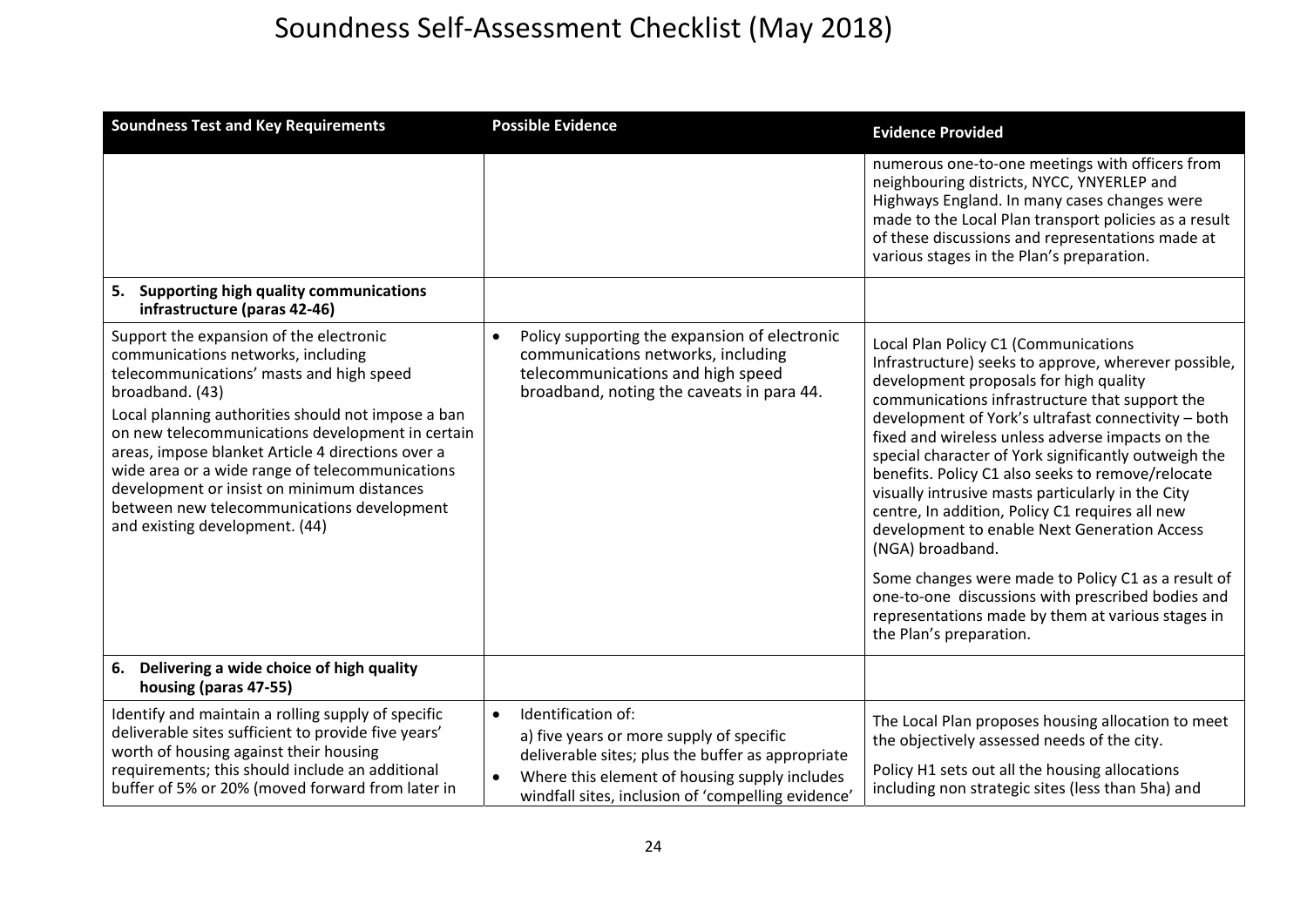| <b>Soundness Test and Key Requirements</b>                                                                                                                          | <b>Possible Evidence</b>                                | <b>Evidence Provided</b>                                                                                                                                                                                                                                                                                                                                                                                                                                                                                                                                                           |
|---------------------------------------------------------------------------------------------------------------------------------------------------------------------|---------------------------------------------------------|------------------------------------------------------------------------------------------------------------------------------------------------------------------------------------------------------------------------------------------------------------------------------------------------------------------------------------------------------------------------------------------------------------------------------------------------------------------------------------------------------------------------------------------------------------------------------------|
| the plan period) to ensure choice and competition<br>in the market for land. 20% buffer applies where<br>there has been persistent under delivery of<br>housing(47) | to justify their inclusion (48)<br>$\bullet$<br>A SHLAA | strategic housing sites (5ha and above) including<br>their estimated yield and delivery timeframe. Figure<br>5.1 and 5.2 include the housing trajectory<br>demonstrating sufficient sites to provide five years<br>worth of housing against the plan requirement.                                                                                                                                                                                                                                                                                                                  |
|                                                                                                                                                                     |                                                         | A detailed supply trajectory and a five year housing<br>supply calculation is provided in the Strategic<br>Housing Land Availability Assessment (SHLAA) 2018<br>(SD049)                                                                                                                                                                                                                                                                                                                                                                                                            |
|                                                                                                                                                                     |                                                         | The Council accepts that there has been persistent<br>under delivery of housing as defined in the NPPF<br>and consequently has included enough land in the<br>early years of the trajectory to ensure there is a 20%<br>buffer in the 5 year supply. This land has been<br>brought forward form later in the plan period.<br>Progress on meeting delivery targets will be<br>assessed through the authority monitoring report<br>and the 20% buffer will be rolled forward within the<br>5 year supply until such time as the under delivery<br>has been satisfactorily addressed. |
|                                                                                                                                                                     |                                                         | In taking a proportionate approach to identifying<br>land for development in the emerging Local Plan<br>sites above the site threshold 0.2ha have been<br>identified as allocations within the plan. To ensure<br>that we properly understand the potential for<br>development on very small sites below this<br>allocation threshold an assessment of the trends in<br>the historic rate of windfall delivery along with<br>changes of use and conversions has been carried<br>out. This analysis is set out in the City of York Local                                            |
|                                                                                                                                                                     |                                                         | Plan Windfall Allowance Technical Paper (2016)<br>[SD055] and the 2017 update within the SHLAA                                                                                                                                                                                                                                                                                                                                                                                                                                                                                     |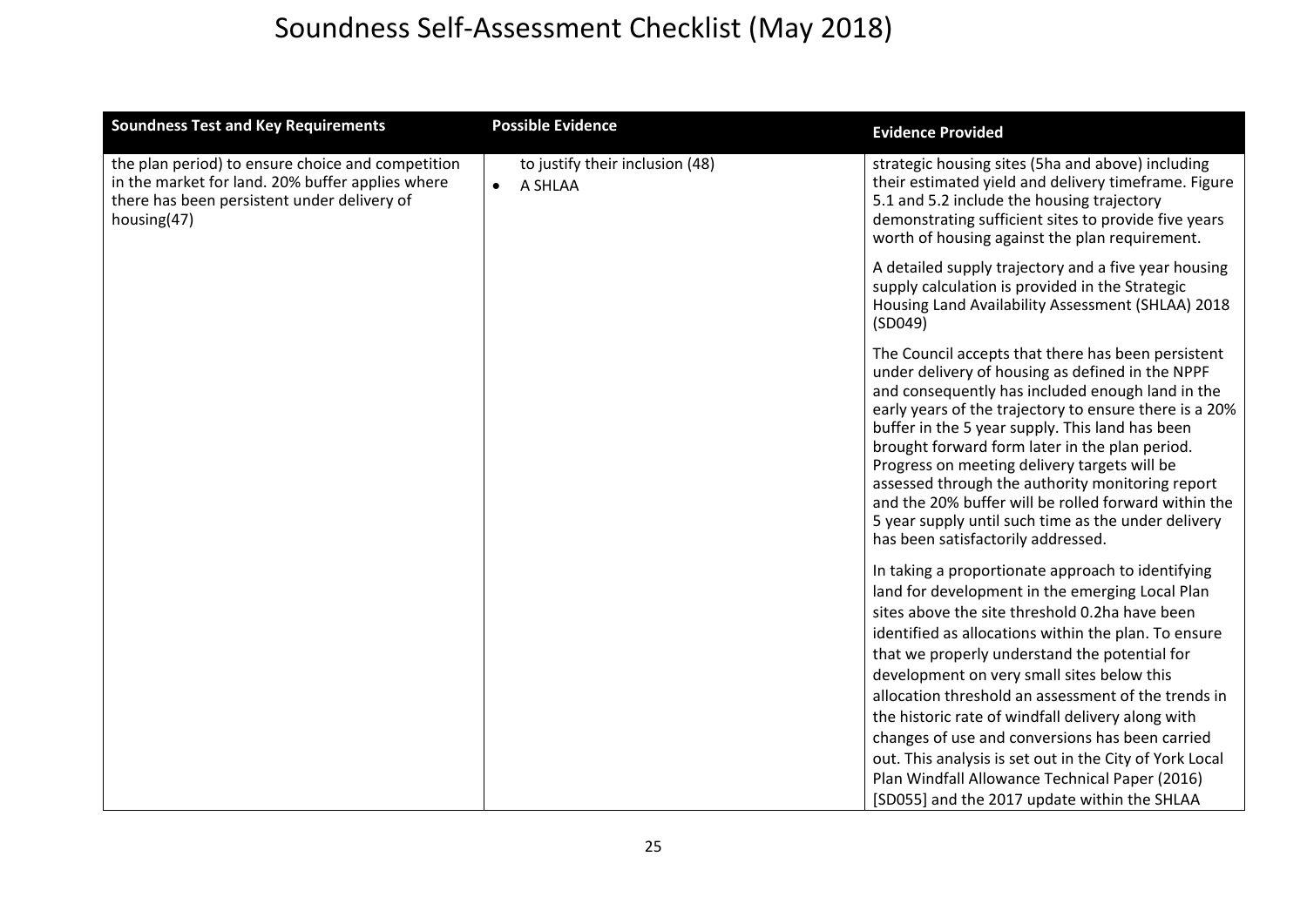| <b>Soundness Test and Key Requirements</b>                                                                                                            | <b>Possible Evidence</b>                                                                                                  | <b>Evidence Provided</b>                                                                                                                                                                                                                                                                                                                                                                                                                                                                                                                                                                                                                                                                                   |
|-------------------------------------------------------------------------------------------------------------------------------------------------------|---------------------------------------------------------------------------------------------------------------------------|------------------------------------------------------------------------------------------------------------------------------------------------------------------------------------------------------------------------------------------------------------------------------------------------------------------------------------------------------------------------------------------------------------------------------------------------------------------------------------------------------------------------------------------------------------------------------------------------------------------------------------------------------------------------------------------------------------|
|                                                                                                                                                       |                                                                                                                           | (SD049). The annual figure for windfalls is 169<br>dwellings per annum which is effectively a mean<br>average for these two categories of windfalls<br>calculated over a 10 year period. To avoid double<br>counting and to allow time for sites to continue<br>through the development process, windfalls are<br>included from year three of the trajectory. Garden<br>infill sites have been removed.<br>To ensure sites are deliverable and viable against<br>the cumulative policy costs of the Plan a Local Plan<br>Viability Assessment Update (CD018) has been<br>carried out to support the Plan. This shows that<br>sites are deliverable against the policy requirements<br>set out in the Plan. |
| Identify a supply of developable sites or broad<br>locations for years 6-10 and, where possible, years<br>$11-15(47)$ .                               | Identification of a supply of developable sites or<br>$\bullet$<br>broad locations for: a) years 6-10; b) years 11-<br>15 | As above please refer to policy H1 of the Plan, the<br>housing trajectory at figures 5.1 and 5.2 and the<br>detailed housing trajectory included within the<br>SHLAA 2018 (SD049).<br>To ensure sites are deliverable and viable against<br>the cumulative policy costs of the Plan a Local Plan<br>Viability Assessment (CD018) has been carried out<br>to support the Plan. This shows that sites are<br>deliverable against the policy requirements set out<br>in the Plan.                                                                                                                                                                                                                             |
| Illustrate the expected rate of housing delivery<br>through a trajectory; and set out a housing<br>implementation strategy describing how a five year | A housing trajectory<br>$\bullet$<br>Monitoring of completions and permissions (47)<br>Updated and managed SHLAA. (47)    | A housing trajectory is included within Section 5<br>(Housing) of the Plan at figures 5.1 and 5.2 and a<br>detailed trajectory including a 5 year housing land                                                                                                                                                                                                                                                                                                                                                                                                                                                                                                                                             |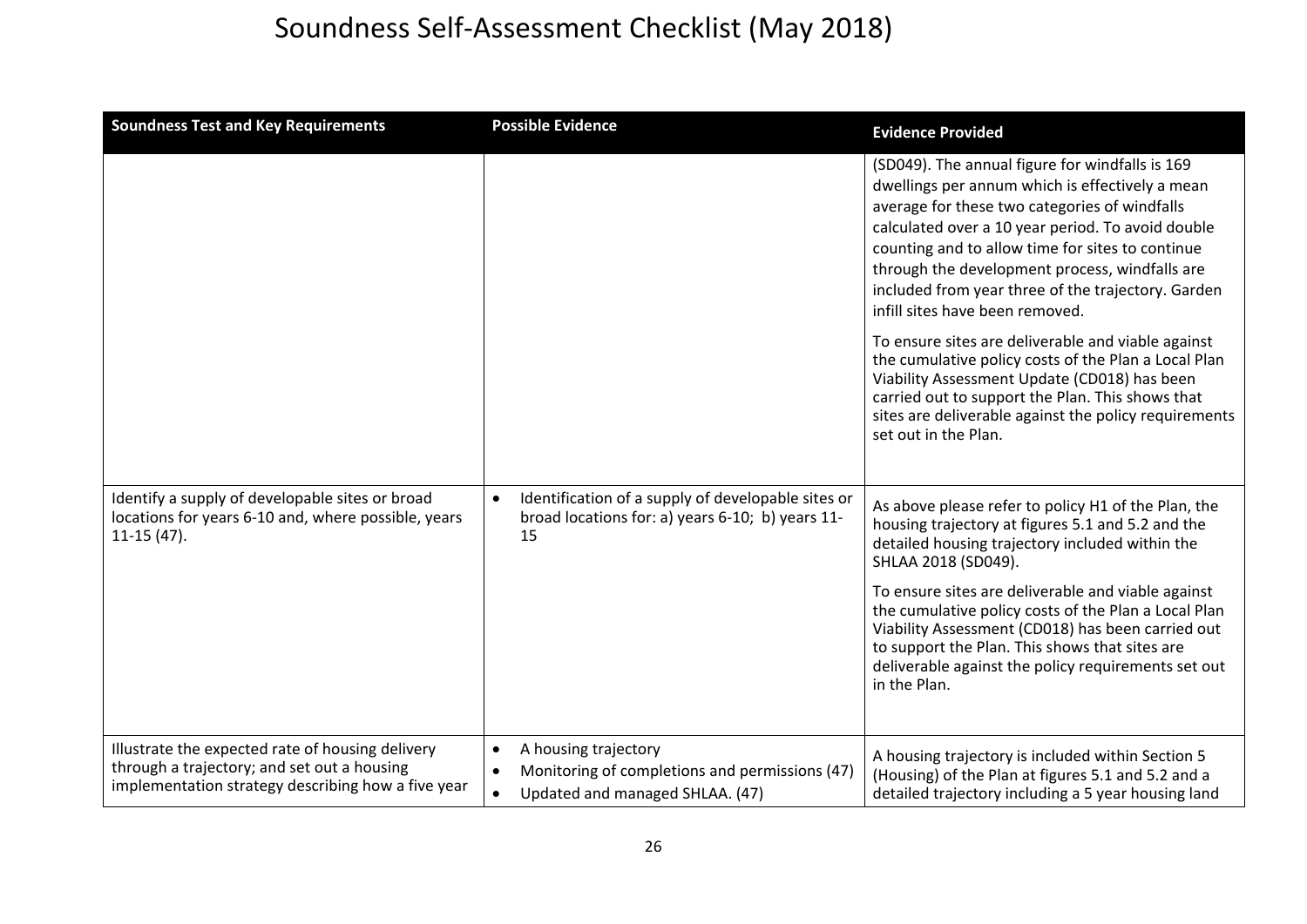| <b>Soundness Test and Key Requirements</b>                                                  | <b>Possible Evidence</b>                           | <b>Evidence Provided</b>                                                                                                                                                                                                                                                                                                                                                                                                                                                                                                                                                                                                                                                                                                                                                                                                                                                                                                        |
|---------------------------------------------------------------------------------------------|----------------------------------------------------|---------------------------------------------------------------------------------------------------------------------------------------------------------------------------------------------------------------------------------------------------------------------------------------------------------------------------------------------------------------------------------------------------------------------------------------------------------------------------------------------------------------------------------------------------------------------------------------------------------------------------------------------------------------------------------------------------------------------------------------------------------------------------------------------------------------------------------------------------------------------------------------------------------------------------------|
| supply will be maintained. (47)                                                             |                                                    | calculation is set out in the SHLAA (SD049)                                                                                                                                                                                                                                                                                                                                                                                                                                                                                                                                                                                                                                                                                                                                                                                                                                                                                     |
|                                                                                             |                                                    | Completions and consents are monitored regularly<br>and published bi-annually on the Council's Local<br>Plan monitoring website:                                                                                                                                                                                                                                                                                                                                                                                                                                                                                                                                                                                                                                                                                                                                                                                                |
|                                                                                             |                                                    | https://www.york.gov.uk/downloads/download/12<br>74/annual monitoring reports                                                                                                                                                                                                                                                                                                                                                                                                                                                                                                                                                                                                                                                                                                                                                                                                                                                   |
|                                                                                             |                                                    | The housing monitoring report for 2016/2017 which<br>supports the Local Plan position at $1st$ April 2017 is<br>included as a core document (CD014)                                                                                                                                                                                                                                                                                                                                                                                                                                                                                                                                                                                                                                                                                                                                                                             |
| Set out the authority's approach to housing density<br>to reflect local circumstances (47). | Policy on the density of development.<br>$\bullet$ | Local Plan policy H2 (Density of Residential<br>Development) sets out the approach to housing<br>density.                                                                                                                                                                                                                                                                                                                                                                                                                                                                                                                                                                                                                                                                                                                                                                                                                       |
|                                                                                             |                                                    | Densities proposed have been tested through the<br>work carried out to ensure the viability and<br>deliverability of housing across the district (Local<br>Plan Viability Assessment CD018). Delivering<br>development at this range of densities will help<br>maintain local 'walkable' services within<br>communities and provide opportunity to secure the<br>levels of public transport patronage that will ensure<br>services are economically viable, present a realistic<br>alternative to using the private car and can be<br>maintained in the long term. The policy also<br>recognises that the availability of public transport<br>capacity may enable development density to be<br>increased as development in the vicinity of public<br>transport facilities, particularly transport hubs or<br>interchanges, enables more sustainable trips to be<br>made on the radial and orbital public transport<br>networks. |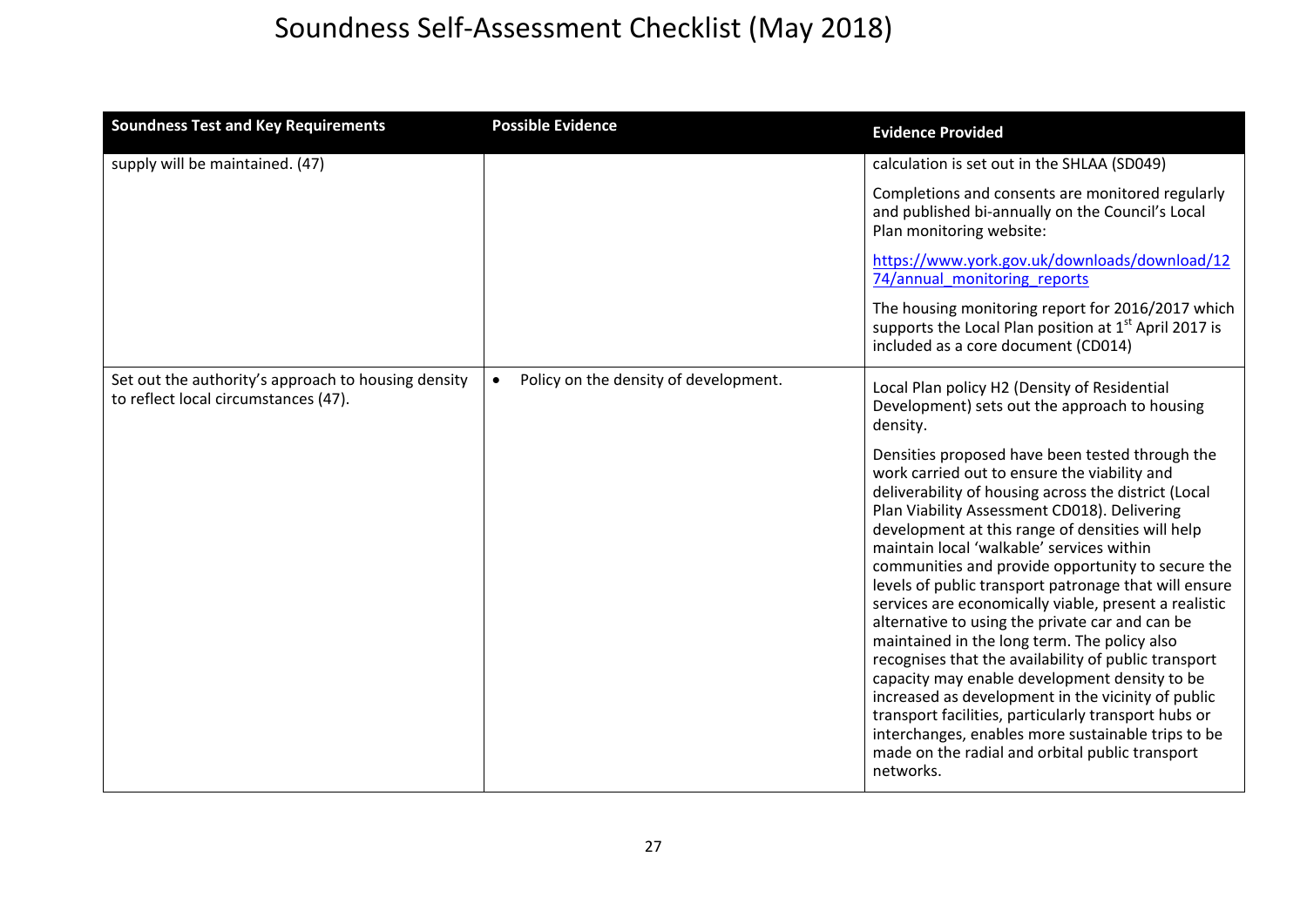| <b>Soundness Test and Key Requirements</b>                                                                                                                                                                                        | <b>Possible Evidence</b>                                                                                                                                                                                                                                                                                                                                                                                                                                                                                                                                                                                                                                                                                  | <b>Evidence Provided</b>                                                                                                                                                                                                                                                                                                                                                                                                                                                                                                                                                                                                                                                                                                                                                                                                                                                                                                                                                                                                                                                                                                                                                                                                                                                                                                                                                                                                                                                                                                                                                                                                                                                          |
|-----------------------------------------------------------------------------------------------------------------------------------------------------------------------------------------------------------------------------------|-----------------------------------------------------------------------------------------------------------------------------------------------------------------------------------------------------------------------------------------------------------------------------------------------------------------------------------------------------------------------------------------------------------------------------------------------------------------------------------------------------------------------------------------------------------------------------------------------------------------------------------------------------------------------------------------------------------|-----------------------------------------------------------------------------------------------------------------------------------------------------------------------------------------------------------------------------------------------------------------------------------------------------------------------------------------------------------------------------------------------------------------------------------------------------------------------------------------------------------------------------------------------------------------------------------------------------------------------------------------------------------------------------------------------------------------------------------------------------------------------------------------------------------------------------------------------------------------------------------------------------------------------------------------------------------------------------------------------------------------------------------------------------------------------------------------------------------------------------------------------------------------------------------------------------------------------------------------------------------------------------------------------------------------------------------------------------------------------------------------------------------------------------------------------------------------------------------------------------------------------------------------------------------------------------------------------------------------------------------------------------------------------------------|
| Plan for a mix of housing based on current and<br>future demographic and market trends, and needs<br>of different groups (50) and caters for housing<br>demand and the scale of housing supply to meet<br>this demand. (para 159) | Policy on planning for a mix of housing<br>$\bullet$<br>(including self-build, and housing for older<br>people<br><b>SHMA</b><br>$\bullet$<br>Identification of the size, type, tenure and range<br>of housing) required in particular locations,<br>reflecting local demand. (50)<br>Evidence for housing provision based on up to<br>$\bullet$<br>date, objectively assessed needs. (50)<br>Policy on affordable housing and consideration<br>for the need for on-site provision or if off-site<br>provision or financial contributions are sought,<br>where these can these be justified and to what<br>extent do they contribute to the objective of<br>creating mixed and balanced communities. (50) | The housing section of the Plan (Section 5) sets out<br>a number of policies which plan for a mix of housing<br>and the needs of different groups, this includes<br>policies on the following:<br>Policy H3 (Balancing the Housing Market) seeks to<br>work towards a mix of housing as identified in the<br>SHMA (2016) CD REF. Proposals are required to<br>balance the housing market by including a mix of<br>housing to reflect needs across the city including<br>flats and smaller houses for those accessing the<br>market for the first time, family housing of 2-3 beds<br>and homes with features attractive to older people.<br>Policy H4 (Promoting Self and Custom Build<br>Housebuilding) states that proposals for self and<br>custom buid to be occupied as homes by the<br>individual will be supported where they are in<br>conformity with relevant local and national policy. It<br>requires strategic sites (5ha and above) to include<br>5% of dwellings plots for sale to self and<br>small/custom housebuilders subject to appropriate<br>demand being identified and sets out criteria for<br>assessment. These must be made available and<br>marketed for 12 months. Communities preparing<br>Neighbourhood Plans are also encouraged to<br>consider the identification of sites for self and<br>custom build. The policy is informed by the<br>Council's Self Build Register.<br>Policies H5 and H6 sets out the approach to gypsy<br>and traveller and travelling showpeople provision.<br>Further details on this and the evidence base that<br>underpins the policy approach is set out in the<br>section of this checklist on Planning Policy for |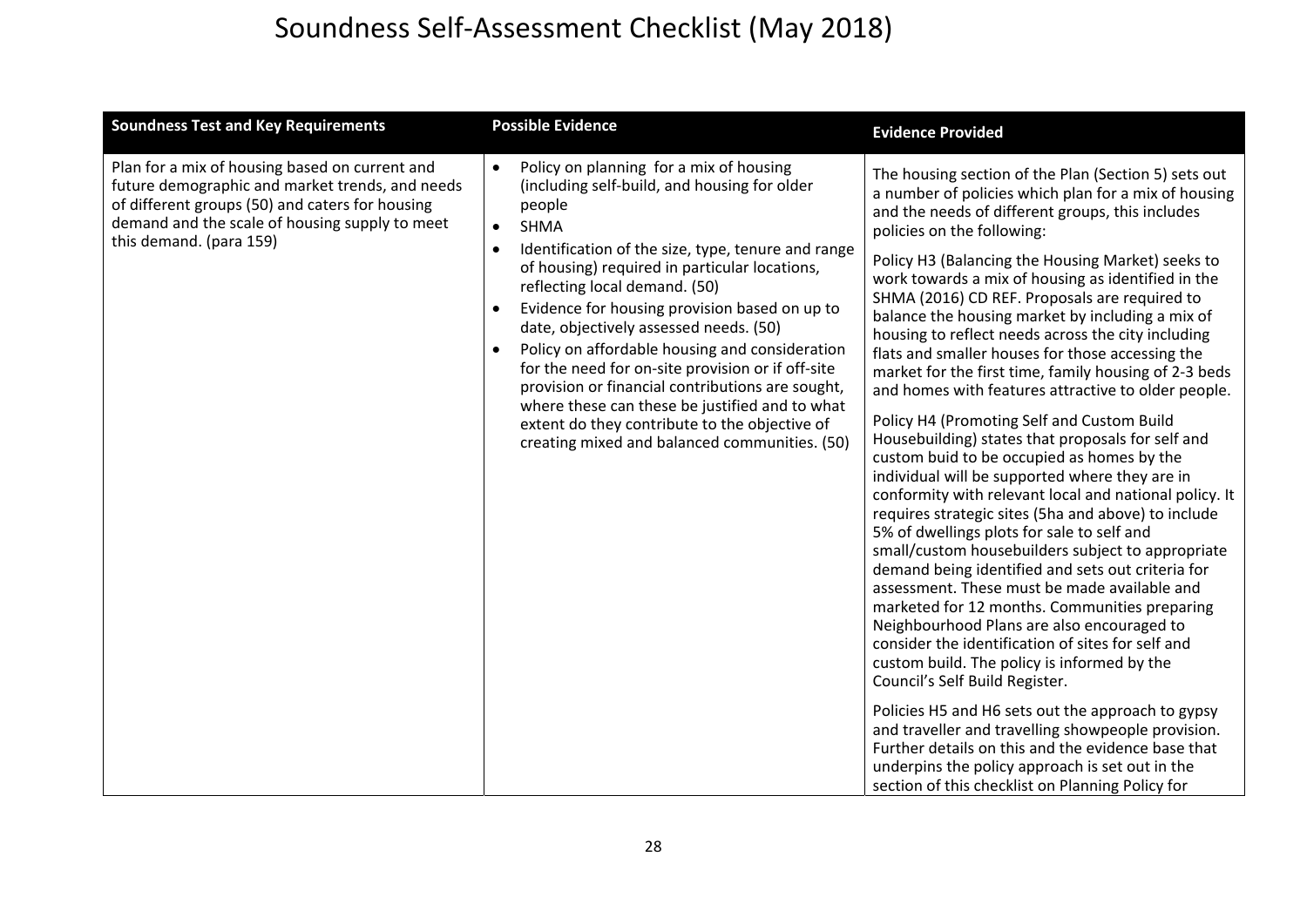| <b>Soundness Test and Key Requirements</b> | <b>Possible Evidence</b> | <b>Evidence Provided</b>                                                                                                                                                                                                                                                                                                                                                                                                                                                                                                                                                                                                                                                                                                                                                     |
|--------------------------------------------|--------------------------|------------------------------------------------------------------------------------------------------------------------------------------------------------------------------------------------------------------------------------------------------------------------------------------------------------------------------------------------------------------------------------------------------------------------------------------------------------------------------------------------------------------------------------------------------------------------------------------------------------------------------------------------------------------------------------------------------------------------------------------------------------------------------|
|                                            |                          | <b>Traveller Sites.</b>                                                                                                                                                                                                                                                                                                                                                                                                                                                                                                                                                                                                                                                                                                                                                      |
|                                            |                          | Policy H7 sets out the Local Plan policy regarding<br>provision of student housing and the requirement<br>that the University of York and York St John<br>University must address the need for any additional<br>student housing which arises because of their<br>future expansion in student numbers. It sets out<br>criteria for the assessment of future planning<br>applications and allocates a site (SH1) Land at<br>Heworth Croft for student housing for York St John<br>Students.                                                                                                                                                                                                                                                                                   |
|                                            |                          | Policy H8 sets out the policy in relation to houses in<br>multiple occupation (HMOs). The evidence base<br>exploring the spatial distribution and impact of<br>HMOs, typically occupied by student households,<br>indicates that it is necessary to control the number<br>of HMOs to ensure that communities do not<br>become imbalanced. This control is achieved<br>through an Article 4 Direction which came into force<br>on 20 April 2012. The Article 4 Direction removes<br>permitted development rights and requires a<br>planning application to be submitted to change a<br>property into a HMO. Policy H8 and the Controlling<br>the Concentration of HMOs SPD (2012, amended<br>2014) provide guidance on how these planning<br>applications will be determined. |
|                                            |                          | Policy H9 (Older Persons Specialist Housing) seeks<br>to enable the delivery of specialist (supported)<br>housing and registered care housing for vulnerable<br>people including the ageing population and sets out<br>relevant criteria for assessing proposals. Strategic<br>sites (5ha and above) should incorporate the<br>appropriate provision of accommodation types for                                                                                                                                                                                                                                                                                                                                                                                              |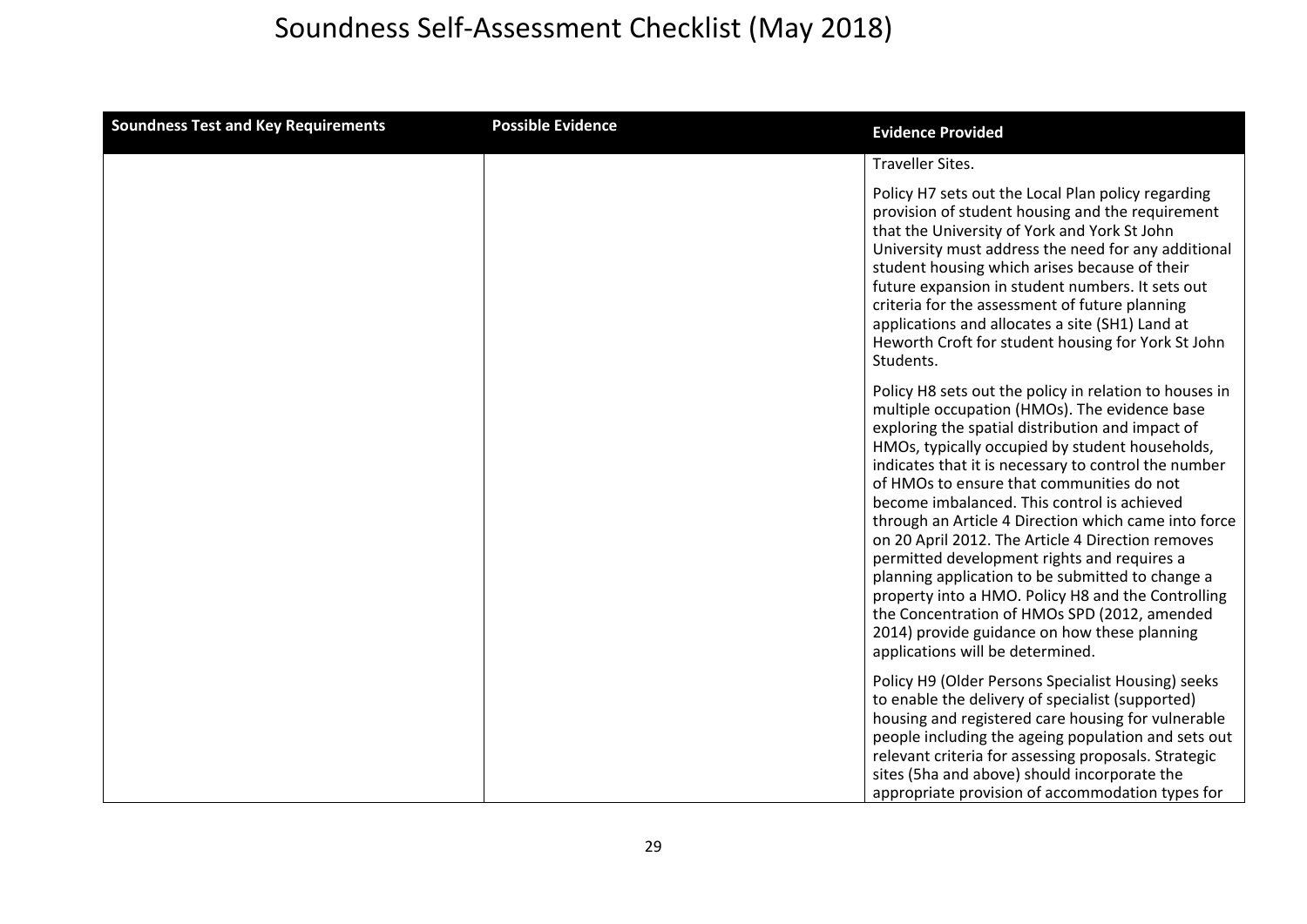| <b>Soundness Test and Key Requirements</b>                                                                                                                                                                                                                                                                                                       | <b>Possible Evidence</b>                                                                                                                                                                                                                                                                                                                                                                                  | <b>Evidence Provided</b>                                                                                                                                                                                                                                                                                                                                                                                                                                                                                                                                                                                             |
|--------------------------------------------------------------------------------------------------------------------------------------------------------------------------------------------------------------------------------------------------------------------------------------------------------------------------------------------------|-----------------------------------------------------------------------------------------------------------------------------------------------------------------------------------------------------------------------------------------------------------------------------------------------------------------------------------------------------------------------------------------------------------|----------------------------------------------------------------------------------------------------------------------------------------------------------------------------------------------------------------------------------------------------------------------------------------------------------------------------------------------------------------------------------------------------------------------------------------------------------------------------------------------------------------------------------------------------------------------------------------------------------------------|
|                                                                                                                                                                                                                                                                                                                                                  |                                                                                                                                                                                                                                                                                                                                                                                                           | older persons within their site masterplanning.                                                                                                                                                                                                                                                                                                                                                                                                                                                                                                                                                                      |
|                                                                                                                                                                                                                                                                                                                                                  |                                                                                                                                                                                                                                                                                                                                                                                                           | Policy H10 sets out the approach to affordable<br>housing provision which is underpinned by the<br>Affordable Housing Viability Study (2011) SD057<br>and the Local Plan Viability Assessment Update<br>(CD018)                                                                                                                                                                                                                                                                                                                                                                                                      |
|                                                                                                                                                                                                                                                                                                                                                  |                                                                                                                                                                                                                                                                                                                                                                                                           | The policy requires 20% provision on browfield sites<br>equal or greater than 15 dwellings and 30% on<br>Greenfield sites equal or greater than 15 dwellings.<br>Sites from 2-15 dwellings have a range of targets<br>specified, underpinned by the viability testing from<br>2 to 20%. The policy sets out in detail the off-site<br>financial contribution calculation and requires an<br>open book appraisal in circumstances where a<br>developer believes that due development viability<br>that a site cannot meet the requirement set out in<br>policy H10.<br>Informed by the SHMA (2016) [SD051] the policy |
|                                                                                                                                                                                                                                                                                                                                                  |                                                                                                                                                                                                                                                                                                                                                                                                           | requires 80% social and affordable rented and 20%<br>intermediate split.                                                                                                                                                                                                                                                                                                                                                                                                                                                                                                                                             |
| In rural areas be responsive to local circumstances<br>and plan housing development to reflect local<br>needs, particularly for affordable housing, including<br>through rural exception sites where appropriate<br>(54).<br>In rural areas housing should be located where it<br>will enhance or maintain the vitality of rural<br>communities. | Consideration of allowing some market housing<br>$\bullet$<br>to facilitate the provision of significant<br>additional affordable housing to meet local<br>needs.<br>Consideration of the case for resisting<br>$\bullet$<br>inappropriate development of residential<br>gardens. (This is discretionary)(para 53)<br>Examples of special circumstances to allow new<br>isolated homes listed at para 55. | Local Plan policy GB4 (Exception Sites for affordable<br>housing in the greenbelt) sets out where and how<br>affordable homes in the greenbelt will be<br>considered including demonstrating identified need,<br>retention at an affordable price in perpetuity, well<br>related to existing settlement and associated<br>amenities and where development reflects size of<br>settlement in scale, form and character.<br>The policy also allows for market homes to cross<br>subsidise where it can be justified as necessary to<br>make an exception scheme viable and there is                                    |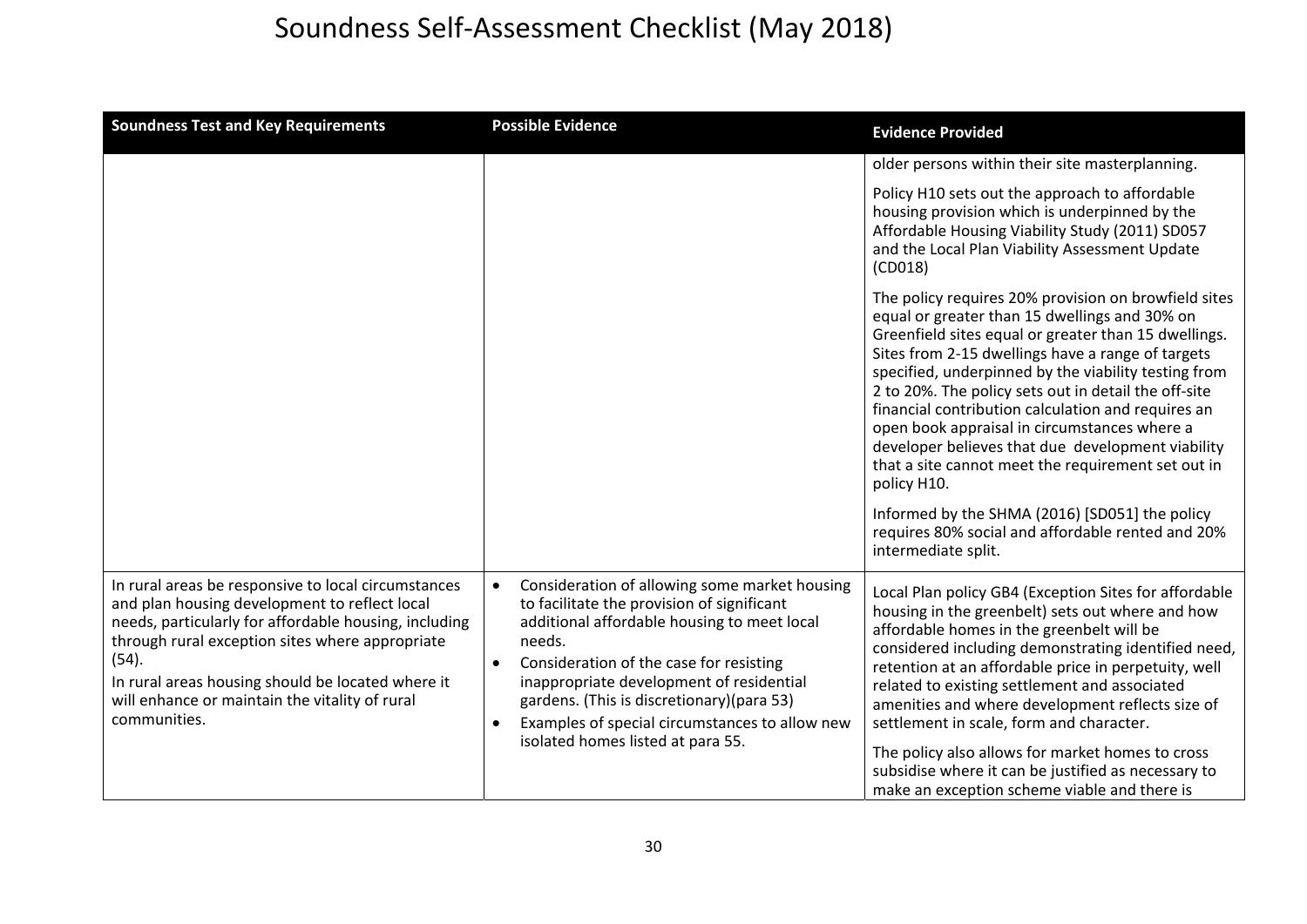| <b>Soundness Test and Key Requirements</b>                                                                                       | <b>Possible Evidence</b>                                                                                                                                                                                                                        | <b>Evidence Provided</b>                                                                                                                                                                                                                                                                                                                                                                                                                                                                                                                          |
|----------------------------------------------------------------------------------------------------------------------------------|-------------------------------------------------------------------------------------------------------------------------------------------------------------------------------------------------------------------------------------------------|---------------------------------------------------------------------------------------------------------------------------------------------------------------------------------------------------------------------------------------------------------------------------------------------------------------------------------------------------------------------------------------------------------------------------------------------------------------------------------------------------------------------------------------------------|
|                                                                                                                                  |                                                                                                                                                                                                                                                 | insufficient public subsidy available.                                                                                                                                                                                                                                                                                                                                                                                                                                                                                                            |
| Requiring good design (paras 56-68)<br>7.                                                                                        |                                                                                                                                                                                                                                                 |                                                                                                                                                                                                                                                                                                                                                                                                                                                                                                                                                   |
| Develop robust and comprehensive policies that set<br>out the quality of development that will be<br>expected for the area (58). | Inclusion of policy or policies which seek to<br>$\bullet$<br>increase the quality of development through<br>the principles set out at para 58 and approaches<br>in paras 59-61, linked to the vision for the area<br>and specific local issues | Section 8 of the Local Plan (Place-making, heritage,<br>design and culture) sets out a number of policies to<br>ensure good placemaking. Good Place-making is a<br>key driver of the Local Plan and it is recognised that<br>this is underpinned by a clear understanding of<br>what makes the city and surrounding villages in<br>terms of design and cultural identify. This approach<br>is underpinned by detailed evidence. Please refer<br>to York Local Plan Submission Document List-<br>Placemaking, Heritage and Culture section.        |
|                                                                                                                                  |                                                                                                                                                                                                                                                 | The Heritage topic paper (2014) [SD103] sets out to<br>define the characteristics that are of strategic<br>importance to the significance of York and are key<br>considerations for the enhancement and growth of<br>the city. Detailed descriptions of the characteristics<br>are contained within the topic paper but these are<br>listed in table 8.1 of Section 8 of the Plan with links<br>to the relevant policy within the Place-making<br>section (Section 8) and this provides the underlying<br>shape to the structure of this section. |
|                                                                                                                                  |                                                                                                                                                                                                                                                 | Key characteristics and relevant policies in Section 8<br>are as follows:                                                                                                                                                                                                                                                                                                                                                                                                                                                                         |
|                                                                                                                                  |                                                                                                                                                                                                                                                 | Strong urban form - Policies<br>$\bullet$<br>D1(Placemaking) and D2 (Landscape and<br>Setting)                                                                                                                                                                                                                                                                                                                                                                                                                                                    |
|                                                                                                                                  |                                                                                                                                                                                                                                                 | Compactness - Policies D1 and D2                                                                                                                                                                                                                                                                                                                                                                                                                                                                                                                  |
|                                                                                                                                  |                                                                                                                                                                                                                                                 | Landmark Monuments - Policies D3                                                                                                                                                                                                                                                                                                                                                                                                                                                                                                                  |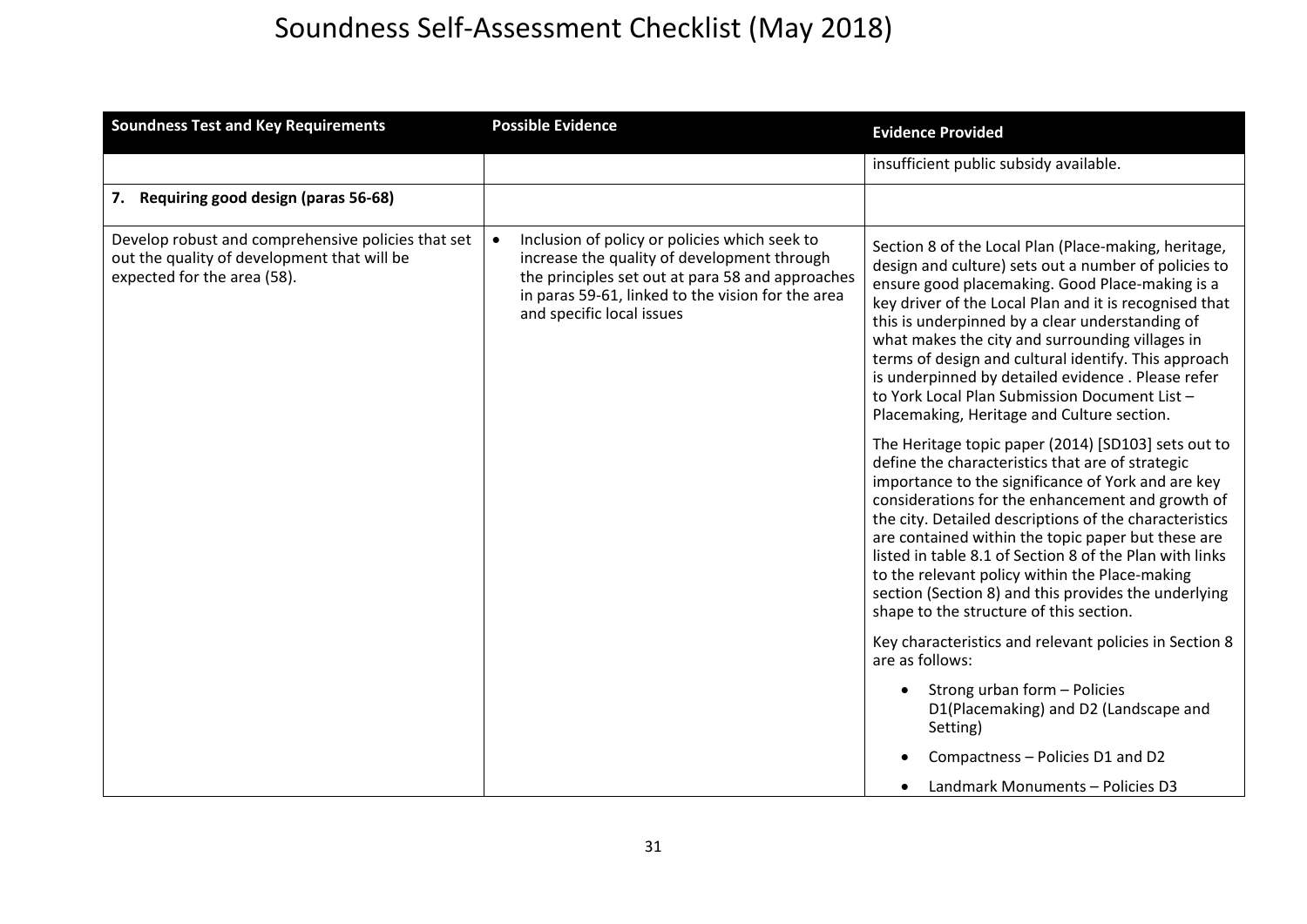| <b>Soundness Test and Key Requirements</b>                                                                                                                                                                   | <b>Possible Evidence</b>                                                                                                                                                                                                                                                                                                                                                                           | <b>Evidence Provided</b>                                                                                                                                                                                                                                                                                                                                                                 |
|--------------------------------------------------------------------------------------------------------------------------------------------------------------------------------------------------------------|----------------------------------------------------------------------------------------------------------------------------------------------------------------------------------------------------------------------------------------------------------------------------------------------------------------------------------------------------------------------------------------------------|------------------------------------------------------------------------------------------------------------------------------------------------------------------------------------------------------------------------------------------------------------------------------------------------------------------------------------------------------------------------------------------|
|                                                                                                                                                                                                              |                                                                                                                                                                                                                                                                                                                                                                                                    | (Cultural provision), D5 (Listed buildings)<br>and D10 (York Walls)                                                                                                                                                                                                                                                                                                                      |
|                                                                                                                                                                                                              |                                                                                                                                                                                                                                                                                                                                                                                                    | Architectural Character - D1, D3, D4<br>(Conservation Areas), D5, D7 (significance of<br>non-designated assets), D9 (City of York<br>Historical Environment Record), D10, D11<br>(extensions and alterations to buildings),<br>D12 (shopfronts) and D13 (advertisements)                                                                                                                 |
|                                                                                                                                                                                                              |                                                                                                                                                                                                                                                                                                                                                                                                    | Archaeological complexity - D6<br>$\bullet$<br>(Archaeology), D9, D10                                                                                                                                                                                                                                                                                                                    |
|                                                                                                                                                                                                              |                                                                                                                                                                                                                                                                                                                                                                                                    | Landscape and Setting - D2, D7, D8 (Historic<br>Parks and Gardens)                                                                                                                                                                                                                                                                                                                       |
|                                                                                                                                                                                                              |                                                                                                                                                                                                                                                                                                                                                                                                    | Future Characteristics - D1, D3. In some<br>$\bullet$<br>cases growth of a city area will result in the<br>development of new areas with a change in<br>the current use and overall character of a<br>place creating the opportunity for new<br>quality and characteristics of York to<br>emerge.                                                                                        |
| 8. Promoting healthy communities (paras 69-77)                                                                                                                                                               |                                                                                                                                                                                                                                                                                                                                                                                                    |                                                                                                                                                                                                                                                                                                                                                                                          |
| Policies should aim to design places which: promote<br>community interaction, including through mixed-<br>use development; are safe and accessible<br>environments; and are accessible developments<br>(69). | Inclusion of a policy or policies on inclusive<br>$\bullet$<br>communities.<br>Promotion of opportunities for meetings<br>between members of the community who<br>might not otherwise come into contact with<br>each other, including through mixed-use<br>developments which bring together those who<br>work, live and play in the vicinity; safe and<br>accessible environments where crime and | Policy D1 (Placemaking) and D3 Cultural provision<br>within Section 8 of the Plan sets out the design<br>principles for the area and the criteria development<br>should address.<br>Section 6 of the Plan (Health and Well being) sets<br>out policies to promote inclusive, healthy<br>communities and includes policies relating to<br>Protecting existing community facilities (HW1), |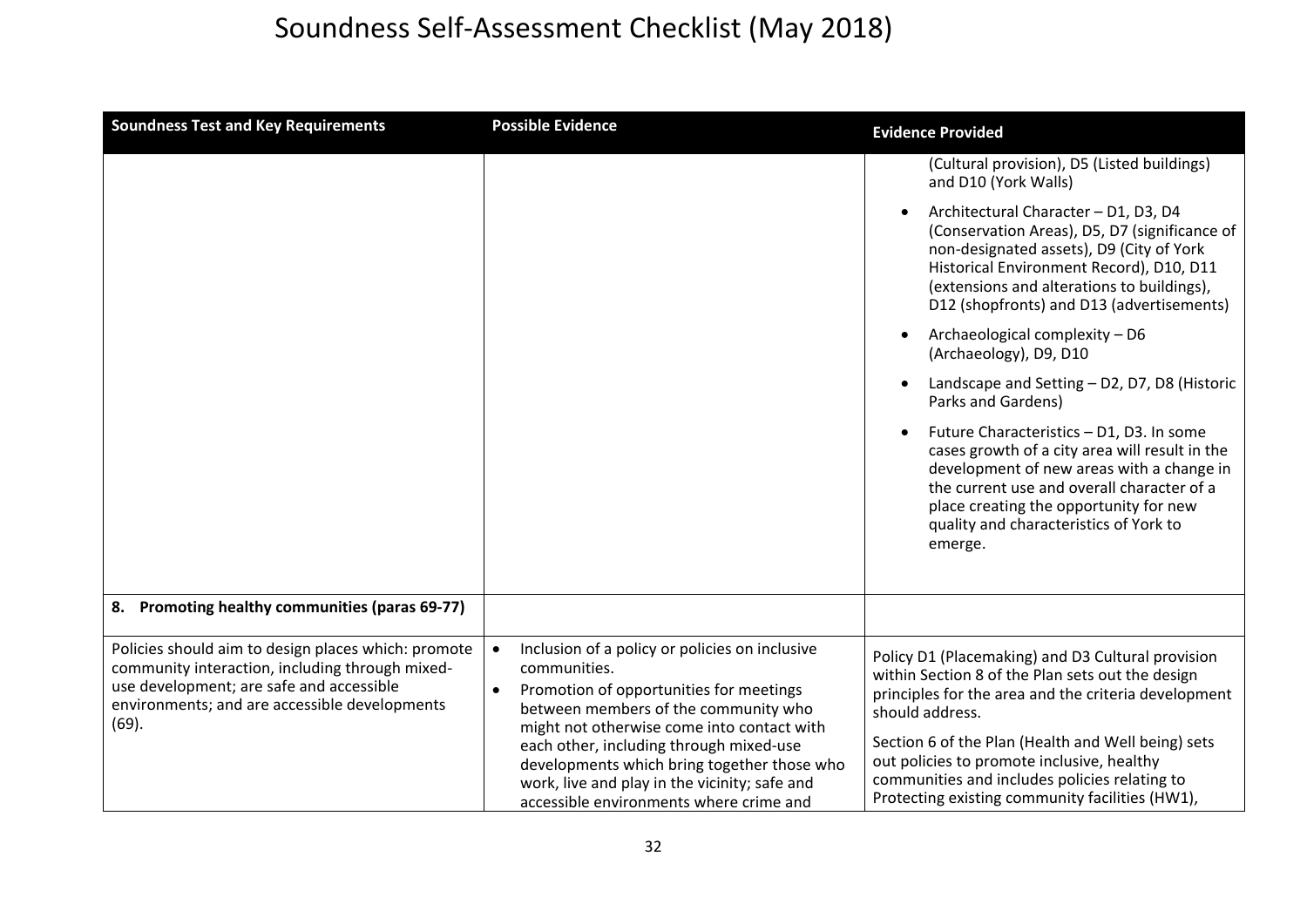| <b>Soundness Test and Key Requirements</b>                                                                                           | <b>Possible Evidence</b>                                                                                                                                                                                                                                                                                                                                                                                  | <b>Evidence Provided</b>                                                                                                                                                                                                                                                                                                                                                                                                                                                                                                                                                                                            |
|--------------------------------------------------------------------------------------------------------------------------------------|-----------------------------------------------------------------------------------------------------------------------------------------------------------------------------------------------------------------------------------------------------------------------------------------------------------------------------------------------------------------------------------------------------------|---------------------------------------------------------------------------------------------------------------------------------------------------------------------------------------------------------------------------------------------------------------------------------------------------------------------------------------------------------------------------------------------------------------------------------------------------------------------------------------------------------------------------------------------------------------------------------------------------------------------|
|                                                                                                                                      | disorder, and the fear of crime, do not<br>undermine the quality of life or community<br>cohesion; and accessible developments,<br>containing clear and legible pedestrian routes,<br>and high quality public space, which encourage<br>the active and continual use of public areas.<br>(69)                                                                                                             | Provision of new community facilities (HW2), Built<br>Sports facilities (HW3), Childcare provision (HW4),<br>Healthcare services (HW5), Emergency Services<br>(HW6) and Healthy Places (HW7). This section seeks<br>to provide policies to underpin the aims of the One<br>Planet York Council Programme and York's Joint<br>Health and Well Being Strategy which inform the<br>Plan vision.                                                                                                                                                                                                                        |
|                                                                                                                                      |                                                                                                                                                                                                                                                                                                                                                                                                           | Policy HW7 (Healthy Places) requires new<br>residential development proposals to provide a<br>statement showing how design principles have been<br>considered and incorporated to include well<br>designed streetscapes that encourage residents to<br>spend time outdoors, the provision of safe, easy to<br>navigate and attractive public footpaths and cycle<br>paths to encourage physical activity, good<br>connections to neighbouring facilities and<br>greenspaces. These principles build on Policy D1<br>(Placemaking) principles but have an emphasis on<br>good design for mental and physical health. |
|                                                                                                                                      |                                                                                                                                                                                                                                                                                                                                                                                                           | All new strategic sites (5ha and above) are required<br>to undertake a Health Impact Assessment as set out<br>in policy HW7 and also in the bespoke strategic site<br>policies set out in the Spatial Strategy Section of the<br>Plan (Section 3).                                                                                                                                                                                                                                                                                                                                                                  |
| Policies should plan positively for the provision and<br>use of shared space, community facilities and other<br>local services (70). | Inclusion of a policy or policies addressing<br>$\bullet$<br>community facilities and local service.<br>Positive planning for the provision and<br>$\bullet$<br>integration of community facilities and other<br>local services to enhance the sustainability of<br>communities and residential environments;<br>safeguard against the unnecessary loss of<br>valued facilities and services; ensure that | Policy HW1 (Protecting existing facilities) sets out<br>how the Council will seek to work with local<br>communities and voluntary sector organisations to<br>help preserve and re-use community assets. All<br>development proposals which involve the loss of<br>existing community facilities or facilities last used<br>for community purposes will not be supported                                                                                                                                                                                                                                             |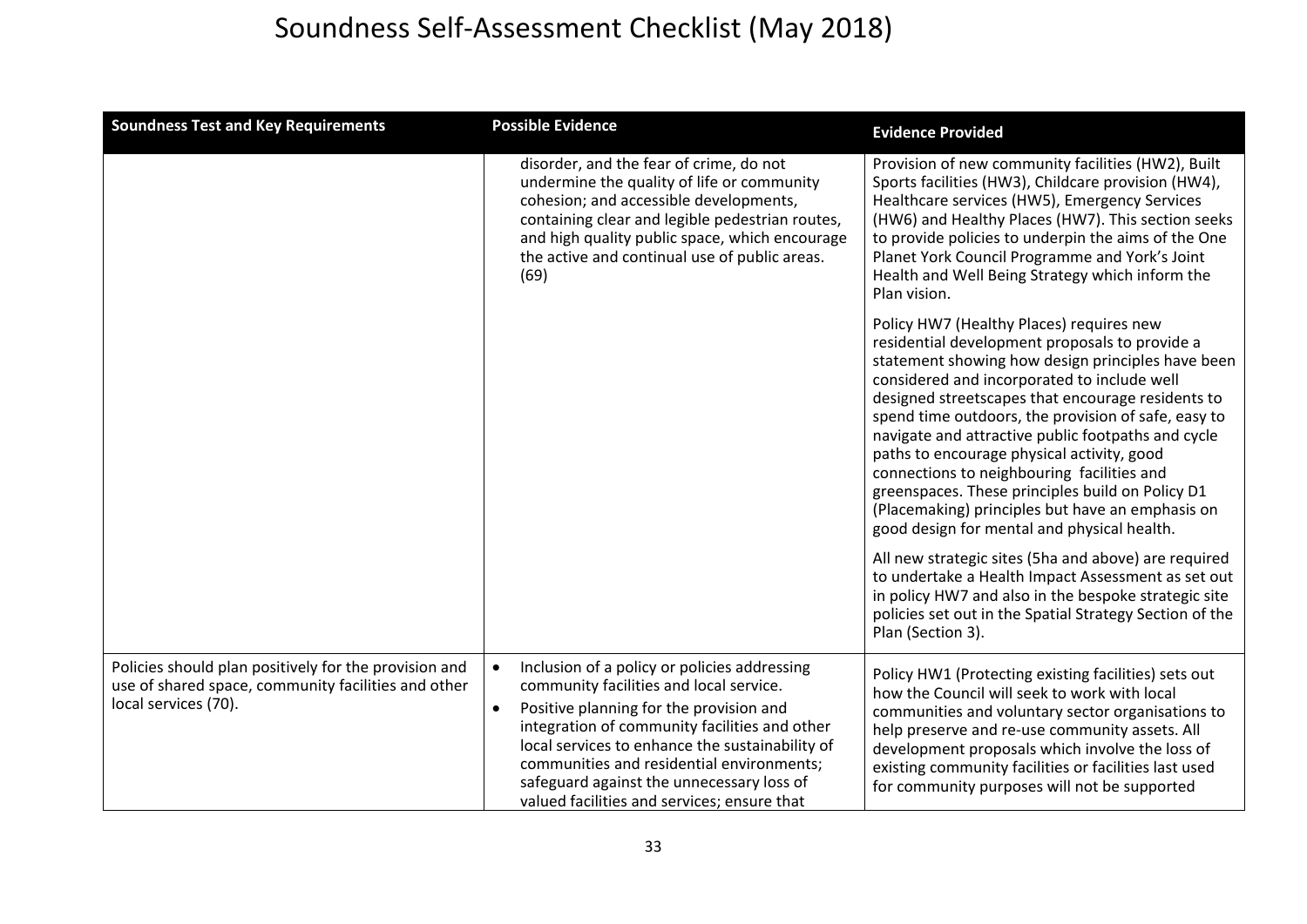| <b>Soundness Test and Key Requirements</b>                                                                                                                                                         | <b>Possible Evidence</b>                                                                                                                                                                                                                                                                                                                                                                                | <b>Evidence Provided</b>                                                                                                                                                                                                                                                                                                                                                                                                              |
|----------------------------------------------------------------------------------------------------------------------------------------------------------------------------------------------------|---------------------------------------------------------------------------------------------------------------------------------------------------------------------------------------------------------------------------------------------------------------------------------------------------------------------------------------------------------------------------------------------------------|---------------------------------------------------------------------------------------------------------------------------------------------------------------------------------------------------------------------------------------------------------------------------------------------------------------------------------------------------------------------------------------------------------------------------------------|
|                                                                                                                                                                                                    | established shops, facilities and services are<br>able to develop and modernize; and ensure that<br>housing is developed in suitable locations which<br>offer a range of community facilities and good<br>access to key services and infrastructure.                                                                                                                                                    | unless certain criteria set out in the policy area met<br>including the re-provision of facilities with greater<br>or equivalent capacity and quality either on sote or<br>in a location that equivalently or better serves the<br>needs of the local community or it can be<br>demonstrated that the facilities no longer serve a<br>community function or in the case of commercial<br>facilities are no longer financially viable. |
|                                                                                                                                                                                                    |                                                                                                                                                                                                                                                                                                                                                                                                         | Policy HW2 (New community facilities) seeks to<br>require all strategic development proposals (5ha or<br>above) to undertake an audit of existing community<br>facilities and their current capacity. Developments<br>will be required to provide proportionate new or<br>expanded community facilities to meet the needs of<br>existing and future occupiers either on-site or<br>through developer contributions.                   |
| Identify specific needs and quantitative or<br>qualitative deficits or surpluses of open space,<br>sports and recreational facilities; and set locally<br>derived standards to provide these (73). | Identification of specific needs and quantitative<br>$\bullet$<br>or qualitative deficits or surpluses of open<br>space, sports and recreational facilities in the<br>local area. (73)<br>A policy protecting existing open space, sports<br>and recreational buildings and land from<br>development, with specific exceptions. (74)<br>Protection and enhancement of rights of way<br>and access. (75) | Section 9 of the Plan (Green Infrastructure) sets out<br>a range of policies designed to plan positively for<br>the creation, protection, enhancement and<br>management of York's Green Infrastructure and the<br>Plan seeks to conserve and enhance York's<br>landscapes, geodiversity, biodiversity and natural<br>environment. Specific policies include:<br>GI1 - Green Infrastructure                                            |
|                                                                                                                                                                                                    |                                                                                                                                                                                                                                                                                                                                                                                                         | GI2 - Biodiversity and Access to Nature                                                                                                                                                                                                                                                                                                                                                                                               |
|                                                                                                                                                                                                    |                                                                                                                                                                                                                                                                                                                                                                                                         | GI3-GI Network                                                                                                                                                                                                                                                                                                                                                                                                                        |
|                                                                                                                                                                                                    |                                                                                                                                                                                                                                                                                                                                                                                                         | GI4 - Trees and hedgerows                                                                                                                                                                                                                                                                                                                                                                                                             |
|                                                                                                                                                                                                    |                                                                                                                                                                                                                                                                                                                                                                                                         | GI5 - Protection of open space and playing fields                                                                                                                                                                                                                                                                                                                                                                                     |
|                                                                                                                                                                                                    |                                                                                                                                                                                                                                                                                                                                                                                                         | GI6 - New openspace provision                                                                                                                                                                                                                                                                                                                                                                                                         |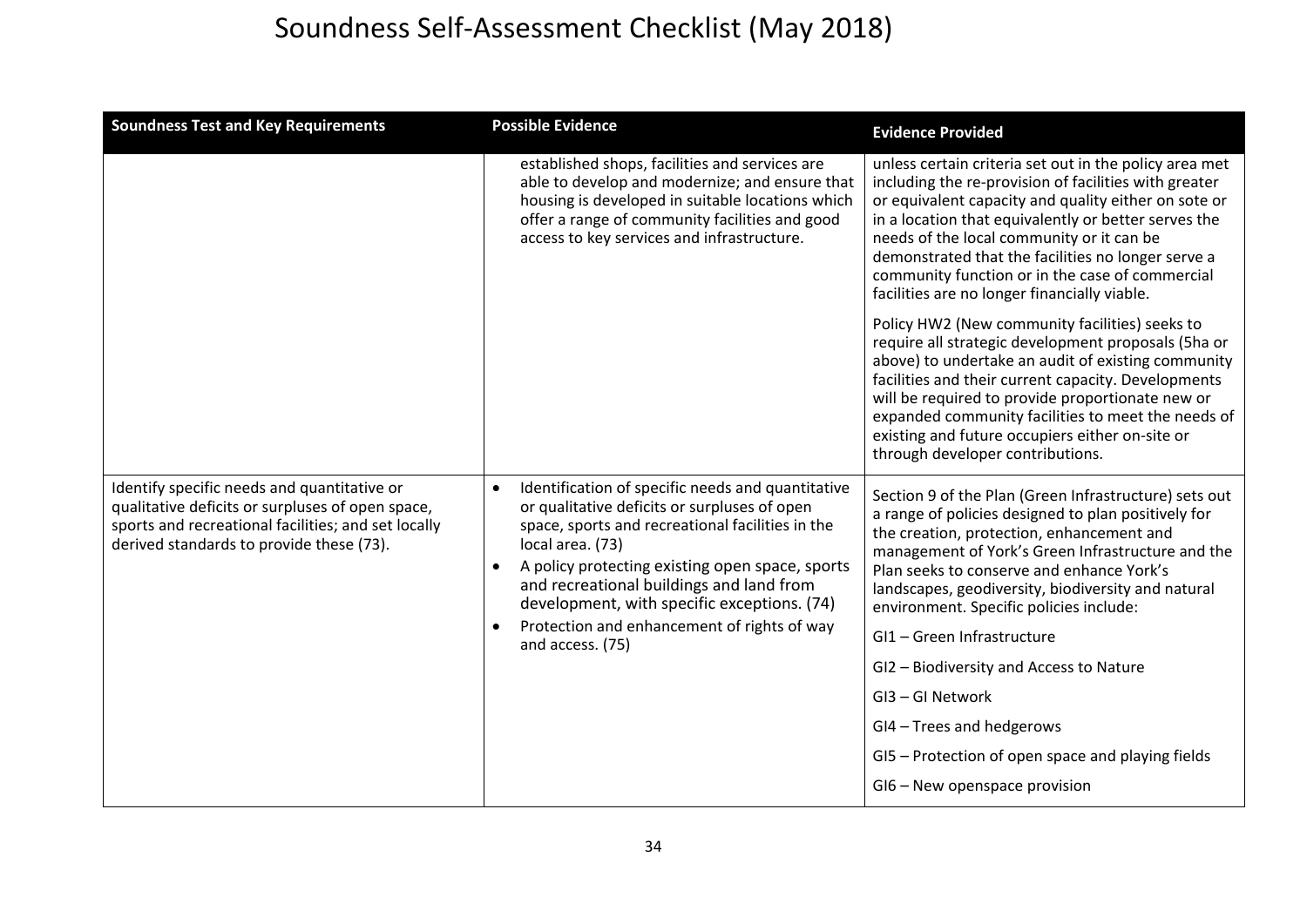| <b>Soundness Test and Key Requirements</b>                                                                                                                                           | <b>Possible Evidence</b>                                                                                                                                                                                                                                                                                                                                                                                                                         | <b>Evidence Provided</b>                                                                                                                                                                                                                                                                                                                                                                                                                                                                    |
|--------------------------------------------------------------------------------------------------------------------------------------------------------------------------------------|--------------------------------------------------------------------------------------------------------------------------------------------------------------------------------------------------------------------------------------------------------------------------------------------------------------------------------------------------------------------------------------------------------------------------------------------------|---------------------------------------------------------------------------------------------------------------------------------------------------------------------------------------------------------------------------------------------------------------------------------------------------------------------------------------------------------------------------------------------------------------------------------------------------------------------------------------------|
|                                                                                                                                                                                      |                                                                                                                                                                                                                                                                                                                                                                                                                                                  | GI7 - Burial and memorial grounds                                                                                                                                                                                                                                                                                                                                                                                                                                                           |
|                                                                                                                                                                                      |                                                                                                                                                                                                                                                                                                                                                                                                                                                  | The Plan is informed by an assessment of specific<br>needs both quantitatively and qualitatively in the<br>Local Plan Open Space and Green Infrastructure<br>Study (2014) SD086 and Update (2017) [SD085]                                                                                                                                                                                                                                                                                   |
|                                                                                                                                                                                      |                                                                                                                                                                                                                                                                                                                                                                                                                                                  | Policy GI5 seeks to protect existing openspace,<br>sports and recreational facilities from development<br>with specific exceptions in line with paragraph 74 of<br>NPPF.                                                                                                                                                                                                                                                                                                                    |
|                                                                                                                                                                                      |                                                                                                                                                                                                                                                                                                                                                                                                                                                  | Policy GI3 (GI Network) seeks to protect and<br>enhance the amenity, experience and surrounding<br>biodiversity value of existing rights of way, national<br>trails and open access land in line with paragraph 75<br>of NPPF.                                                                                                                                                                                                                                                              |
| Enable local communities, through local and<br>neighbourhood plans, to identify special protection<br>green areas of particular importance to them -<br>'Local Green Space' (76-78). | Policy enabling the protection of Local Green<br>$\bullet$<br>Spaces. (Local Green Spaces should only be<br>designated when a plan is prepared or<br>reviewed, and be capable of enduring beyond<br>the end of the plan period. The designation<br>should only be used when it accords with the<br>criteria in para 77). Policy for managing<br>development within a local green space should<br>be consistent with policy for Green Belts. (78) | No separate enabling policy is proposed however<br>policy GI5 seeks to protect existing openspace and<br>development proposals will not be permitted which<br>would harm the character or lead to the loss of an<br>existing openspace of environmental or recreational<br>importance unless it can be satisfactorily replaced in<br>the area of benefit and in terms of quantity, quality<br>and access with equal or better standards.<br>Production of neighbourhood plans is supported. |
| <b>Protecting Green Belt land (paras 79-92)</b><br>9.                                                                                                                                |                                                                                                                                                                                                                                                                                                                                                                                                                                                  |                                                                                                                                                                                                                                                                                                                                                                                                                                                                                             |
| Local planning authorities should plan positively to<br>enhance the beneficial use of the Green Belt, such<br>as looking for opportunities to provide access; to                     | Where Green Belt policies are included, these<br>$\bullet$<br>should reflect the need to:<br>Enhance the beneficial use of the Green<br>$\circ$                                                                                                                                                                                                                                                                                                  | Policy SS2 (The Role of York's Greenbelt) within the<br>Spatial Strategy section of the Plan (Section 3) sets<br>out that the primary purpose of York's greenbelt is                                                                                                                                                                                                                                                                                                                        |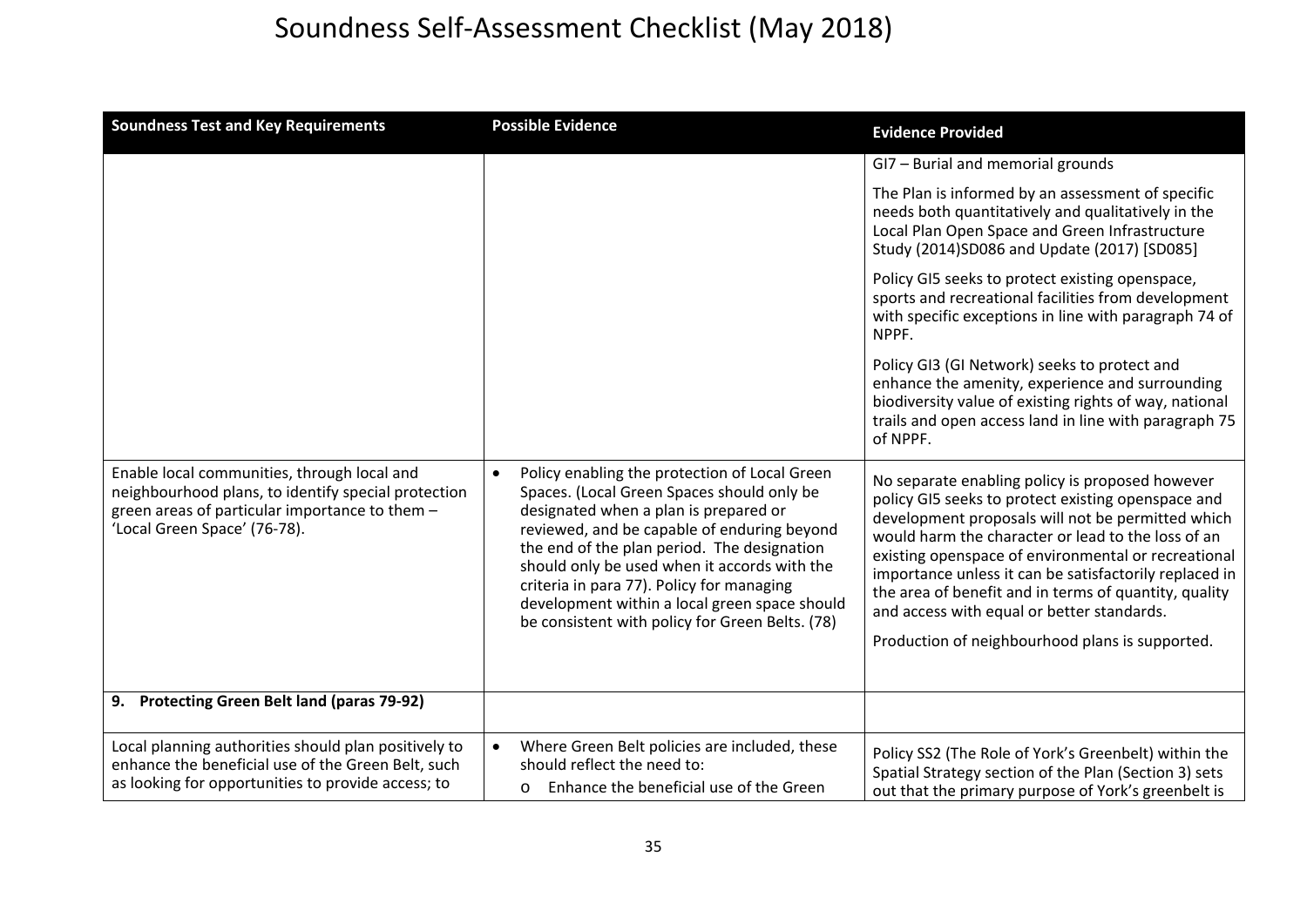| <b>Soundness Test and Key Requirements</b>                                                                                                                                                                                                                                                                                                                                                                                                                                                                                                                                                                                                                                      | <b>Possible Evidence</b>                                                                                                                                                                                                                                                                                                                                                                                                                                                           | <b>Evidence Provided</b>                                                                                                                                                                                                                                                                                                                                                                                                                                                                                                                                                                                                                                                                                                                                                                                                                                                                                                                                                                                                                                                                                                                                                                                                                                                                                                                                                                                                         |
|---------------------------------------------------------------------------------------------------------------------------------------------------------------------------------------------------------------------------------------------------------------------------------------------------------------------------------------------------------------------------------------------------------------------------------------------------------------------------------------------------------------------------------------------------------------------------------------------------------------------------------------------------------------------------------|------------------------------------------------------------------------------------------------------------------------------------------------------------------------------------------------------------------------------------------------------------------------------------------------------------------------------------------------------------------------------------------------------------------------------------------------------------------------------------|----------------------------------------------------------------------------------------------------------------------------------------------------------------------------------------------------------------------------------------------------------------------------------------------------------------------------------------------------------------------------------------------------------------------------------------------------------------------------------------------------------------------------------------------------------------------------------------------------------------------------------------------------------------------------------------------------------------------------------------------------------------------------------------------------------------------------------------------------------------------------------------------------------------------------------------------------------------------------------------------------------------------------------------------------------------------------------------------------------------------------------------------------------------------------------------------------------------------------------------------------------------------------------------------------------------------------------------------------------------------------------------------------------------------------------|
| provide opportunities for outdoor sport and<br>recreation; to retain and enhance landscapes, visual<br>amenity and biodiversity; or to improve damaged<br>and derelict land. (81)<br>Local planning authorities with Green Belts in their<br>area should establish Green Belt boundaries in their<br>Local Plans which set the framework for Green Belt<br>and settlement policy. (83)<br>When drawing up or reviewing Green Belt<br>boundaries local planning authorities should take<br>account of the need to promote sustainable<br>patterns of development. (84)<br>Boundaries should be set using 'physical features<br>likely to be permanent' amongst other things (85) | Belt. (81)<br>Accord with criteria on boundary setting,<br>$\circ$<br>and the need for clarity on the status of<br>safeguarded land, in particular. (85)<br>Specify that inappropriate development<br>$\circ$<br>should not be approved except in very<br>special circumstances. (87)<br>Specify the exceptions to inappropriate<br>$\circ$<br>development (89-90)<br>Identify where very special circumstances<br>$\circ$<br>might apply to renewable energy<br>development. (91) | to safeguard the setting and special character of<br>York (as depicted on figure 3.1 of the Spatial<br>Strategy section) and to deliver the spatial strategy.<br>New building in the greenbelt is inappropriate<br>unless one of the exceptions in policy GB1<br>(Development in the Greenbelt).<br>The general extent of York's greenbelt is shown on<br>the key diagram (CD001)<br>The detailed boundaries of the greenbelt are<br>depicted on the policies map and follow readily<br>recognisable physical features on the ground that<br>are likely to endure such as streams, hedgerows and<br>highways.<br>To ensure a degree of permanence beyond the plan<br>period sufficient land is allocated for development<br>to meet the needs identified in the Plan and for a<br>further minimum period of 5 years to 2038.<br>The Plan seeks to identify sufficient land to<br>accommodate York's development needs across the<br>plan period 2017-2033 and for 5 years beyond this<br>to 2038 including allowing for some flexibility in<br>delivery.<br>Further information on the approach to York's<br>Greenbelt is set out in the topic paper - Approach<br>to York's Greenbelt (2018) (TP001)<br>Local Plan policies GB1 to GB4 of Section 10<br>(Managing Development in the Greenbelt) set out<br>the extent of the greenbelt, what are considered<br>appropriate uses in the greenbelt and what may be<br>considered. |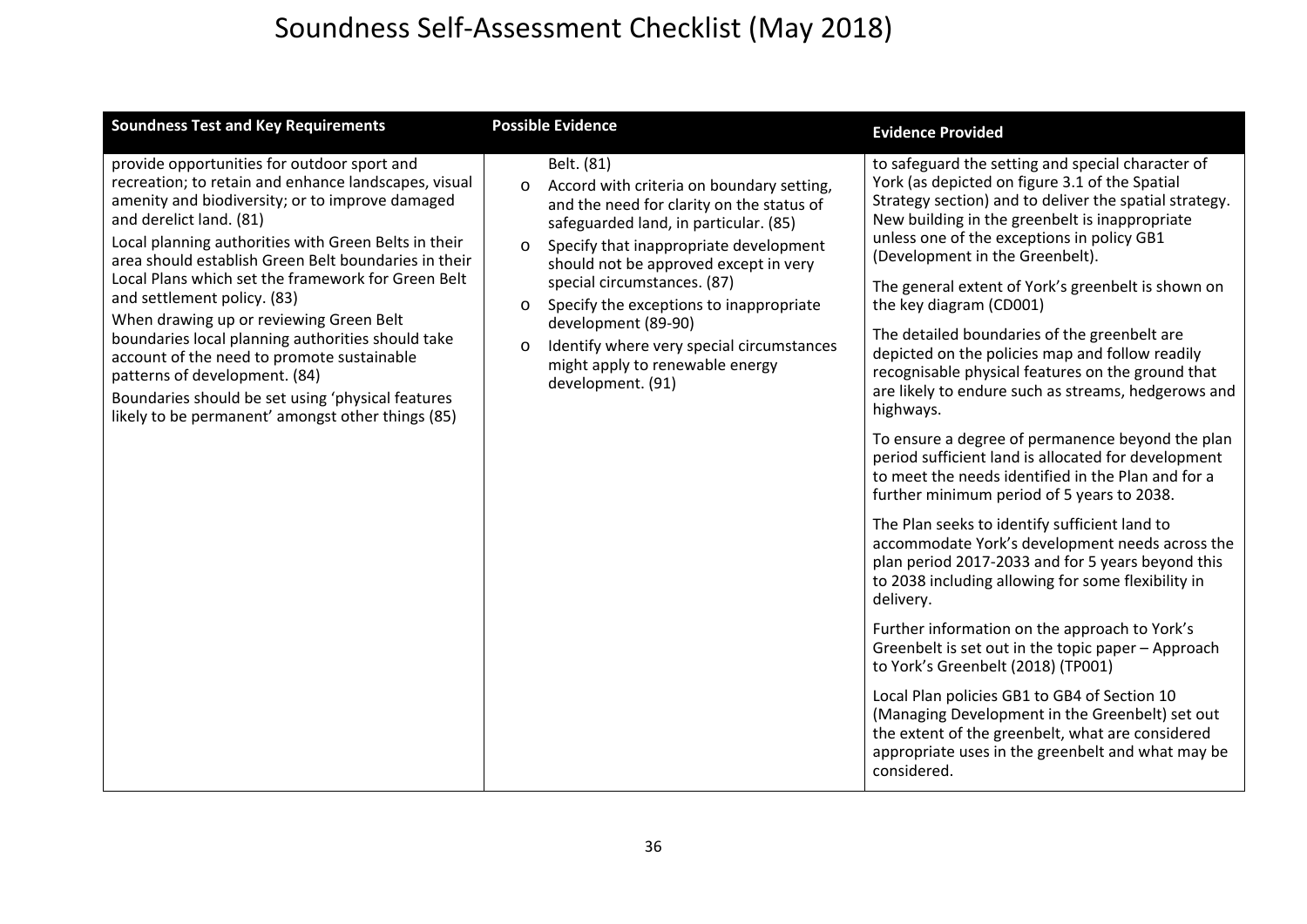| <b>Soundness Test and Key Requirements</b>                                                                                                                                     | <b>Possible Evidence</b>                                                                                                                                                                                                                                                                                                                              | <b>Evidence Provided</b>                                                                                                                                                                                                                                                                                                                                                                                                                                                                                                                                                                                                                                                                                                                                                                                                                                                                                                                                                                                                                                                                                                                                                                                                                                                   |
|--------------------------------------------------------------------------------------------------------------------------------------------------------------------------------|-------------------------------------------------------------------------------------------------------------------------------------------------------------------------------------------------------------------------------------------------------------------------------------------------------------------------------------------------------|----------------------------------------------------------------------------------------------------------------------------------------------------------------------------------------------------------------------------------------------------------------------------------------------------------------------------------------------------------------------------------------------------------------------------------------------------------------------------------------------------------------------------------------------------------------------------------------------------------------------------------------------------------------------------------------------------------------------------------------------------------------------------------------------------------------------------------------------------------------------------------------------------------------------------------------------------------------------------------------------------------------------------------------------------------------------------------------------------------------------------------------------------------------------------------------------------------------------------------------------------------------------------|
|                                                                                                                                                                                |                                                                                                                                                                                                                                                                                                                                                       |                                                                                                                                                                                                                                                                                                                                                                                                                                                                                                                                                                                                                                                                                                                                                                                                                                                                                                                                                                                                                                                                                                                                                                                                                                                                            |
| 10. Meeting the challenge of climate change,<br>flooding and coastal change (paras 93-108)                                                                                     |                                                                                                                                                                                                                                                                                                                                                       |                                                                                                                                                                                                                                                                                                                                                                                                                                                                                                                                                                                                                                                                                                                                                                                                                                                                                                                                                                                                                                                                                                                                                                                                                                                                            |
| Adopt proactive strategies to mitigate and adapt to<br>climate change taking full account of flood risk,<br>coastal change and water supply and demand<br>considerations. (94) | Planning of new development in locations and<br>$\bullet$<br>ways which reduce greenhouse gas emissions.<br>Support for energy efficiency improvements to<br>$\bullet$<br>existing building.<br>Local requirements for a building's sustainability<br>$\bullet$<br>which are consistent with the Government's<br>zero carbon buildings policy . (95)) | Section 11 of the Plan (Climate Change) outlines<br>how York will tackle the challenges of climate<br>change specifically through ensuring development<br>that generates renewable/low carbon energy, uses<br>natural resources prudently and is built to high<br>standards of sustainable design and construction.<br>The policies contained with this section are central<br>to fulfilling the aspirations of One Planet Council in<br>relation to environmental sustainability<br>Policy CC1 encourages the development of<br>renewable and low carbon energy generation. The<br>City of York Council Renewable Energy Study (2014)<br>[SD117] assessed the city's potential for generating<br>renewable energy and concluded that there is<br>potential to generate renewable energy from a<br>variety of available sources including wind, solar<br>and hydro. The study also assessed the impacts of<br>such potential on the city and recommends<br>potential areas where renewable energy could be<br>considered in the future (subject to further<br>feasibility studies and full planning processes.)<br>Energy storage is crucial to increasing the<br>proportion of renewable and low carbon energy in<br>the system. This is an emerging area and the Council |
|                                                                                                                                                                                |                                                                                                                                                                                                                                                                                                                                                       | will continue to work with relevant experts to                                                                                                                                                                                                                                                                                                                                                                                                                                                                                                                                                                                                                                                                                                                                                                                                                                                                                                                                                                                                                                                                                                                                                                                                                             |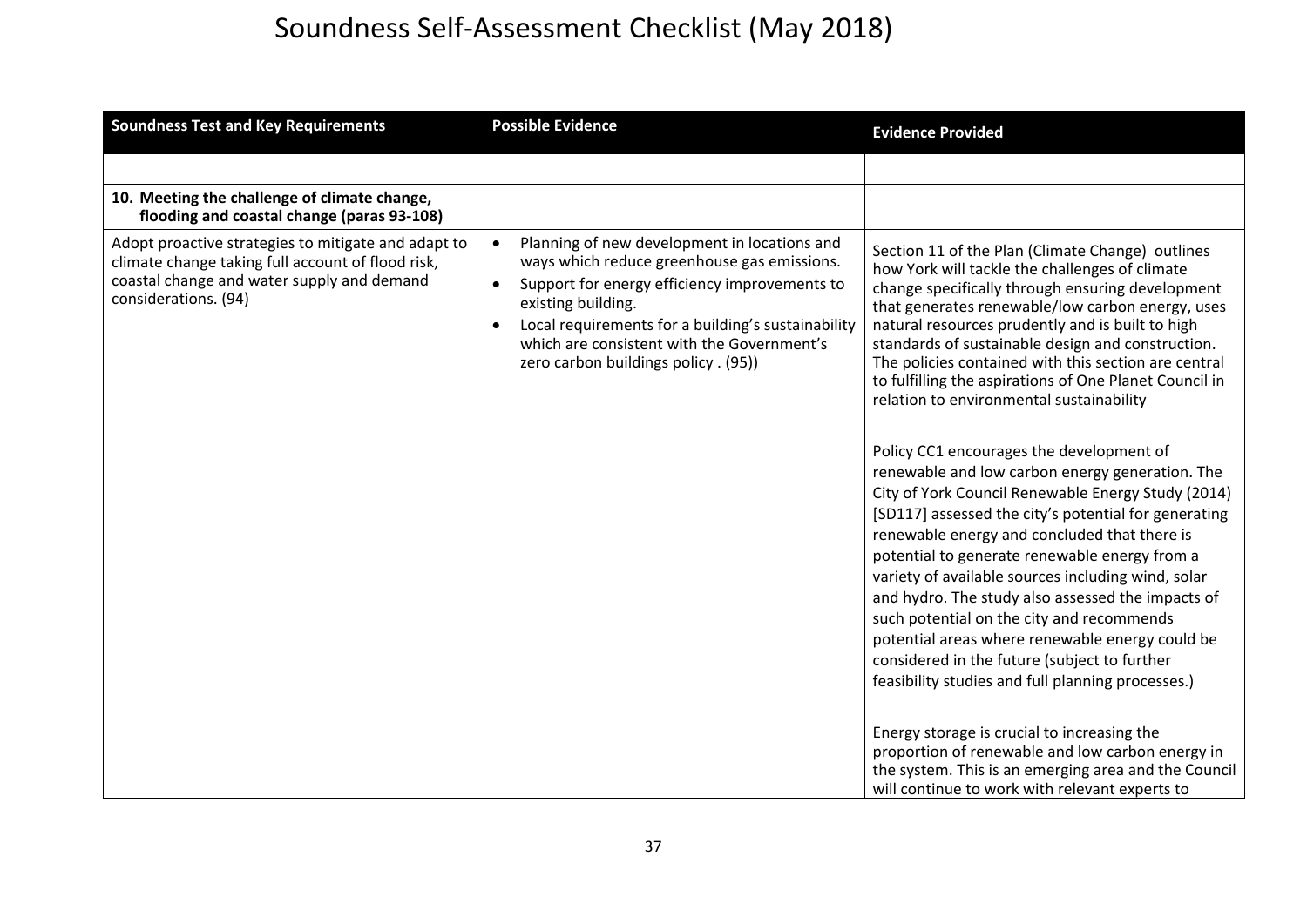| <b>Soundness Test and Key Requirements</b> | <b>Possible Evidence</b> | <b>Evidence Provided</b>                                                                                                                                                                                                                                                                                                                                                                                                                                                                                                                                                                                                                                     |
|--------------------------------------------|--------------------------|--------------------------------------------------------------------------------------------------------------------------------------------------------------------------------------------------------------------------------------------------------------------------------------------------------------------------------------------------------------------------------------------------------------------------------------------------------------------------------------------------------------------------------------------------------------------------------------------------------------------------------------------------------------|
|                                            |                          | ensure that suitable energy storage opportunities<br>are identified and brought forward.                                                                                                                                                                                                                                                                                                                                                                                                                                                                                                                                                                     |
|                                            |                          | Part 1 of the Planning and Energy Act (2008)<br>[SD038] gives powers to Local Planning Authorities<br>to set policy to reduce carbon emissions in new<br>developments. Point "a" gives powers to require<br>that a proportion of energy used in a development<br>is from renewable or low carbon sources. This was<br>not amended in the Deregulation Act and therefore<br>these powers remain.                                                                                                                                                                                                                                                              |
|                                            |                          | Whilst the Deregulation Act removed point 'C'<br>which relates to powers to set targets to exceed the<br>energy efficiency requirements of Building<br>Regulations, it is possible that compliance with a<br>carbon reduction target will be more cost effective<br>with the deployment of enhanced energy efficiency<br>measures rather than renewable and low carbon<br>sources. The Council will therefore permit<br>developments to comply with the target of at least<br>a 28% reduction in carbon emissions through either<br>enhanced energy efficiency measures, use of<br>renewable and low carbon sources, or a mix of<br>both, where appropriate. |
|                                            |                          | The target of 28% is aligned to the committee on<br>climate change's analysis of the fourth carbon<br>budget of the Climate Change Act (2008), which<br>determines the most cost-effective path for<br>reducing emissions from buildings. This target                                                                                                                                                                                                                                                                                                                                                                                                        |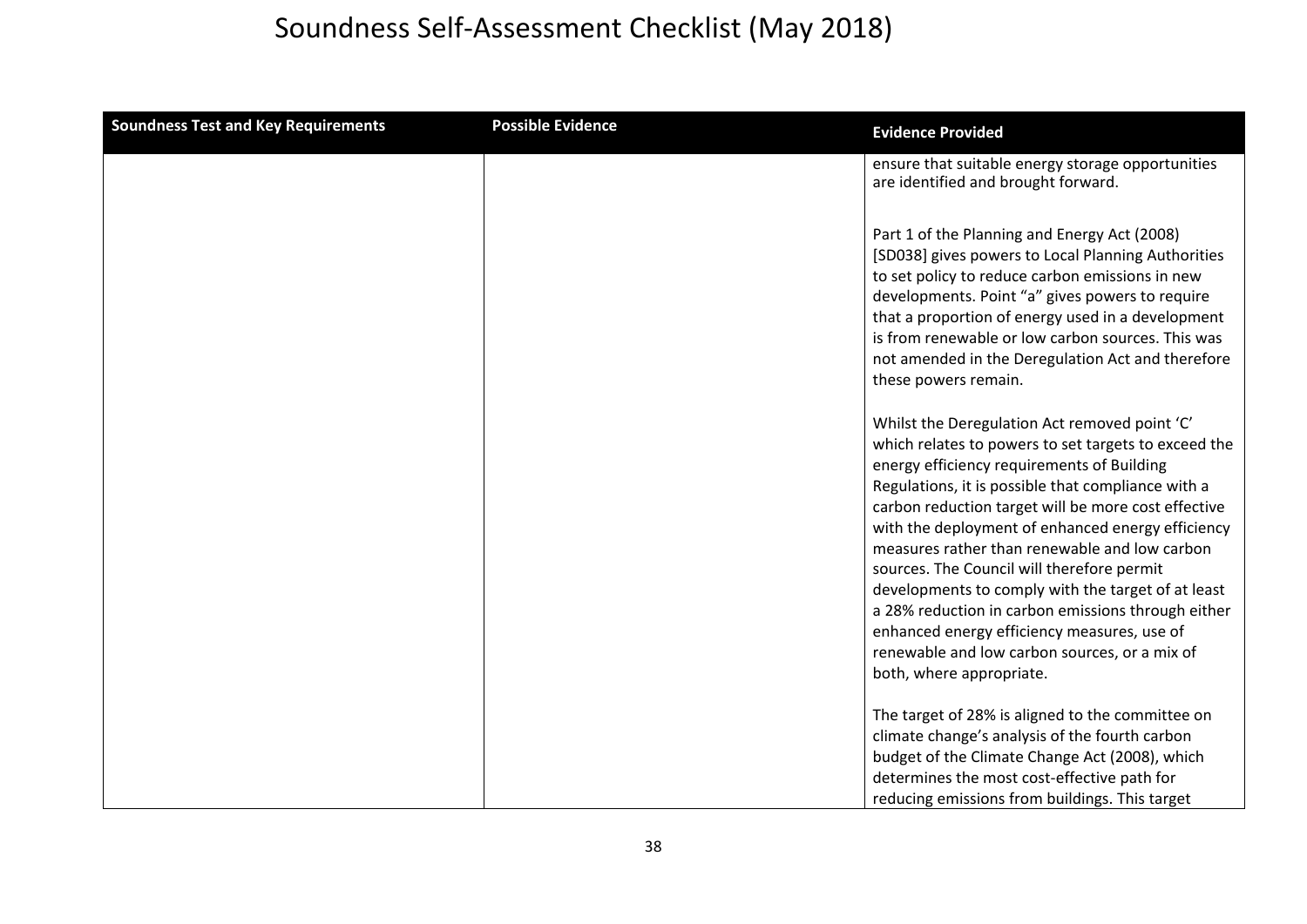| <b>Soundness Test and Key Requirements</b> | <b>Possible Evidence</b> | <b>Evidence Provided</b>                                                                                                                                                                                                                                                                                                                                                                                                                                                                                                                    |
|--------------------------------------------|--------------------------|---------------------------------------------------------------------------------------------------------------------------------------------------------------------------------------------------------------------------------------------------------------------------------------------------------------------------------------------------------------------------------------------------------------------------------------------------------------------------------------------------------------------------------------------|
|                                            |                          | applies to all developments.                                                                                                                                                                                                                                                                                                                                                                                                                                                                                                                |
|                                            |                          | Policy CC2 aims to ensure that all new<br>developments achieve high standards of sustainable<br>design and construction, by minimising greenhouse<br>gas emissions, using resources efficiently, enhancing<br>climate change resilience and promoting health and<br>wellbeing. A sustainability statement will be<br>required for all new residential and non-residential<br>applications.                                                                                                                                                  |
|                                            |                          | Through Policy CC3 (District Heating and combined<br>heat and power networks)the Plan strongly<br>supports the use of decentralised energy in new<br>developments, and particularly (C)CHP distribution<br>networks, with the aspiration that this will help<br>achieve the targets set in the Climate Change<br>Action Plan for York. The Council will work with<br>developers during pre-application discussions,<br>in order to facilitate the development of district<br>heating networks and buildings that are<br>'connection ready'. |
|                                            |                          | The Leeds City Region Strategic Heat Programme<br>Heat Network Opportunity Mapping Report (2014)<br>[SD122] identified 91 financially viable district<br>heating opportunities across the region, including in<br>York. Two heat network schemes in York Central<br>(ST5) and the surrounding City of York and<br>surrounding the area of York Hospital have since<br>been further developed in feasibility studies which                                                                                                                   |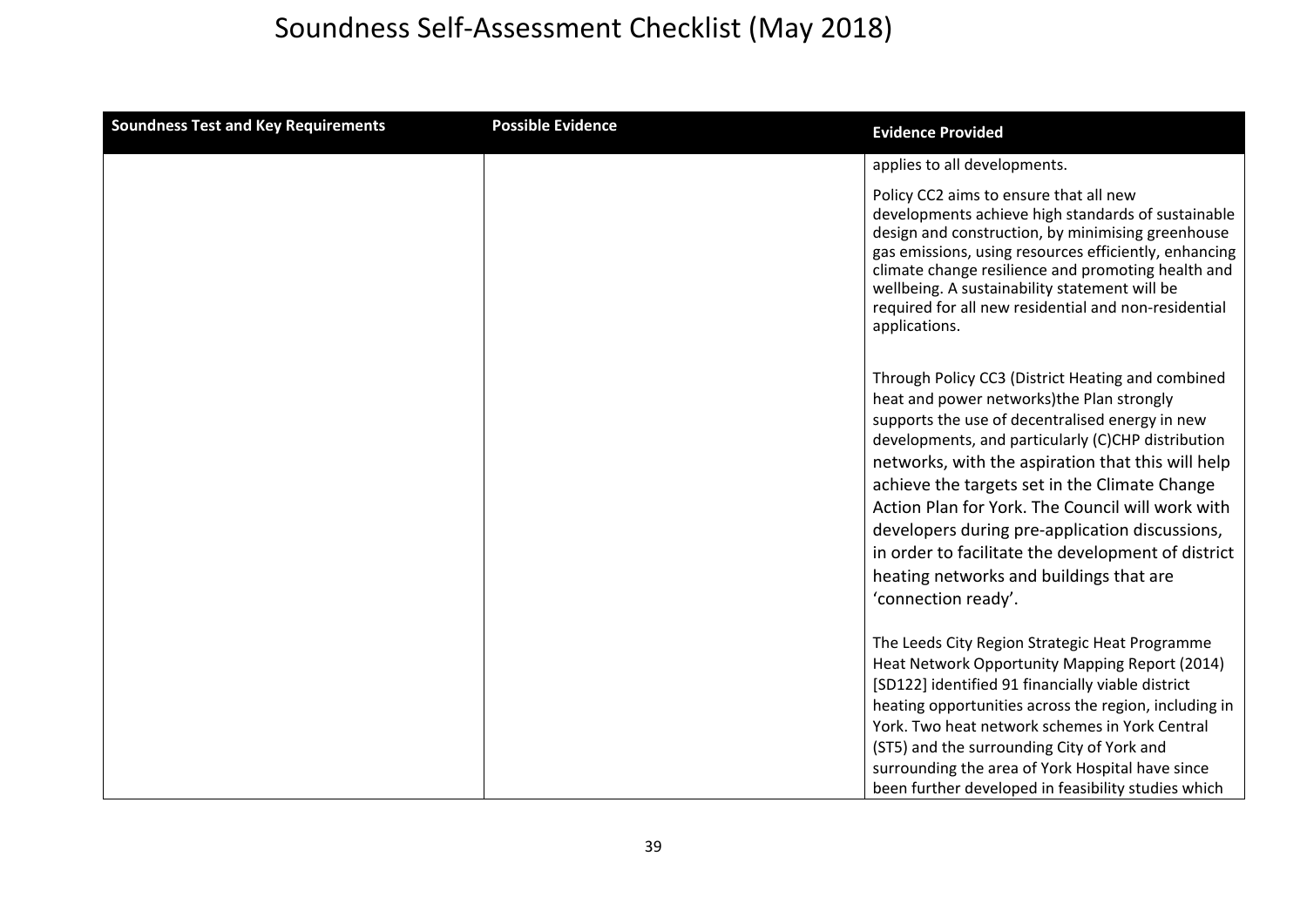| <b>Soundness Test and Key Requirements</b>                                                                                                                                                           | <b>Possible Evidence</b>                                                                                                                                                                                                                                                                                                                                                                                                                                                                                                                         | <b>Evidence Provided</b>                                                                                                                                                                                                                                                                                                                                                                                                                         |
|------------------------------------------------------------------------------------------------------------------------------------------------------------------------------------------------------|--------------------------------------------------------------------------------------------------------------------------------------------------------------------------------------------------------------------------------------------------------------------------------------------------------------------------------------------------------------------------------------------------------------------------------------------------------------------------------------------------------------------------------------------------|--------------------------------------------------------------------------------------------------------------------------------------------------------------------------------------------------------------------------------------------------------------------------------------------------------------------------------------------------------------------------------------------------------------------------------------------------|
|                                                                                                                                                                                                      |                                                                                                                                                                                                                                                                                                                                                                                                                                                                                                                                                  | demonstrate financial viability. Therefore, there is a<br>strong evidence base to support the viability of heat<br>networks in York.                                                                                                                                                                                                                                                                                                             |
|                                                                                                                                                                                                      |                                                                                                                                                                                                                                                                                                                                                                                                                                                                                                                                                  | Where developments fall within heat priority areas,<br>as shown at Figure 11.1 of the Plan, the provision of<br>new (C)CHP distribution networks should be<br>considered feasible unless it can clearly be<br>demonstrated otherwise for financial, technical or<br>sustainability reasons.                                                                                                                                                      |
| Help increase the use and supply of renewable and<br>low carbon energy through a strategy, policies<br>maximising renewable and low carbon energy, and<br>identification of key energy sources. (97) | A strategy and policies to promote and<br>$\bullet$<br>maximise energy from renewable and low<br>carbon sources,<br>Identification of suitable areas for renewable<br>and low carbon energy sources, and supporting<br>infrastructure, where this would help secure the<br>development of such sources (see also NPPF<br>footnote 17)<br>Identification of where development can draw<br>its energy supply from decentralised, renewable<br>or low carbon supply systems and for co-<br>locating potential heat customers and suppliers.<br>(97) | See above section                                                                                                                                                                                                                                                                                                                                                                                                                                |
| Minimise vulnerability to climate change and<br>manage the risk of flooding (99)                                                                                                                     | Account taken of the impacts of climate change.<br>$\bullet$<br>(99)<br>Allocate, and where necessary re-locate,<br>$\bullet$<br>development away from flood risk areas<br>through a sequential test, based on a SFRA.<br>(100)<br>Policies to manage risk, from a range of<br>impacts, through suitable adaptation measures                                                                                                                                                                                                                     | Section 12 (Environmental Quality and Flood Risk)<br>and specifically policies ENV4 (Flood risk) and ENV5<br>(Sustainable Drainage) sets out the plans policies<br>with regard to flood risk and sustainable drainage.<br>The Council will apply the risk-based sequential test<br>approach set out in the NPPF. However, it may also<br>consider development of land in areas known to be<br>at risk from any form of flooding, and will take a |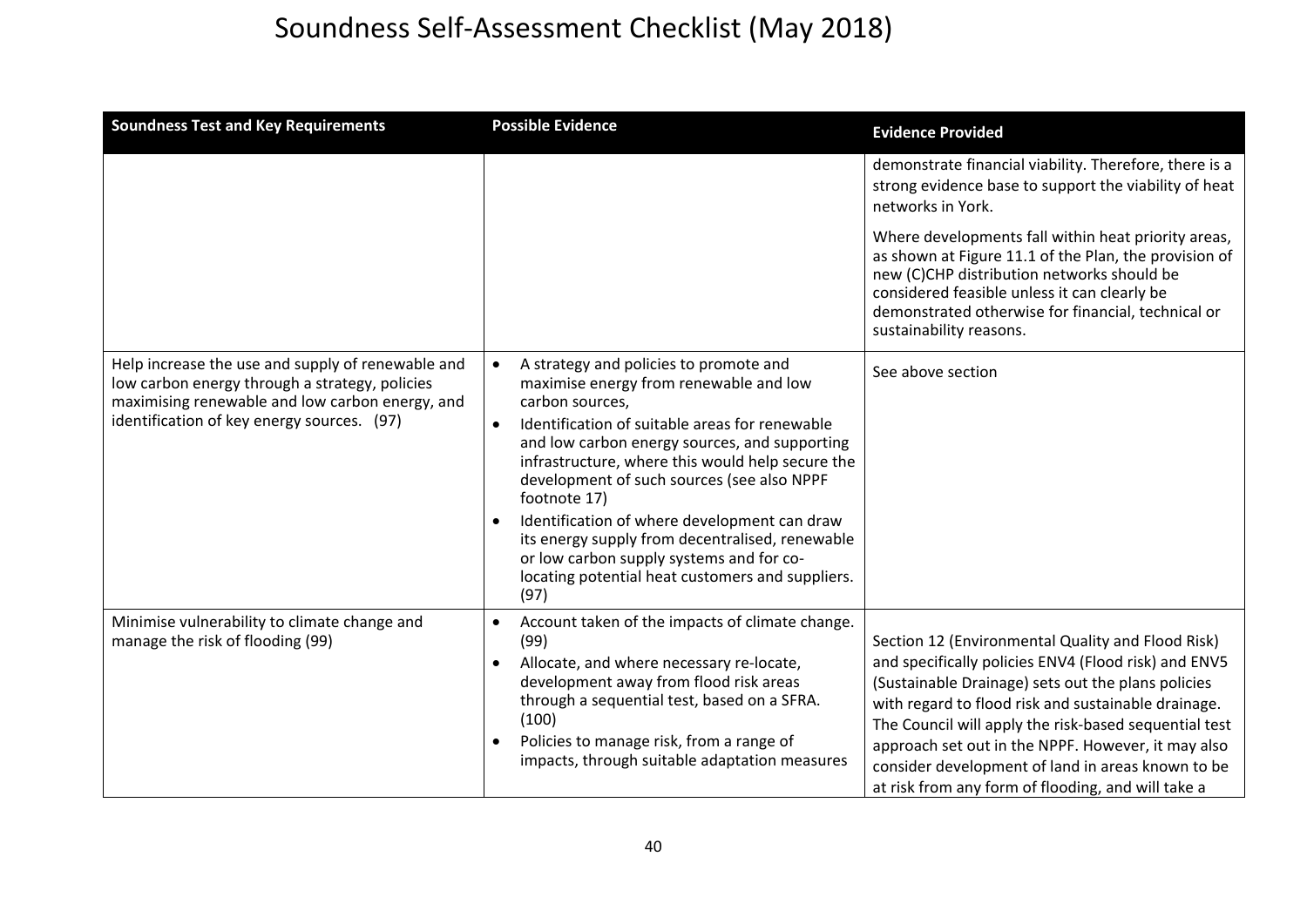| <b>Soundness Test and Key Requirements</b> | <b>Possible Evidence</b> | <b>Evidence Provided</b>                                                                                                                                                                                                                                                                                                                                                                                                                                                                                                          |
|--------------------------------------------|--------------------------|-----------------------------------------------------------------------------------------------------------------------------------------------------------------------------------------------------------------------------------------------------------------------------------------------------------------------------------------------------------------------------------------------------------------------------------------------------------------------------------------------------------------------------------|
|                                            |                          | sequential risk-based approach to determining the<br>suitability of land in such areas for development, to<br>ensure that sites at little or no risk of flooding are<br>developed in preference to areas at higher risk. The<br>Council's SFRA [SD091] provides the basis for<br>applying this test (and the exception test, as<br>appropriate), to assess the nature of the proposed<br>development against its flood risk vulnerability and<br>its compatibility with this vulnerability.                                       |
|                                            |                          | The level of detail provided within a flood risk<br>assessment will depend on the scale of the<br>development and flood risks posed. The<br>Environment Agency's flood risk matrix gives<br>standing advice on the scope and extent of flood<br>risk assessments. More detailed policies for<br>determining a planning application within the<br>resultant flood zone classification are contained in<br>the SFRA (or its successor). Guidance on the<br>preparation of a flood risk assessment is also<br>available in the SFRA. |
|                                            |                          | Flood risk mitigation measures will be assessed by<br>the Council's flood risk management team on a site-<br>by-site basis.                                                                                                                                                                                                                                                                                                                                                                                                       |
|                                            |                          | Policy ENV5 sets out the requirements for<br>developments in relation to sustainable drainage.<br>The current City of York SFRA (2013) (SD091) seeks<br>to restrict surface water runoff from new<br>development to below the extant run-off rates. The                                                                                                                                                                                                                                                                           |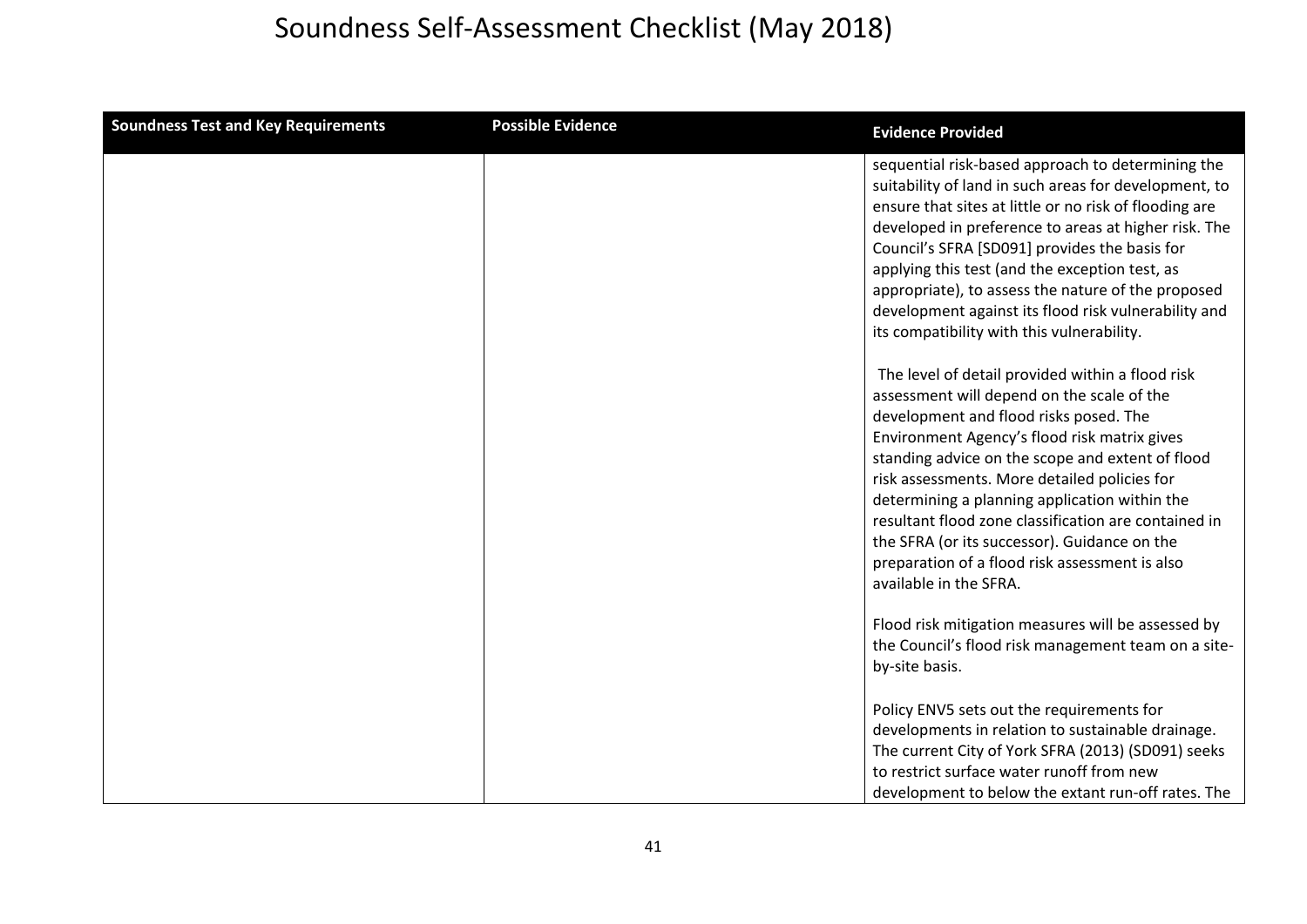| <b>Soundness Test and Key Requirements</b> | <b>Possible Evidence</b>                                                                                                                                                                                                                                                                                                                                                                                                                                                                                     | <b>Evidence Provided</b>                                                                                                                                                                                                                                                                                                                                                                                                                                                                                                                                                                                                                                                                                                                                                                                                                                                                |
|--------------------------------------------|--------------------------------------------------------------------------------------------------------------------------------------------------------------------------------------------------------------------------------------------------------------------------------------------------------------------------------------------------------------------------------------------------------------------------------------------------------------------------------------------------------------|-----------------------------------------------------------------------------------------------------------------------------------------------------------------------------------------------------------------------------------------------------------------------------------------------------------------------------------------------------------------------------------------------------------------------------------------------------------------------------------------------------------------------------------------------------------------------------------------------------------------------------------------------------------------------------------------------------------------------------------------------------------------------------------------------------------------------------------------------------------------------------------------|
|                                            |                                                                                                                                                                                                                                                                                                                                                                                                                                                                                                              | latest Defra climate change allowance guidance<br>requires developers to assess the life of the<br>development and its vulnerability over this time,<br>developments in York will be required to provide<br>between 15 and 50% increase in flood flows based<br>on the likely climate change uplifts for the Humber<br>River Basin District. Support is available in the<br>Strategic Flood Risk Assessment.                                                                                                                                                                                                                                                                                                                                                                                                                                                                            |
| Take account of marine planning (105)      | Ensure early and close co-operation on relevant<br>economic, social and environmental policies<br>with the Marine Management Organisation<br>Review the aims and objectives of the Marine<br>$\bullet$<br>Policy Statement, including local potential for<br>marine-related economic development<br>Integrate as appropriate marine policy<br>$\bullet$<br>objectives into emerging policy<br>Support of integrated coastal management<br>(ICM) in coastal areas in line with the<br>requirements of the MPS | York is an overlapping authority for the North East<br>Inshore Marine area with approximately 1km within<br>our administrative boundary on the River Ouse<br>between Naburn Lock and the outer boundary of<br>the City of York Local Authority boundary.<br>The emerging policies for this marine area as set out<br>in the UK Marine Policy Statement (2011) and the<br>emerging Marine Plan for the North East Inshore<br>Area are in general conformity with policies in the<br>York Plan. In addition we have considered the<br>functional links and effects on the River Humber as<br>part of the Habitats Regulation Assessment.<br>All issues in relation to the River Humber have been<br>screened out as part of the HRA including:<br>Mobile species (breeding and non-breeding<br>$\bullet$<br>birds, grey seals and lamprey and bullhead<br>populations; and<br>Recreation. |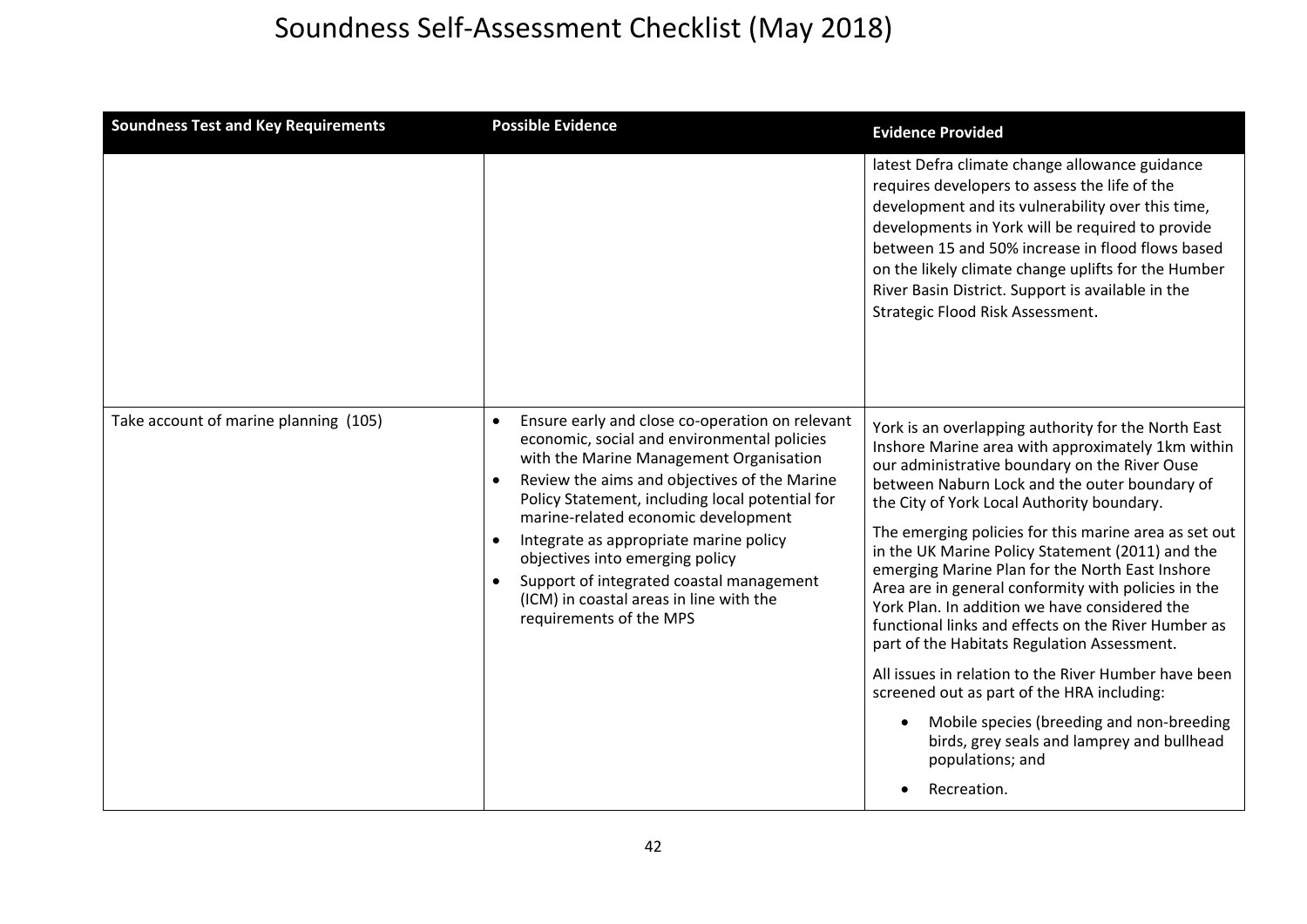| <b>Soundness Test and Key Requirements</b>                              | <b>Possible Evidence</b>                                                                                                                                                                                                                                                                                                                                     | <b>Evidence Provided</b>                                                                                                                                                                                                                                                                                                                                                                                                                                                                                                                                                                                                                                                                                                                                                                                                                                                                                                                                                                                         |
|-------------------------------------------------------------------------|--------------------------------------------------------------------------------------------------------------------------------------------------------------------------------------------------------------------------------------------------------------------------------------------------------------------------------------------------------------|------------------------------------------------------------------------------------------------------------------------------------------------------------------------------------------------------------------------------------------------------------------------------------------------------------------------------------------------------------------------------------------------------------------------------------------------------------------------------------------------------------------------------------------------------------------------------------------------------------------------------------------------------------------------------------------------------------------------------------------------------------------------------------------------------------------------------------------------------------------------------------------------------------------------------------------------------------------------------------------------------------------|
|                                                                         |                                                                                                                                                                                                                                                                                                                                                              | Please refer to the Habitat Regulation Assessment<br>(2018) [CD012] for further details.                                                                                                                                                                                                                                                                                                                                                                                                                                                                                                                                                                                                                                                                                                                                                                                                                                                                                                                         |
| Manage risk from coastal change (106)                                   | Identification of where the coast is likely to<br>experience physical changes and identify<br>Coastal Change Management Areas, and clarity<br>on what development will be allowed in such<br>areas.<br>Provision for development and infrastructure<br>that needs to be re-located from such areas,<br>based on SMPs and Marine Plans, where<br>appropriate. | As above.                                                                                                                                                                                                                                                                                                                                                                                                                                                                                                                                                                                                                                                                                                                                                                                                                                                                                                                                                                                                        |
| 11. Conserving and enhancing the natural<br>environment (paras 109-125) |                                                                                                                                                                                                                                                                                                                                                              |                                                                                                                                                                                                                                                                                                                                                                                                                                                                                                                                                                                                                                                                                                                                                                                                                                                                                                                                                                                                                  |
| Protect valued landscapes (109)                                         | A strategy and policy or policies to create,<br>protect, enhance and manage networks of<br>biodiversity and green infrastructure.<br>Policy which seeks to minimise the loss of<br>higher quality agricultural land and give great<br>weight to protecting the landscape and scenic<br>beauty of National Parks, the Broads and<br>AONBs.                    | Policies GI1 to 4 within section 9 of the Plan (Green<br>Infrastructure) cover the protection, enhancement<br>and management of York's Green Infrastructure<br>seeking to enhance York's landscapes, geodiversity,<br>biodiversity and natural environment.<br>The Plan's approach is to both continue to protect,<br>enhance and extend where possible biodiversity<br>habitats and landscapes; and also to support the<br>multifunctional benefits of green infrastructure.<br>These include opportunities for sport and<br>recreation, creating safe and attractive walking,<br>cycling and equestrian routes; the provision of<br>ecosystem services such as improvements in air and<br>water quality; cultural value; mitigation and<br>adaptation to climate change, particularly in terms<br>of flood storage in York; an enhanced backdrop and<br>landscape to aid business and attract inward<br>investment and boost the economy; to maintain<br>York as an attractive place to live and promote well- |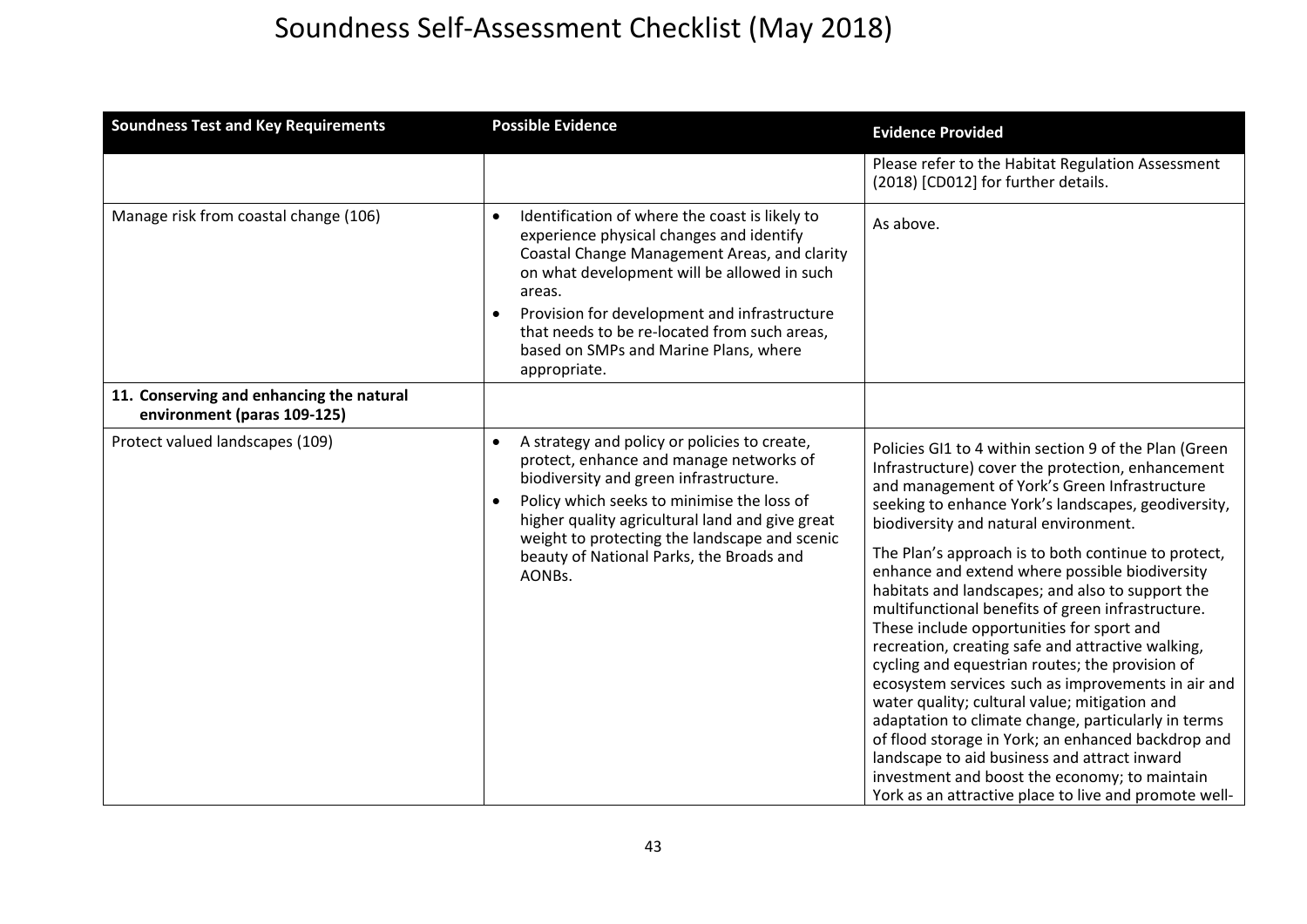| <b>Soundness Test and Key Requirements</b>         | <b>Possible Evidence</b>                             | <b>Evidence Provided</b>                                                                                                                                                                                                                                                                                                                                                                                                                                                                                                                                                                                                                                           |
|----------------------------------------------------|------------------------------------------------------|--------------------------------------------------------------------------------------------------------------------------------------------------------------------------------------------------------------------------------------------------------------------------------------------------------------------------------------------------------------------------------------------------------------------------------------------------------------------------------------------------------------------------------------------------------------------------------------------------------------------------------------------------------------------|
|                                                    |                                                      | being; and, of course, to maintain and enhance<br>biodiversity.                                                                                                                                                                                                                                                                                                                                                                                                                                                                                                                                                                                                    |
|                                                    |                                                      | York's network of green spaces could work like a<br>connected park, linking the historic city centre to<br>the city's neighbourhoods and countryside through<br>a series of extended strays for walking and cycling,<br>and making use of rivers. Better green<br>infrastructure and cross-connections through York's<br>neighbourhoods will also be encouraged. The<br>Council will deliver a Green Infrastructure strategy<br>in line with Policy GI1 and adopt this as a<br>Supplementary Planning Document (SPD).                                                                                                                                              |
|                                                    |                                                      | Policy GI2 (Bidoversity and access to nature) seeks<br>to conserve and enhance all sites and areas of<br>biodiversity value in York. This supports the national<br>approach of a hierarchy of sites as defined in the<br>National Planning Policy Framework. City of York<br>Biodiversity Audit (2010) (SD089) and Local<br>Biodiversity Action Plan (2017) (SD080) identify the<br>special sites and define their specific value and the<br>best approach to retaining and enhancing this<br>value. These documents should be used alongside<br>Policy GI2 to determine planning applications that<br>could potentially affect any site of biodiversity<br>value. |
| Prevent unacceptable risks from pollution and land | Policy which seeks development which is<br>$\bullet$ |                                                                                                                                                                                                                                                                                                                                                                                                                                                                                                                                                                                                                                                                    |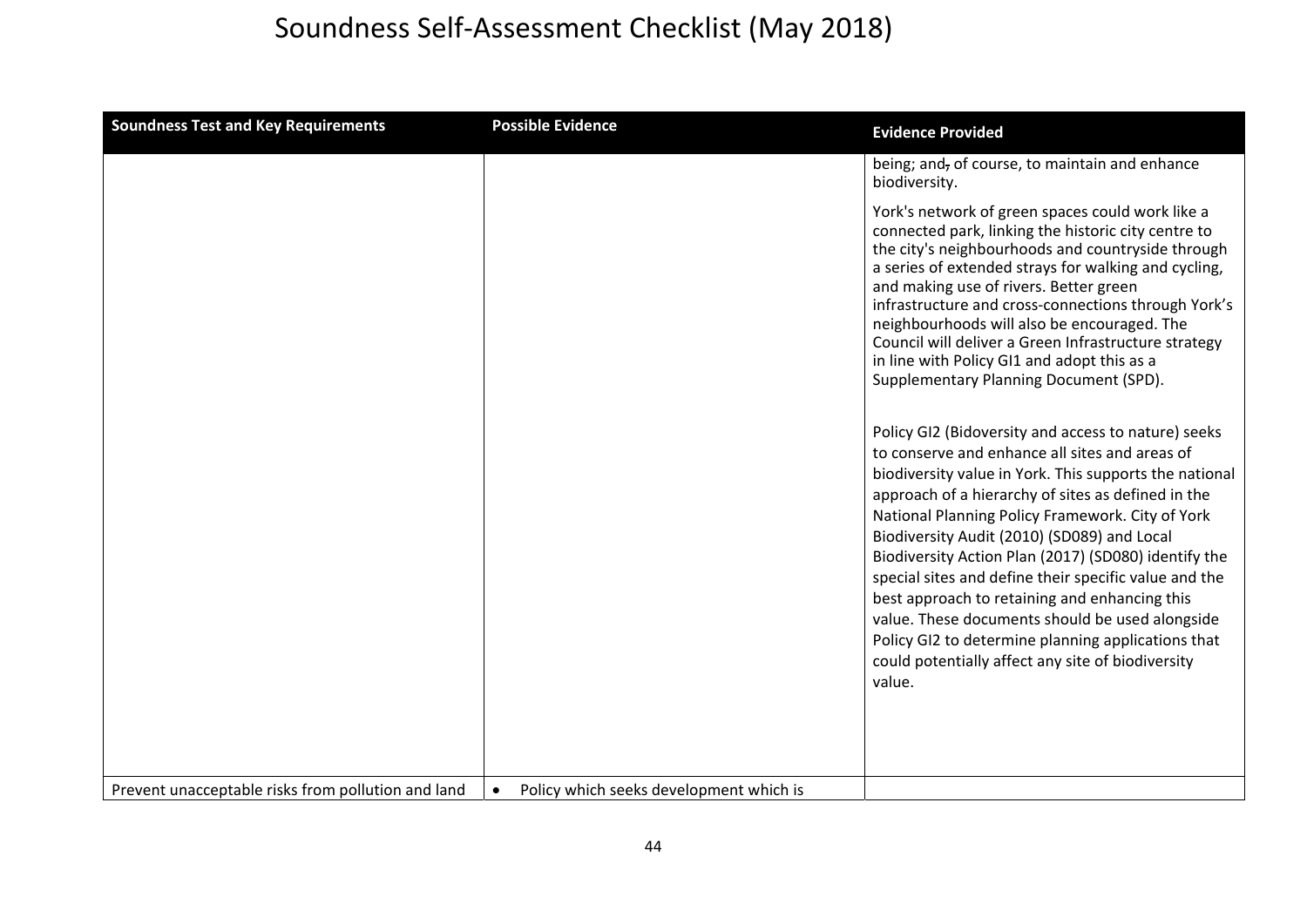| <b>Soundness Test and Key Requirements</b> | <b>Possible Evidence</b>                                                                                                            | <b>Evidence Provided</b>                                                                                                                                                                                                                                                                                                                                                                                                                                                                                                                                                                                                                                                                                                                                                                                                                                                                                                                                                                                                                                                                                                                                                                                                                                                                                           |
|--------------------------------------------|-------------------------------------------------------------------------------------------------------------------------------------|--------------------------------------------------------------------------------------------------------------------------------------------------------------------------------------------------------------------------------------------------------------------------------------------------------------------------------------------------------------------------------------------------------------------------------------------------------------------------------------------------------------------------------------------------------------------------------------------------------------------------------------------------------------------------------------------------------------------------------------------------------------------------------------------------------------------------------------------------------------------------------------------------------------------------------------------------------------------------------------------------------------------------------------------------------------------------------------------------------------------------------------------------------------------------------------------------------------------------------------------------------------------------------------------------------------------|
| instability (109)                          | appropriate for its location having regard to the<br>effects of pollution on health, the natural<br>environment or general amenity. | There are a number of areas within York where the<br>national health based air quality objectives are<br>being exceeded. Despite the introduction of three<br>Air Quality Action Plans (AQAPs) the annual average<br>Nitrogen Dioxide (NO <sub>2</sub> ) objective continues to be<br>exceeded at many locations particularly within the<br>inner ring road and city centre. The main source of<br>air pollution in York is traffic. Given that air is not<br>static and pollutants are generated across the city<br>as people travel between places, emissions to air<br>must be considered in a city wide context to<br>address cumulative air quality impacts.<br>York has developed an overarching Low Emissions<br>Strategy (2012) (LES) [SD093] which aims to reduce<br>tailpipe emissions from individual vehicles and<br>encourage the uptake of alternative fuels and low<br>emission vehicle technologies. City of York Council's<br>Air Quality Action Plan 3 (2015) [SD096] sets out<br>how York intends to continue to deliver this<br>ambitious and pioneering LES and to work towards<br>becoming an internationally recognised ultra-low<br>emission city. Headline measures for consideration<br>include provision of low emission infrastructure and<br>reducing emissions from new development. |
|                                            |                                                                                                                                     | Control of development through the planning<br>process is one of the key delivery mechanisms by<br>which potential adverse environmental impacts or<br>adverse human health effects can be controlled. By<br>allowing appropriate development and encouraging                                                                                                                                                                                                                                                                                                                                                                                                                                                                                                                                                                                                                                                                                                                                                                                                                                                                                                                                                                                                                                                      |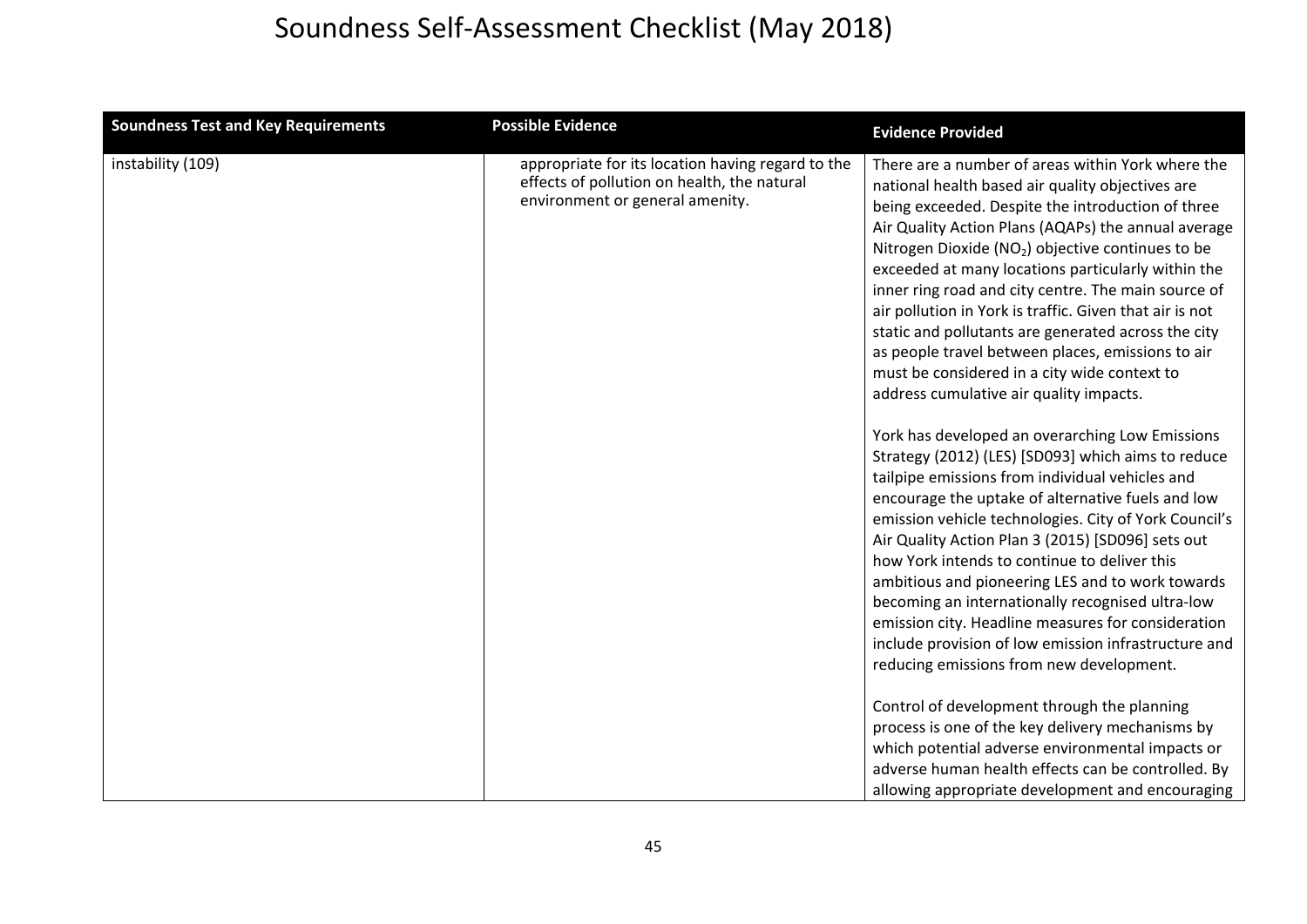| <b>Soundness Test and Key Requirements</b> | <b>Possible Evidence</b> | <b>Evidence Provided</b>                                                                                                                                                                                                                                                                                                                                                                                                                                                                                                                                                                                                                                                                        |
|--------------------------------------------|--------------------------|-------------------------------------------------------------------------------------------------------------------------------------------------------------------------------------------------------------------------------------------------------------------------------------------------------------------------------------------------------------------------------------------------------------------------------------------------------------------------------------------------------------------------------------------------------------------------------------------------------------------------------------------------------------------------------------------------|
|                                            |                          | good design, planning policies and decisions should<br>minimise the adverse impacts of development and,<br>where possible, enhance the natural and local<br>environment. The approach is set out in policy ENV1<br>- Air Quality.                                                                                                                                                                                                                                                                                                                                                                                                                                                               |
|                                            |                          | Policy ENV2 (Managing Environmental quality)<br>recognises that impacts on environmental<br>quality are most likely to occur when a<br>development is built in an inappropriate<br>location. This may occur due to the existing<br>environment making the site unsuitable or<br>because a development and/or its use<br>introduces new environmental impacts which<br>result in loss of amenity. Environmental impacts<br>may result in damage to the environment and<br>affect people's quality of life. As such, the<br>Council will give considerable weight to<br>ensuring that development proposals do not<br>give rise to unacceptable environmental<br>impacts or human health impacts. |
|                                            |                          | It is essential that any negative impacts on<br>environmental quality arising from<br>development proposals are fully assessed,<br>including during the construction phase, and<br>that steps are taken to reduce those impacts to<br>an acceptable level. Development should avoid<br>causing detrimental impacts on the                                                                                                                                                                                                                                                                                                                                                                       |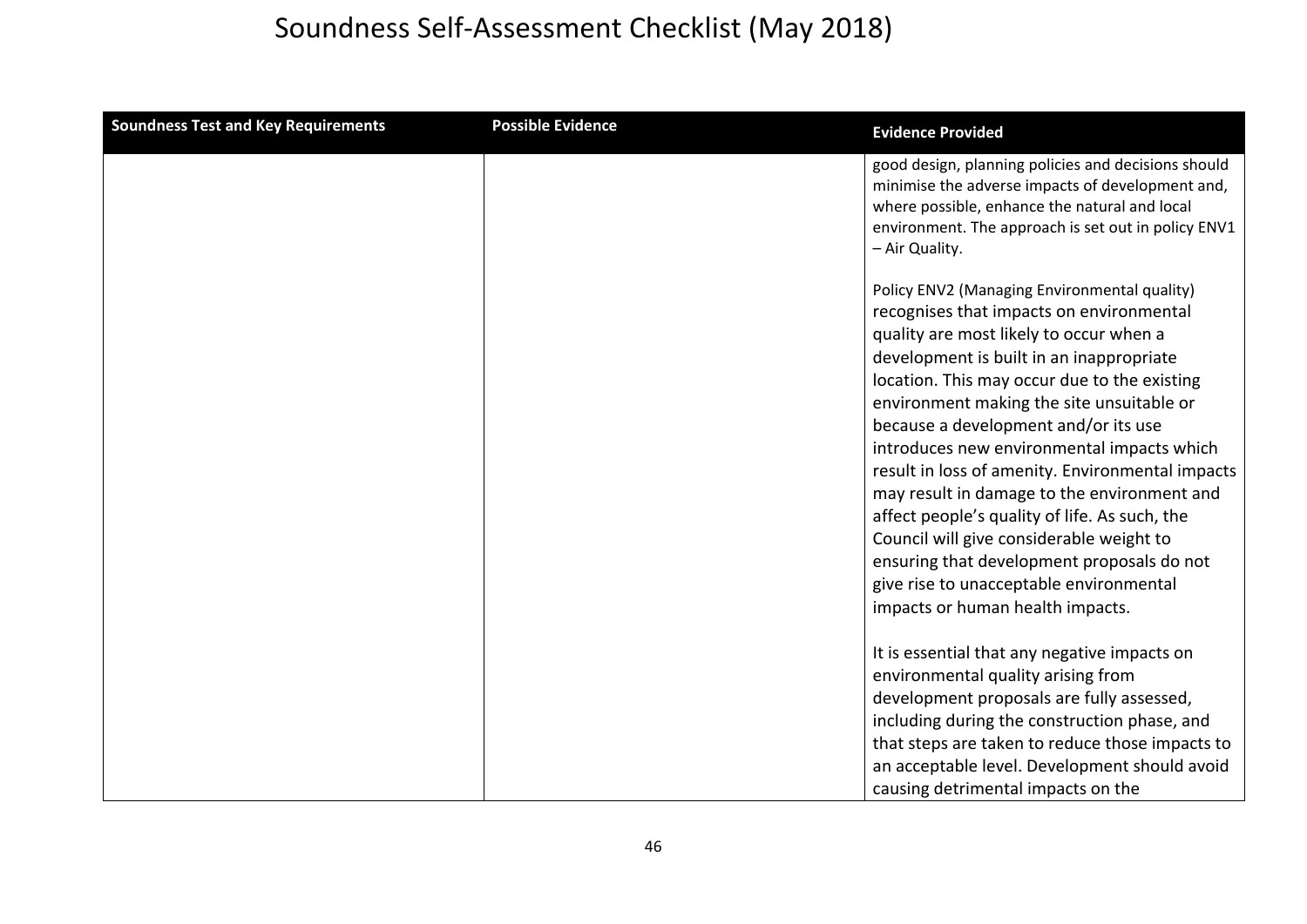| <b>Soundness Test and Key Requirements</b> | <b>Possible Evidence</b> | <b>Evidence Provided</b>                                                                                                                                                                                                                                                                                                                                                                                                                                                                                                                                                                                                                                                                                                                                                        |
|--------------------------------------------|--------------------------|---------------------------------------------------------------------------------------------------------------------------------------------------------------------------------------------------------------------------------------------------------------------------------------------------------------------------------------------------------------------------------------------------------------------------------------------------------------------------------------------------------------------------------------------------------------------------------------------------------------------------------------------------------------------------------------------------------------------------------------------------------------------------------|
|                                            |                          | environment, however where an impact cannot<br>be avoided mitigation measures should be<br>incorporated into the proposals so that any<br>impacts can be reduced to an acceptable level<br>or controlled.                                                                                                                                                                                                                                                                                                                                                                                                                                                                                                                                                                       |
|                                            |                          | A site may be contaminated if potentially polluting<br>substances are present in, on or under the land.<br>Land contamination is often associated with<br>historical industrial activities or former landfill sites.<br>Following a review of historic maps, trade<br>directories, photographs and other records the<br>Council has identified sites which have a past<br>industrial use or have been used for waste disposal.<br>The Council has a duty under Part 2A of the<br>Environment Protection Act (1990) to investigate<br>these potentially contaminated sites. It should be<br>noted that the potentially contaminated sites are<br>based on information currently available to City of<br>York Council and additional potentially<br>contaminated sites may exist. |
|                                            |                          | In line with policy ENV3 (Land<br>contamination))Developers must submit an<br>appropriate contamination assessment for sites that<br>are indentified as potentially contaminated or for<br>sites where the proposed use would be particularly<br>vulnerable to contamination such as housing with<br>gardens. The level of detail required in the                                                                                                                                                                                                                                                                                                                                                                                                                               |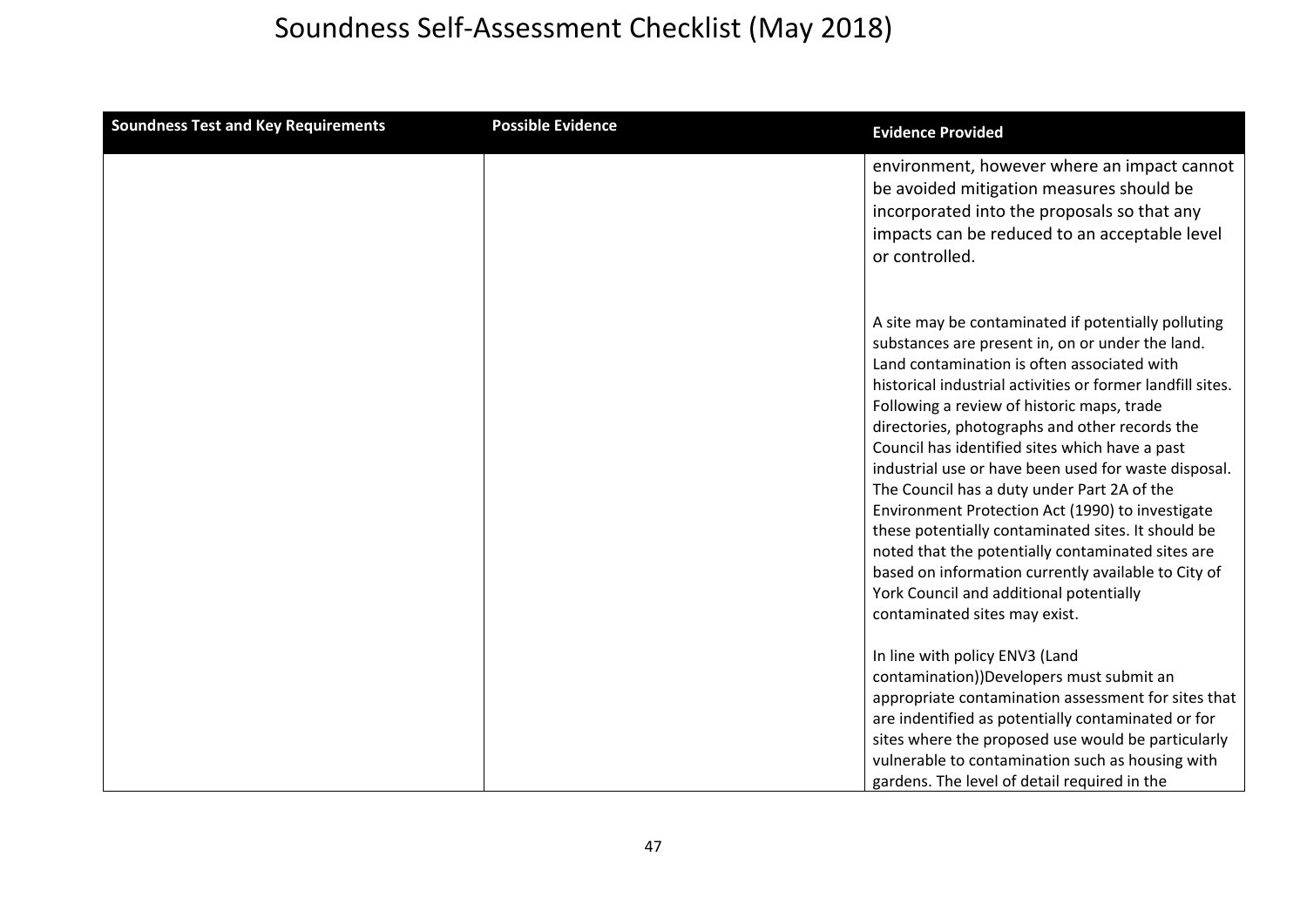| <b>Soundness Test and Key Requirements</b>                                                                                                                                                               | <b>Possible Evidence</b>                                                                                                                                                                                                                                                                 | <b>Evidence Provided</b>                                                                                                                                                                                                                                                                                                                                                                                                                                                                                                                                                                                                                                                                                                                                                                                                                                                                                                 |
|----------------------------------------------------------------------------------------------------------------------------------------------------------------------------------------------------------|------------------------------------------------------------------------------------------------------------------------------------------------------------------------------------------------------------------------------------------------------------------------------------------|--------------------------------------------------------------------------------------------------------------------------------------------------------------------------------------------------------------------------------------------------------------------------------------------------------------------------------------------------------------------------------------------------------------------------------------------------------------------------------------------------------------------------------------------------------------------------------------------------------------------------------------------------------------------------------------------------------------------------------------------------------------------------------------------------------------------------------------------------------------------------------------------------------------------------|
|                                                                                                                                                                                                          |                                                                                                                                                                                                                                                                                          | assessment will be dependent on the potential<br>contamination identified. As a minimum, a<br>contamination assessment should include a Phase 1<br>investigation - which consists of a desk study, a site<br>walkover and a conceptual site model. However, if<br>contamination is known or suspected to an extent<br>which may adversely affect the development, a<br>Phase 2 investigation may be required to support<br>the application.                                                                                                                                                                                                                                                                                                                                                                                                                                                                              |
| Planning policies should minimise impacts on<br>biodiversity and geodiversity (117)<br>Planning policies should plan for biodiversity at a<br>landscape-scale across local authority boundaries<br>(117) | Identification and mapping of local ecological<br>$\bullet$<br>networks and geological conservation interests.<br>Policies to promote the preservation,<br>$\bullet$<br>restoration and re-creation of priority habitats,<br>ecological networks and the recovery of priority<br>species | Policies GI1 to 4 within section 9 of the Plan (Green<br>Infrastructure) cover the protection, enhancement<br>and management of York's Green Infrastructure<br>seeking to enhance York's landscapes, geodiversity,<br>biodiversity and natural environment.<br>Policy GI2 (Biodiversity and access to nature) seeks<br>to conserve and enhance all sites and areas of<br>biodiversity value in York. This supports the national<br>approach of a hierarchy of sites as defined in the<br>National Planning Policy Framework. City of York<br>Biodiversity Audit (2010) [SD089] and Local<br>Biodiversity Action Plan (2017) [SD080] identify the<br>special sites and define their specific value and the<br>best approach to retaining and enhancing this<br>value. These documents should be used alongside<br>Policy GI2 to determine planning applications that<br>could potentially affect any site of biodiversity |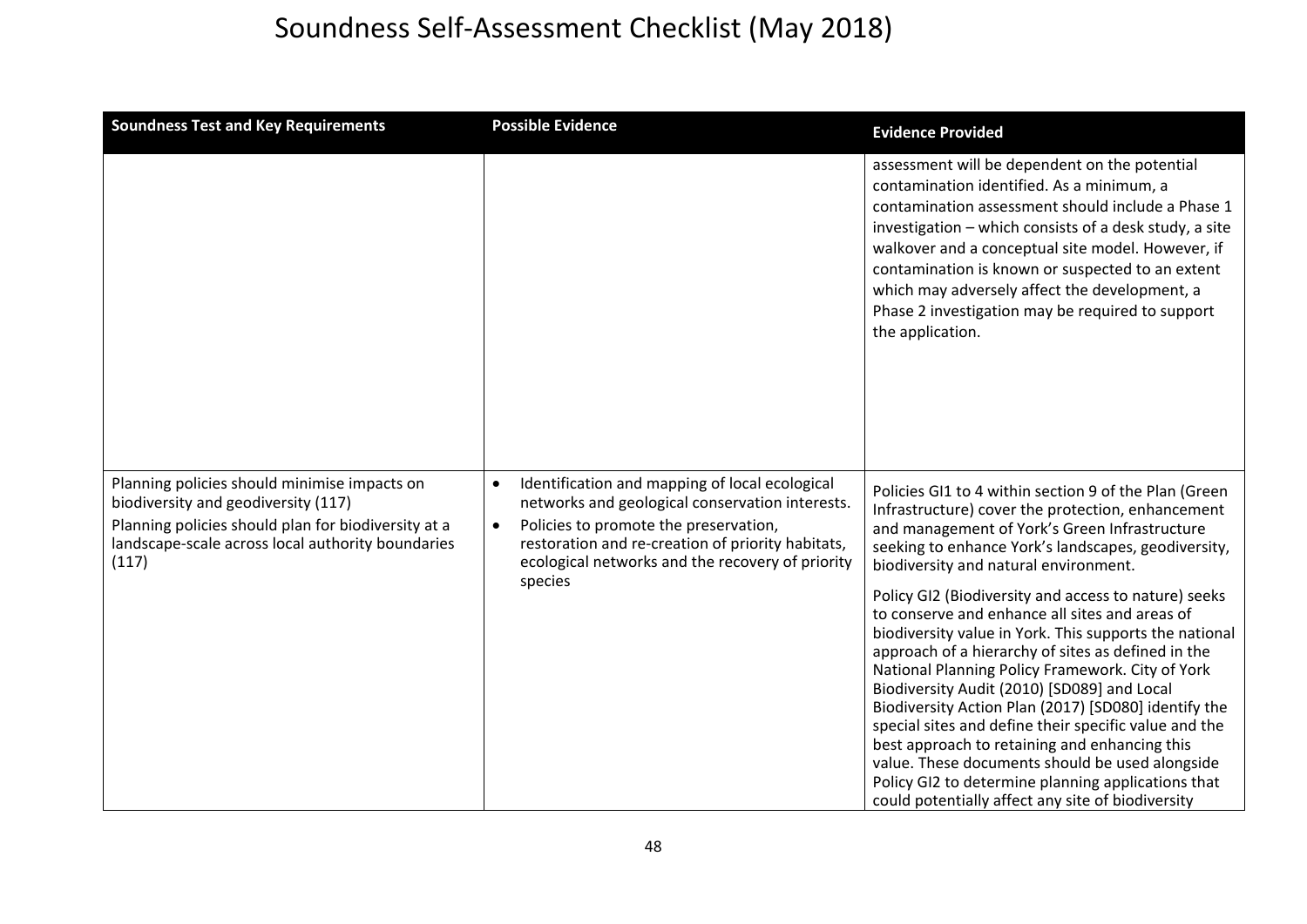| <b>Soundness Test and Key Requirements</b>                                                                                                     | <b>Possible Evidence</b>                                                                                                                                                                                                                                                                                                                                                       | <b>Evidence Provided</b>                                                                                                                                                                                                                                                                                                                                                                                                                                                                                                                                                                                                                                                                                                                                                                                                                                                                                                                                                                                                                                                                                                                                                                                                                                                                                                                                                                               |
|------------------------------------------------------------------------------------------------------------------------------------------------|--------------------------------------------------------------------------------------------------------------------------------------------------------------------------------------------------------------------------------------------------------------------------------------------------------------------------------------------------------------------------------|--------------------------------------------------------------------------------------------------------------------------------------------------------------------------------------------------------------------------------------------------------------------------------------------------------------------------------------------------------------------------------------------------------------------------------------------------------------------------------------------------------------------------------------------------------------------------------------------------------------------------------------------------------------------------------------------------------------------------------------------------------------------------------------------------------------------------------------------------------------------------------------------------------------------------------------------------------------------------------------------------------------------------------------------------------------------------------------------------------------------------------------------------------------------------------------------------------------------------------------------------------------------------------------------------------------------------------------------------------------------------------------------------------|
|                                                                                                                                                |                                                                                                                                                                                                                                                                                                                                                                                | value.                                                                                                                                                                                                                                                                                                                                                                                                                                                                                                                                                                                                                                                                                                                                                                                                                                                                                                                                                                                                                                                                                                                                                                                                                                                                                                                                                                                                 |
| 12. Conserving and enhancing the historic<br>environment (paras 126-141)                                                                       |                                                                                                                                                                                                                                                                                                                                                                                |                                                                                                                                                                                                                                                                                                                                                                                                                                                                                                                                                                                                                                                                                                                                                                                                                                                                                                                                                                                                                                                                                                                                                                                                                                                                                                                                                                                                        |
| Include a positive strategy for the conservation and<br>enjoyment of the historic environment, including<br>heritage assets most at risk (126) | A strategy for the historic environment based<br>$\bullet$<br>on a clear understanding of the cultural assets<br>in the plan area, including assets most at risk.<br>A map/register of historic assets<br>$\bullet$<br>A policy or policies which promote new<br>$\bullet$<br>development that will make a positive<br>contribution to character and distinctiveness.<br>(126) | Section 8 of the Local Plan (Place-making, heritage,<br>design and culture) sets out a number of policies to<br>ensure good placemaking. Good Place-making is a<br>key driver of the Local Plan and it is recognised that<br>this is underpinned by a clear understanding of<br>what makes the city and surrounding villages in<br>terms of design and cultural identify. This approach<br>is underpinned by detailed evidence. Please refer<br>to York Local Plan Submission Document List -<br>Placemaking, Heritage and Culture section. The<br>Heritage topic paper (2014) [SD103] sets out to<br>define the characteristics that are of strategic<br>importance to the significance of York and are key<br>considerations for the enhancement and growth of<br>the city. Detailed descriptions of the characteristics<br>are contained within the topic paper but these are<br>listed in table 8.1 of Section 8 of the Plan with links<br>to the relevant policy within the Place-making<br>section (Section 8) and this provides the underlying<br>shape to the structure of this section.<br>Key characteristics and relevant policies in Section 8<br>are as follows:<br>Strong urban form - Policies<br>$\bullet$<br>D1(Placemaking) and D2 (Landscape and<br>Setting)<br>Compactness - Policies D1 and D2<br>Landmark Monuments - Policies D3<br>(Cultural provision), D5 (Listed buildings) |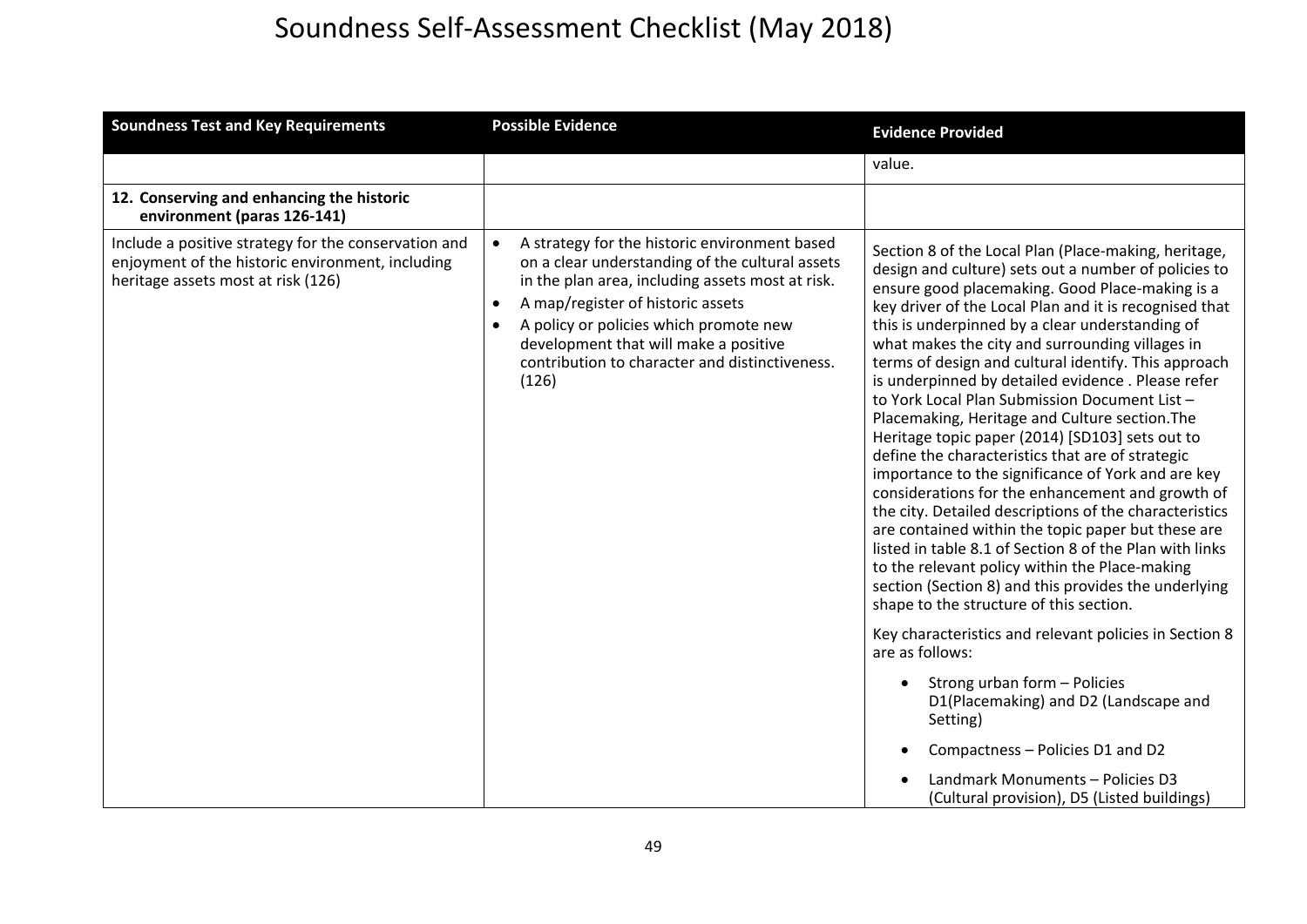| <b>Soundness Test and Key Requirements</b>                                                                                                                                                                                                                                                                      | <b>Possible Evidence</b>                                                                                                                                                                                                                                                                                                                       | <b>Evidence Provided</b>                                                                                                                                                                                                                                                                                           |
|-----------------------------------------------------------------------------------------------------------------------------------------------------------------------------------------------------------------------------------------------------------------------------------------------------------------|------------------------------------------------------------------------------------------------------------------------------------------------------------------------------------------------------------------------------------------------------------------------------------------------------------------------------------------------|--------------------------------------------------------------------------------------------------------------------------------------------------------------------------------------------------------------------------------------------------------------------------------------------------------------------|
|                                                                                                                                                                                                                                                                                                                 |                                                                                                                                                                                                                                                                                                                                                | and D10 (York Walls)                                                                                                                                                                                                                                                                                               |
|                                                                                                                                                                                                                                                                                                                 |                                                                                                                                                                                                                                                                                                                                                | Architectural Character - D1, D3, D4<br>$\bullet$<br>(Conservation Areas), D5, D7 (significance of<br>non-designated assets), D9 (City of York<br>Historical Environment Record), D10, D11<br>(extensions and alterations to buildings),<br>D12 (shopfronts) and D13 (advertisements)                              |
|                                                                                                                                                                                                                                                                                                                 |                                                                                                                                                                                                                                                                                                                                                | Archaeological complexity - D6<br>$\bullet$<br>(Archaeology), D9, D10                                                                                                                                                                                                                                              |
|                                                                                                                                                                                                                                                                                                                 |                                                                                                                                                                                                                                                                                                                                                | Landscape and Setting - D2, D7, D8 (Historic<br>$\bullet$<br>Parks and Gardens)                                                                                                                                                                                                                                    |
|                                                                                                                                                                                                                                                                                                                 |                                                                                                                                                                                                                                                                                                                                                | Future Characteristics - D1, D3. In some<br>$\bullet$<br>cases growth of a city area will result in the<br>development of new areas with a change in<br>the current use and overall character of a<br>place creating the opportunity for new<br>quality and characteristics of York to<br>emerge.                  |
|                                                                                                                                                                                                                                                                                                                 |                                                                                                                                                                                                                                                                                                                                                | As a prescribed body Historic England have engaged<br>with us during the preparation of the Plan and<br>comments have been taken into account where<br>appropriate.                                                                                                                                                |
| 13. Facilitating the sustainable use of minerals<br>(paras 142-149)                                                                                                                                                                                                                                             |                                                                                                                                                                                                                                                                                                                                                |                                                                                                                                                                                                                                                                                                                    |
| It is important that there is a sufficient supply of<br>material to provide the infrastructure, buildings,<br>energy and goods that the country needs.<br>However, since minerals are a finite natural<br>resource, and can only be worked where they are<br>found, it is important to make best use of them to | Account taken of the matters raised in relation to<br>paragraph 143 and 145, including matters in<br>relation to land in national / international<br>designations; landbanks; the defining of Minerals<br>Safeguarding Areas; wider matters relating to<br>safeguarding; approaches if non-mineral<br>development is necessary within Minerals | City of York is making good progress in sustainable<br>waste management. The Council's waste<br>management strategy is to reduce waste going to<br>landfill through various initiatives such as the<br>provision of a full kerbside recycling service. The<br>tonnage disposed to landfill has fallen consistently |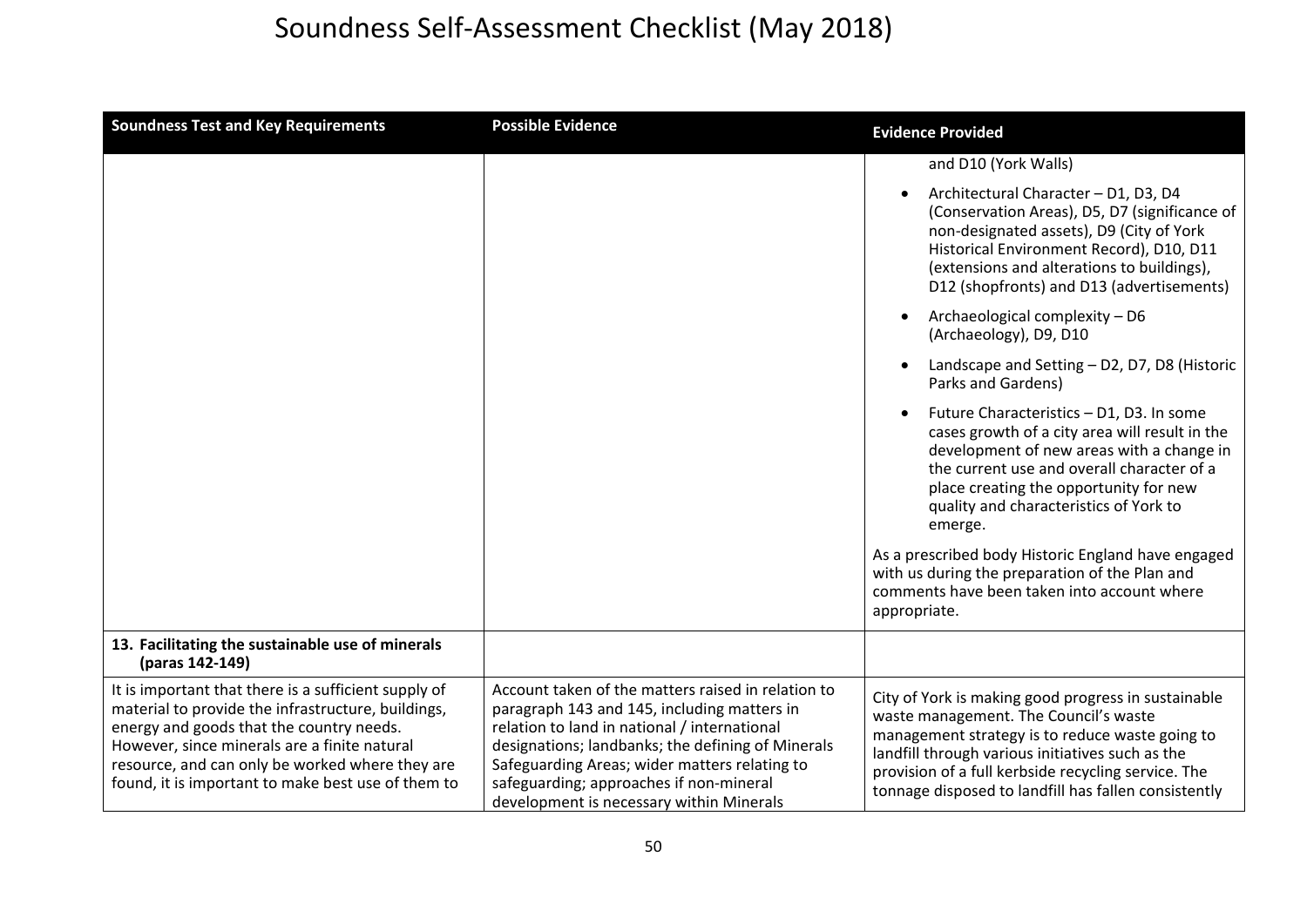| <b>Soundness Test and Key Requirements</b>                                                                                                                  | <b>Possible Evidence</b>                                                                                                                                                                                                                                                      | <b>Evidence Provided</b>                                                                                                                                                                                                                                                                                                                                                                                                                                                                                                                        |
|-------------------------------------------------------------------------------------------------------------------------------------------------------------|-------------------------------------------------------------------------------------------------------------------------------------------------------------------------------------------------------------------------------------------------------------------------------|-------------------------------------------------------------------------------------------------------------------------------------------------------------------------------------------------------------------------------------------------------------------------------------------------------------------------------------------------------------------------------------------------------------------------------------------------------------------------------------------------------------------------------------------------|
| secure their long-term conservation (142)<br>Minerals planning authorities should plan for a<br>steady and adequate supply of industrial materials<br>(146) | Safeguarding Areas; the setting of environmental<br>criteria; development of noise limits; reclamation of<br>land; plan for a steady and adequate supply of<br>aggregates. This could include evidence of co-<br>operation with neighbouring and more distant<br>authorities. | in recent years, and the recycling rate has<br>increased. Other waste streams generated in City of<br>York are commercial and industrial waste;<br>construction, demolition and excavation waste;<br>agricultural waste; hazardous waste; low-level non-<br>nuclear radioactive waste; and waste water/sewage<br>sludge. Policy WM1 sets out the Plans approach to<br>Sustainable Waste Management.                                                                                                                                             |
|                                                                                                                                                             |                                                                                                                                                                                                                                                                               | There are no existing mineral sites in York. The local<br>aggregates assessment has not presented specific<br>evidence on aggregate mineral requirements for the<br>York area. Sand and gravel assessments were<br>carried out in City of York area in 2013 and 2014<br>which concluded that the City of York has sand and<br>gravel resources however they are highly variable in<br>terms of their aggregate properties.                                                                                                                      |
|                                                                                                                                                             |                                                                                                                                                                                                                                                                               | There has been very limited interest expressed via<br>the Minerals and Waste Joint Plan in relation to the<br>exploration or development of mineral resources in<br>York. The Minerals and Waste Joint Plan has<br>examined the need for any provision across the<br>Joint Plan area in detail and will allocate future sites<br>or areas which reflect the evidence base and<br>complies with national policy and guidance. In<br>addition the Joint Plan will set out policies to assess<br>any future applications for minerals development. |
|                                                                                                                                                             |                                                                                                                                                                                                                                                                               | The Joint Minerals and Waste Plan is currently in<br>examination and the hearing sessions finished on                                                                                                                                                                                                                                                                                                                                                                                                                                           |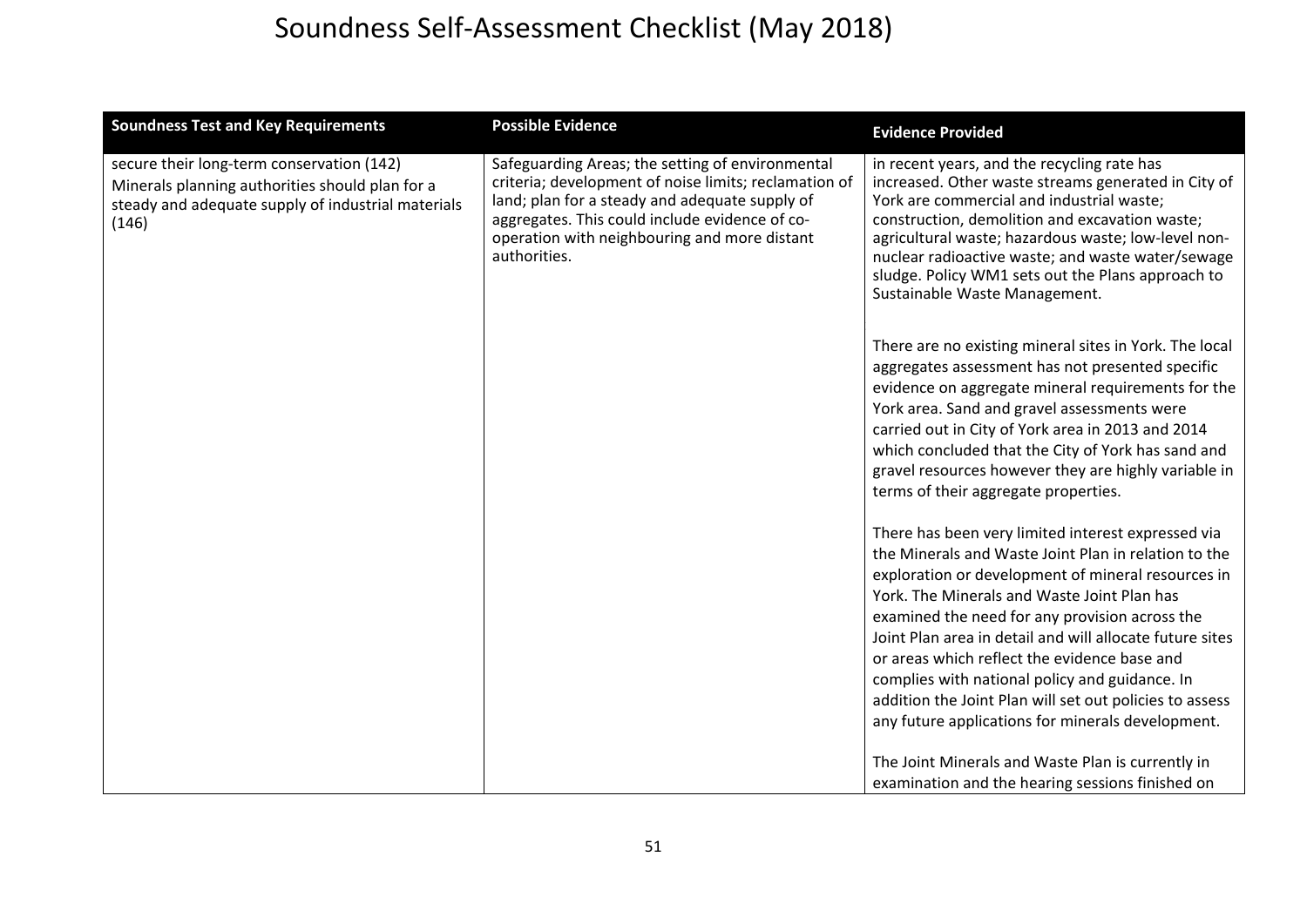| <b>Soundness Test and Key Requirements</b>                                                                                                                                                                                                                                                                                          | <b>Possible Evidence</b>                                                                                                                                                                                                                                                                                                                                                                                                                                                                                                                                                                                | <b>Evidence Provided</b>                                                                                                                                                                                                                                                                                                                                                                                                                                                                                                                                                                                                                                                                                                                                                                                                                                                          |
|-------------------------------------------------------------------------------------------------------------------------------------------------------------------------------------------------------------------------------------------------------------------------------------------------------------------------------------|---------------------------------------------------------------------------------------------------------------------------------------------------------------------------------------------------------------------------------------------------------------------------------------------------------------------------------------------------------------------------------------------------------------------------------------------------------------------------------------------------------------------------------------------------------------------------------------------------------|-----------------------------------------------------------------------------------------------------------------------------------------------------------------------------------------------------------------------------------------------------------------------------------------------------------------------------------------------------------------------------------------------------------------------------------------------------------------------------------------------------------------------------------------------------------------------------------------------------------------------------------------------------------------------------------------------------------------------------------------------------------------------------------------------------------------------------------------------------------------------------------|
|                                                                                                                                                                                                                                                                                                                                     |                                                                                                                                                                                                                                                                                                                                                                                                                                                                                                                                                                                                         | 13 <sup>th</sup> April 2018.                                                                                                                                                                                                                                                                                                                                                                                                                                                                                                                                                                                                                                                                                                                                                                                                                                                      |
| To be 'justified' a DPD needs to be:<br>evidence of participation of the local community and others having a stake in the area.<br>. The most appropriate strategy when considered against reasonable alternatives.<br>Participation<br>Has the consultation process allowed for effective<br>engagement of all interested parties? | Justified: The plan should be the most appropriate strategy, when considered against the reasonable alternatives, based on proportionate evidence.<br>• Founded on a robust and credible evidence base involving: research / fact finding demonstrating how the choices made in the plan are backed up by facts; and<br>The consultation statement. This should set out<br>what consultation was undertaken, when, with<br>whom and how it has influenced the plan. The<br>statement should show that efforts have been<br>made to consult hard to reach groups, key<br>stakeholders etc. Reference SCI | The Council adopted the Statement of Community<br>Involvement in 2007. This is core document CD016<br>A comprehensive Consultation Statement<br>(Regulation 22 C Statement) [CD013A-W] has been<br>prepared which sets out the consultation<br>undertaken at each stage of the Plan preparation.<br>This includes which bodies and persons the Council<br>invited to make representations under Regulation<br>18, how these bodies and persons were invited to<br>make representations under Regulation 18, a<br>summary of main issues raised pursuant to<br>Regulation 18 and how these representations made<br>pursuant to Regulation 18 have been taken into<br>account.<br>The statement also sets out in line with Regulation<br>22 (1) (c) v and vi representations made pursuant to<br>Regulation 20 and a summary of the main issues<br>raised in those representations. |
| Research / fact finding<br>Is the plan justified by a sound and credible<br>evidence base? What are the sources of evidence?                                                                                                                                                                                                        | The studies, reports and technical papers that<br>provide the evidence for the policies set out in<br>the DPD, the date of preparation and who they                                                                                                                                                                                                                                                                                                                                                                                                                                                     | The Local Plan is based on a credible and robust<br>comprehensive evidence base. There are numerous<br>pieces of evidence that support the different                                                                                                                                                                                                                                                                                                                                                                                                                                                                                                                                                                                                                                                                                                                              |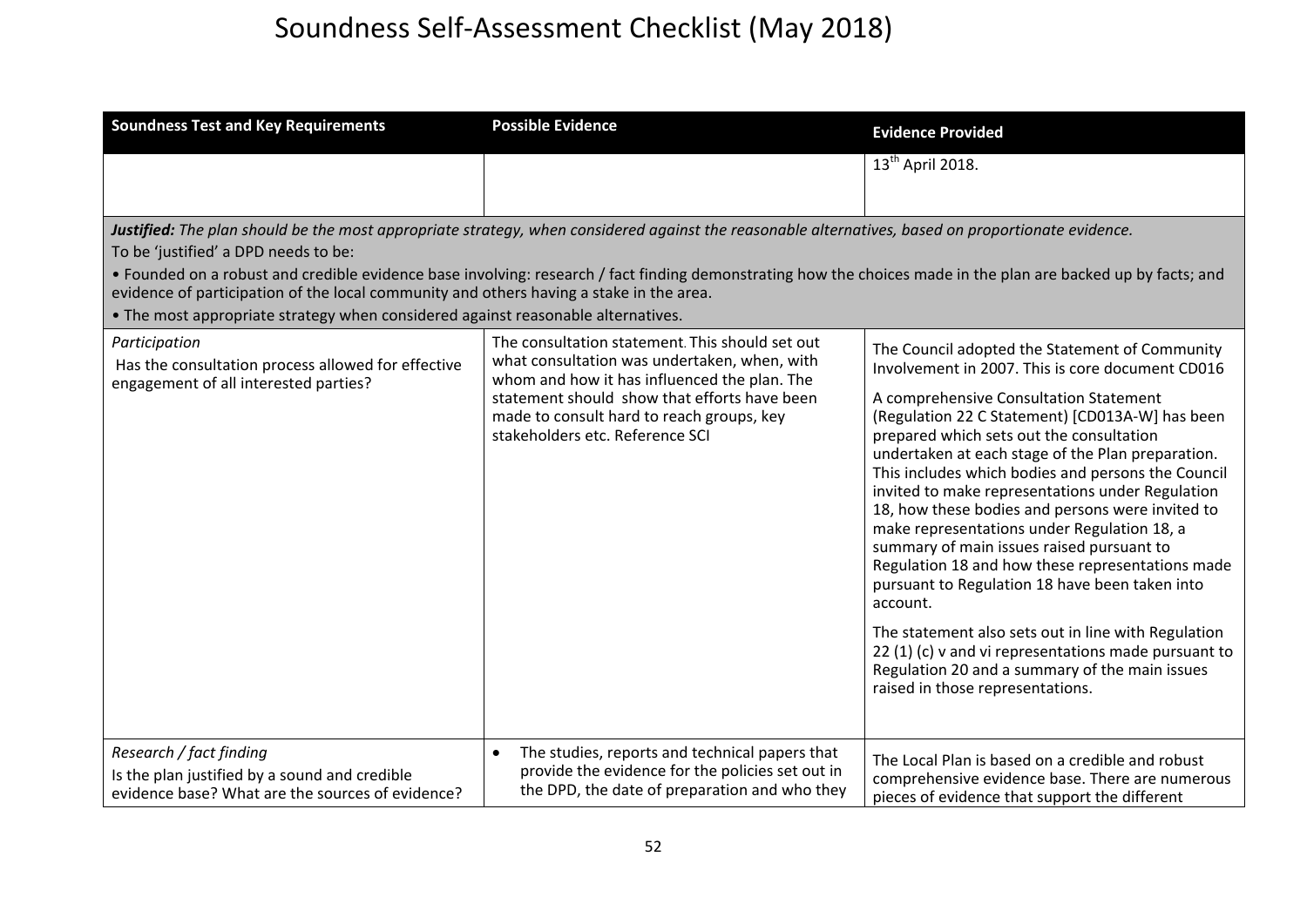| <b>Soundness Test and Key Requirements</b>                                                                                                                                   | <b>Possible Evidence</b>                                                                                                                                                                                                                                                                                                                                                                                                                                                                                                                                                                                                                                                                                                                                                                                                                                          | <b>Evidence Provided</b>                                                                                                                                                                                                                                                                                                                                                                                                                                                                                                                                                                                                                                                                                                                                                                                                                                                                                                                                                                                                                                                                                                                                                                                                                                                                                               |
|------------------------------------------------------------------------------------------------------------------------------------------------------------------------------|-------------------------------------------------------------------------------------------------------------------------------------------------------------------------------------------------------------------------------------------------------------------------------------------------------------------------------------------------------------------------------------------------------------------------------------------------------------------------------------------------------------------------------------------------------------------------------------------------------------------------------------------------------------------------------------------------------------------------------------------------------------------------------------------------------------------------------------------------------------------|------------------------------------------------------------------------------------------------------------------------------------------------------------------------------------------------------------------------------------------------------------------------------------------------------------------------------------------------------------------------------------------------------------------------------------------------------------------------------------------------------------------------------------------------------------------------------------------------------------------------------------------------------------------------------------------------------------------------------------------------------------------------------------------------------------------------------------------------------------------------------------------------------------------------------------------------------------------------------------------------------------------------------------------------------------------------------------------------------------------------------------------------------------------------------------------------------------------------------------------------------------------------------------------------------------------------|
| How up to date, and how convincing is it?<br>What assumptions were made in preparing the<br>DPD? Were they reasonable and justified?                                         | were produced by.<br><b>AND</b><br>Sections of the DPD (at various stages of<br>$\bullet$<br>development) and SA Report which illustrate<br>how evidence supports the strategy, policies<br>and proposals, including key assumptions.<br><b>OR</b><br>A very brief statement of how the main findings<br>of consultation support the policies, with<br>reference to: reports to the council on the<br>issues raised during participation, covering both<br>the front-loading and formulation phases; and<br>any other information on community views and<br>preferences.<br><b>OR</b><br>For each policy (or group of policies dealing<br>$\bullet$<br>with the same issue), a very brief statement of<br>the evidence documents relied upon and how<br>they support the policy (where this is not<br>already clear in the reasoned justification in the<br>DPD). | elements of the Plan that have been prepared and<br>updated as necessary to support emerging policies.<br>The evidence base and Sustainability Appraisal have<br>been prepared jointly between the Council and<br>consultants.<br>The Council has produced a list of Core Documents<br>and Supporting Documents to support the Local<br>Plan Submission, which is available on the Council's<br>Local Plan Submission webpage; the Supporting<br>documents underpinning the policies are listed by<br>plan section for clarity.<br>www.york.gov.uk/localplansubmission<br>Within the plan, Section 1: Background draws upon<br>evidence and statistics to provide the context to<br>York. References to research, legislation and<br>evidence base used to inform policy is, as far as<br>possible, referenced throughout the plan and set<br>out within the Bibliography.<br>In addition, the Sustainability Appraisal (2018)<br>[CD008 and CD009 A-D] draws upon the local<br>evidence base and local, regional and national<br>plans/programmes from a variety of sources to<br>inform the sustainability issues and SA baseline. This<br>has helped to identify the objectives taken forward<br>in the SA Framework against which all policies, site<br>allocations and their alternatives have been<br>appraised. |
| <b>Alternatives</b><br>Can it be shown that the LPA's chosen approach is<br>the most appropriate given the reasonable<br>alternatives? Have the reasonable alternatives been | Reports and consultation documents produced<br>$\bullet$<br>in the early stages setting out how alternatives<br>were developed and evaluated, and the reasons<br>for selecting the preferred strategy, and reasons<br>for rejecting the alternatives. This should                                                                                                                                                                                                                                                                                                                                                                                                                                                                                                                                                                                                 | The rationale behind the Council's identification of<br>the preferred approach and alternative considered<br>has been set out throughout plan production. The<br>Sustainability Appraisal process has documented                                                                                                                                                                                                                                                                                                                                                                                                                                                                                                                                                                                                                                                                                                                                                                                                                                                                                                                                                                                                                                                                                                       |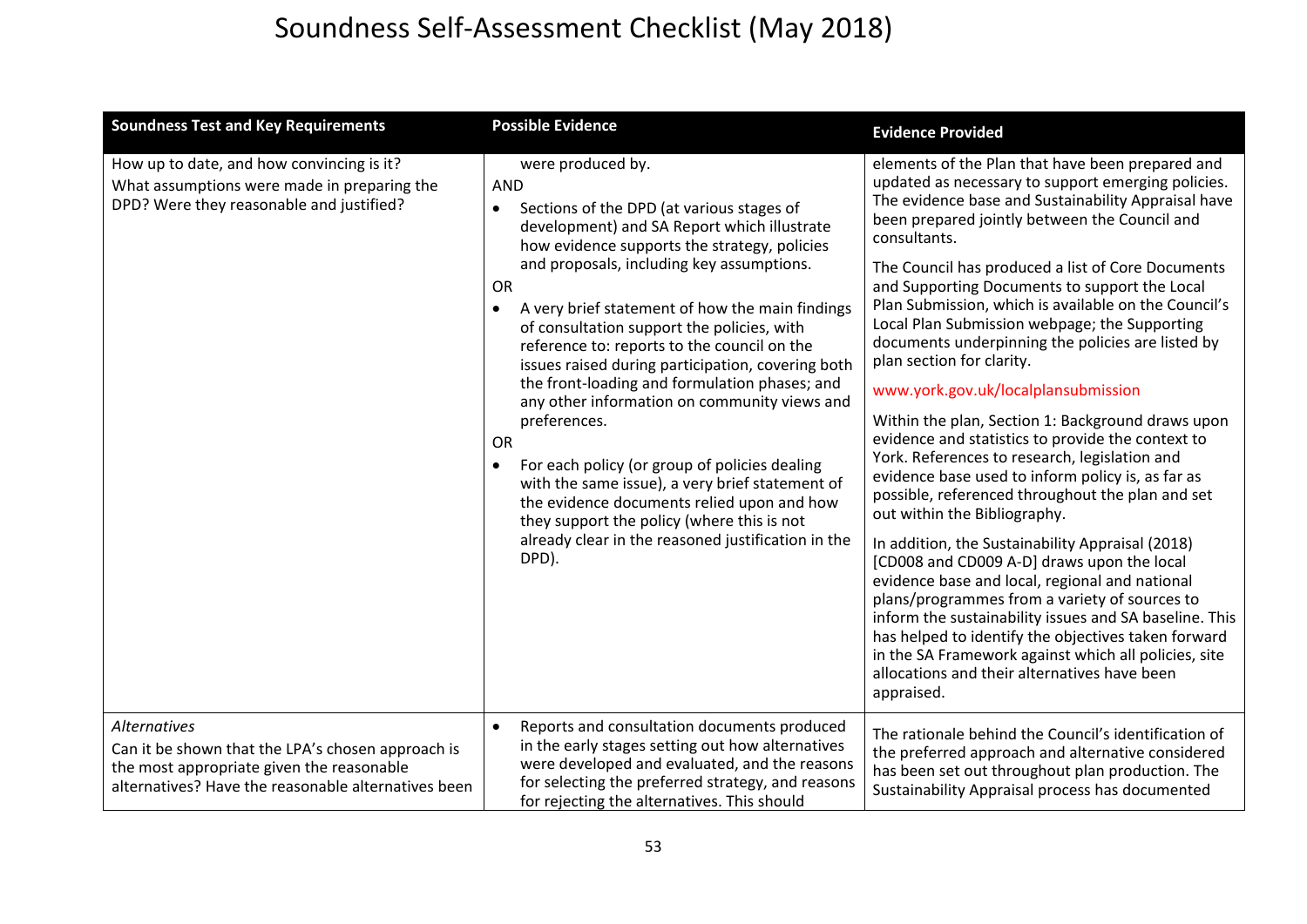| <b>Soundness Test and Key Requirements</b>                                                                                                                                                                                                                                                                                                                                                                                                        | <b>Possible Evidence</b>                                                                                                                                                                                                                                                                                                                                                                                                                                                                                                                                                                                                                                                                                                                                                                           | <b>Evidence Provided</b>                                                                                                                                                                                                                                                                                                                                                                                                                                                                                                                                                                                                                                                                                                                                                                                                                                                                                                                                                                                                                                                                                                                                                                                                                                                                                                                                                                                                                                                                                                                                                         |
|---------------------------------------------------------------------------------------------------------------------------------------------------------------------------------------------------------------------------------------------------------------------------------------------------------------------------------------------------------------------------------------------------------------------------------------------------|----------------------------------------------------------------------------------------------------------------------------------------------------------------------------------------------------------------------------------------------------------------------------------------------------------------------------------------------------------------------------------------------------------------------------------------------------------------------------------------------------------------------------------------------------------------------------------------------------------------------------------------------------------------------------------------------------------------------------------------------------------------------------------------------------|----------------------------------------------------------------------------------------------------------------------------------------------------------------------------------------------------------------------------------------------------------------------------------------------------------------------------------------------------------------------------------------------------------------------------------------------------------------------------------------------------------------------------------------------------------------------------------------------------------------------------------------------------------------------------------------------------------------------------------------------------------------------------------------------------------------------------------------------------------------------------------------------------------------------------------------------------------------------------------------------------------------------------------------------------------------------------------------------------------------------------------------------------------------------------------------------------------------------------------------------------------------------------------------------------------------------------------------------------------------------------------------------------------------------------------------------------------------------------------------------------------------------------------------------------------------------------------|
| considered and is there a clear audit trail showing<br>how and why the preferred approach was arrived<br>at? Where a balance had to be struck in taking<br>decisions between competing alternatives, is it clear<br>how and why the decisions were taken?<br>Does the sustainability appraisal show how the<br>different options perform and is it clear that<br>sustainability considerations informed the content<br>of the DPD from the start? | include options covering not just the spatial<br>strategy, but also the quantum of development,<br>strategic policies and development<br>management policies.<br>An audit trail of how the evidence base,<br>consultation and SA have influenced the plan.<br>Sections of the SA Report showing the<br>$\bullet$<br>assessment of options and alternatives.<br>Reports on how decisions on the inclusion of<br>$\bullet$<br>policy were made.<br>Sections of the consultation document<br>$\bullet$<br>demonstrating how options were developed<br>and appraised.<br>Any other documentation showing how<br>$\bullet$<br>alternatives were developed and evaluated,<br>including a report on how sustainability<br>appraisal has influenced the choice of strategy<br>and the content of policies. | the consideration of alternatives throughout to feed<br>into decision-making with an SA presented as all<br>consultation stages.<br>Documents and stages of consultation include:<br>Site Selection Paper (2013) SD072 A and B/<br>$\bullet$<br>Preferred Options Consultation (2013) [SD005<br>and SD006]<br>Further sites consultation (2014)[SD015 A and B<br>$\bullet$<br>and SD016]<br>Site Selection Paper Addendum (2014) [SD073]<br>$\bullet$<br>Preferred Sites Consultation (2016) [SD018 and<br>$\bullet$<br>SD019] / Employment Land Review (2016)<br>[SD064]<br>$\bullet$<br><b>Strategic Housing Land Availability Assessment</b><br>(2017) [SD053] / Employment Land Review<br>Update (2017) [SD063] / Gypsy and Traveller<br><b>Accommodation Assessment Update</b><br>(2017) SD060 / Pre Publication (Reg 18)<br>consultation (2017)[ SD021 and SD022 A-C]<br>SHLAA (2018) [SD049].<br>$\bullet$<br>The Preferred Options Local Plan (2013)<br>$\bullet$<br>[SD005] included the alternative policy<br>approaches to each policy within the main<br>document for consultation with the public. The<br>Sustainability Appraisal process at this stage<br>appraised the preferred option alongside the<br>alternative policy options (in Appendix 6) as<br>well as all alternative sites considered (in<br>Appendix 9) in the site selection process.<br>[SD007]<br>The Further Sites Consultation (2014) [SD015 A<br>$\bullet$<br>and B and SD016] and Preferred Sites<br>Consultation (2016) [SD018 and SD019] were<br>focussed on updated evidence in relation |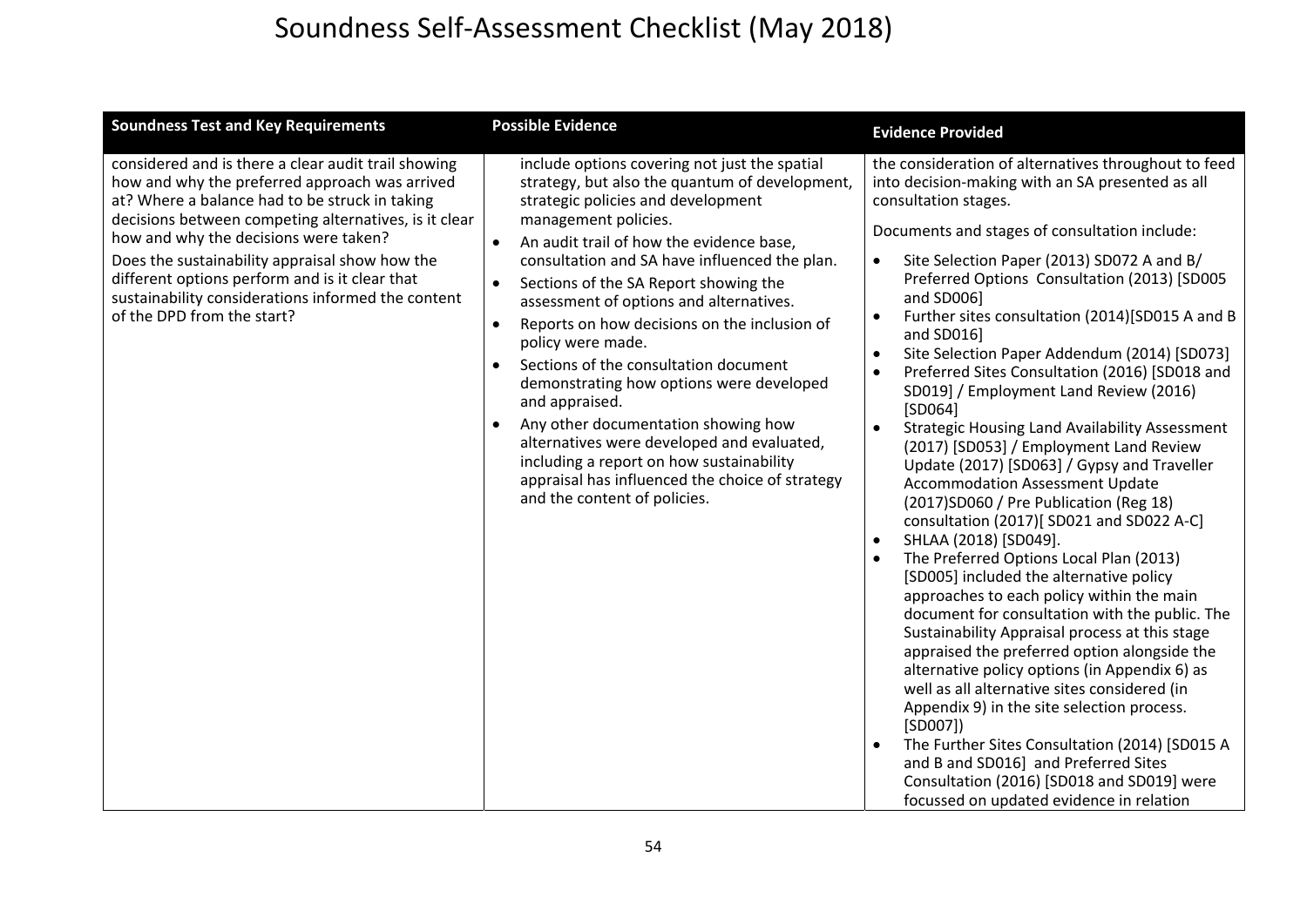| <b>Soundness Test and Key Requirements</b> | <b>Possible Evidence</b> | <b>Evidence Provided</b>                                                                                                                                                                                                                                                                                                                                                                                                                                         |
|--------------------------------------------|--------------------------|------------------------------------------------------------------------------------------------------------------------------------------------------------------------------------------------------------------------------------------------------------------------------------------------------------------------------------------------------------------------------------------------------------------------------------------------------------------|
|                                            |                          | housing and employment growth options and<br>the portfolio of potential sites for allocation.<br>These documents set out the technical<br>rationale for the growth targets and inclusion<br>or rejection of sites as potential allocations.                                                                                                                                                                                                                      |
|                                            |                          | The SA for the Publication draft Local Plan (2018)<br>[CD008 and CD009 A-D] presents a comprehensive<br>audit trail in the following ways:                                                                                                                                                                                                                                                                                                                       |
|                                            |                          | Section 2 of the main report summarises the<br>development of the Local Plan between Issues<br>and Options (2006) [SD002A] and Pre<br>Publication stage (2017) [SD021 and SD022 A-<br>C]. This section sets out in detail the options for<br>the spatial strategy, housing and employment<br>growth as well as the justification of options<br>selected. It also summarises the site selection<br>process and growth options.                                    |
|                                            |                          | Appendix H sets out the appraisal of all site<br>allocations and alternative sites against the SA<br>framework                                                                                                                                                                                                                                                                                                                                                   |
|                                            |                          | Appendix I sets out a detailed appraisal of all<br>strategic sites and alternatives strategic sites<br>identified.                                                                                                                                                                                                                                                                                                                                               |
|                                            |                          | Appendix K sets out the Policy and site audit<br>trail between Issues and Options (2006) to Pre<br>Publication consultation (Reg 18) consultation<br>(2017). This is split into 3 parts: Policies audit<br>trail; strategic sites audit trail an general sites<br>audit trail. For clarity, the policies audit trail<br>references the applicable national policy and<br>evidence base, SA commentary, summary of the<br>consultation responses received and the |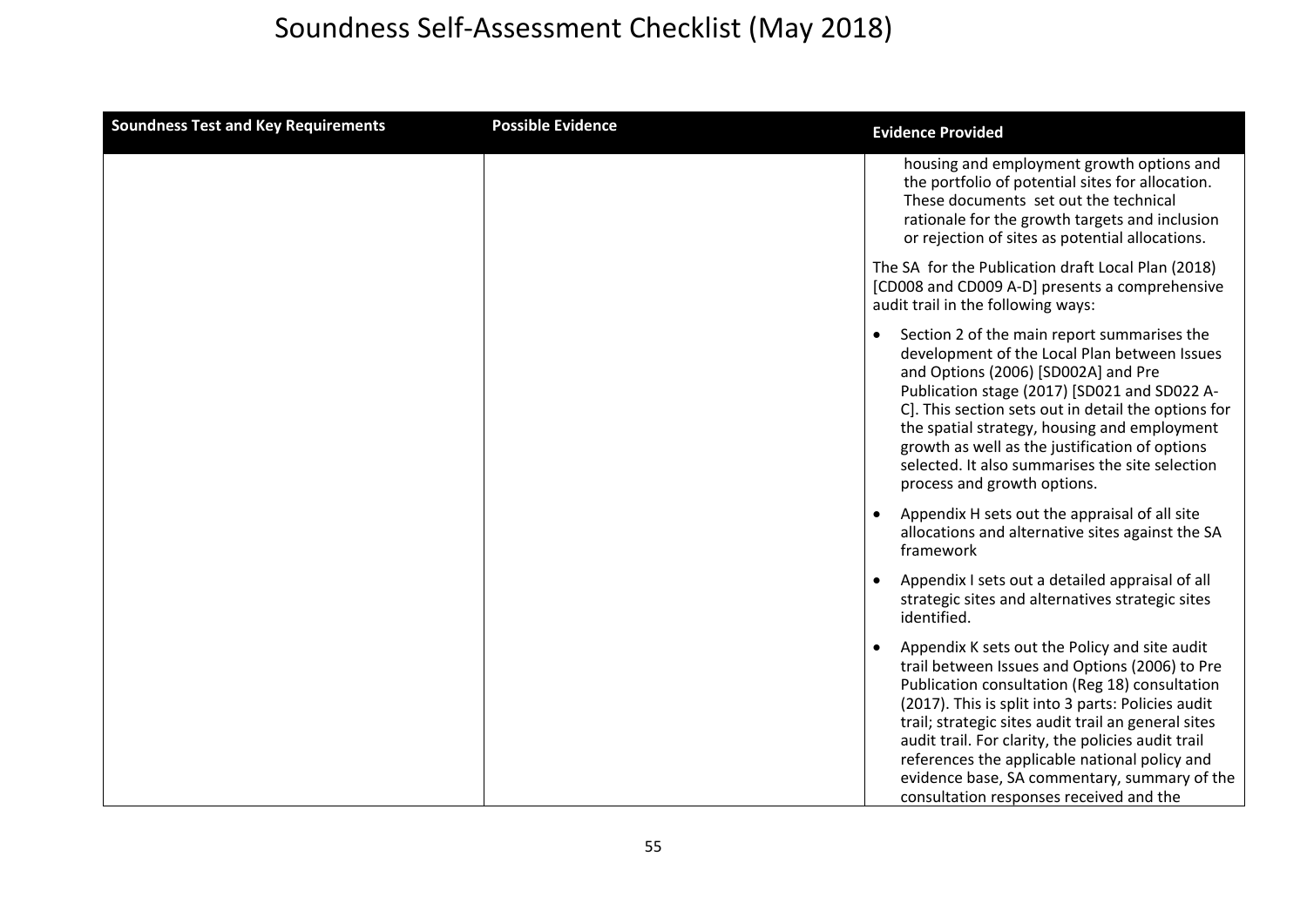| <b>Soundness Test and Key Requirements</b> | <b>Possible Evidence</b>                                                                                                   | <b>Evidence Provided</b>                                                                                                                                                                                                                                                                                                                                                                                                                             |
|--------------------------------------------|----------------------------------------------------------------------------------------------------------------------------|------------------------------------------------------------------------------------------------------------------------------------------------------------------------------------------------------------------------------------------------------------------------------------------------------------------------------------------------------------------------------------------------------------------------------------------------------|
|                                            |                                                                                                                            | reasons for any changes. The sites appraisal<br>references applicable site selection documents<br>and stages of consultation.                                                                                                                                                                                                                                                                                                                        |
|                                            |                                                                                                                            | Elected Members at Executive have also made<br>decisions influencing the contents of the plan:                                                                                                                                                                                                                                                                                                                                                       |
|                                            |                                                                                                                            | Executive $26^{th}$ January 2017 [SD026] - Decision<br>made to consider MOD sites as potential site<br>allocations.                                                                                                                                                                                                                                                                                                                                  |
|                                            |                                                                                                                            | Executive $13^{th}$ July 2017 [SD027 B and C] -<br>Officer report and Annexes 3 and 4 set out<br>Officers analysis and recommendations in<br>relation to housing /employment growth and<br>the portfolio of site allocations as a result of the<br>Preferred Sites Consultation and updated<br>evidence base. The minutes to this meeting<br>document Members decision, including to<br>proceed with 867 dwellings per annum as a<br>housing target. |
|                                            |                                                                                                                            | Executive $25^{th}$ January 2018 [SD028 B and C] –<br>Officer report and Annex A set out Officers<br>analysis and recommendations in relation to<br>policy changes and site allocations as a result of<br>Pre Publication consultation. Minutes to this<br>meeting document Members decision.                                                                                                                                                        |
|                                            |                                                                                                                            | Each of the consultation statements also summarise<br>the main issues raised and how these were taken<br>into account.                                                                                                                                                                                                                                                                                                                               |
| <i>priorities.</i>                         | Effective: the plan should be deliverable over its period and based on effective joint working on cross-boundary strategic |                                                                                                                                                                                                                                                                                                                                                                                                                                                      |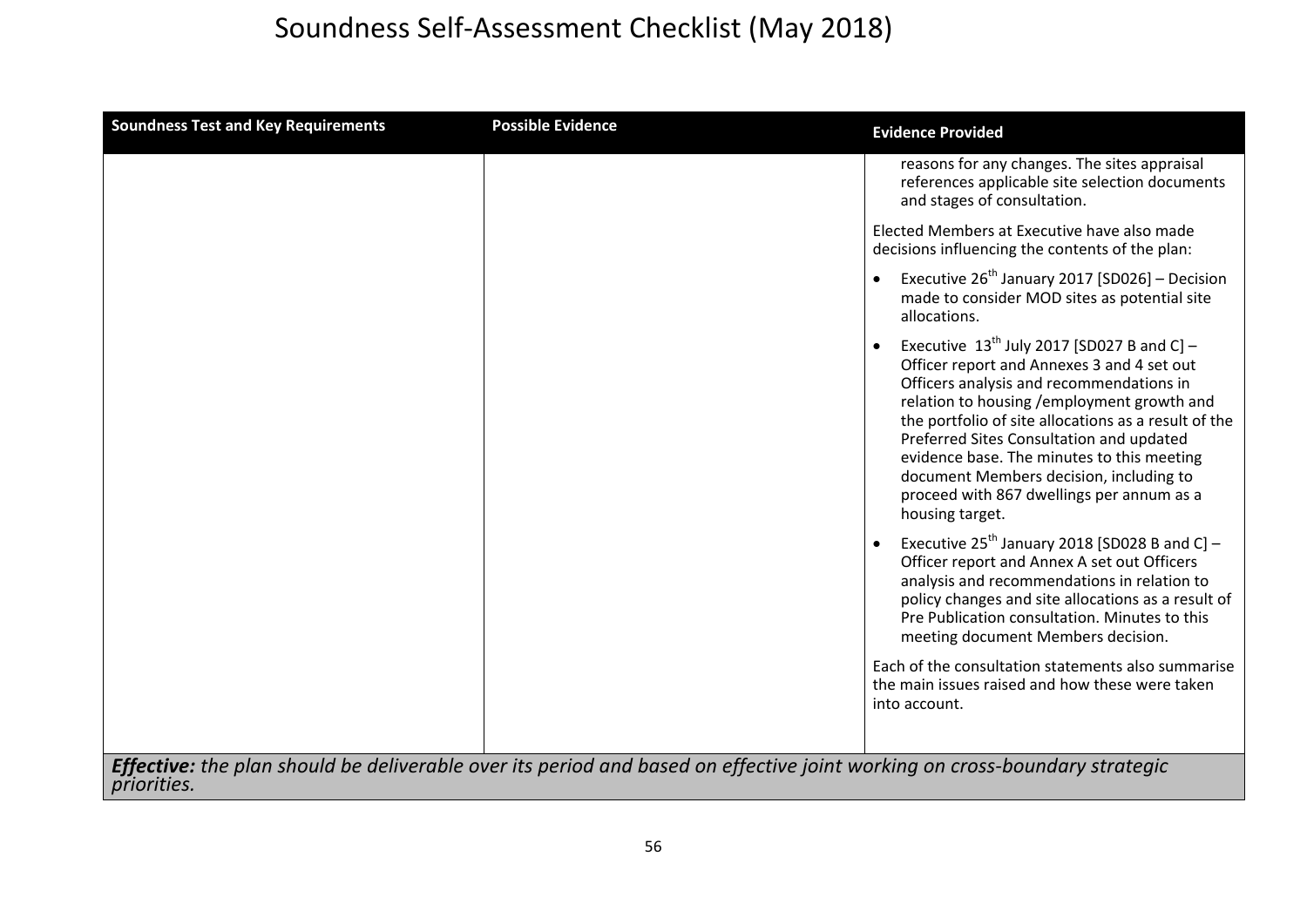| <b>Soundness Test and Key Requirements</b>                                                                                                                                                                                                                                                                                                                                                            | <b>Possible Evidence</b>                                                                                                                                                                                                                                                                                                                                                                                                                                                                                                                                                                                                                                                                                                                                                                                                      | <b>Evidence Provided</b>                                                                                                                                                                                                                                                                                                                                                                                                                                                                                                                                                                                                                                                                                                                                                                                                                                                                                                                                                                                 |
|-------------------------------------------------------------------------------------------------------------------------------------------------------------------------------------------------------------------------------------------------------------------------------------------------------------------------------------------------------------------------------------------------------|-------------------------------------------------------------------------------------------------------------------------------------------------------------------------------------------------------------------------------------------------------------------------------------------------------------------------------------------------------------------------------------------------------------------------------------------------------------------------------------------------------------------------------------------------------------------------------------------------------------------------------------------------------------------------------------------------------------------------------------------------------------------------------------------------------------------------------|----------------------------------------------------------------------------------------------------------------------------------------------------------------------------------------------------------------------------------------------------------------------------------------------------------------------------------------------------------------------------------------------------------------------------------------------------------------------------------------------------------------------------------------------------------------------------------------------------------------------------------------------------------------------------------------------------------------------------------------------------------------------------------------------------------------------------------------------------------------------------------------------------------------------------------------------------------------------------------------------------------|
| To be 'effective' a DPD needs to:<br>Be deliverable<br>Demonstrate sound infrastructure delivery planning<br>Have no regulatory or national planning barriers to its delivery<br>Have delivery partners who are signed up to it<br>Be coherent with the strategies of neighbouring authorities<br>Demonstrate how the Duty to Co-operate has been fulfilled<br>Be flexible<br>Be able to be monitored |                                                                                                                                                                                                                                                                                                                                                                                                                                                                                                                                                                                                                                                                                                                                                                                                                               |                                                                                                                                                                                                                                                                                                                                                                                                                                                                                                                                                                                                                                                                                                                                                                                                                                                                                                                                                                                                          |
| Deliverable and Coherent<br>. Is it clear how the policies will meet the Plan's<br>vision and objectives? Are there any obvious gaps in<br>the policies, having regard to the objectives of the<br>DPD?<br>• Are the policies internally consistent?<br>• Are there realistic timescales related to the<br>objectives?<br>• Does the DPD explain how its key policy objectives<br>will be achieved?   | • Sections of the DPD which address delivery, the<br>means of delivery and the timescales for key<br>developments and initiatives.<br>• Confirmation from the relevant agencies that<br>they support the objectives and the identified<br>means of delivery, such as evidence that the<br>plans and programmes of other bodies have<br>been taken into account (e.g. Water Resources<br>Management Plans and Marine Plans).<br>• Information in the local development scheme,<br>or provided separately, about the scope and<br>content (actual and intended) of each DPD<br>showing how they combine to provide a<br>coherent policy structure.<br>• Section in the DPD that shows the linkages<br>between the objectives and the corresponding<br>policies, and consistency between policies (such<br>as through a matrix). | The Local Plan will be used to manage development<br>through the determination of planning applications,<br>making it clear where development is acceptable<br>and to help provide certainty for the local<br>community that the development is co-ordinated.<br>Consequently, York's Local Plan is intended to<br>provide overarching strategic policies, detailed<br>policies for the purposes of Development<br>Management and site allocations to meet growth<br>needs. The vision and themes of the plan are<br>therefore structured as follows:<br>Spatial Portrait, Vision and<br>Development Principles<br>York's Local Plan vision and development principles<br>is based on a sound understanding of York's unique<br>character and local planning issues and challenges it<br>faces as well as responding to the strategic<br>framework for York, including the presumption in<br>favour of sustainable development.<br>Spatial Strategy<br>The spatial strategy sets out the general spatial |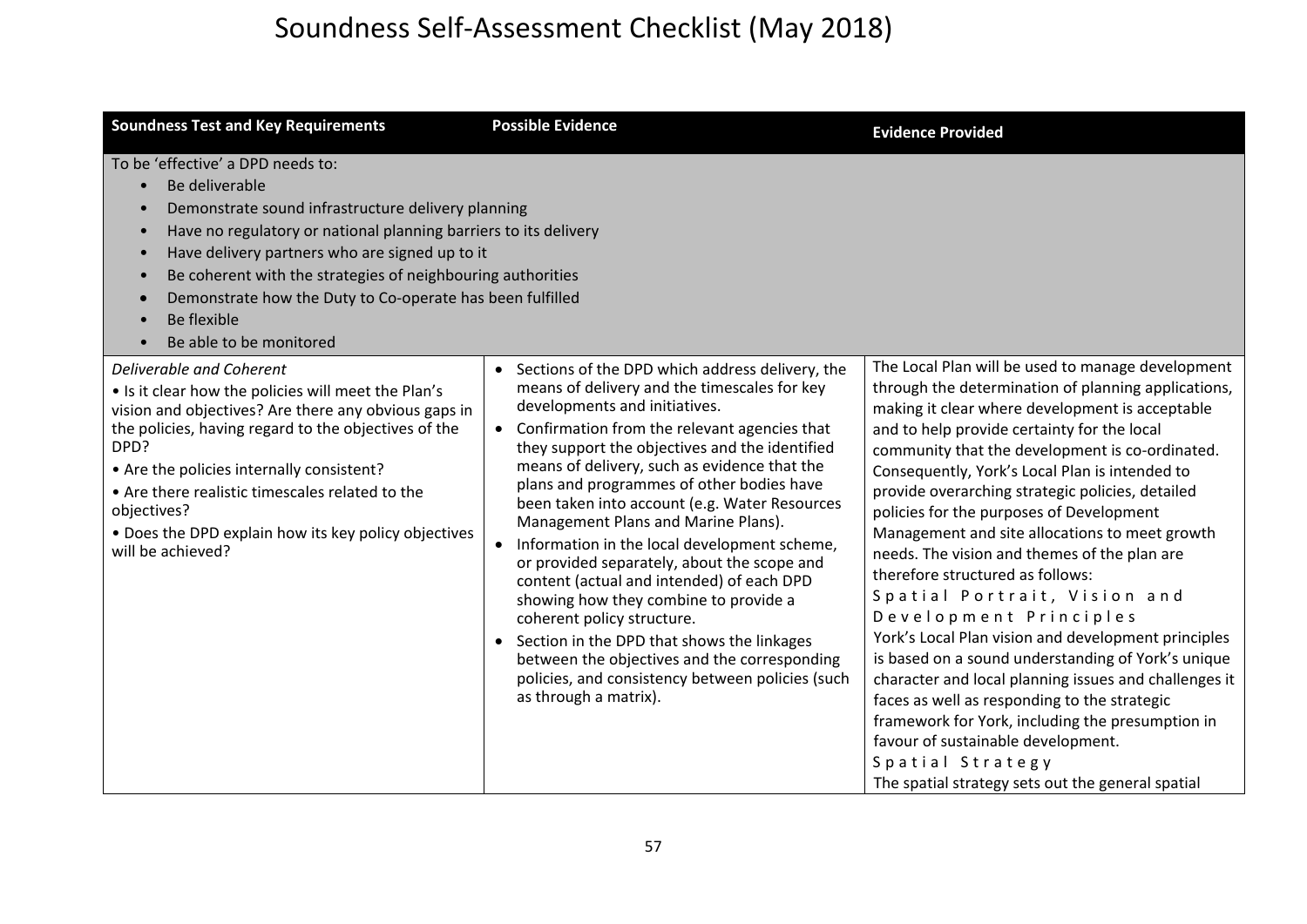| <b>Soundness Test and Key Requirements</b> | <b>Possible Evidence</b> | <b>Evidence Provided</b>                                                                                                                                                                                                                                                                                                                                                                                                                                                                                                                                                                                                                                                                                                                                                                                                                                                                                                                                                                                                                                                |
|--------------------------------------------|--------------------------|-------------------------------------------------------------------------------------------------------------------------------------------------------------------------------------------------------------------------------------------------------------------------------------------------------------------------------------------------------------------------------------------------------------------------------------------------------------------------------------------------------------------------------------------------------------------------------------------------------------------------------------------------------------------------------------------------------------------------------------------------------------------------------------------------------------------------------------------------------------------------------------------------------------------------------------------------------------------------------------------------------------------------------------------------------------------------|
|                                            |                          | principals that will underpin the distribution of<br>future development in York. It considers a range of<br>issues which will influence the spatial strategy and<br>includes a section on York City Centre, York Central,<br>Castle Gateway and the strategic sites (those that<br>are 5 hectares (5ha) or more). It provides a spatial<br>expression of the priorities of the Council and its<br>partners.<br>Policies<br>These are included in the sections below which are<br>grouped under the relevant headings from the<br>vision and reflect the themes of the Council Plan for<br>York:<br>1. Create a Prosperous City for All<br>- Section Economy and Retail<br>2. Provide Good Quality Homes and Opportunities<br>- Housing<br>- Health and Wellbeing<br>- Education<br>3. Protect the Environment<br><b>Built Environment</b><br>- Placemaking, Heritage, Design and Culture<br><b>Natural Environment</b><br>- Green Infrastructure<br>- Managing Appropriate Development in the<br>Green Belt<br><b>Natural Resources and Environmental</b><br>Protection |
|                                            |                          | - Climate Change<br>- Environmental Quality and Flood Risk                                                                                                                                                                                                                                                                                                                                                                                                                                                                                                                                                                                                                                                                                                                                                                                                                                                                                                                                                                                                              |
|                                            |                          | - Waste and Minerals                                                                                                                                                                                                                                                                                                                                                                                                                                                                                                                                                                                                                                                                                                                                                                                                                                                                                                                                                                                                                                                    |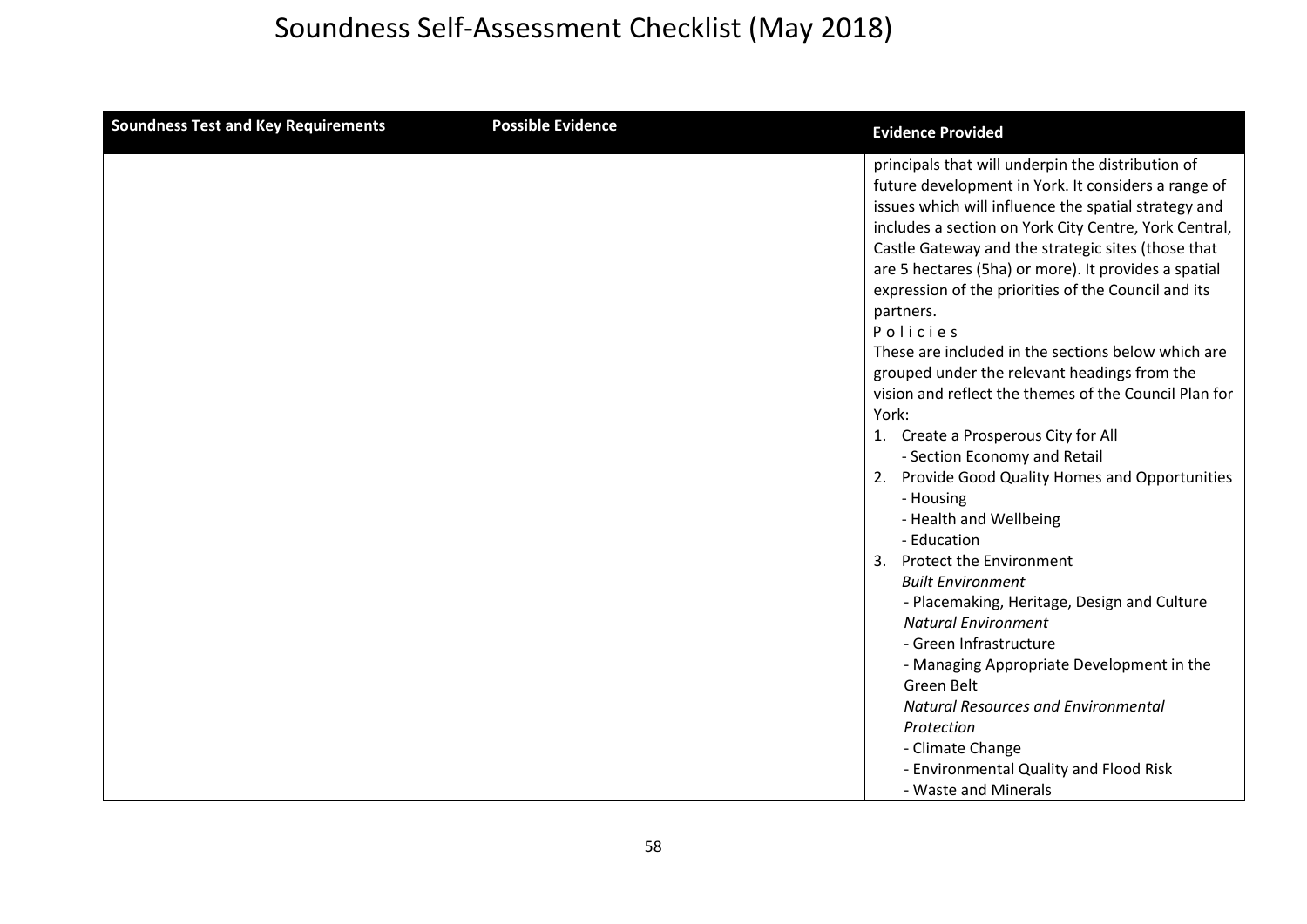| <b>Soundness Test and Key Requirements</b> | <b>Possible Evidence</b> | <b>Evidence Provided</b>                                                                                                                                                                                                                                                                                                                                                                                                                                                                                                                                                                                                                                                                                                                                                                                                                                                                                                         |
|--------------------------------------------|--------------------------|----------------------------------------------------------------------------------------------------------------------------------------------------------------------------------------------------------------------------------------------------------------------------------------------------------------------------------------------------------------------------------------------------------------------------------------------------------------------------------------------------------------------------------------------------------------------------------------------------------------------------------------------------------------------------------------------------------------------------------------------------------------------------------------------------------------------------------------------------------------------------------------------------------------------------------|
|                                            |                          | 4. Ensure Efficient and Affordable Transport Links<br>- Transport and Communications                                                                                                                                                                                                                                                                                                                                                                                                                                                                                                                                                                                                                                                                                                                                                                                                                                             |
|                                            |                          | The Plan's vision and policies are appraised in the<br>Sustainability Appraisal (2018) [CD008 and CD009]<br>A-D. The main report summarises the outcomes<br>(section 6) with the detailed appraisal set out in<br>Appendices E, F and J. Specifically, Section 6.2:<br>Vision and Outcomes Appraisal identifies that the<br>vision and outcomes are compatible with the<br>majority of SA objectives and none of the plan<br>outcomes are assessed as being incompatible with<br>the SA objectives. However, it does identify that<br>where the plan aims to deliver growth, there may be<br>potential for conflicts between those parts of the<br>vision that support economic growth and social<br>objectives and those that relate to the conservation<br>and enhancement of the City's built and natural<br>environment; this is likely to depend on how the<br>vision is realised through the draft Local Plan<br>policies. |
|                                            |                          | To aid clarity regarding delivery, a 'Delivery' section<br>against each policy is provided in the Plan to<br>indicate who the key delivery partners are and how<br>the policy will be implemented. In addition Section<br>15 of the plan: Delivery and Monitoring sets out in<br>more detail the delivery of the Local Plan, partners<br>and provision of essential infrastructure. Referenced<br>in this section and included as a supporting<br>document is the Infrastructure Delivery Plan (IDP)<br>[SD128], which sets out in detail the required<br>infrastructure and likely costs of implementation<br>across the plan period. The IDP includes<br>commentary on all social, transport, utility and                                                                                                                                                                                                                      |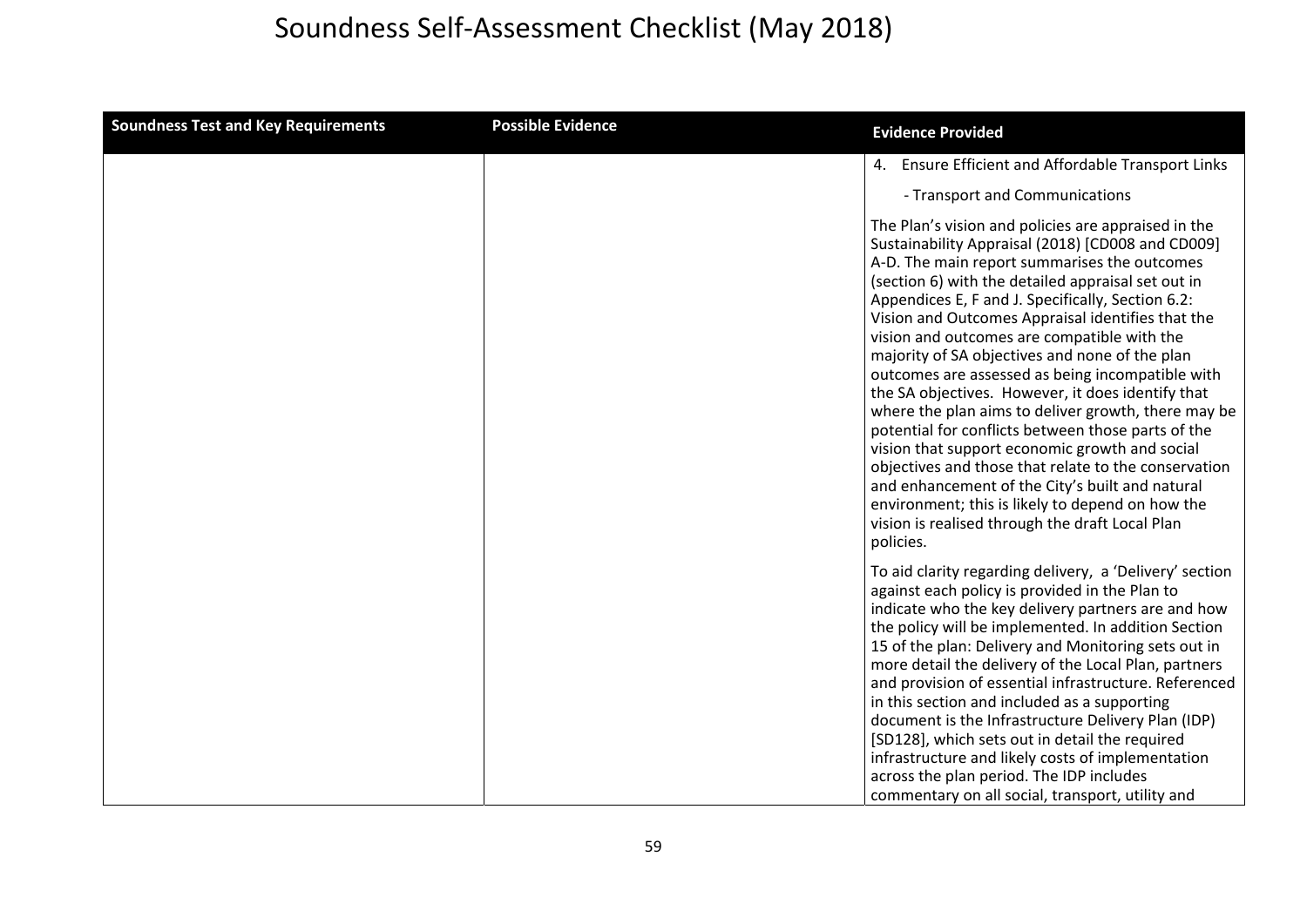| <b>Soundness Test and Key Requirements</b>                                                                                                                                                                                                                                                                                                                                               | <b>Possible Evidence</b>                                                                                                                                                                                                                                                                                                                                                                                                                                                         | <b>Evidence Provided</b>                                                                                                                                                                                                                                                                                                                                                                                                                                                                                                            |
|------------------------------------------------------------------------------------------------------------------------------------------------------------------------------------------------------------------------------------------------------------------------------------------------------------------------------------------------------------------------------------------|----------------------------------------------------------------------------------------------------------------------------------------------------------------------------------------------------------------------------------------------------------------------------------------------------------------------------------------------------------------------------------------------------------------------------------------------------------------------------------|-------------------------------------------------------------------------------------------------------------------------------------------------------------------------------------------------------------------------------------------------------------------------------------------------------------------------------------------------------------------------------------------------------------------------------------------------------------------------------------------------------------------------------------|
|                                                                                                                                                                                                                                                                                                                                                                                          |                                                                                                                                                                                                                                                                                                                                                                                                                                                                                  | communications infrastructure and has been<br>developed in conjunction with partners to ensure<br>this reflects accurate assumptions.                                                                                                                                                                                                                                                                                                                                                                                               |
|                                                                                                                                                                                                                                                                                                                                                                                          |                                                                                                                                                                                                                                                                                                                                                                                                                                                                                  | Indicative phasing and delivery of housing<br>allocations is set out in Policy H1: Housing<br>Allocations. More detail regarding the Housing<br>Trajectory is set out within Section 4 of the Strategic<br>Housing Land Availability Assessment (2018)<br>$[SD049]$ .                                                                                                                                                                                                                                                               |
|                                                                                                                                                                                                                                                                                                                                                                                          |                                                                                                                                                                                                                                                                                                                                                                                                                                                                                  | Policies T2, T4 and T5 within Section 14: Transport<br>and communications of the Plan set out the<br>indicative timescales for the delivery of key<br>transport infrastructure.                                                                                                                                                                                                                                                                                                                                                     |
|                                                                                                                                                                                                                                                                                                                                                                                          |                                                                                                                                                                                                                                                                                                                                                                                                                                                                                  | Section 15: Delivery and Monitoring sets out the<br>monitoring strategy for the plan. Specifically Table<br>15.2 sets out the indicators for each policy showing<br>how progress against the objectives and targets will<br>be measured. It is intended that these targets and<br>indicators form the basis of future Authority<br>Monitoring Reports.                                                                                                                                                                              |
| <b>Infrastructure Delivery</b><br>• Have the infrastructure implications of the policies<br>clearly been identified?<br>• Are the delivery mechanisms and timescales for<br>implementation of the policies clearly identified?<br>• Is it clear who is going to deliver the required<br>infrastructure and does the timing of the provision<br>complement the timescale of the policies? | • A section or sections of the DPD where<br>infrastructure needs are identified and the<br>proposed solutions put forward.<br>• A schedule setting out responsibilities for<br>delivery, mechanisms and timescales, and<br>related to a CIL schedule where appropriate.<br>Confirmation from infrastructure providers that<br>$\bullet$<br>they support the solutions proposed and the<br>identified means and timescales for their<br>delivery, or a plan for resolving issues. | The main infrastructure requirements (primarily<br>transport) are set out in the Local Plan Policy T2<br>(Strategic Public Transport Improvements), Policy T4<br>(Strategic Highway Network Capacity<br>Improvements) and Policy T5 (Strategic Cycle and<br>Pedestrian Network Links and Improvements).<br>The City of York Local Plan Infrastructure Delivery<br>Plan (IDP)[SD128] has been prepared to support the<br>Local Plan Submission Draft. It helps to demonstrate<br>that the Local Plan is deliverable, by showing that |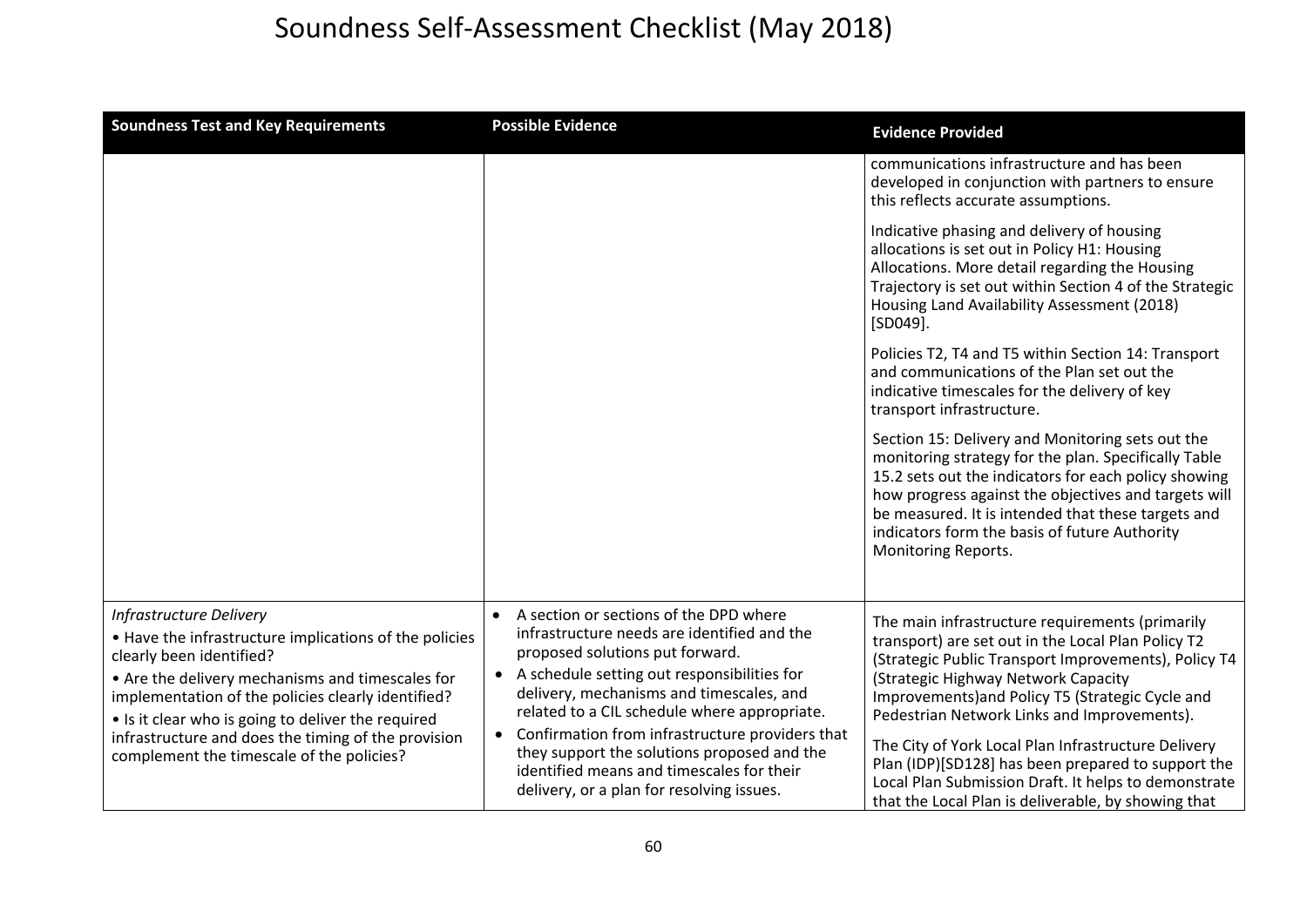| <b>Soundness Test and Key Requirements</b> | <b>Possible Evidence</b>                                                                                                                 | <b>Evidence Provided</b>                                                                                                                                                                                                                                                                                                                                                                                      |
|--------------------------------------------|------------------------------------------------------------------------------------------------------------------------------------------|---------------------------------------------------------------------------------------------------------------------------------------------------------------------------------------------------------------------------------------------------------------------------------------------------------------------------------------------------------------------------------------------------------------|
|                                            | • Demonstrable plan-wide viability, particularly in<br>relation to the delivery of affordable housing<br>and the role of a CIL schedule. | the physical, social and green infrastructure<br>essential to achieving the strategy can be provided<br>and that potential risks to delivery have been<br>considered, with contingencies identified. The IDP<br>defines the strategic infrastructure types that are<br>important in York and outlines the timescales and<br>funding sources for provision as well as who will be<br>responsible for delivery. |
|                                            |                                                                                                                                          | The Infrastructure Delivery Schedule at Table 5.1<br>within the IDP summarises the findings of the IDP,<br>setting out the infrastructure needs and schemes<br>that have been identified for delivering the Local<br>Plan. For a range of types of infrastructure, this<br>work has found that accommodating the additional<br>development proposed is expected to give rise to                               |
|                                            |                                                                                                                                          | • strategic infrastructure requirements - primarily<br>for transport, but also for health and community<br>facilities;                                                                                                                                                                                                                                                                                        |
|                                            |                                                                                                                                          | • other infrastructure at the community<br>/neighbourhood level - principally transport and<br>education, and                                                                                                                                                                                                                                                                                                 |
|                                            |                                                                                                                                          | • infrastructure for accessing a development or<br>mitigating its direct impacts - principally<br>transport and education.                                                                                                                                                                                                                                                                                    |
|                                            |                                                                                                                                          | Table 5.1 Identifies the Infrastructure components<br>together with their estimated costs, broad delivery<br>timescales (short, medium or long-term 5-year<br>blocks) who is responsible for their delivery and<br>funding, and policy references.                                                                                                                                                            |
|                                            |                                                                                                                                          | The IDP also shows the infrastructure delivery<br>profile against the housing trajectory to explore,                                                                                                                                                                                                                                                                                                          |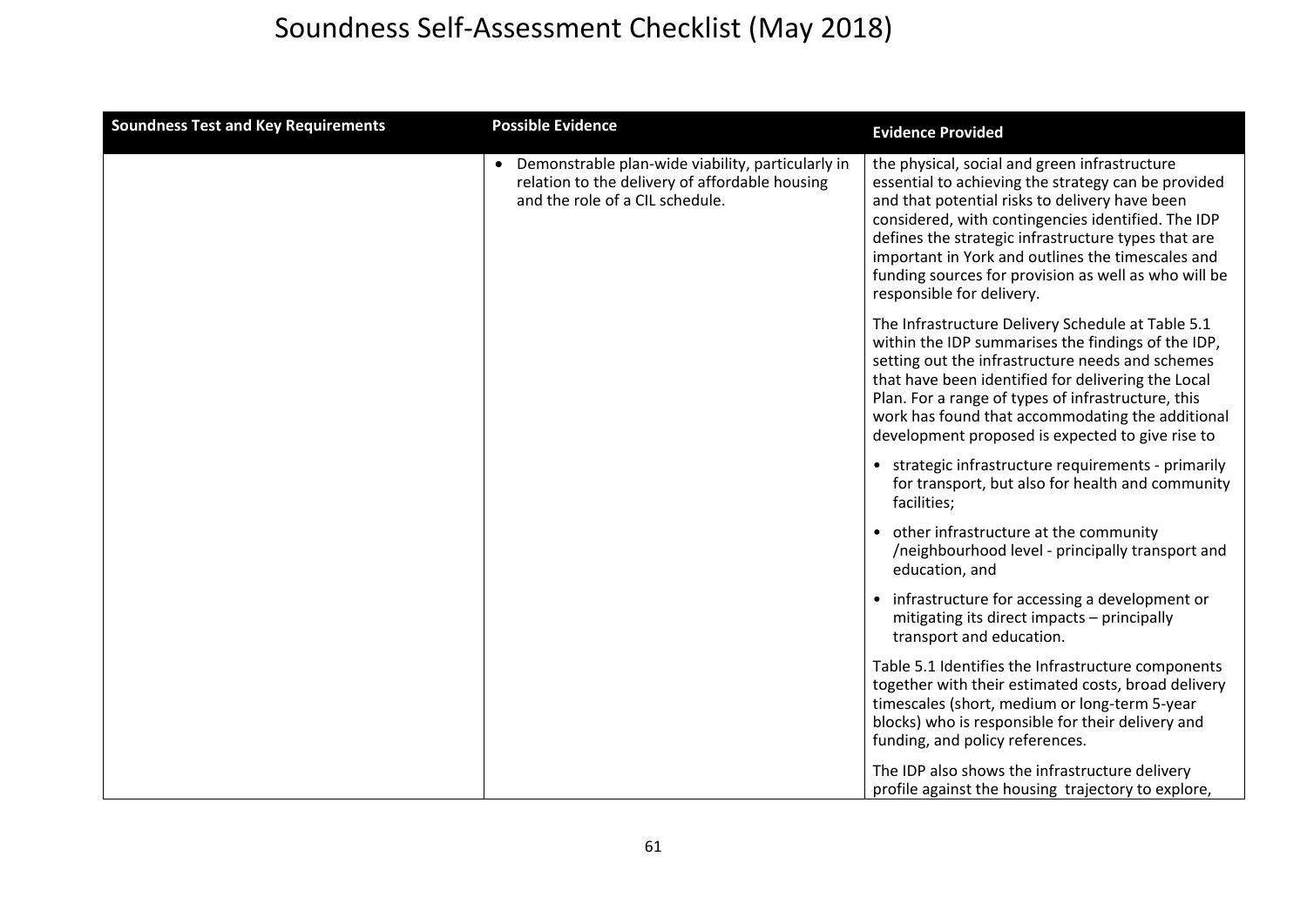| <b>Soundness Test and Key Requirements</b>                                                                                                                                                                                                                                                                                                                                  | <b>Possible Evidence</b>                                                                                                                                                                                                                                                                                                | <b>Evidence Provided</b>                                                                                                                                                                                                                                                                                                                                                                                                                                                                                                                                                                                                                                                                                                                                                                                                                                                                                                                                                                                   |
|-----------------------------------------------------------------------------------------------------------------------------------------------------------------------------------------------------------------------------------------------------------------------------------------------------------------------------------------------------------------------------|-------------------------------------------------------------------------------------------------------------------------------------------------------------------------------------------------------------------------------------------------------------------------------------------------------------------------|------------------------------------------------------------------------------------------------------------------------------------------------------------------------------------------------------------------------------------------------------------------------------------------------------------------------------------------------------------------------------------------------------------------------------------------------------------------------------------------------------------------------------------------------------------------------------------------------------------------------------------------------------------------------------------------------------------------------------------------------------------------------------------------------------------------------------------------------------------------------------------------------------------------------------------------------------------------------------------------------------------|
|                                                                                                                                                                                                                                                                                                                                                                             |                                                                                                                                                                                                                                                                                                                         | resolve and demonstrate the relationship between<br>infrastructure needed to make development work<br>and the rate of delivery of the development that<br>pays (in part) for the infrastructure through<br>developer contributions                                                                                                                                                                                                                                                                                                                                                                                                                                                                                                                                                                                                                                                                                                                                                                         |
| Co-ordinated Planning<br>Does the DPD reflect the concept of spatial<br>planning? Does it go beyond traditional land use<br>planning by bringing together and integrating<br>policies for the development and use of land with<br>other policies and programmes from a variety of<br>agencies / organisations that influence the nature of<br>places and how they function? | Sections of the DPD that reflect the plans or<br>strategies of the local authority and other<br>bodies<br>Policies which seek to pull together different<br>$\bullet$<br>policy objectives<br>Expressions of support/representations from<br>$\bullet$<br>bodies responsible for other strategies affecting<br>the area | The Regulation 22 Statement [CD013A-W] which<br>summarises the responses to the Publication<br>Consultation indicates where there has been<br>support for the approach taken in the Local Plan.<br>This is also set out in the Duty to Co-operate<br>Statement (2018) [CD020]. This statement contains<br>the two regional bodies endorsement of the<br>approach taken by City of York Council.<br>A comprehensive Duty to Cooperate Statement has<br>been produced and sets out how we have met the<br>Duty to Co-operate (CD020).<br>As it has developed the Local Plan has been subject<br>to on-going and constructive engagement with<br>neighbouring authorities and relevant<br>organisations. This has included:<br>the preparation and updating of a Duty to<br>$\bullet$<br>Cooperate Matrix (that has been generally<br>circulated to the officer level groups for<br>subsequent discussion and comment);<br>regular one-to-one officer meetings;<br>making representations, as appropriate, to |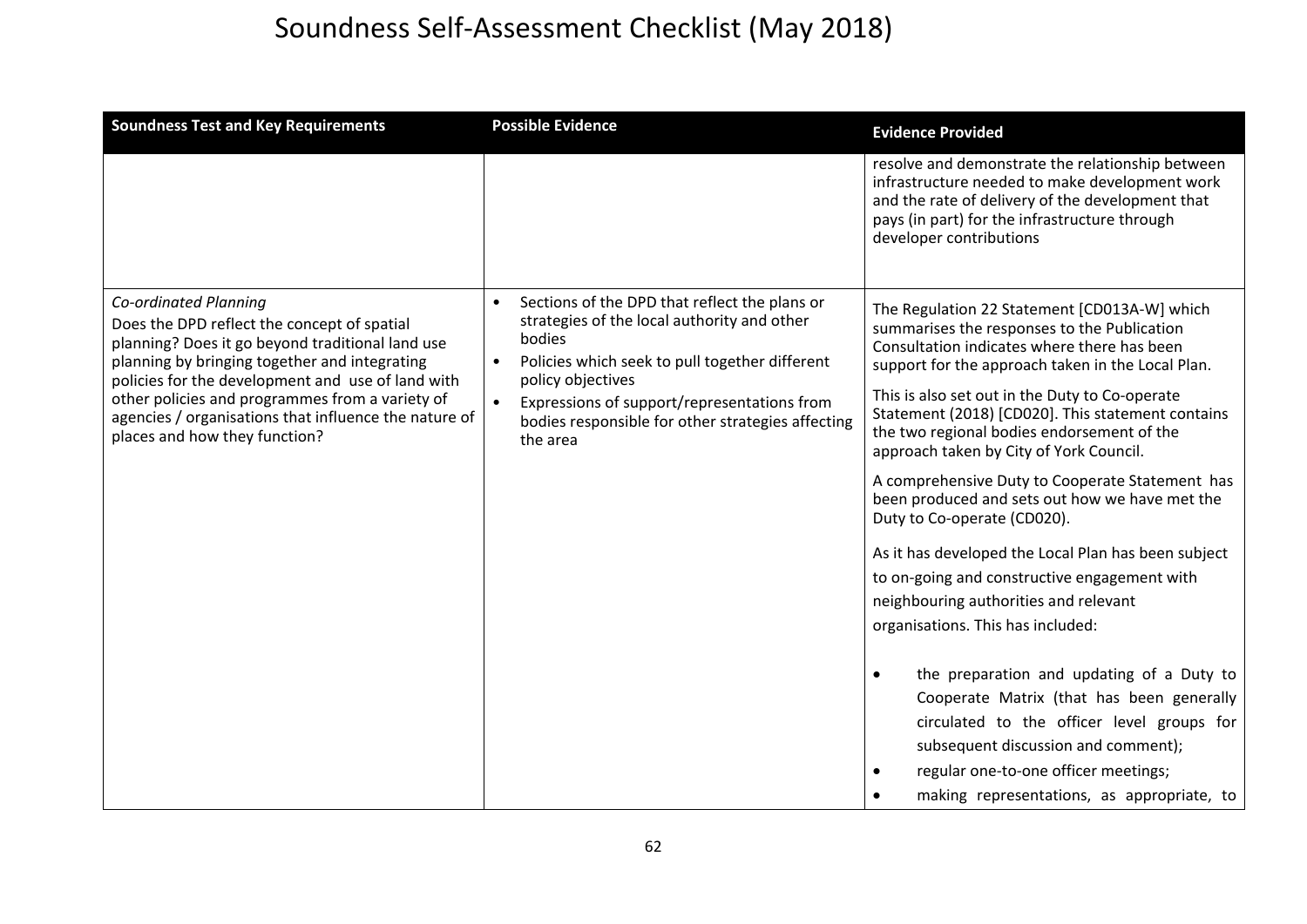| <b>Soundness Test and Key Requirements</b> | <b>Possible Evidence</b> | <b>Evidence Provided</b>                                                                                                                                                                                                                                                                                                                                                                                            |
|--------------------------------------------|--------------------------|---------------------------------------------------------------------------------------------------------------------------------------------------------------------------------------------------------------------------------------------------------------------------------------------------------------------------------------------------------------------------------------------------------------------|
|                                            |                          | other authorities Local Plan documents, and<br>vice versa; and<br>regular technical discussions at sub-regional<br>$\bullet$<br>Member and officer groups.                                                                                                                                                                                                                                                          |
|                                            |                          | Through the meetings highlighted Officers have<br>sought to gauge the appetite of neighbouring<br>authorities for a sub-regional approach to delivering<br>housing within the context of the Duty to<br>Cooperate. Whilst this was not supported for the<br>current round of Local Plans there may be some<br>support to consider this in the future.                                                               |
|                                            |                          | The Duty requires active and constructive ongoing<br>engagement which is expected to continue up to<br>the point of submission. Details on how the Council<br>has fulfilled the requirements under the Duty were<br>included in the 'Demonstrating the Duty to co-<br>operate (Interim Statement), September 2017'<br>[CD024] published to support the Regulation 18 Pre-<br><b>Publication Draft Consultation.</b> |
|                                            |                          | Both the Leeds City Region Planning Portfolios<br>Board and the North Yorkshire and York Spatial<br>Planning and Transport Board (SP&T Board)<br>endorsed the approach taken by City of York Council                                                                                                                                                                                                                |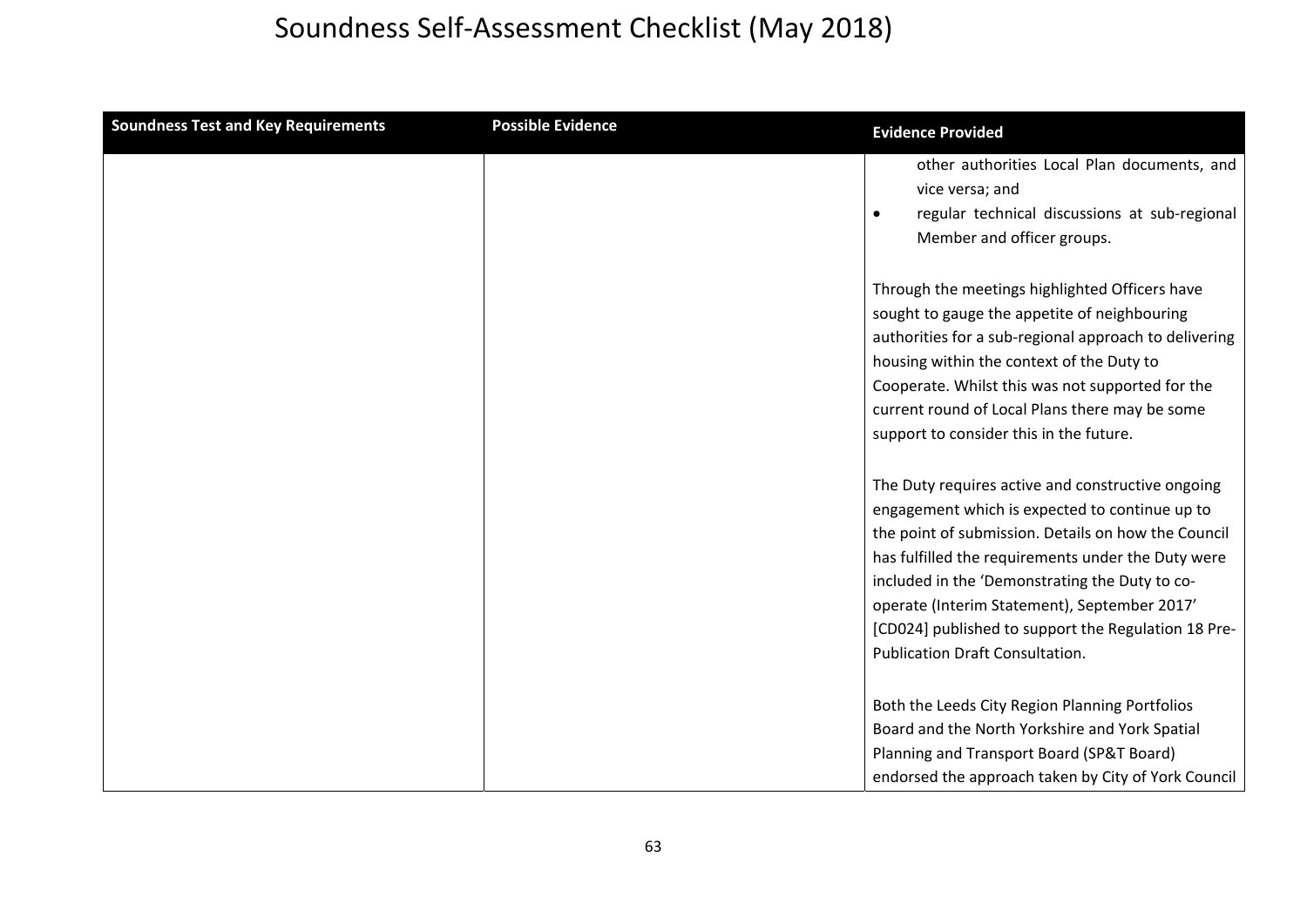| <b>Soundness Test and Key Requirements</b>                                                                                                                                                                                | <b>Possible Evidence</b>                                                                                                                                                                                                                                                                                                                                                                                                                                                                                                                                                                                                                                                                                                                                                                                                  | <b>Evidence Provided</b>                                                                                                                                                                                                                                                                                                                                                                                                                                                                                                                                                                                                                                                                                                                                                                                                                                                    |
|---------------------------------------------------------------------------------------------------------------------------------------------------------------------------------------------------------------------------|---------------------------------------------------------------------------------------------------------------------------------------------------------------------------------------------------------------------------------------------------------------------------------------------------------------------------------------------------------------------------------------------------------------------------------------------------------------------------------------------------------------------------------------------------------------------------------------------------------------------------------------------------------------------------------------------------------------------------------------------------------------------------------------------------------------------------|-----------------------------------------------------------------------------------------------------------------------------------------------------------------------------------------------------------------------------------------------------------------------------------------------------------------------------------------------------------------------------------------------------------------------------------------------------------------------------------------------------------------------------------------------------------------------------------------------------------------------------------------------------------------------------------------------------------------------------------------------------------------------------------------------------------------------------------------------------------------------------|
|                                                                                                                                                                                                                           |                                                                                                                                                                                                                                                                                                                                                                                                                                                                                                                                                                                                                                                                                                                                                                                                                           | in meeting the requirements of the Duty to co-<br>operate in the plan making process.<br>The City of York Duty to co-operate Statement<br>CD020 has been updated since previous<br>consultation to reflect the process of continuous<br>engagement. This statement contains the two<br>regional bodies endorsement of the approach taken<br>by City of York Council.                                                                                                                                                                                                                                                                                                                                                                                                                                                                                                        |
| Flexibility<br>• Is the DPD flexible enough to respond to a variety<br>of, or unexpected changes in, circumstances?<br>• Does the DPD include the remedial actions that<br>will be taken if the policies need adjustment? | Sections of the DPD setting out the assumptions<br>of the plan and identifying the circumstances<br>when policies might need to be reviewed.<br>Sections of the annual monitoring report and<br>sustainability appraisal report describing how<br>the council will monitor:<br>a. the effectiveness of policies and what<br>evidence is being collected to undertake<br>this<br>b. changes affecting the baseline<br>information and any information on<br>trends on which the DPD is based<br>Risk analysis of the strategy and policies to<br>demonstrate robustness and how the plan<br>could cope with changing circumstances<br>Sections within the DPD dealing with possible<br>change areas and how they would be dealt<br>with, including mechanisms for the rate of<br>development to be increased or slowed and | Section 15 of the Plan (Delivery and Monitoring)<br>identifies the remedial actions which may be taken<br>if the policies require adjustment. The Council will<br>produce an authority monitoring report annually to<br>assess the effectiveness of the policies and to<br>identify when adjustment may be needed in the<br>future.<br>Table 15.2 of the Plan outlines the monitoring<br>indicators for each policy showing how progress<br>against the objectives and targets will be measured.<br>Each of the policies within the Plan sets out key<br>delivery partners and how it will be implemented.<br>Key risks and contingencies are identified in section<br>15 of the Plan, these key risks are identified as:<br>Non-delivery of key development sites -;<br>$\bullet$<br>Lack of sufficient funding;<br>$\bullet$<br>Non-delivery of essential infrastructure; |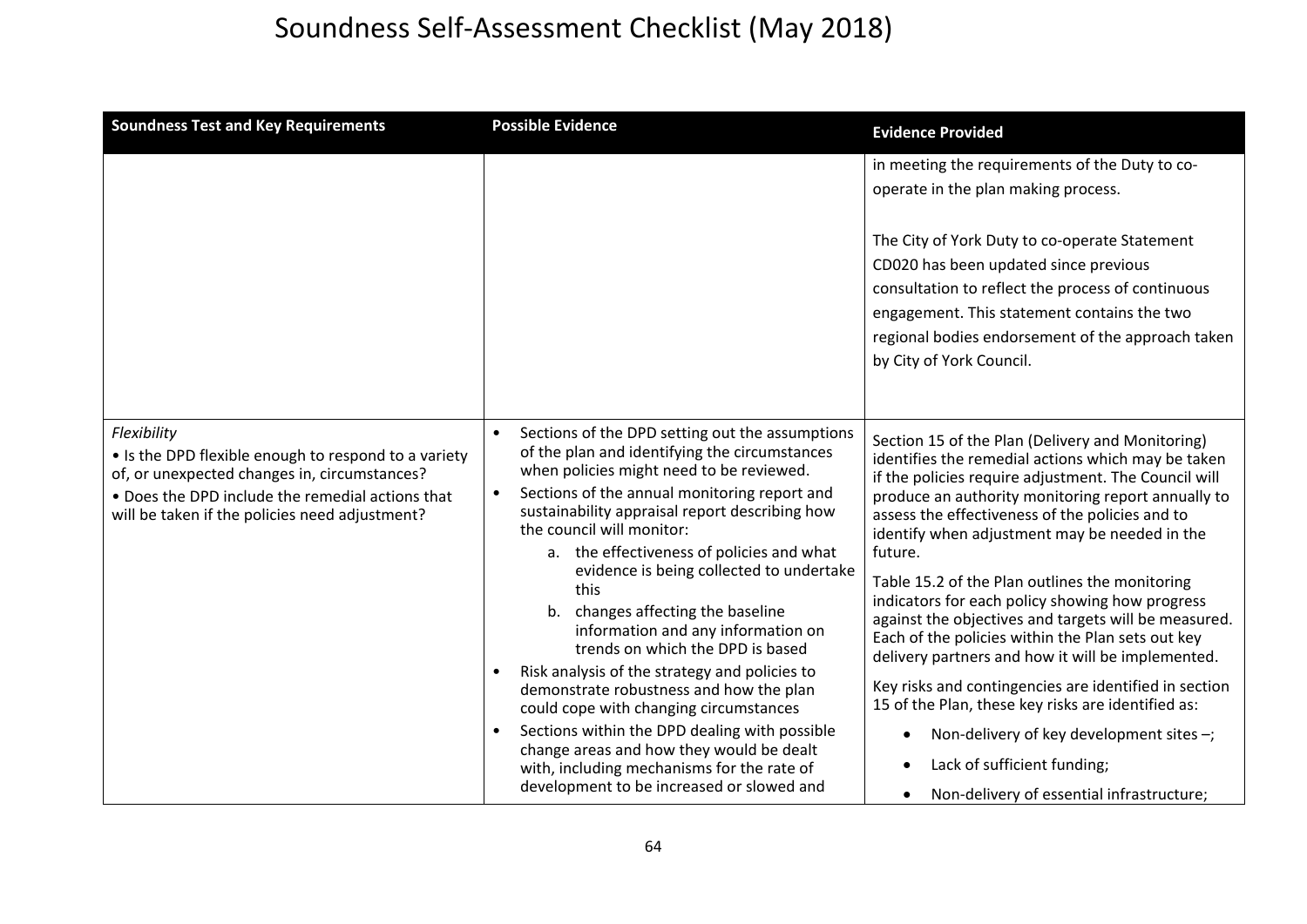| <b>Soundness Test and Key Requirements</b> | <b>Possible Evidence</b>                                                                                                                                                               | <b>Evidence Provided</b>                                                                                                                                                                                                                                                                                                                                                                                                                                                                                             |
|--------------------------------------------|----------------------------------------------------------------------------------------------------------------------------------------------------------------------------------------|----------------------------------------------------------------------------------------------------------------------------------------------------------------------------------------------------------------------------------------------------------------------------------------------------------------------------------------------------------------------------------------------------------------------------------------------------------------------------------------------------------------------|
|                                            | how that would impact on other aspects of the<br>strategy and on infrastructure provision<br>Sections of the DPD identifying the key<br>indicators of success of the strategy, and the | and<br>Delays in production of supporting planning<br>documents.                                                                                                                                                                                                                                                                                                                                                                                                                                                     |
|                                            | remedial actions which will be taken if<br>adjustment is required.                                                                                                                     | In response to the potential non-delivery of sites<br>the Plan sets out that further engagement with<br>landowners and developers will be undertaken to<br>identify why a particular site is not coming forward<br>and to develop ways to overcome this, working with<br>partners to consider further measures to make sites<br>more attractive to investors and to review<br>alternative funding sources.                                                                                                           |
|                                            |                                                                                                                                                                                        | The detailed housing supply trajectory included<br>within the Strategic Housing Land Availability<br>Assessment (SHLAA, 2017) [SD053] includes<br>measures to increase the flexibility in supply such as<br>including a 10% non-implementation discount to<br>housing allocations and existing permissions.                                                                                                                                                                                                          |
|                                            |                                                                                                                                                                                        | To fulfil the requirements of NPPF and to provide<br>additional certainty the Plan seeks to allocate<br>sufficient land for the full plan period, including the<br>greenbelt period to 2037/38 to meet the minimum<br>housing requirement as set out in policy SS1 of 867<br>dwellings per year. The Plan identifies sufficient<br>land to meet development needs to 2038, including<br>allowing for some flexibility in delivery and seeks to<br>establish a green belt boundary enduring for at least<br>20 years. |
|                                            |                                                                                                                                                                                        | Sufficient land has also been included in the early<br>years of the trajectory to ensure there is a 20%<br>buffer in the five year supply. Progress on meeting<br>these delivery targets will be assessed through the<br>authority monitoring report and the 20% buffer will                                                                                                                                                                                                                                         |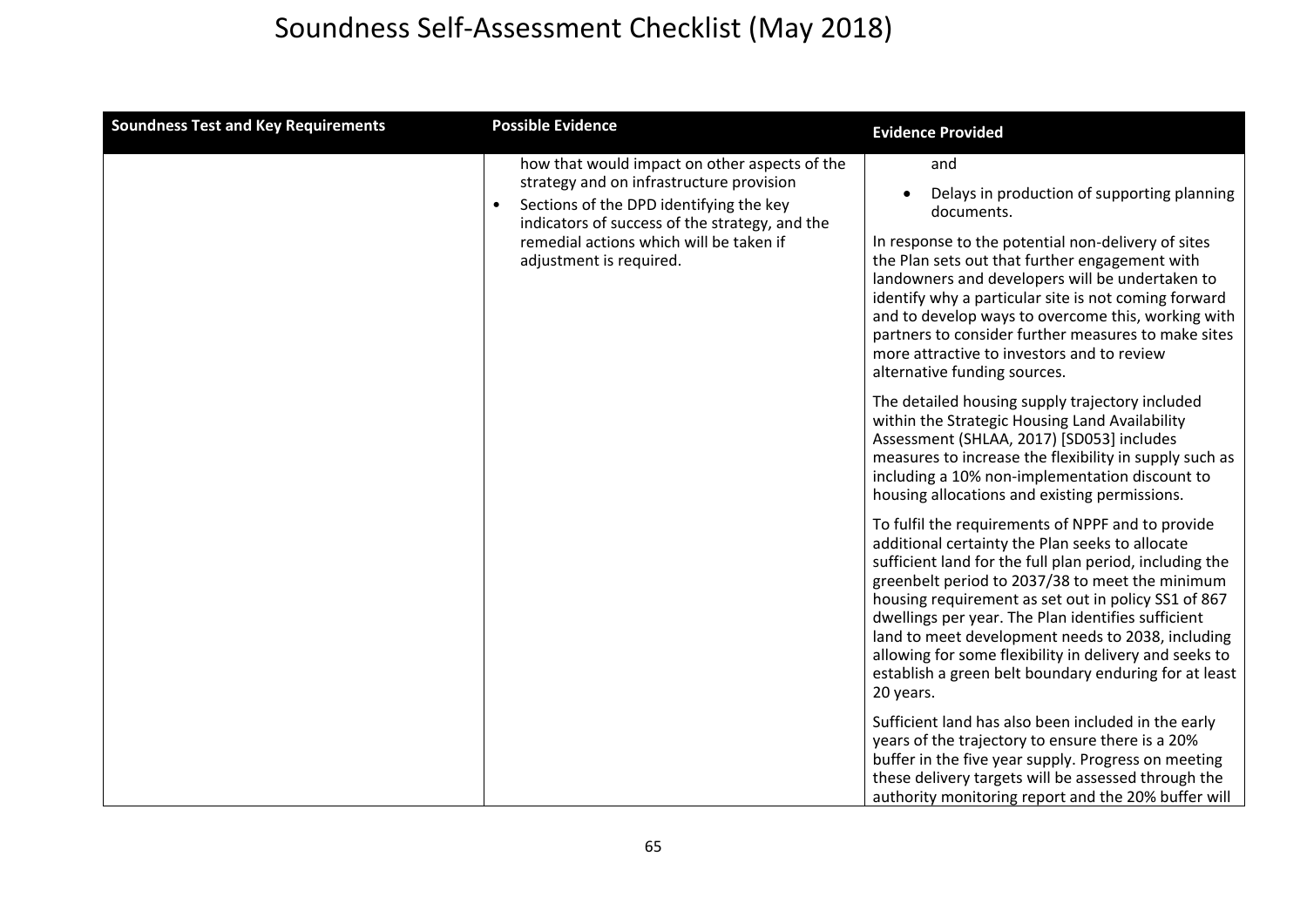| <b>Soundness Test and Key Requirements</b>                                                                                                                                                                                                                                                                                                                                                                                                             | <b>Possible Evidence</b>                                                                                                                                                                                                                                                                                                                                                                                                                                                                                                                                                                                                                                                                                                                                                                                                                                                          | <b>Evidence Provided</b>                                                                                                                                                                                                                                                                                                                                                                                                                                                                                                                                                                                                                                                                                                                                                                                                                                                                                                                                                                                                                                                                                                                                                                                                                                                                                                                                                |
|--------------------------------------------------------------------------------------------------------------------------------------------------------------------------------------------------------------------------------------------------------------------------------------------------------------------------------------------------------------------------------------------------------------------------------------------------------|-----------------------------------------------------------------------------------------------------------------------------------------------------------------------------------------------------------------------------------------------------------------------------------------------------------------------------------------------------------------------------------------------------------------------------------------------------------------------------------------------------------------------------------------------------------------------------------------------------------------------------------------------------------------------------------------------------------------------------------------------------------------------------------------------------------------------------------------------------------------------------------|-------------------------------------------------------------------------------------------------------------------------------------------------------------------------------------------------------------------------------------------------------------------------------------------------------------------------------------------------------------------------------------------------------------------------------------------------------------------------------------------------------------------------------------------------------------------------------------------------------------------------------------------------------------------------------------------------------------------------------------------------------------------------------------------------------------------------------------------------------------------------------------------------------------------------------------------------------------------------------------------------------------------------------------------------------------------------------------------------------------------------------------------------------------------------------------------------------------------------------------------------------------------------------------------------------------------------------------------------------------------------|
|                                                                                                                                                                                                                                                                                                                                                                                                                                                        |                                                                                                                                                                                                                                                                                                                                                                                                                                                                                                                                                                                                                                                                                                                                                                                                                                                                                   | be rolled forward within the 5 year supply until such<br>time as the under delivery has been satisfactorily<br>addressed.                                                                                                                                                                                                                                                                                                                                                                                                                                                                                                                                                                                                                                                                                                                                                                                                                                                                                                                                                                                                                                                                                                                                                                                                                                               |
| Co-operation<br>• Is there sufficient evidence to demonstrate that<br>the Duty to Co-operate has been undertaken<br>appropriately for the plan being examined?<br>• Is it clear who is intended to implement each part<br>of the DPD? Where the actions required are outside<br>the direct control of the LPA, is there evidence that<br>there is the necessary commitment from the<br>relevant organisation to the implementation of the<br>policies? | A succinct Duty to Co-operate Statement which<br>flows from the strategic issues that have been<br>addressed jointly. A 'tick box' approach or a<br>collection of correspondence is not sufficient,<br>and it needs to be shown (where appropriate) if<br>joint plan-making arrangements have been<br>considered, what decisions were reached and<br>why.<br>The Duty to Co-operate Statement could<br>highlight: the sharing of ideas, evidence and<br>pooling of resources; the practical policy<br>outcomes of co-operation; how decisions were<br>reached and why; and evidence of having<br>effectively co-operated to plan for issues which<br>need other organisations to deliver on,<br>common objectives for elements of strategy<br>and policy; a memorandum of understanding;<br>aligned or joint core strategies and liaison with<br>other consultees as appropriate. | The City of York Local Plan Submission Draft,<br>April 2018 Statement to demonstrate compliance<br>with the Duty to co-operate [CD020] has been<br>prepared to support the Local Plan Submission<br>Draft. This statement sets out the current situation<br>with respect to ongoing engagement that has taken<br>place in accordance with the Duty to co-operate<br>throughout the preparation of the York Local Plan<br>and an explanation of how that co-operation has<br>influenced the plan, leading to positive outcomes<br>and providing the foundation for proving that the<br>relevant cross-boundary issues have been identified<br>and addressed within the Local Plan, in line with the<br>National Planning Policy Framework.<br>More specifically, the statement<br>• Identifies the geographic extent for co-operation<br>Identifies the functional extent for co-operation<br>$\bullet$<br>Identifies the thematic extent for co-operation<br>$\bullet$<br>Identifies those elements that can be eliminated<br>$\bullet$<br>from the Duty to co-operate<br>Identifies those strategic matters that require co-<br>$\bullet$<br>operation<br>• Sets out the case for not producing a joint plan<br>(or plans)<br>Provides a comprehensive record of the formal<br>and informal consultations that have taken place<br>during the preparation of the plan. |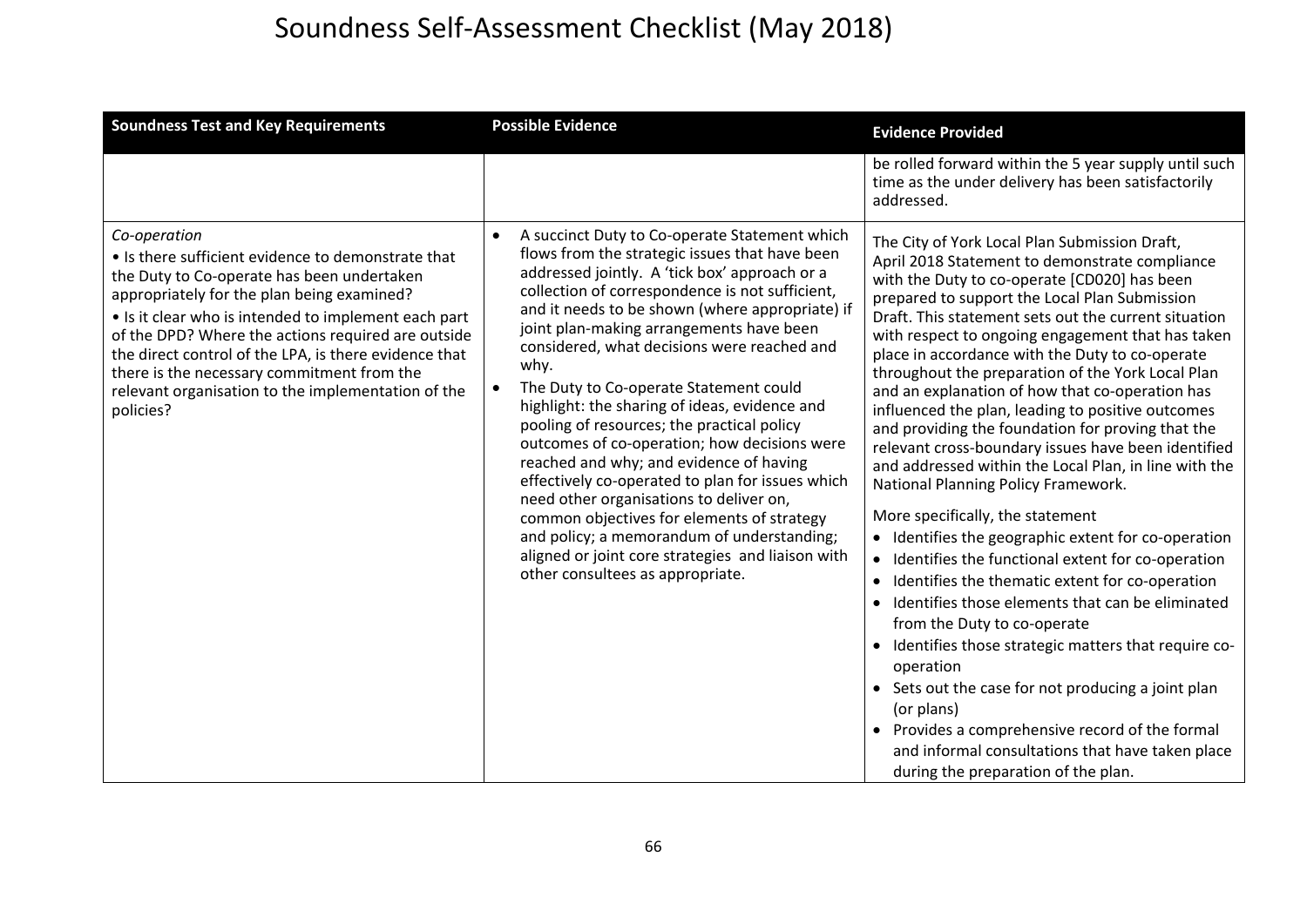| <b>Soundness Test and Key Requirements</b>                                                                                                                                                                                                                                                                                                                                                                                                                                                                                                                                                    | <b>Possible Evidence</b>                                                                                                                                                                                                                                                                                                                                                                                                                                                                                                                                                                                                                                                                                                          | <b>Evidence Provided</b>                                                                                                                                                                                                                                                                                                                                                                                                                                                                                                                                                                                                                                                                                                                                                                                                                                                                 |
|-----------------------------------------------------------------------------------------------------------------------------------------------------------------------------------------------------------------------------------------------------------------------------------------------------------------------------------------------------------------------------------------------------------------------------------------------------------------------------------------------------------------------------------------------------------------------------------------------|-----------------------------------------------------------------------------------------------------------------------------------------------------------------------------------------------------------------------------------------------------------------------------------------------------------------------------------------------------------------------------------------------------------------------------------------------------------------------------------------------------------------------------------------------------------------------------------------------------------------------------------------------------------------------------------------------------------------------------------|------------------------------------------------------------------------------------------------------------------------------------------------------------------------------------------------------------------------------------------------------------------------------------------------------------------------------------------------------------------------------------------------------------------------------------------------------------------------------------------------------------------------------------------------------------------------------------------------------------------------------------------------------------------------------------------------------------------------------------------------------------------------------------------------------------------------------------------------------------------------------------------|
|                                                                                                                                                                                                                                                                                                                                                                                                                                                                                                                                                                                               |                                                                                                                                                                                                                                                                                                                                                                                                                                                                                                                                                                                                                                                                                                                                   | • Demonstrates resultant positive outcomes<br>The Leeds City Region Planning Portfolios Board<br>and the North Yorkshire and York Spatial Planning<br>and Transport Board as member level boards in the<br>two sub-regional areas in which the City of York is a<br>constituent authority have both endorsed the<br>approach taken by City of York Council in meeting<br>the requirements of the Duty to co-operate in the<br>plan making process                                                                                                                                                                                                                                                                                                                                                                                                                                        |
| Monitoring<br>• Does the DPD contain targets, and milestones<br>which relate to the delivery of the policies,<br>(including housing trajectories where the DPD<br>contains housing allocations)?<br>• Is it clear how targets are to be measured (by<br>when, how and by whom) and are these linked to<br>the production of the annual monitoring report?<br>• Is it clear how the significant effects identified in<br>the sustainability appraisal report will be taken<br>forward in the ongoing monitoring of the<br>implementation of the plan, through the annual<br>monitoring report? | Sections of the DPD setting out indicators,<br>targets and milestones<br>Sections of the current annual monitoring<br>$\bullet$<br>report which report on indicators, targets,<br>milestones and trajectories<br>Reference to any other reports or technical<br>$\bullet$<br>documents which contain information on the<br>delivery of policies<br>Sections of the current annual monitoring<br>$\bullet$<br>report and the sustainability appraisal report<br>setting out the framework for monitoring,<br>including monitoring the effects of the DPD<br>against the sustainability appraisal<br>Consistent with national valieu the plan chould enable the delivery of systematele development in acceptance with the neligies | Section 15: Delivery and Monitoring sets out the<br>monitoring strategy for the plan. Specifically Table<br>15.2 sets out the indicators for each policy showing<br>how progress against the objectives and targets will<br>be measured. A link between the indicators and<br>Sustainability Appraisal Objectives is also made for<br>clarity. It is intended that these targets and<br>indicators form the basis of future Authority<br>Monitoring Reports.<br>Section 7.2 of the Sustainability Appraisal (2018)<br>[CD008 and CD009 A-D] sets out the requirement to<br>monitor the significant sustainability effects of<br>implementing the plan. Appendix L identified a<br>number of potential indicators that could be used<br>for monitoring the sustainability impacts, the<br>majority of which overlap with the monitoring<br>indicators sets out in Section 15 of the Plan. |

**Consistent with national policy:** the plan should enable the delivery of sustainable development in accordance with the policies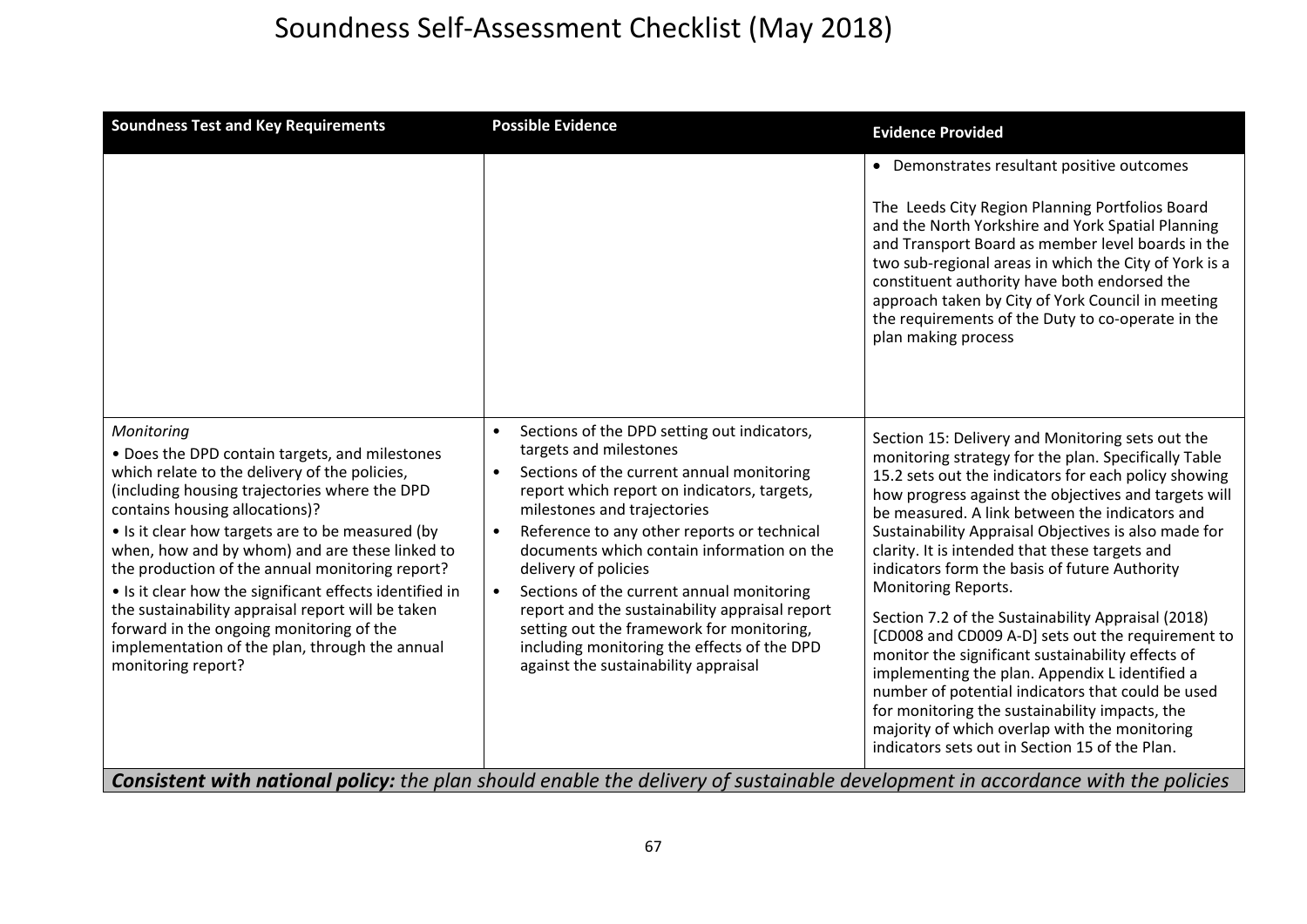| <b>Soundness Test and Key Requirements</b>                                                                                                                                                                                                                                           | <b>Possible Evidence</b>                                                                                                                                                                                                                                                                                                                                                                                                                                                                                                                                                                                                                                                                         | <b>Evidence Provided</b>                                                                                                                                                                                                                                                                                                                                                     |
|--------------------------------------------------------------------------------------------------------------------------------------------------------------------------------------------------------------------------------------------------------------------------------------|--------------------------------------------------------------------------------------------------------------------------------------------------------------------------------------------------------------------------------------------------------------------------------------------------------------------------------------------------------------------------------------------------------------------------------------------------------------------------------------------------------------------------------------------------------------------------------------------------------------------------------------------------------------------------------------------------|------------------------------------------------------------------------------------------------------------------------------------------------------------------------------------------------------------------------------------------------------------------------------------------------------------------------------------------------------------------------------|
| in the Framework.                                                                                                                                                                                                                                                                    | The DPD should not contradict or ignore national policy. Where there is a departure, there must be clear and convincing reasoning to justify the approach taken.                                                                                                                                                                                                                                                                                                                                                                                                                                                                                                                                 |                                                                                                                                                                                                                                                                                                                                                                              |
| • Does the DPD contain any policies or proposals<br>which are not consistent with national policy and, if<br>so, is there local justification?<br>• Does the DPD contain policies that do not add<br>anything to existing national guidance? If so, why<br>have these been included? | Sections of the DPD which explain where and<br>how national policy has been elaborated upon<br>and the reasons.<br>Studies forming evidence for the DPD or, where<br>appropriate, other information which provides<br>the rationale for departing from national policy.<br>Evidence provided from the sustainability<br>appraisal (including reference to the<br>sustainability report) and/or from the results of<br>community involvement.<br>Where appropriate, evidence of consistency<br>with national marine policy as articulated in the<br><b>UK Marine Policy Statement</b><br>Reports or copies of correspondence as to how<br>representations have been considered and<br>dealt with. | It is not considered that the Local Plan contains<br>policies which are not consistent with national<br>policy. The policies set out within the Local Plan are<br>considered justified to aid the implementation of<br>national policies at a local level.<br>The plan has been developed to work in parallel<br>with national policy and can readily respond to<br>changes. |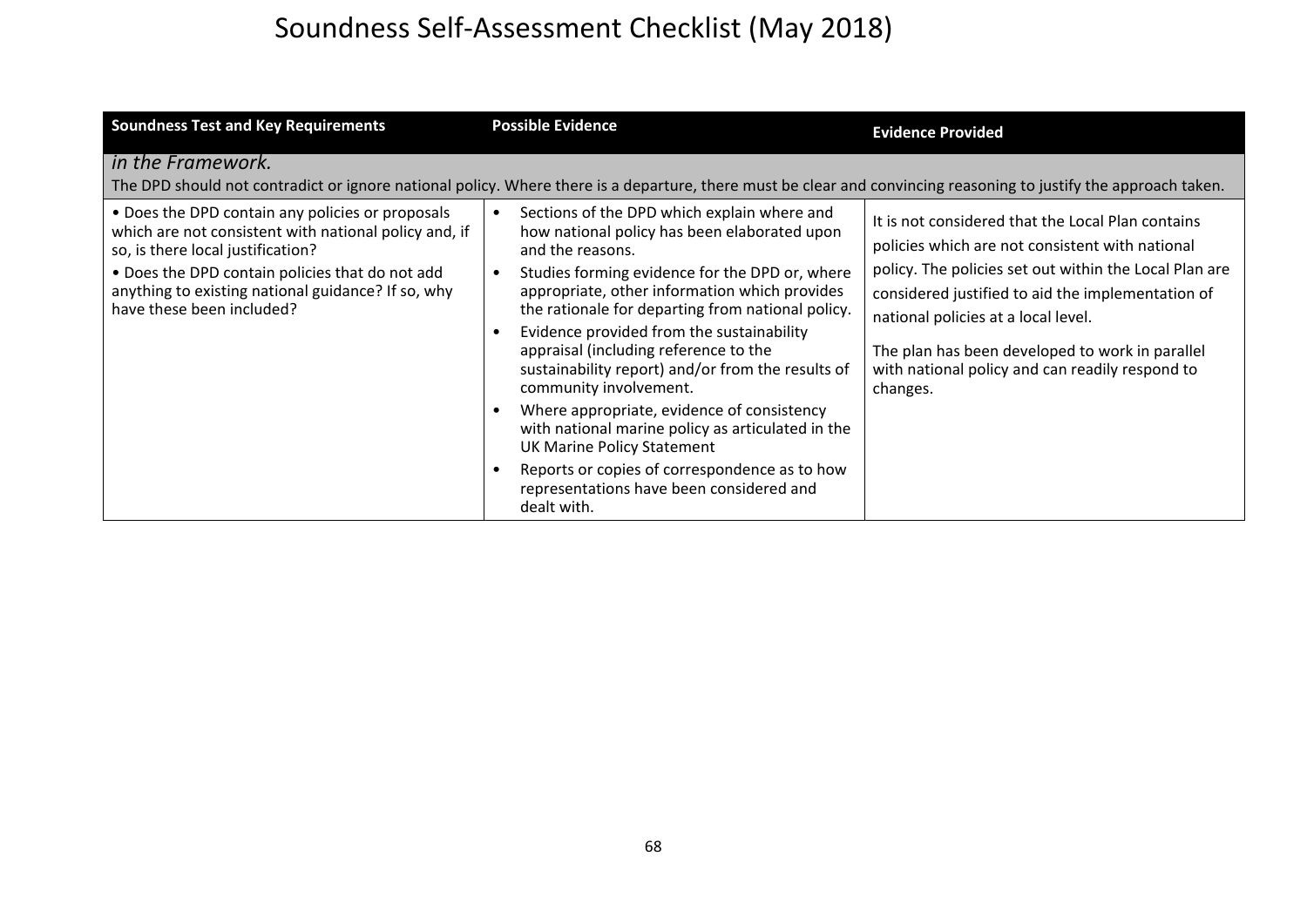#### **Planning policy for traveller sites**

Planning Policy for Traveller Sites was published in 23 March 2012 and came into effect on 27 March 2012. Circular 01/06: Planning for Gypsy and Traveller Caravan Sites and Circular 04/07: Planning for Travelling Showpeople have been cancelled. Planning Policy for Traveller Sites should be read in conjunction with the National Planning Policy Framework, including the implementation policies of that document.

The government's aim in relation to planning for traveller sites is:

*'*To ensure fair and equal treatment for travellers, in <sup>a</sup> way that facilitates the traditional and nomadic life of travellers whilst respecting the interests of the settled community'.

Government's aims in respect of traveller sites are:

- $\bullet$ That local planning authorities (LPAs) make their own assessment of need for the purposes of planning
- $\bullet$ That LPAs work collaboratively, develop fair and effective strategies to meet need through the identification of land for sites
- $\bullet$ Plan for sites over <sup>a</sup> reasonable timescale
- $\bullet$ Plan‐making should protect green belt land from inappropriate development
- $\bullet$ • Promote more private traveller site provision whilst recognising that there will always be those travellers who cannot provide their own sites
- $\bullet$ Aim to reduce the number of unauthorised developments and encampments and make enforcement more effective.

In addition local planning authorities should:

- $\bullet$ **•** Include fair, realistic and inclusive policies
- $\bullet$  Increase the number of traveller sites in appropriate locations with planning permission, to address under provision and maintain an appropriate level of supply
- $\bullet$ ● Reduce tensions between settled and traveller communities in plan-making and decision-taking
- $\bullet$ Enable provision of suitable accommodation from which travellers can access education, health, welfare and employment infrastructure
- $\bullet$ Have due regard to protection of local amenity and local environment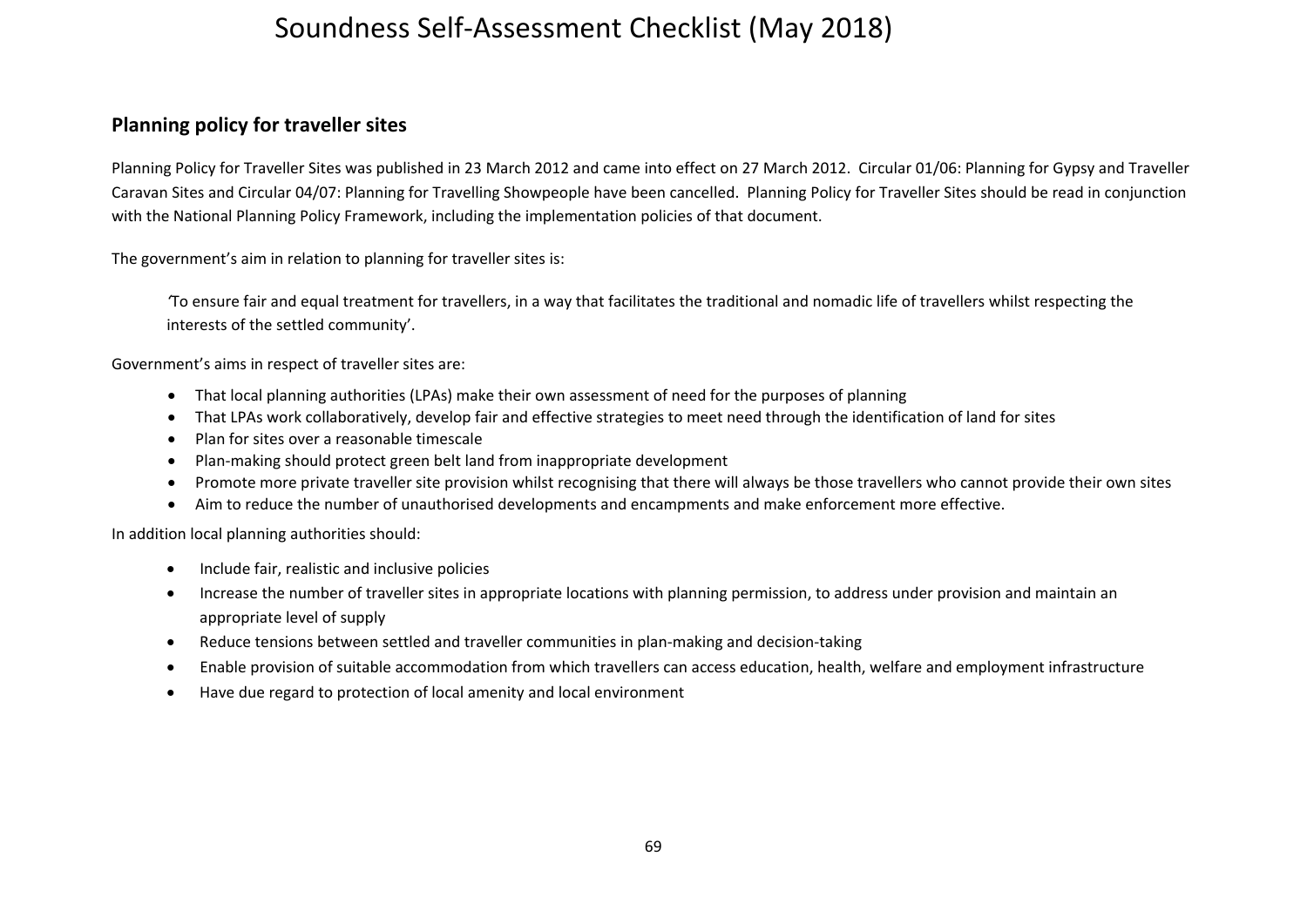| <b>Policy Expectations</b>                                                                                                                                                                                                                                                    | <b>Possible Evidence</b>                                                                                                                                                                                                                                                                                                                                                               | <b>Evidence Provided</b>                                                                                                                                                                                                                                                                                                                                                                                                                                                                                                                                                                                                                                                                                         |
|-------------------------------------------------------------------------------------------------------------------------------------------------------------------------------------------------------------------------------------------------------------------------------|----------------------------------------------------------------------------------------------------------------------------------------------------------------------------------------------------------------------------------------------------------------------------------------------------------------------------------------------------------------------------------------|------------------------------------------------------------------------------------------------------------------------------------------------------------------------------------------------------------------------------------------------------------------------------------------------------------------------------------------------------------------------------------------------------------------------------------------------------------------------------------------------------------------------------------------------------------------------------------------------------------------------------------------------------------------------------------------------------------------|
| Policy A: Using evidence to plan positively<br>and manage development (para 6)                                                                                                                                                                                                |                                                                                                                                                                                                                                                                                                                                                                                        |                                                                                                                                                                                                                                                                                                                                                                                                                                                                                                                                                                                                                                                                                                                  |
| Early and effective community engagement<br>with both settled and traveller communities.                                                                                                                                                                                      | Early and effective engagement undertaken, including discussing<br>$\bullet$<br>travellers' accommodation needs with travellers themselves, their<br>representative bodies and local support groups.                                                                                                                                                                                   | We have engaged with the<br>traveller community during<br>Local Plan preparation including<br>regular meetings with the York<br><b>Traveller Trust</b>                                                                                                                                                                                                                                                                                                                                                                                                                                                                                                                                                           |
| Co-operate with travellers, their representative<br>bodies and local support groups, other local<br>authorities and relevant interest groups to<br>prepare and maintain an up-to-date<br>understanding of likely permanent and transit<br>accommodation needs of their areas. | Demonstration of a clear understanding of the needs of the<br>$\bullet$<br>traveller community over the lifespan of your development plan.<br>Collaborative working with neighbouring local planning authorities.<br>$\bullet$<br>A robust evidence base to establish accommodation needs to<br>$\bullet$<br>inform the preparation of your local plan and make planning<br>decisions. | The publication of the<br>government's revised version of<br>Planning Policy for Traveller<br>Sites (PPTS) in August 2015<br>(SD036), included a change to<br>the definition of Travellers for<br>planning purposes. The key<br>change to this national policy<br>was the removal of the term<br>personswho have ceased to<br>travel permanently, meaning<br>that those who have ceased to<br>travel permanently will not now<br>fall under the planning<br>definition of a Traveller for the<br>purposes of assessing<br>accommodation need in a<br><b>Gypsy and Traveller</b><br><b>Accommodation Assessment</b><br>(GTAA). Those households who<br>do not meet the updated<br>planning definition will form a |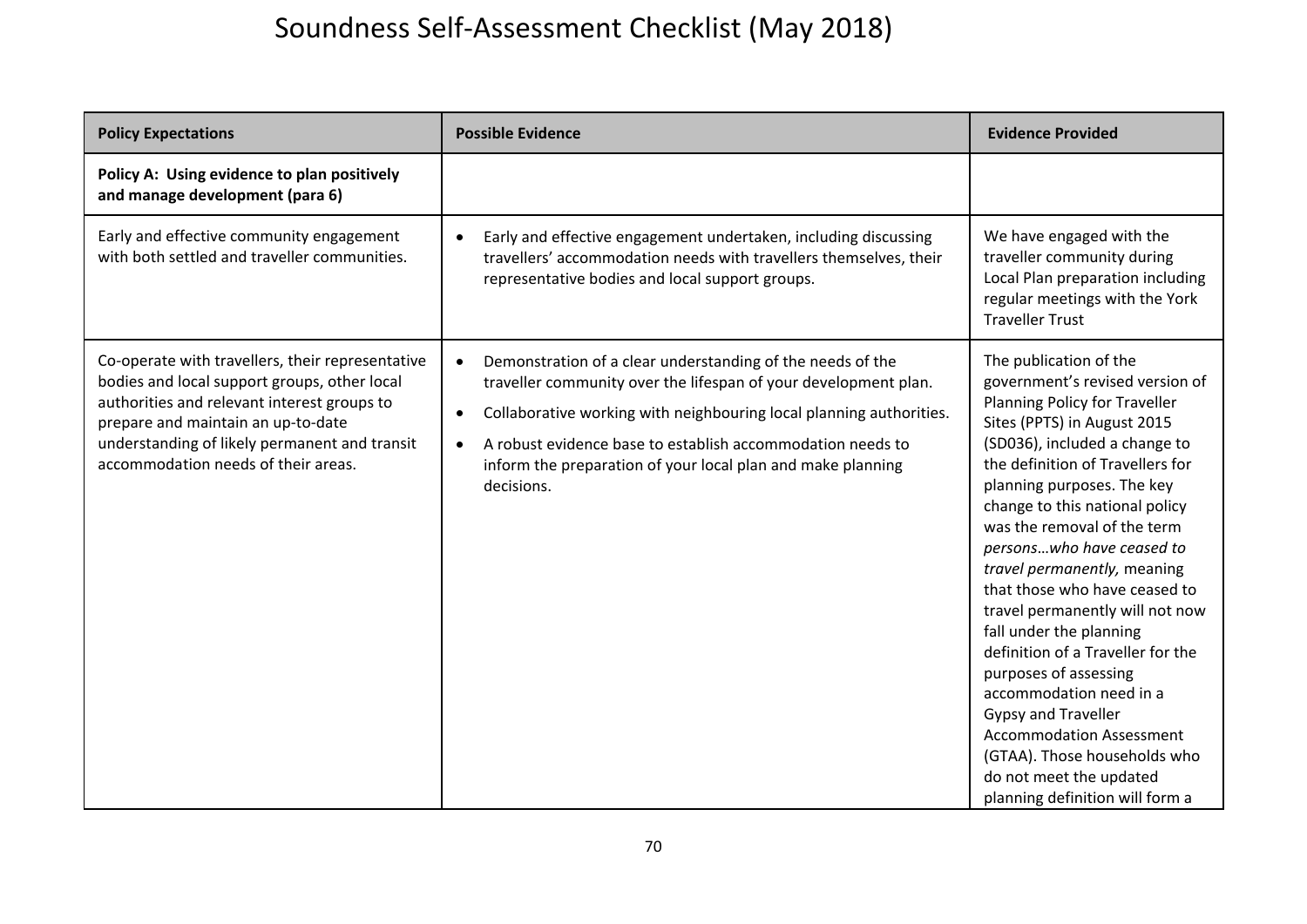| <b>Policy Expectations</b> | <b>Possible Evidence</b> | <b>Evidence Provided</b>                                                                                                                                                                       |
|----------------------------|--------------------------|------------------------------------------------------------------------------------------------------------------------------------------------------------------------------------------------|
|                            |                          | subset of the wider housing<br>need.                                                                                                                                                           |
|                            |                          | In light of this change in<br>national planning policy, the<br>Council commissioned<br>consultants ORS to undertake<br>an update of the 2014 GTAA.                                             |
|                            |                          | The Gypsy and Traveller<br><b>Accommodation Assessment</b><br>Update (2017) SD059 was<br>published as part of the<br>Regulation 18 Pre Publication<br>Draft Consultation in September<br>2017. |
|                            |                          | Necessary revisions to the<br>policy approach to gypsy and<br>travellers in the local plan have<br>been made to reflect the<br>updated evidence base.                                          |
|                            |                          | The Duty to Co-operate<br>Statement sets out how we<br>have worked with neighbouring<br>authorities.                                                                                           |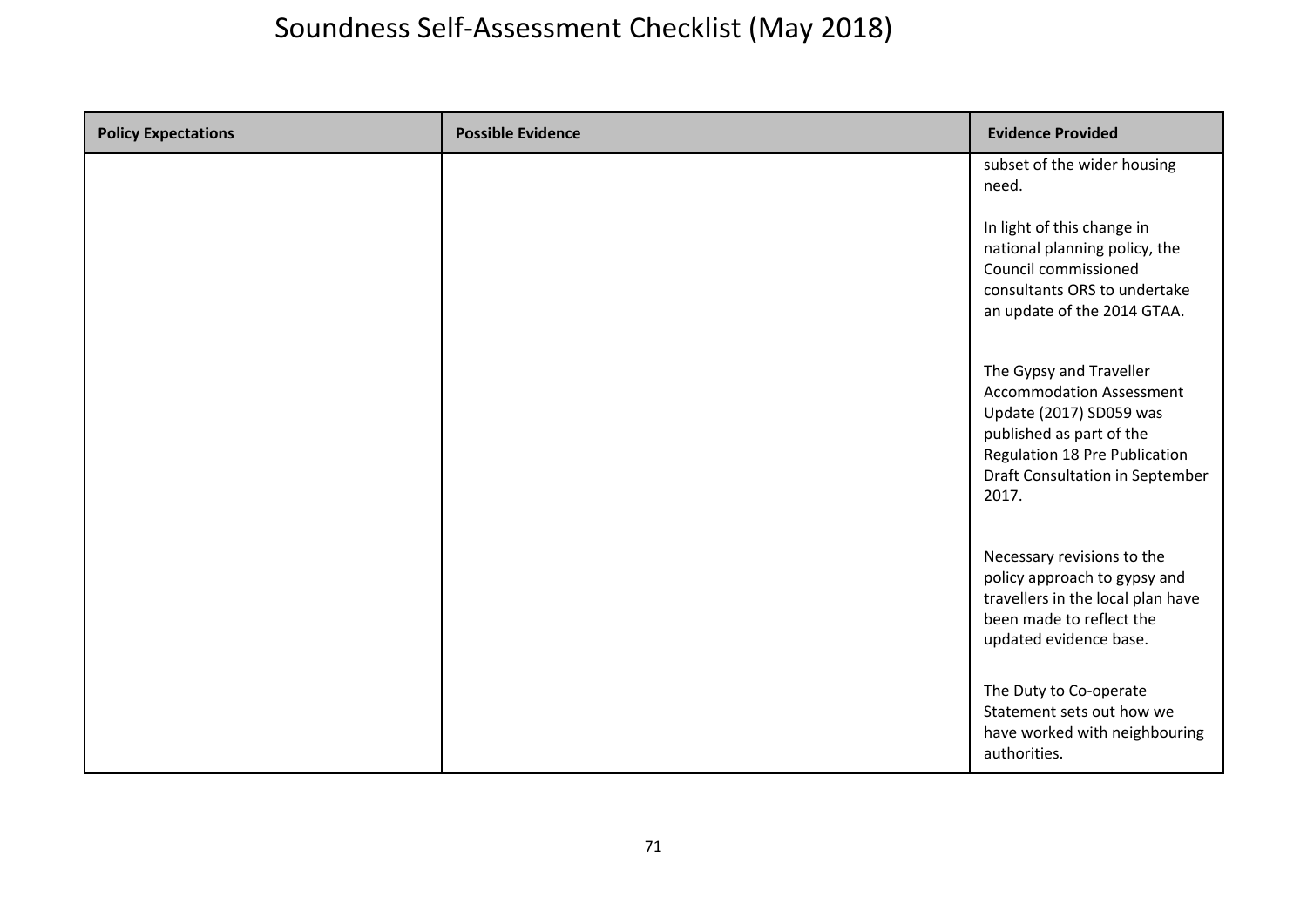| <b>Policy Expectations</b>                                                                                                                                                                                                                                                                                                                                                                                                                   | <b>Possible Evidence</b>                                                                                                                                                                                                                                                                                                                                                                                                                                                                                                                                                          | <b>Evidence Provided</b>                                                                                                                                                                                                                                                                                                                                                                                                                                                                                                                                                                                                                                                                                                                                                                                                                                                                       |
|----------------------------------------------------------------------------------------------------------------------------------------------------------------------------------------------------------------------------------------------------------------------------------------------------------------------------------------------------------------------------------------------------------------------------------------------|-----------------------------------------------------------------------------------------------------------------------------------------------------------------------------------------------------------------------------------------------------------------------------------------------------------------------------------------------------------------------------------------------------------------------------------------------------------------------------------------------------------------------------------------------------------------------------------|------------------------------------------------------------------------------------------------------------------------------------------------------------------------------------------------------------------------------------------------------------------------------------------------------------------------------------------------------------------------------------------------------------------------------------------------------------------------------------------------------------------------------------------------------------------------------------------------------------------------------------------------------------------------------------------------------------------------------------------------------------------------------------------------------------------------------------------------------------------------------------------------|
| Policy B: Planning for traveller sites (paras 7-<br>11)                                                                                                                                                                                                                                                                                                                                                                                      |                                                                                                                                                                                                                                                                                                                                                                                                                                                                                                                                                                                   |                                                                                                                                                                                                                                                                                                                                                                                                                                                                                                                                                                                                                                                                                                                                                                                                                                                                                                |
| Set pitch targets for gypsies and travellers and<br>plot targets for travelling showpeople which<br>address the likely permanent and transit site<br>accommodation needs of travellers in your<br>area, working collaboratively with<br>neighbouring LPAs.<br>Set criteria to guide land supply allocations<br>where there is identified need.<br>Ensure that traveller sites are sustainable<br>economically, socially and environmentally. | Identification, and annual update, of a supply of specific,<br>$\bullet$<br>deliverable sites sufficient to provide 5 years worth of sites against<br>locally set target. Identification of a supply of specific, developable<br>sites or broad locations for growth for years 6-10, and, where<br>possible, for years 11-15.<br>An assessment of the need for traveller sites, and where an unmet<br>$\bullet$<br>need has been demonstrated a supply of specific, deliverable sites<br>been identified.<br>Policy which takes into account criteria a-h of para 11<br>$\bullet$ | Table 5.3 of the Publication<br>Draft Local Plan (page 109)<br>CD001 is taken from the City of<br>York Gypsy and Travellers<br><b>Accommodation Assessment</b><br>Update (2017) SD059 and<br>summarises the number of<br>households in York which do<br>and do not meet the revised<br>definition for travellers as per<br>the Planning Policy for<br>Travellers (2015) SD036.<br>There are 3 households<br>identified that meet the<br>planning definition (including<br>10% of unknown need) and a<br>further 44 that do not meet the<br>planning definition (including<br>90% of unknown need).<br>The proposed policy approach<br>to address the needs of Gypsies,<br><b>Travellers and Showpeople</b><br>(Policies H5 and H6 of the Plan)<br>is split into different parts. The<br>first part states that the existing<br>sites will be safeguarded unless<br>it can be demonstrated that |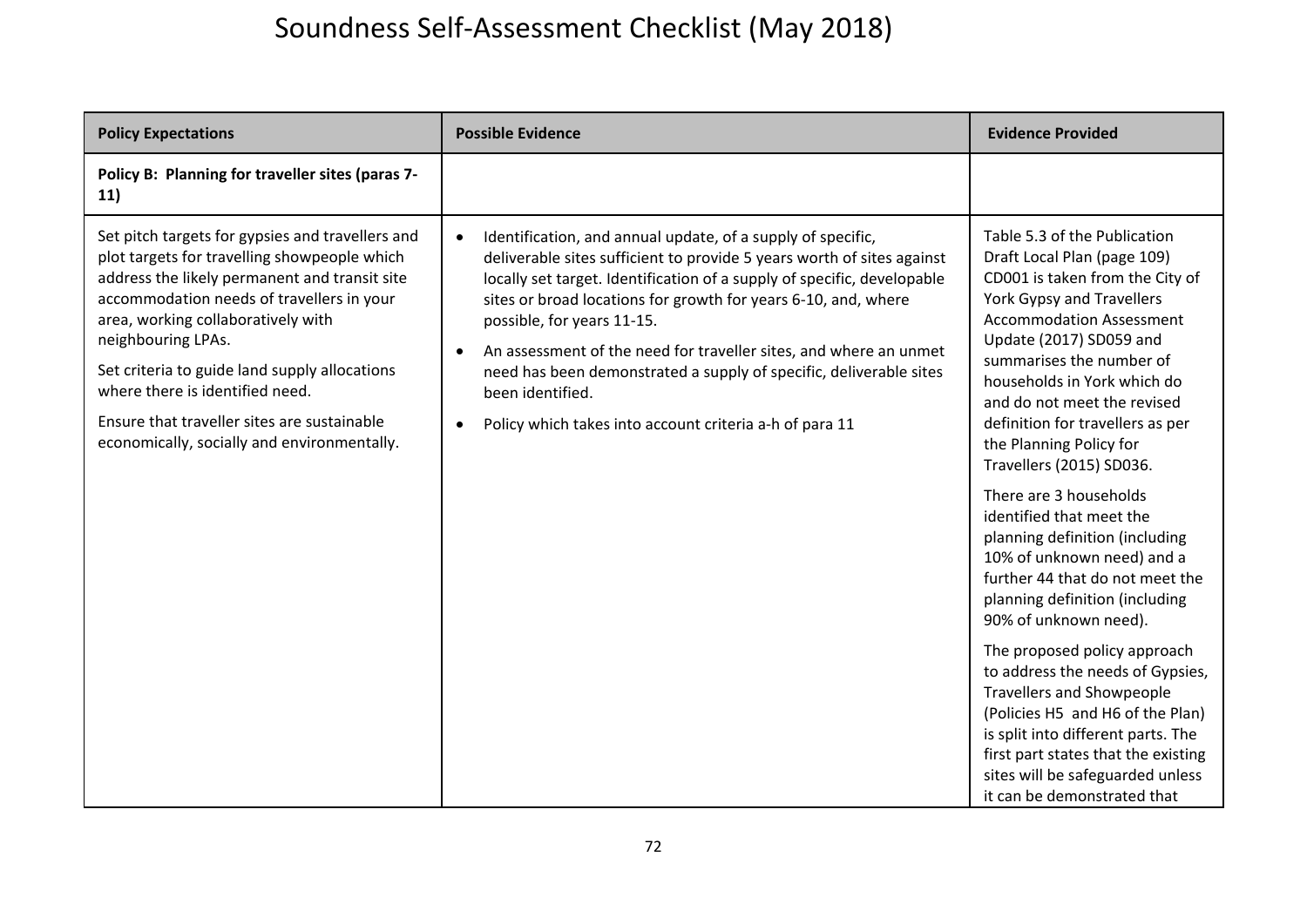| <b>Policy Expectations</b> | <b>Possible Evidence</b> | <b>Evidence Provided</b>                                                                                                                                                                                                                                                                                                                                                                                                                                                                                                                                                                                                                                                                                                                                                                                                                                    |
|----------------------------|--------------------------|-------------------------------------------------------------------------------------------------------------------------------------------------------------------------------------------------------------------------------------------------------------------------------------------------------------------------------------------------------------------------------------------------------------------------------------------------------------------------------------------------------------------------------------------------------------------------------------------------------------------------------------------------------------------------------------------------------------------------------------------------------------------------------------------------------------------------------------------------------------|
|                            |                          | they are no longer needed or<br>that alternative provision is to<br>be provided elsewhere. The<br>second part sets out the<br>approach for those households<br>who have been identified in the<br>GTAA Update as meeting the<br>definition. The draft local plan<br>policy states that the Council<br>will identify additional site<br>provision within the existing<br>Local Authority sites. The third<br>part addresses the needs of<br>those households who do not<br>meet the planning definition.<br>The proposed approach is to<br>meet the need either as a part<br>of strategic site provision,<br>through the provision of<br>alternative land that meets the<br>criteria set out in part (c) of the<br>policy or through commuted<br>sum payments arising from such<br>development to contribute<br>towards development of pitches<br>elsewhere. |
|                            |                          | The policy includes a hierarchy<br>for the calculation of pitch<br>requirements based on the<br>number of dwellings on the<br>strategic sites ranging from 2                                                                                                                                                                                                                                                                                                                                                                                                                                                                                                                                                                                                                                                                                                |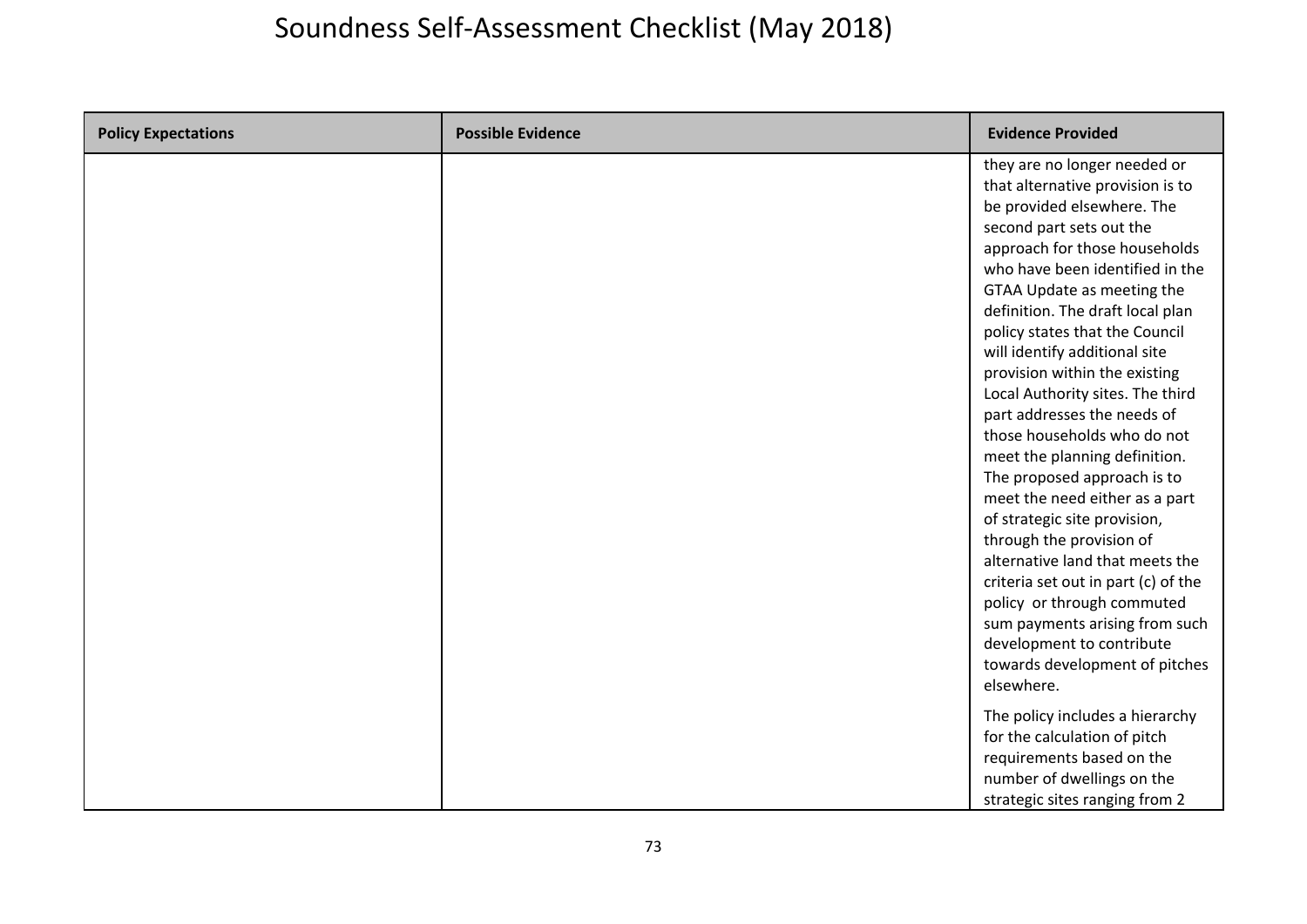| <b>Policy Expectations</b>                                                                                                                                                      | <b>Possible Evidence</b> | <b>Evidence Provided</b>                                                                                                                                                                                                                                                                                                                                                             |
|---------------------------------------------------------------------------------------------------------------------------------------------------------------------------------|--------------------------|--------------------------------------------------------------------------------------------------------------------------------------------------------------------------------------------------------------------------------------------------------------------------------------------------------------------------------------------------------------------------------------|
|                                                                                                                                                                                 |                          | pitches on sites of between 100-<br>499 dwellings to 6 pitches on<br>sites of 2000 or more dwellings.                                                                                                                                                                                                                                                                                |
| Policy C: Sites in rural areas and the<br>countryside (para 12)                                                                                                                 |                          |                                                                                                                                                                                                                                                                                                                                                                                      |
| When assessing the suitability of sites in rural<br>or semi-rural settings LPAs should ensure that<br>the scale of such sites do not dominate the<br>nearest settled community. |                          | This has been taken into<br>account through the site<br>selection process for the<br>strategic housing sites allocated<br>which will need to provide for<br>those gyspy and travellers who<br>do not meet the planning<br>definition either on site, on an<br>alternative site which meets the<br>criteria set out within part c of<br>policy H5 or through commuted<br>sum payment. |
|                                                                                                                                                                                 |                          | Site assessments for sites<br>previously identified as<br>potential sites for gyspy and<br>traveller and travelling<br>showpeople in earlier drafts of<br>the Local Plan which were<br>subsequently removed are<br>detailed in the Gypsy, Roma<br><b>Traveller and Travelling</b><br>Showpeople Site Identification<br>Study (2014) SD060                                            |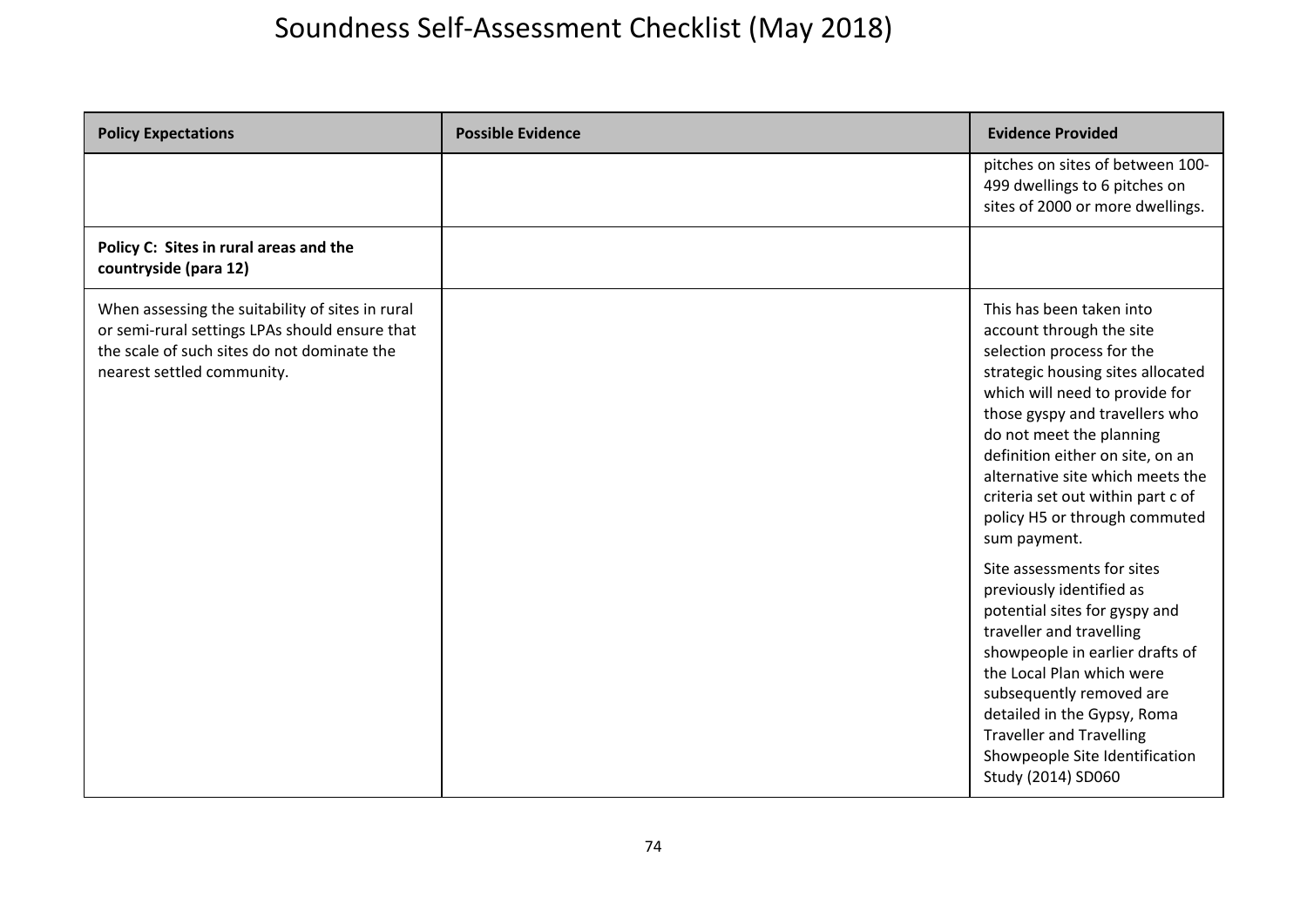| <b>Policy Expectations</b>                                                                                                                                                                                                | <b>Possible Evidence</b>                                                                                                                                | <b>Evidence Provided</b>                                                                                                                                                                                                                                                                                                                                      |
|---------------------------------------------------------------------------------------------------------------------------------------------------------------------------------------------------------------------------|---------------------------------------------------------------------------------------------------------------------------------------------------------|---------------------------------------------------------------------------------------------------------------------------------------------------------------------------------------------------------------------------------------------------------------------------------------------------------------------------------------------------------------|
|                                                                                                                                                                                                                           |                                                                                                                                                         | The remaining showpeople site<br>allocation - Site SP1 The Stable,<br>Elvington is allocated for 3<br>further plots over the plan<br>period to cater for the future<br>expansion of the existing family.                                                                                                                                                      |
|                                                                                                                                                                                                                           |                                                                                                                                                         | The site assessment for this site<br>is set out in the Gypsy, Roma<br><b>Traveller and Travelling</b><br>Showpeople Site Identification<br>Study (2014) SD060 and<br>through the Site Selection<br>process specifically in the<br><b>Further Sites Consultation</b><br>(2014) (SD015 A and B) and the<br><b>Preferred Sites Consultation</b><br>(2016) SD018. |
| Policy D: Rural exception sites (para 13)                                                                                                                                                                                 |                                                                                                                                                         |                                                                                                                                                                                                                                                                                                                                                               |
| If there is a lack of affordable land to meet<br>local traveller needs, LPAs in rural areas, where<br>viable and practical, should consider allocating<br>and releasing sites solely for affordable<br>travellers' sites. | If a rural exception site policy is used, and if so clarity that such sites<br>$\bullet$<br>shall be used for affordable traveller sites in perpetuity. | No rural exception sites<br>proposed.                                                                                                                                                                                                                                                                                                                         |
| Policy E: Traveller sites in Green Belt (paras<br>$14-15)$                                                                                                                                                                |                                                                                                                                                         |                                                                                                                                                                                                                                                                                                                                                               |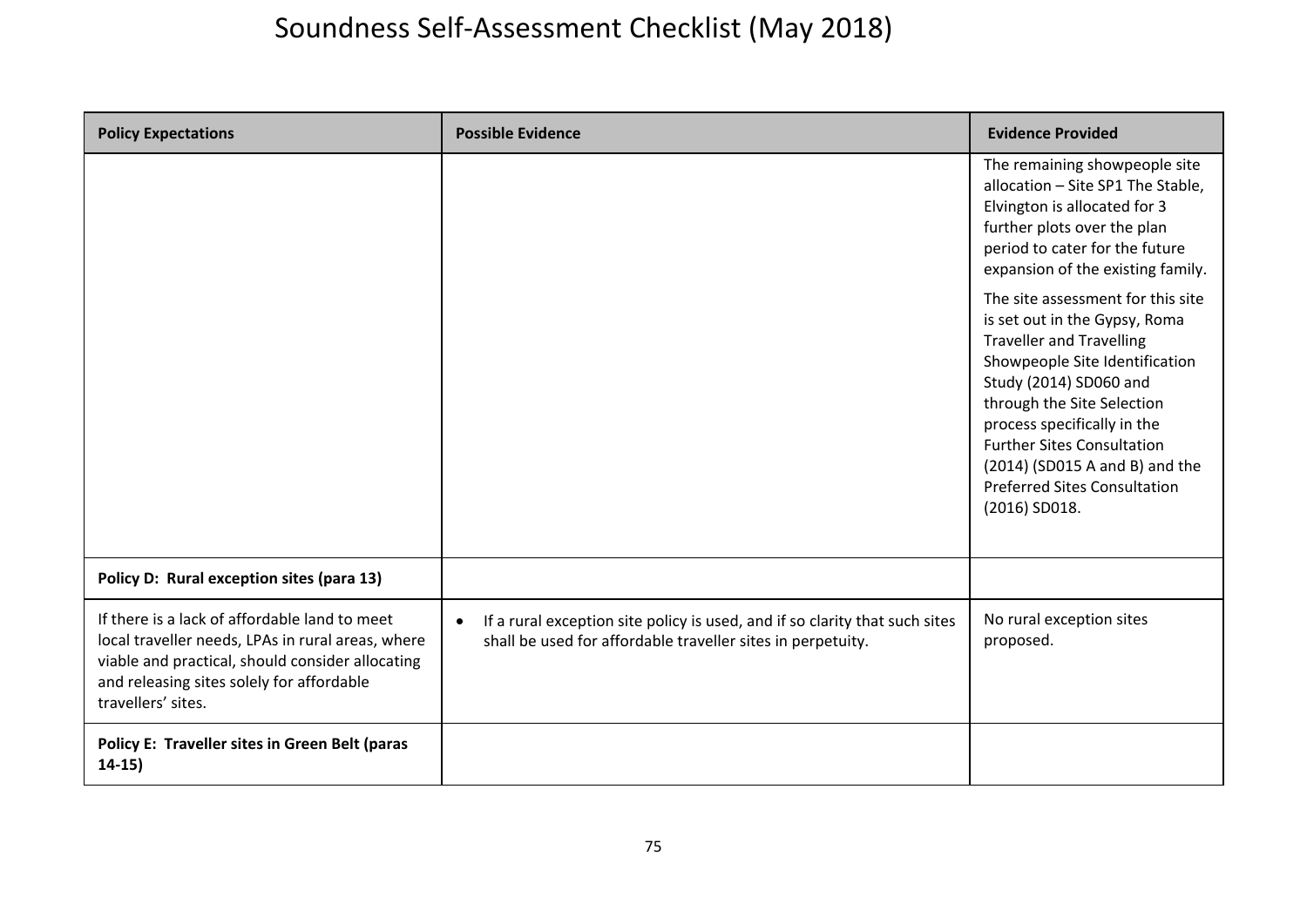| <b>Policy Expectations</b>                                                                                                                                                                                                                    | <b>Possible Evidence</b>                                                                                                                                          | <b>Evidence Provided</b>                                                                                                                                                                                                                                                                                                                  |
|-----------------------------------------------------------------------------------------------------------------------------------------------------------------------------------------------------------------------------------------------|-------------------------------------------------------------------------------------------------------------------------------------------------------------------|-------------------------------------------------------------------------------------------------------------------------------------------------------------------------------------------------------------------------------------------------------------------------------------------------------------------------------------------|
| Traveller sites (both permanent and<br>temporary) in the Green Belt are inappropriate<br>development.<br>Exceptional limited alteration to the defined<br>Green Belt boundary (which might be to<br>accommodate a site inset within the Green | Green Belt boundary revisions made in response to a specific<br>$\bullet$<br>identified need for a traveller site, undertaken through the plan<br>making process. | The showpeople site allocation<br>- Site SP1 The Stable, Elvington<br>is allocated for 3 further plots<br>over the plan period to cater for<br>the future expansion of the<br>existing family.                                                                                                                                            |
| Belt) to meet a specific, identified need for a<br>traveller site  should be done only through<br>the plan-making process.                                                                                                                    |                                                                                                                                                                   | Whilst the site was identified in<br>the Regional Spatial Strategy<br>(RSS) saved policies CD021 as<br>within the general extent of<br>York's greenbelt the site is not<br>included within the proposed<br>defined Greenbelt as depicted<br>on the Policies Map.                                                                          |
|                                                                                                                                                                                                                                               |                                                                                                                                                                   | Site assessments for sites<br>previously identified as<br>potential sites for gyspy and<br>traveller and travelling<br>showpeople in earlier drafts of<br>the Local Plan which were<br>subsequently removed are<br>detailed in the Gypsy, Roma<br><b>Traveller and Travelling</b><br>Showpeople Site Identification<br>Study (2014) SD060 |
|                                                                                                                                                                                                                                               |                                                                                                                                                                   | The site assessment for this site<br>is set out in the Gypsy, Roma<br><b>Traveller and Travelling</b><br>Showpeople Site Identification                                                                                                                                                                                                   |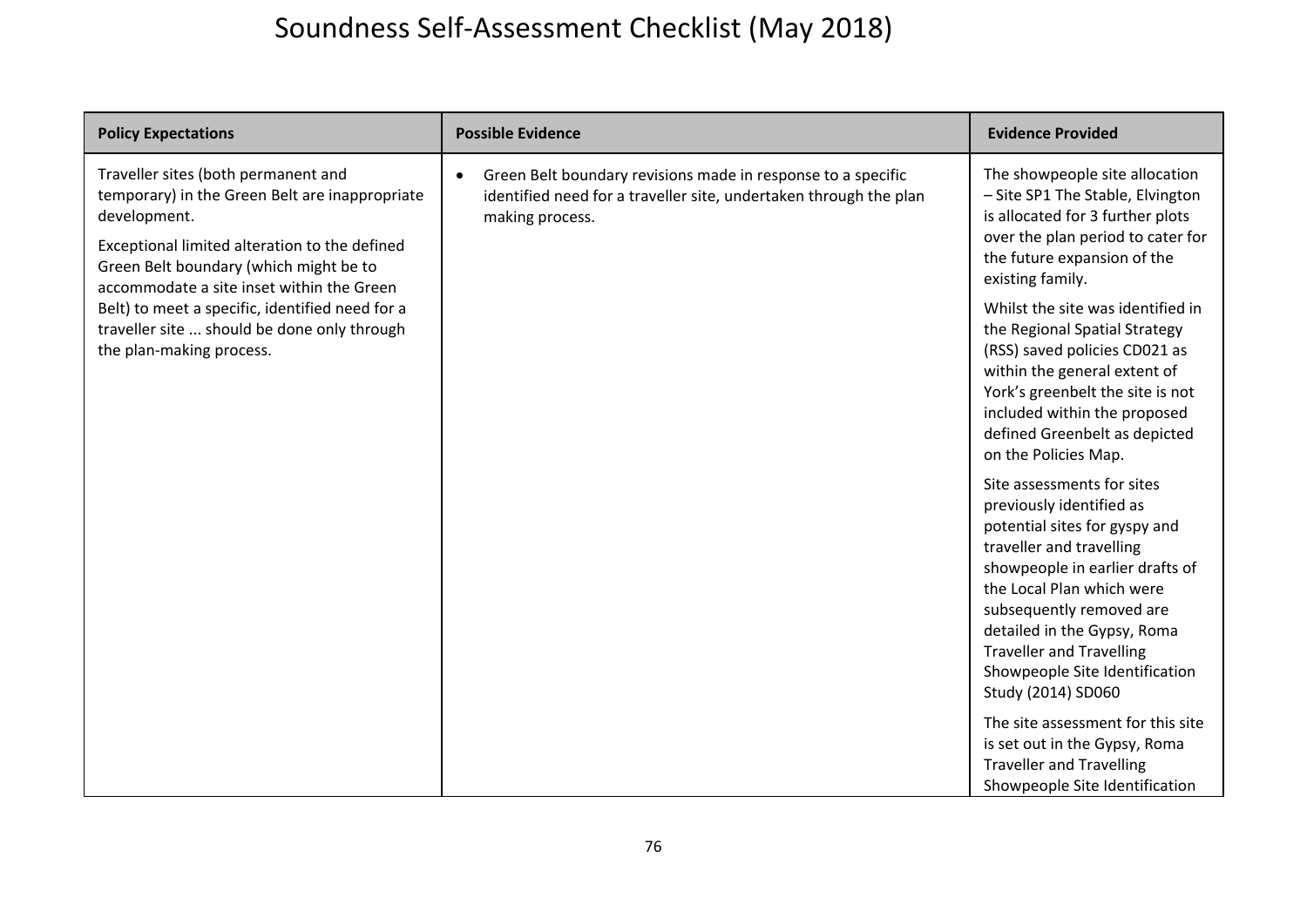| <b>Policy Expectations</b>                                                                                                                                                                                                                      | <b>Possible Evidence</b>                                                                                                                                                                                                                                                                                                 | <b>Evidence Provided</b>                                                                                                                                                                                                                                                                                                                  |
|-------------------------------------------------------------------------------------------------------------------------------------------------------------------------------------------------------------------------------------------------|--------------------------------------------------------------------------------------------------------------------------------------------------------------------------------------------------------------------------------------------------------------------------------------------------------------------------|-------------------------------------------------------------------------------------------------------------------------------------------------------------------------------------------------------------------------------------------------------------------------------------------------------------------------------------------|
|                                                                                                                                                                                                                                                 |                                                                                                                                                                                                                                                                                                                          | Study (2014) and through the<br>Site Selection process<br>specifically in the Further Sites<br>Consultation (2014) (SD015A<br>and B) and the Preferred Sites<br>Consultation (2016) SD018.                                                                                                                                                |
| Policy F: Mixed planning use traveller sites<br>(paras 16-18)                                                                                                                                                                                   |                                                                                                                                                                                                                                                                                                                          |                                                                                                                                                                                                                                                                                                                                           |
| Local planning authorities should consider,<br>wherever possible, including traveller sites<br>suitable for mixed residential and business<br>uses, having regard to the safety and amenity<br>of the occupants and neighbouring residents.     | Consideration of the need for sites for mixed residential and<br>$\bullet$<br>business use (having regard to safety and amenity of the occupants<br>and neighbouring residents), or separate sites in close proximity to<br>one another.<br>N.B. Mixed use should not be permitted on rural exception sites<br>$\bullet$ | Site assessments for sites<br>previously identified as<br>potential sites for gyspy and<br>traveller and travelling<br>showpeople in earlier drafts of<br>the Local Plan which were<br>subsequently removed are<br>detailed in the Gypsy, Roma<br><b>Traveller and Travelling</b><br>Showpeople Site Identification<br>Study (2014) SD060 |
| Policy G: Major development projects (para<br>19)                                                                                                                                                                                               |                                                                                                                                                                                                                                                                                                                          |                                                                                                                                                                                                                                                                                                                                           |
| Local planning authorities should work with the<br>planning applicant and the affected traveller<br>community to identify a site or sites suitable<br>for relocation of the community if a major<br>development proposal requires the permanent | Where a major development proposal requires the permanent or<br>$\bullet$<br>temporary relocation of a traveller site, the identification of a site<br>or sites suitable for re-location of the community.                                                                                                               | N/A                                                                                                                                                                                                                                                                                                                                       |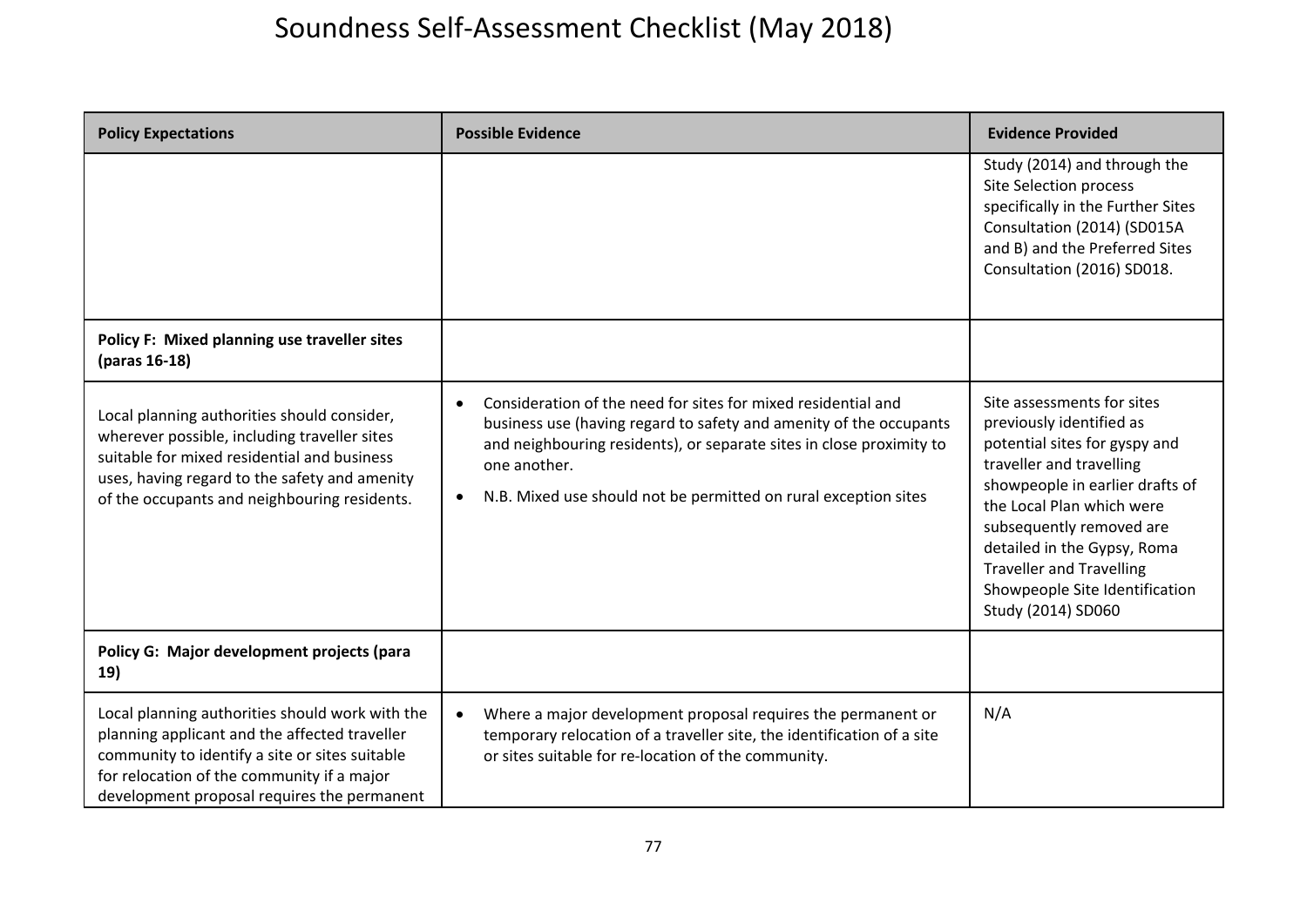| <b>Policy Expectations</b>                   | <b>Possible Evidence</b> | <b>Evidence Provided</b> |
|----------------------------------------------|--------------------------|--------------------------|
| or temporary relocation of a traveller site. |                          |                          |

### Soundness Self‐Assessment Checklist

#### Integration of marine and terrestrial planning

As the UK marine area and marine plan area boundaries extend up to the level of mean high water spring tides while terrestrial planning boundaries generally extend to mean low water spring tides (including estuaries), the marine plan area will physically overlap with that of some terrestrial plan. Local authorities with any tidal frontage, even if far inland and not conventionally regarded as coastal, must therefore take full account of the MMO, the MPS and marine plans under S.58 of the Marine and Coastal Access Act and the Duty to Co-operate in Section 110 of the Localism Act 2011. A full list of the local planning authorities whose areas overlap with the UK marine area appears in Appendix One.

Furthermore, the Duty to Co-Operate requires all local planning authorities, even if landlocked, to take account, where relevant, of the MMO's plans and activities when preparing their Local Plans. Finally, the NPPF requires LPAs to take the MPS into account under the tests of soundness (specifically, to test if an emerging DPD is consistent with national policy, which includes the MPS).

The Marine and Coastal Access Act 2009 (the Act) provided for the introduction of <sup>a</sup> marine planning system for England's inshore and offshore marine area, establishing the Secretary of State as the Marine Planning Authority for these areas. The Act also provided for the establishment of the Marine Management Organisation (MMO) and for the Secretary of State to delegate various planning functions. The planning functions including preparation and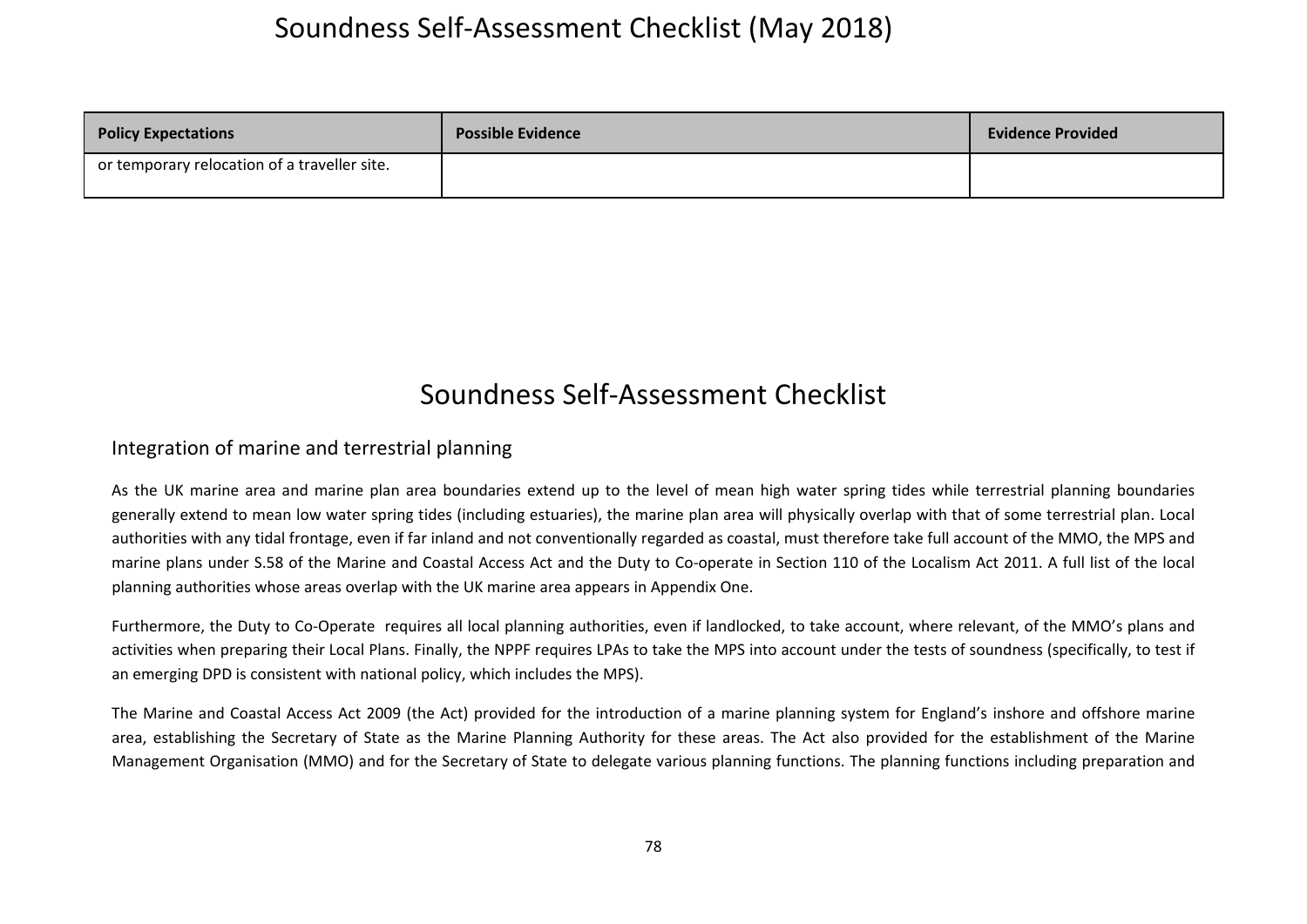review were delegated to the MMO in 2010. The Act also provided for the adoption of the UK Marine Policy Statement (MPS). The MPS was adopted on 18 March 2011 and provides the policy framework for marine planning and for all decisions likely to affect the marine area.

There are eleven plan areas in English waters, for each of which <sup>a</sup> Marine Plan will be prepared by the MMO and adopted by the Secretary of State for the Environment, Food and Rural Affairs.

In practical terms, all activities undertaken in the marine area require land based infrastructure, without which our ability to benefit economically and socially from activities in the marine area would be extremely limited.

The UK Government's vision for the marine environment, as articulated in the MPS, is:

'clean, healthy, safe, productive and biologically diverse oceans and seas'.

In the absence of <sup>a</sup> marine plan prepared by the MMO and adopted by the Secretary of State the MPS is the relevant marine policy document. Where <sup>a</sup> marine plan has been adopted both the MPS and the Marine Plan are relevant marine policy documents for the marine plan area.

As articulated in the Marine and Coastal Act and the MPS, the Government aims for the MPS and marine planning systems to sit alongside and interact with existing planning regimes across the UK. Specifically, s.58 of the Marine and Coastal Access Act requires all<sup>2</sup> public bodies to:

- take authorisation or enforcement decisions that affect or might affect the UK marine area in accordance with the MPS and relevant Marine Plans, unless relevant considerations indicate otherwise
- $\bullet$ • state their reasons where authorisation or enforcement decisions are not taken in accordance with the MPS and relevant Marine Plans
- $\bullet$  have regard to the MPS and relevant Marine Plans when taking decisions that affect or might affect the UK marine area which are not authorisation or enforcement decisions $^3$

In addition, the MPS seeks integration of marine planning and the terrestrial planning system through:

Consistency between marine and terrestrial policy documents and guidance

 $^{2}$  Like the Duty to Co-Operate, no distinction is made by the Marine and Coastal Access Act between public authorities with a tidal frontage and those without. Emphasis is placed on the likelihood of the decision being made affecting the marine area.<br><sup>3</sup> For example, decisions about what representations they should make as a consultee or about what action they should carry out th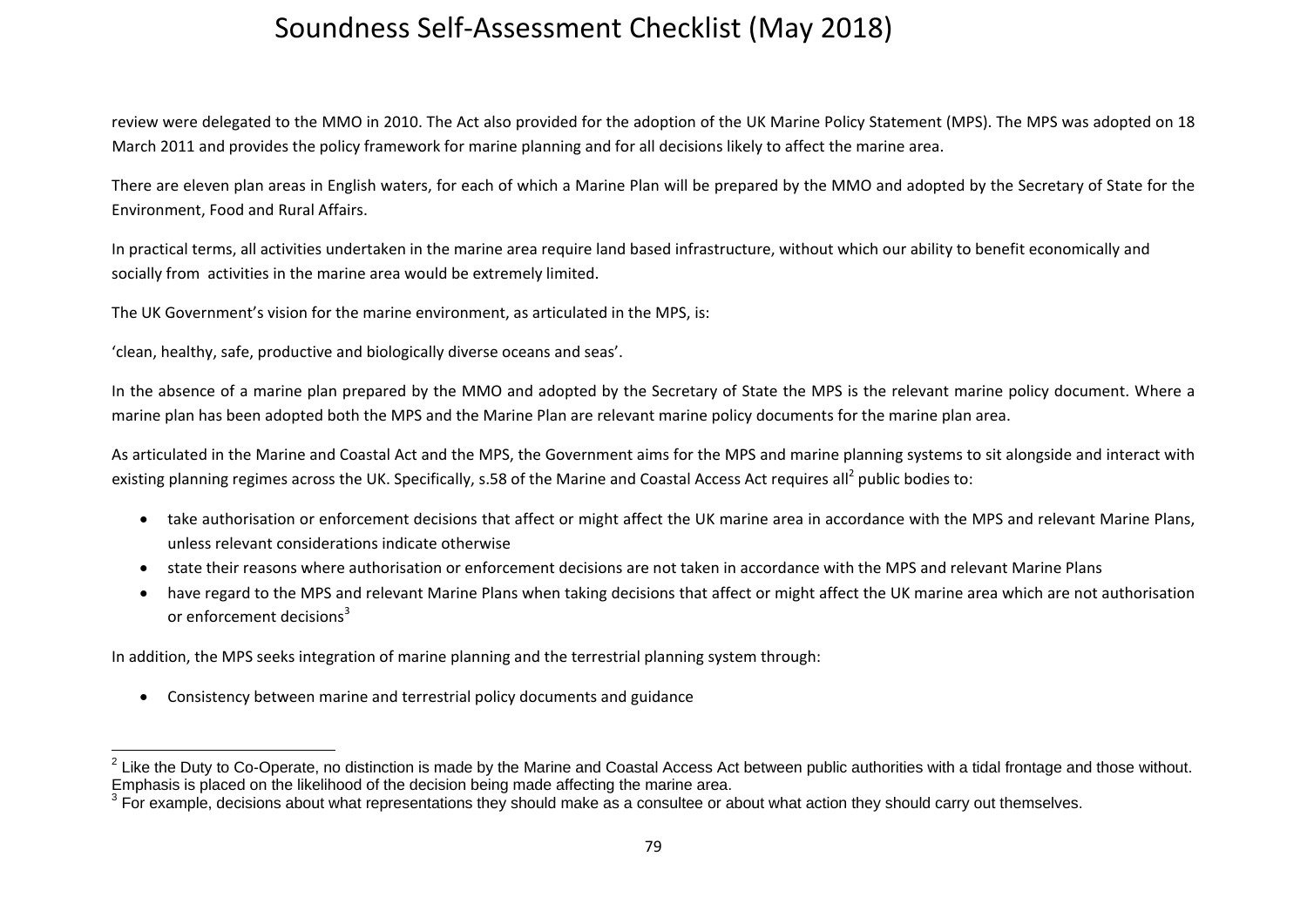$\bullet$  Liaison between respective responsible authorities for terrestrial and marine planning, including in plan development, implementation and review stages

 Sharing the evidence base and data where relevant and appropriate so as to achieve consistency in the data used in plan making and decisions These aims are further supported by footnote 36 in the NPPF.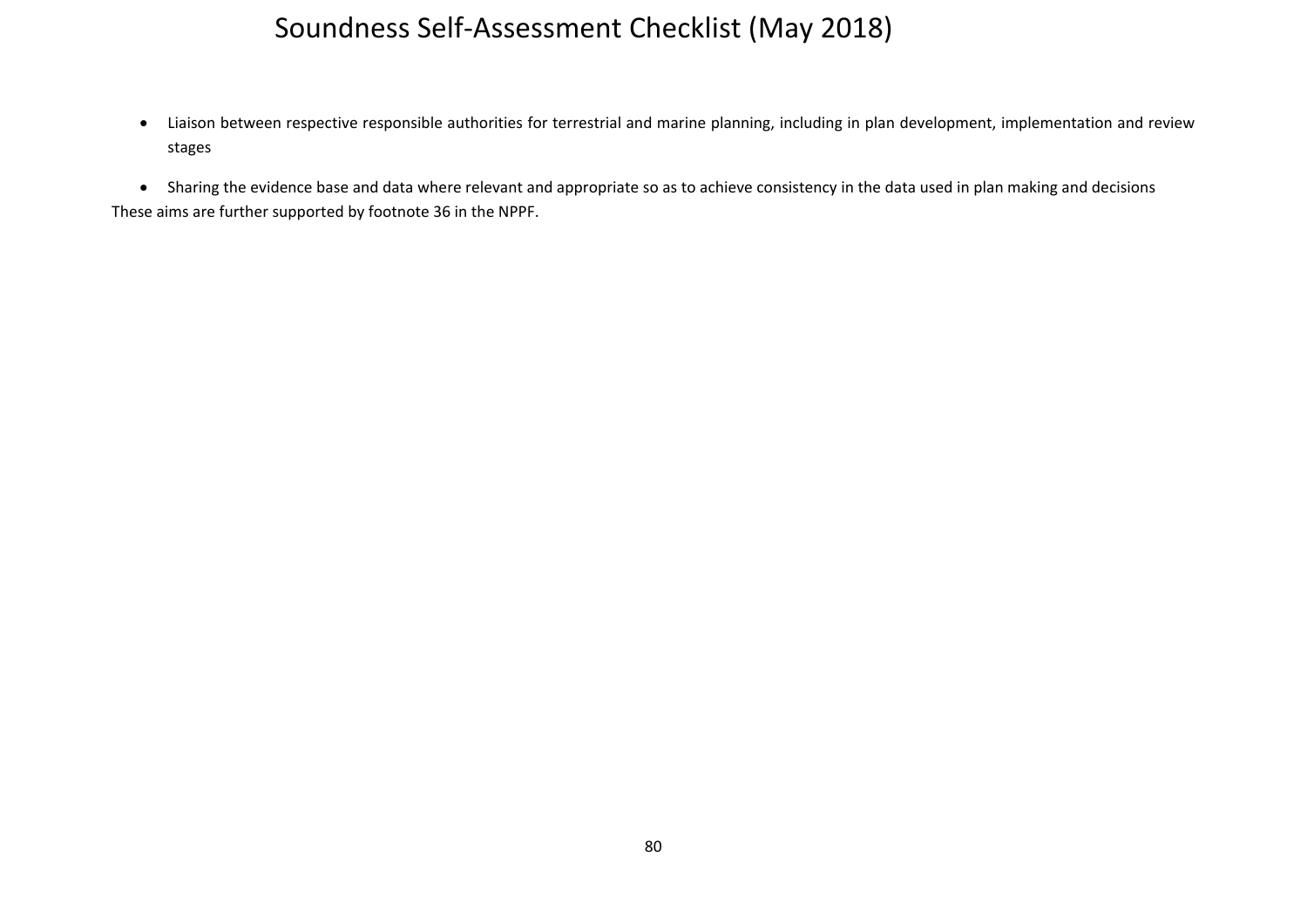| <b>Policy Expectations</b>                                                  | <b>Possible Evidence</b>                                                                                                                                                                                                                                                                  | <b>Evidence Provided</b>                                                                                                                                                                                                                                                                                                                                                                  |  |
|-----------------------------------------------------------------------------|-------------------------------------------------------------------------------------------------------------------------------------------------------------------------------------------------------------------------------------------------------------------------------------------|-------------------------------------------------------------------------------------------------------------------------------------------------------------------------------------------------------------------------------------------------------------------------------------------------------------------------------------------------------------------------------------------|--|
|                                                                             | Key requirements under the Duty to Co-Operate                                                                                                                                                                                                                                             |                                                                                                                                                                                                                                                                                                                                                                                           |  |
| Consistency between marine and terrestrial<br>policy documents and guidance | Demonstration of consistency of aim between relevant local plan<br>$\bullet$<br>policies and marine policy documents (i.e. the MPS and any<br>relevant adopted marine plans)<br>Proof of collaborative working with the MMO and that the MPS has<br>$\bullet$<br>been taken into account. | York is an overlapping authority<br>for the North East Inshore<br>Marine area with approximately<br>1km within our administrative<br>boundary on the River Ouse<br>between Naburn Lock and the<br>outer boundary of the City of<br>York Local Authority boundary.                                                                                                                         |  |
|                                                                             |                                                                                                                                                                                                                                                                                           | The emerging policies for this<br>marine area as set out in the UK<br>Marine Policy Statement (2011)<br>and the emerging Marine Plan<br>for the North East Inshore Area<br>are in general conformity with<br>policies in the York Plan. In<br>addition we have considered<br>the functional links and effects<br>on the River Humber as part of<br>the Habitats Regulation<br>Assessment. |  |
|                                                                             |                                                                                                                                                                                                                                                                                           | All issues in relation to the River<br>Humber have been screened<br>out as part of the HRA including:                                                                                                                                                                                                                                                                                     |  |
|                                                                             |                                                                                                                                                                                                                                                                                           | Mobile species<br>(breeding and non-<br>breeding birds, grey<br>seals and lamprey and<br>bullhead populations;<br>and                                                                                                                                                                                                                                                                     |  |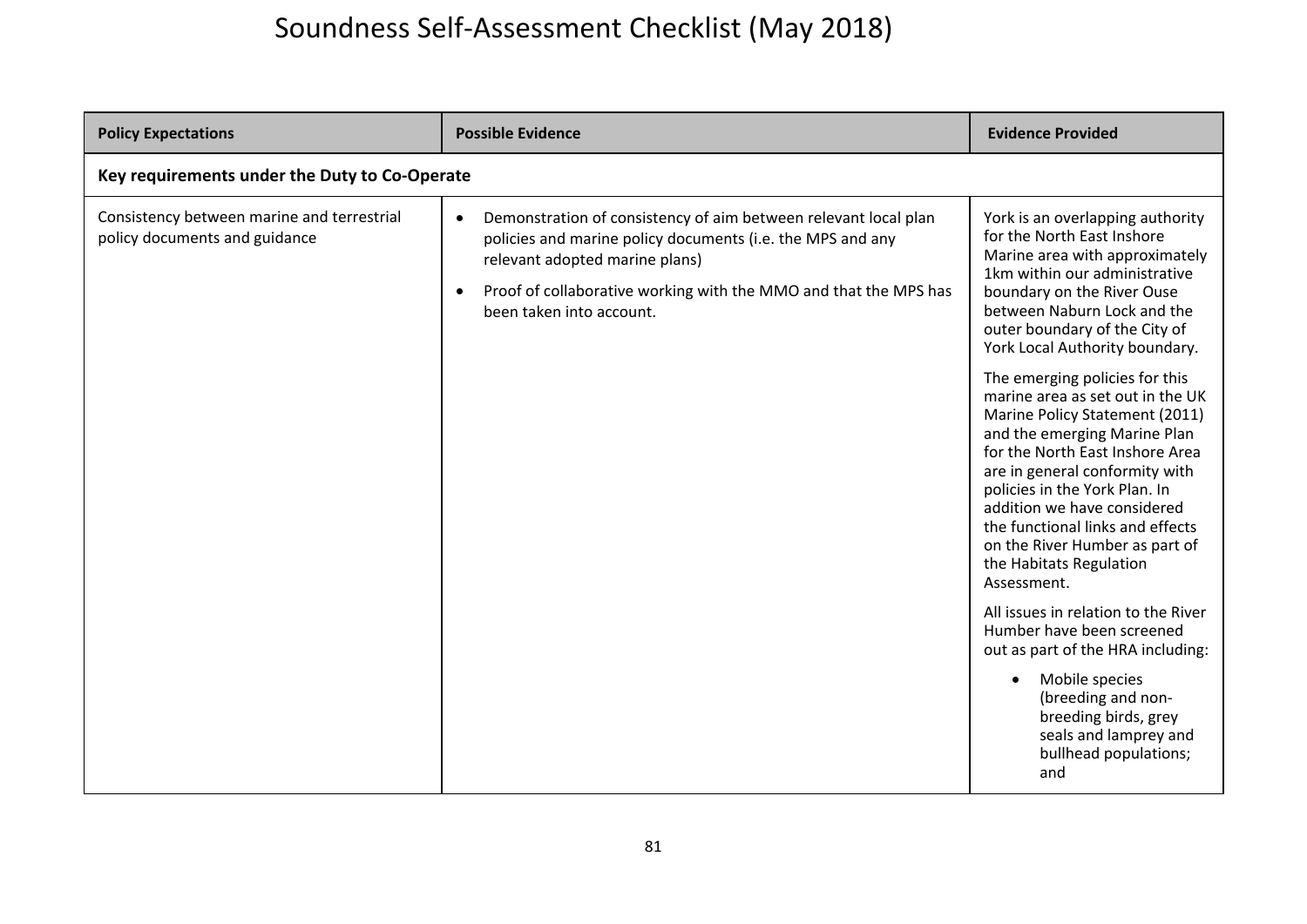| <b>Policy Expectations</b>                                                                                                                                       | <b>Possible Evidence</b>                                                                                                                                                                                                                                                                                                                                                                                                                                                    | <b>Evidence Provided</b>                                                                                              |
|------------------------------------------------------------------------------------------------------------------------------------------------------------------|-----------------------------------------------------------------------------------------------------------------------------------------------------------------------------------------------------------------------------------------------------------------------------------------------------------------------------------------------------------------------------------------------------------------------------------------------------------------------------|-----------------------------------------------------------------------------------------------------------------------|
|                                                                                                                                                                  |                                                                                                                                                                                                                                                                                                                                                                                                                                                                             | Recreation.<br>$\bullet$<br>Please refer to the Habitat<br>Regulation Assessment (2018)<br>CD012 for further details. |
| Liaison between respective authorities<br>responsible for terrestrial and marine planning,<br>including in plan development, implementation<br>and review stages | Early and effective policy development engagement undertaken,<br>$\bullet$<br>including discussions with the MMO<br>Evidence of iteration of policies and plans as a result of engagement<br>$\bullet$<br>with the MMO<br>Evidence of engagement with the MMO in relation to monitoring,<br>-<br>implementation and throughout the policy cycle<br>Support of integrated coastal management (ICM) in coastal areas in<br>$\bullet$<br>line with the requirements of the MPS | N/A See above                                                                                                         |
| Sharing the evidence base and data where<br>relevant and appropriate so as to achieve<br>consistency in the data used in plan making<br>and decisions            | Evidence that the LPA has shared or provided relevant data to the<br>$\bullet$<br>MMO that can help inform Marine Plans or MPS review<br>Demonstration that local plan policy has been underpinned by data<br>- 0<br>provided by the MMO or the MPS<br>Explicit cross-referencing in local plan to MPS, the MMO, their<br>$\bullet$<br>roles, and relevant marine plans                                                                                                     | N/A See above                                                                                                         |
| Marine Policy Statement- Chapter 2: General Principles for Decision-Making <sup>4</sup>                                                                          |                                                                                                                                                                                                                                                                                                                                                                                                                                                                             |                                                                                                                       |

<sup>&</sup>lt;sup>4</sup> As the Marine Policy Statement was not targeted specifically at terrestrial planning authorities, some of its sections are, in practice, relevant to marine planning authorities only and/or there is already a comprehensive policy framework governing terrestrial development (e.g. energy infrastructure), Where this is considered to be the case, i.e. where it is considered likely that a terrestrial planning DPD would be found sound without referencing that section, the section in question has been omitted from this checklist.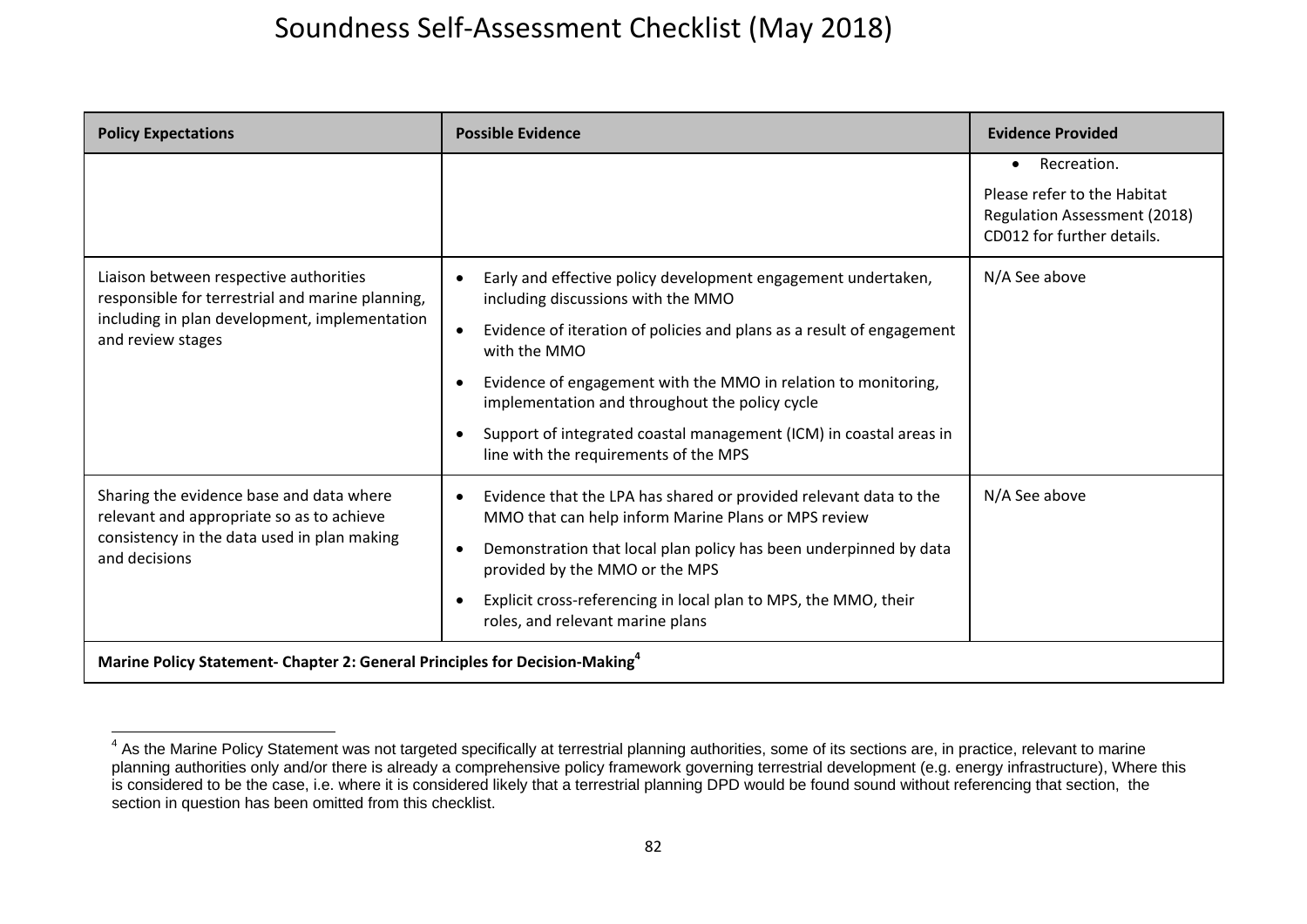| <b>Policy Expectations</b>                                                                                                                                                         | <b>Possible Evidence</b>                                                                                                                                                                 | <b>Evidence Provided</b> |
|------------------------------------------------------------------------------------------------------------------------------------------------------------------------------------|------------------------------------------------------------------------------------------------------------------------------------------------------------------------------------------|--------------------------|
| Sections 2.1 -2.2: The UK vision for the<br>marine environment                                                                                                                     |                                                                                                                                                                                          |                          |
| The UK vision for the marine<br>environment ('clean, healthy, safe,<br>productive and biologically diverse<br>oceans and seas')<br>Achieving the vision through marine<br>planning | Reference in DPD where appropriate to UK vision for the marine<br>$\bullet$<br>environment<br>Contribution to the vision through local plan policies and<br>$\bullet$<br>supporting text | N/A See above            |
| Section 2.4: Considering benefits and<br>adverse effects in marine planning                                                                                                        |                                                                                                                                                                                          |                          |
| Consider benefits and adverse effects<br>of plan policies                                                                                                                          | Consideration of benefits and adverse effects of policy on the<br>marine area as appropriate within the DPD's sustainability appraisal                                                   | N/A See above            |
| Section 2.5: Economic, social and<br>environmental considerations                                                                                                                  | $\bullet$                                                                                                                                                                                |                          |
| Contribute to the objectives of relevant<br><b>EU Directives (Marine Strategy</b><br>Framework Directive and Water<br>Framework Directive)                                         | Reference to relevant EU Directives in DPD and sustainability<br>appraisal<br>Consideration of contribution of DPD policies to the objectives of<br>$\bullet$<br>relevant EU Directives  | N/A See above            |
| Marine Policy Statement- Chapter 3: Policy Objectives for Key Activities                                                                                                           |                                                                                                                                                                                          |                          |
| <b>3.1 Marine Protected Areas</b>                                                                                                                                                  |                                                                                                                                                                                          |                          |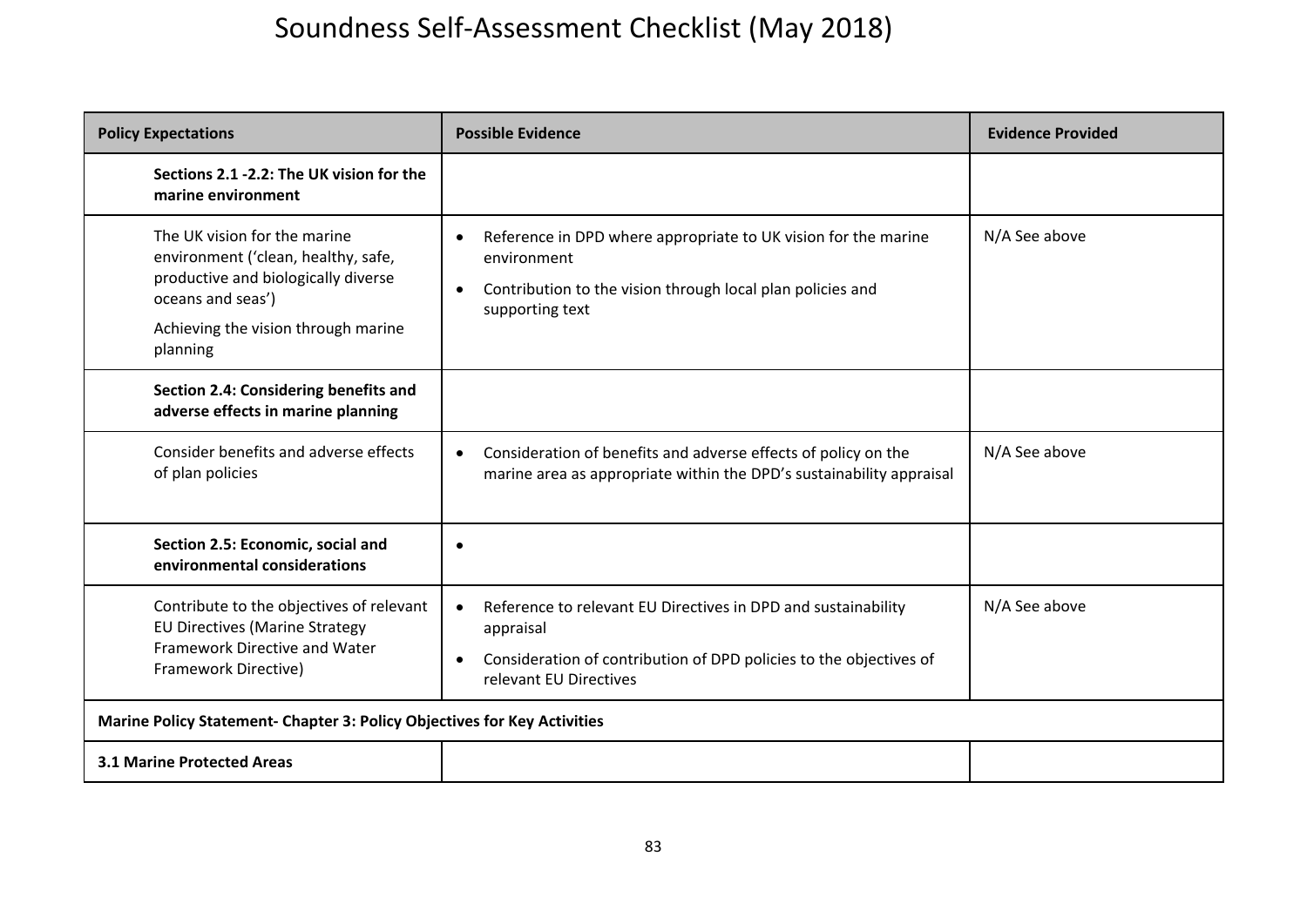| <b>Policy Expectations</b>                                                                                                                                                                                                          | <b>Possible Evidence</b>                                                                                                                                                                                                                                                                                                                                            | <b>Evidence Provided</b> |
|-------------------------------------------------------------------------------------------------------------------------------------------------------------------------------------------------------------------------------------|---------------------------------------------------------------------------------------------------------------------------------------------------------------------------------------------------------------------------------------------------------------------------------------------------------------------------------------------------------------------|--------------------------|
| Incorporate identified areas and<br>features of importance for nature<br>conservation<br>Activities or developments that may<br>result in adverse impacts on<br>biodiversity should be designed or<br>located to avoid such impacts | Identification of relevant areas and features of importance for<br>nature conservation within relevant marine plan area(s)<br>Consideration of impacts of policy and/or terrestrial development<br>$\bullet$<br>on those areas and features of importance<br>Measures to mitigate, monitor and manage negative impacts on<br>those areas and features of importance | N/A See above            |
| 3.4 Ports and shipping                                                                                                                                                                                                              |                                                                                                                                                                                                                                                                                                                                                                     |                          |
| Take into account and seek to<br>minimise any negative impacts on<br>shipping activity, freedom of<br>navigation and navigational safety<br>Protect the efficiency and resilience of<br>continuing port operations                  | Evidence that policy with potential impact on ports and shipping<br>minimises negative impacts on sector<br>Where relevant, evidence that economic, employment and<br>$\bullet$<br>transport policies are protective of ports and shipping sector                                                                                                                   | N/A See above            |
| 3.8 Fisheries                                                                                                                                                                                                                       |                                                                                                                                                                                                                                                                                                                                                                     |                          |
| Consider potential economic, social<br>and environmental impacts of other<br>developments on fishing activity                                                                                                                       | Where relevant, evidence that other policies minimise negative<br>impacts on fishing activity and/or aquaculture                                                                                                                                                                                                                                                    | N/A See above            |
| 3.9 Aquaculture                                                                                                                                                                                                                     |                                                                                                                                                                                                                                                                                                                                                                     |                          |
| Consider the benefits of encouraging<br>the development of efficient,<br>competitive and sustainable<br>aquaculture industries                                                                                                      | Where relevant, evidence that the benefits of aquaculture industry<br>development have been considered                                                                                                                                                                                                                                                              | N/A See above            |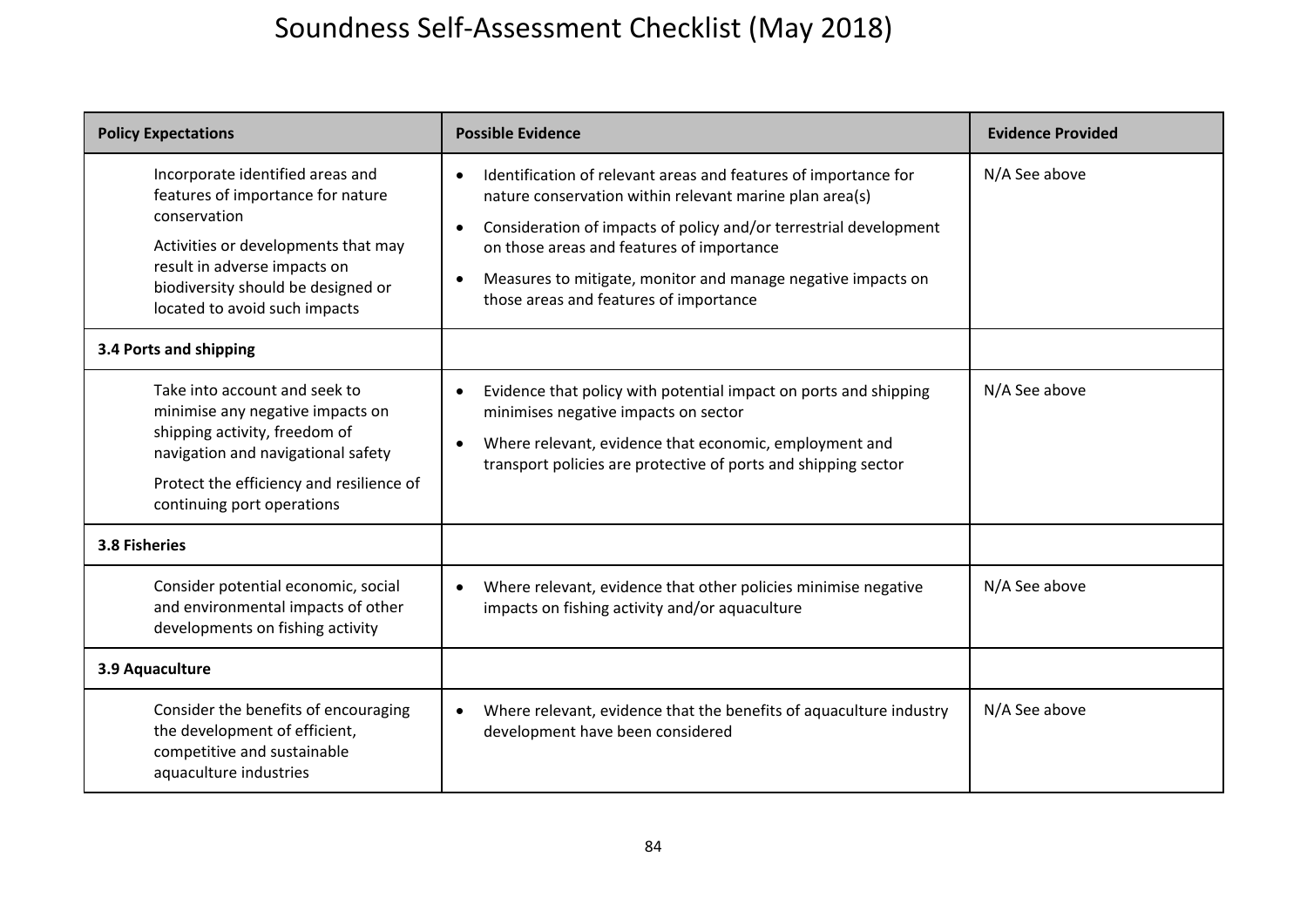| <b>Policy Expectations</b>                                                                                                                                 | <b>Possible Evidence</b>                                                                                                                                                                                                             | <b>Evidence Provided</b> |
|------------------------------------------------------------------------------------------------------------------------------------------------------------|--------------------------------------------------------------------------------------------------------------------------------------------------------------------------------------------------------------------------------------|--------------------------|
| 3.10 Surface water management and waste<br>water treatment and disposal                                                                                    |                                                                                                                                                                                                                                      |                          |
| Maximise opportunities for co-<br>existence of waste water infrastructure<br>with other activities in the marine<br>environment                            | Reference to and consideration of the co-existence of waste water<br>infrastructure with other marine activities, including the potential<br>for waste water infrastructure to mitigate marine impacts through<br>design or location |                          |
| 3.11 Tourism and recreation                                                                                                                                |                                                                                                                                                                                                                                      |                          |
| Consider the potential for tourism and<br>recreation in the marine environment and the<br>benefits this will bring to the economy and<br>local communities | Where relevant, reference to marine tourism and recreation<br>Evidence that the potential for marine tourism and recreation has<br>$\epsilon$<br>been recognised in plan-making                                                      |                          |

#### Appendix One

This is an alphabetical list of all local planning authorities in England whose area overlaps with the UK marine area.

Adur Allerdale Arun Babergh Barking and Dagenham

Barrow-in-Furness Basildon Bassetlaw Bexley Blackpool

Boston Bournemouth Broadland Broads Authority **Canterbury** 

Carlisle Castle Point Chelmsford Cheshire West and Chester **Chichester**